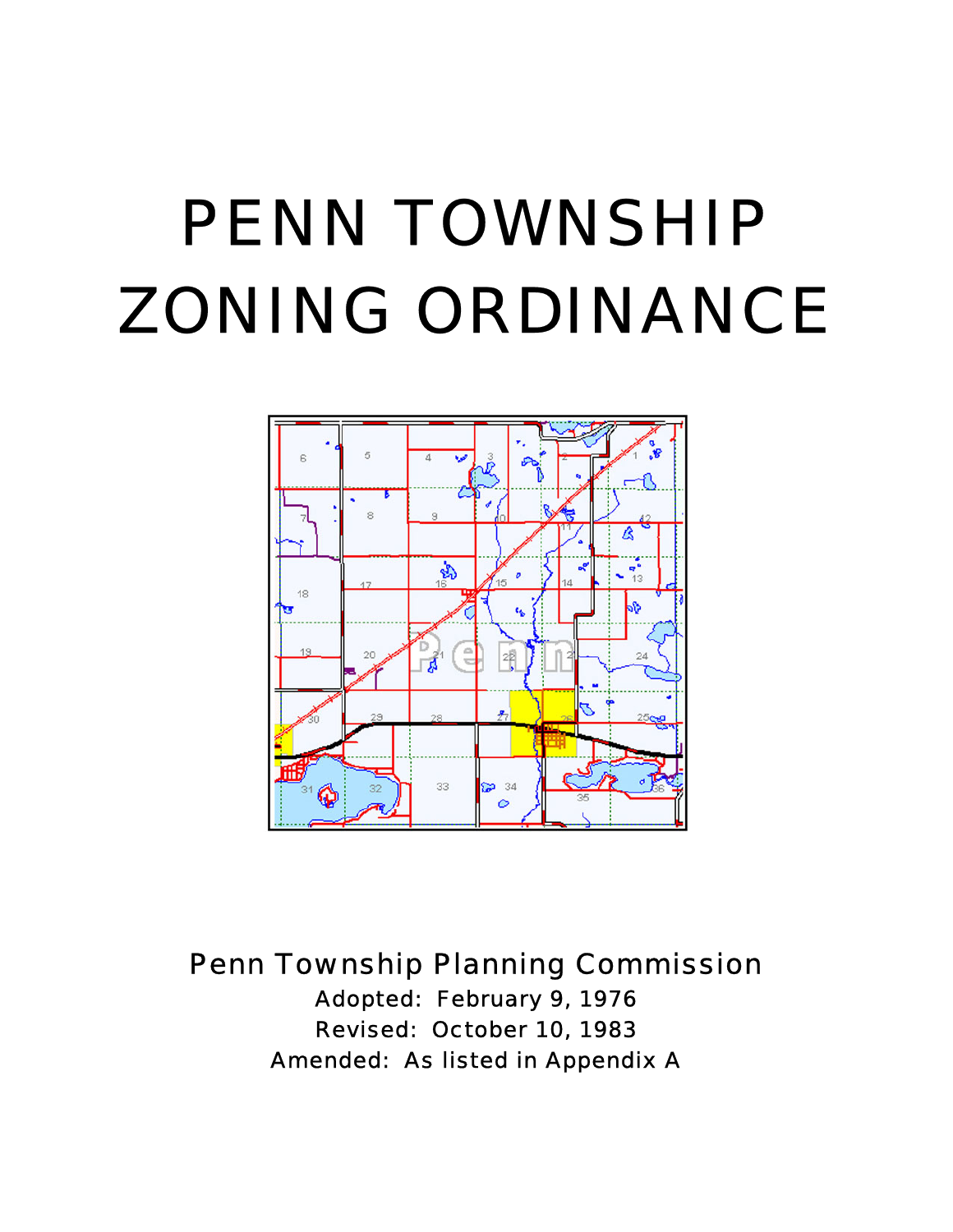# PENN TOWNSHIP ZONING ORDINANCE

|                  |      |                                                          | Page           |
|------------------|------|----------------------------------------------------------|----------------|
| <b>ARTICLE 1</b> |      |                                                          | 1              |
| Section          | 1.01 |                                                          | 1              |
|                  | 1.02 |                                                          | 1              |
|                  | 1.03 |                                                          | $\overline{c}$ |
|                  | 1.04 |                                                          | $\overline{c}$ |
|                  | 1.05 |                                                          | $\overline{c}$ |
|                  | 1.06 | Filing a Petition of Submission of Ordinance to Electors | $\overline{3}$ |
| <b>ARTICLE 2</b> |      |                                                          | 4              |
| Section          | 2.01 |                                                          | 4              |
|                  | 2.02 |                                                          | 4              |
|                  | 2.03 |                                                          | $\overline{4}$ |
|                  | 2.04 |                                                          | 5              |
|                  | 2.05 |                                                          | 8              |
|                  | 2.06 |                                                          | 8              |
| <b>ARTICLE 3</b> |      |                                                          | 10             |
| Section          | 3.01 |                                                          | 10             |
|                  | 3.02 |                                                          | 10             |
|                  | 3.03 |                                                          | 10             |
|                  | 3.04 |                                                          | 10             |
|                  | 3.05 |                                                          | 10             |
|                  | 3.06 |                                                          | 11             |
|                  | 3.07 |                                                          | 11             |
|                  | 3.08 |                                                          | 12             |
|                  | 3.09 |                                                          | 12             |
| <b>ARTICLE 4</b> |      |                                                          | 14             |
| Section          | 4.01 |                                                          | 14             |
|                  | 4.02 |                                                          | 14             |
|                  | 4.03 |                                                          | 16             |
| <b>ARTICLE 5</b> |      |                                                          | 17             |
| Section          | 5.01 |                                                          | 17             |
|                  | 5.02 |                                                          | 17             |
|                  | 5.03 |                                                          | 17             |
|                  | 5.04 |                                                          | 17             |
|                  | 5.05 |                                                          | 18             |
|                  | 5.06 |                                                          | 18             |
|                  | 5.07 |                                                          | 19             |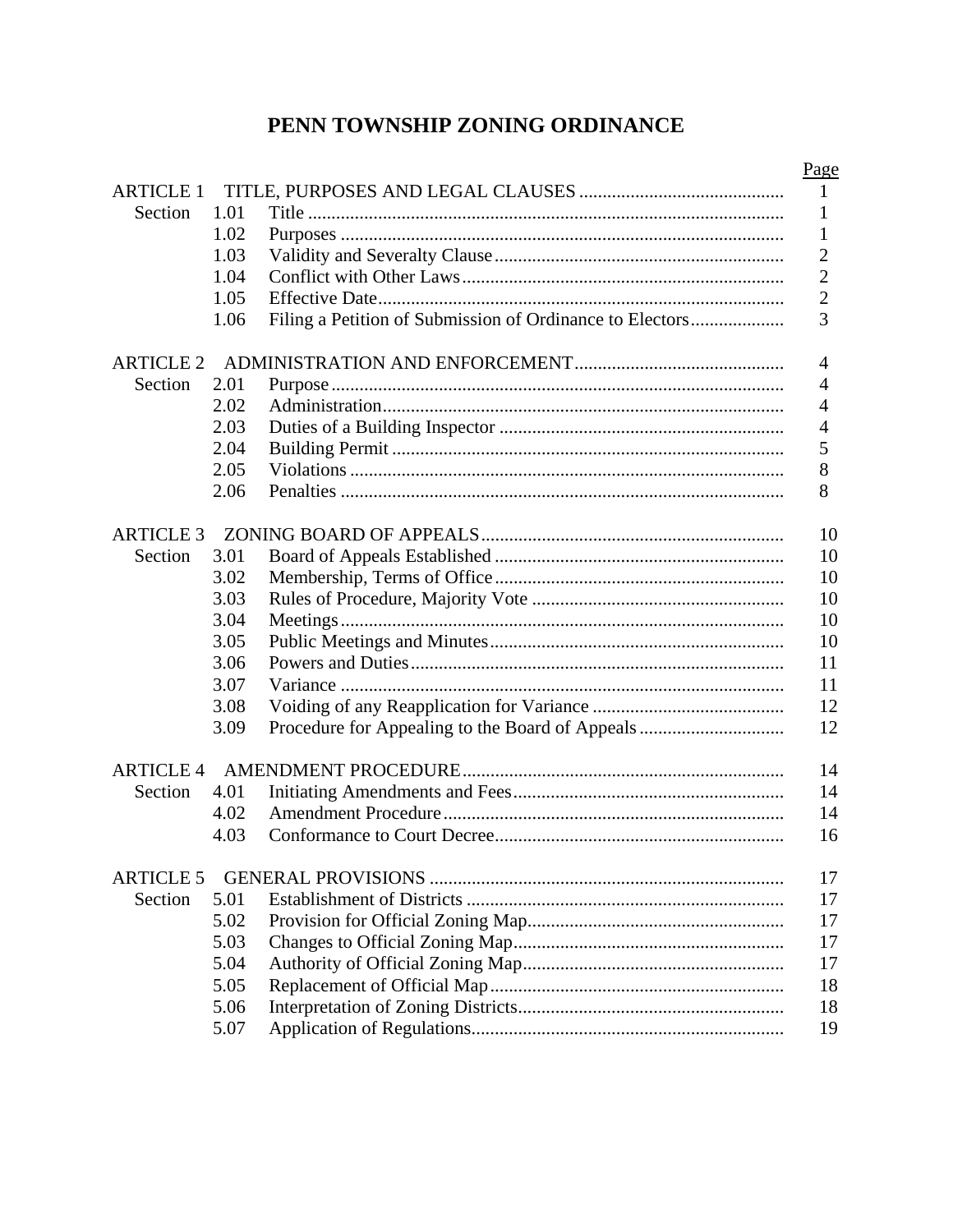| (Continued)      |      |                                                            | Page |
|------------------|------|------------------------------------------------------------|------|
| <b>ARTICLE 6</b> |      |                                                            | 20   |
| Section          | 6.01 |                                                            | 20   |
|                  | 6.02 |                                                            | 20   |
|                  | 6.03 |                                                            | 20   |
|                  | 6.04 |                                                            | 20   |
|                  | 6.05 |                                                            | 21   |
|                  | 6.06 | Required Water Supply and Sanitary Sewerage Facilities     | 21   |
|                  | 6.07 |                                                            | 21   |
|                  | 6.08 |                                                            | 21   |
|                  | 6.09 |                                                            | 21   |
|                  | 6.10 |                                                            | 22   |
|                  | 6.11 |                                                            | 22   |
|                  | 6.12 |                                                            | 22   |
|                  | 6.13 |                                                            | 22   |
|                  | 6.14 |                                                            | 22   |
|                  | 6.15 |                                                            | 23   |
|                  | 6.16 |                                                            | 23   |
|                  | 6.17 |                                                            | 23   |
|                  | 6.18 |                                                            | 23   |
|                  | 6.19 |                                                            | 24   |
|                  | 6.20 | Permitted Signs in Agriculture and Agriculture-Residential | 25   |
|                  | 6.21 |                                                            | 25   |
|                  | 6.22 | Permitted Signs in the Commercial and Industrial Districts | 26   |
|                  | 6.23 |                                                            | 26   |
|                  | 6.24 | Individual Mobile Homes and Manufactured Homes, Type II    | 27   |
|                  | 6.25 |                                                            | 28   |
| <b>ARTICLE 7</b> |      |                                                            | 30   |
| Section          | 7.01 |                                                            | 30   |
|                  | 7.02 |                                                            | 30   |
|                  | 7.03 |                                                            | 30   |
|                  | 7.04 |                                                            | 31   |
|                  | 7.05 |                                                            | 31   |
|                  | 7.06 |                                                            | 31   |
|                  | 7.07 |                                                            | 32   |
|                  | 7.08 |                                                            | 32   |
| <b>ARTICLE 8</b> |      |                                                            | 33   |
| Section          | 8.01 |                                                            | 33   |
|                  | 8.02 |                                                            | 33   |
|                  | 8.03 |                                                            | 33   |
|                  | 8.04 | Data, Exhibits and Information Required in Applications    | 33   |
|                  | 8.05 |                                                            | 34   |
|                  | 8.06 | Required Standards and Findings for Making Determinations  | 34   |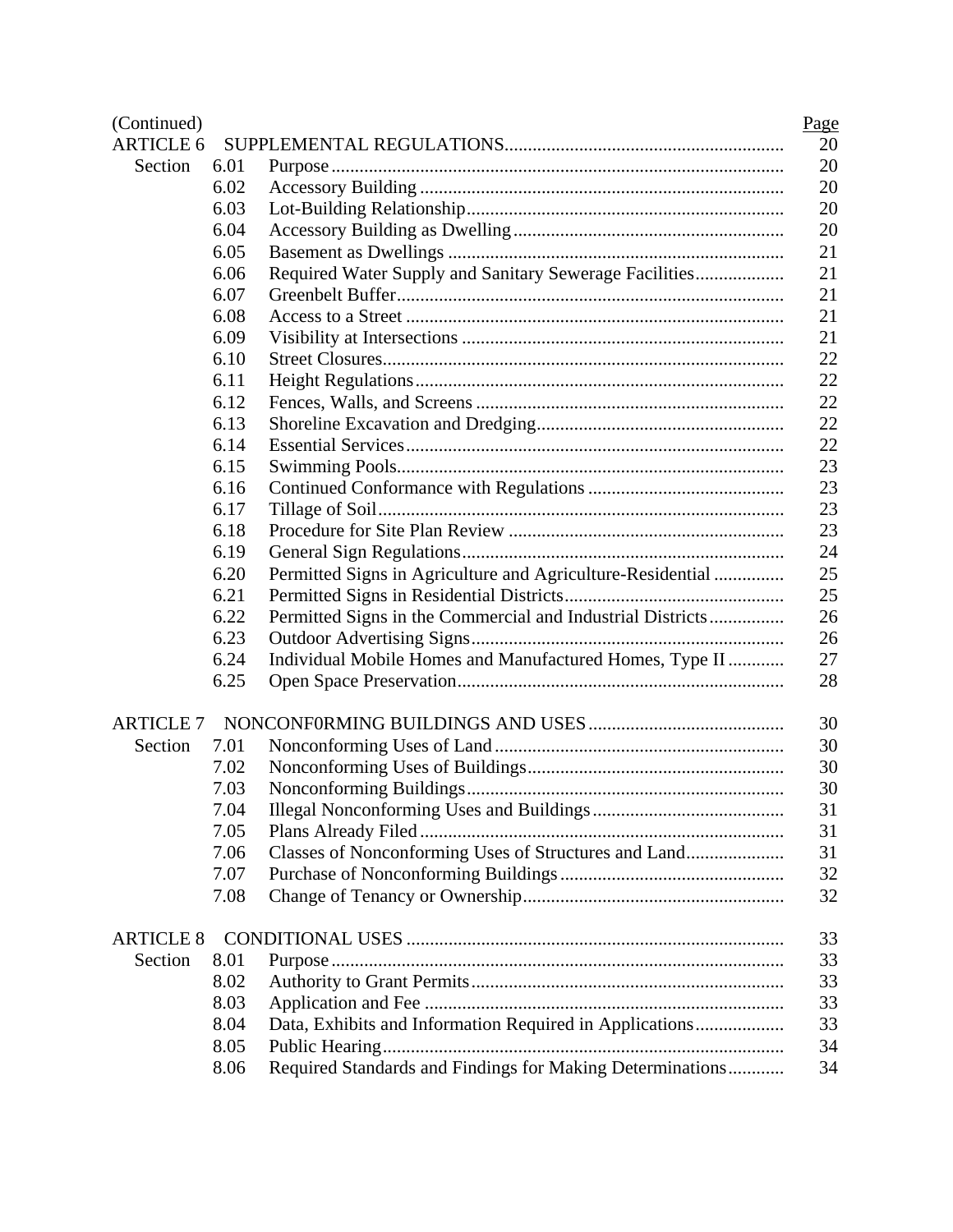| (Continued)      |       |                                                    | Page |
|------------------|-------|----------------------------------------------------|------|
|                  | 8.07  |                                                    | 34   |
|                  | 8.08  |                                                    | 35   |
|                  | 8.09  |                                                    | 35   |
|                  | 8.10  |                                                    | 36   |
|                  | 8.11  |                                                    | 38   |
|                  | 8.12  |                                                    | 38   |
|                  | 8.13  |                                                    | 38   |
| <b>ARTICLE 9</b> |       |                                                    | 39   |
| Section          | 9.01  |                                                    | 39   |
|                  | 9.02  |                                                    | 43   |
|                  |       |                                                    | 45   |
| Section          | 10.01 |                                                    | 45   |
|                  | 10.02 |                                                    | 45   |
|                  | 10.03 |                                                    | 46   |
|                  |       |                                                    | 47   |
|                  |       | ARTICLE 11 "A-R" AGRICULTURAL-RESIDENTIAL DISTRICT | 48   |
| Section          | 11.01 |                                                    | 48   |
|                  | 11.02 |                                                    | 48   |
|                  | 11.03 |                                                    | 48   |
|                  | 11.04 |                                                    | 49   |
|                  | 11.05 |                                                    | 49   |
|                  | 11.06 |                                                    | 50   |
|                  | 11.07 |                                                    | 50   |
|                  | 11.08 |                                                    | 50   |
|                  | 11.09 |                                                    | 50   |
|                  |       |                                                    | 51   |
| Section          |       |                                                    | 51   |
|                  |       |                                                    | 51   |
|                  | 12.03 |                                                    | 51   |
|                  |       |                                                    | 52   |
|                  |       |                                                    | 55   |
| Section          |       |                                                    | 55   |
|                  |       |                                                    | 55   |
|                  |       |                                                    | 55   |
|                  |       |                                                    | 55   |
|                  |       |                                                    | 58   |
| Section          |       |                                                    | 58   |
|                  |       |                                                    | 58   |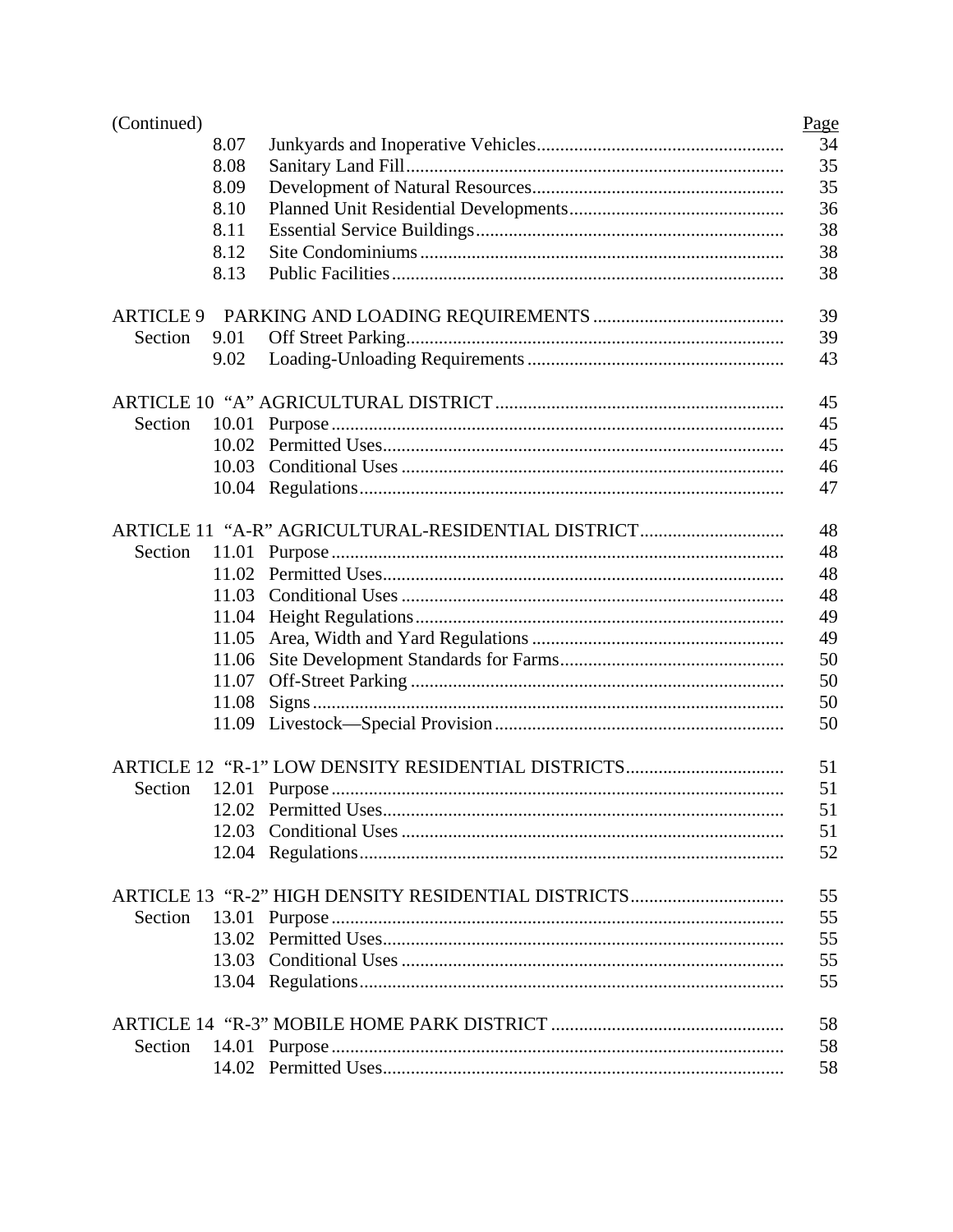| (Continued) |       |                                                     | Page |
|-------------|-------|-----------------------------------------------------|------|
|             | 14.03 |                                                     | 58   |
|             | 14.04 |                                                     | 58   |
|             |       |                                                     | 65   |
| Section     | 15.01 |                                                     | 65   |
|             | 15.02 |                                                     | 65   |
|             | 15.03 |                                                     | 65   |
|             |       |                                                     | 66   |
|             |       |                                                     | 68   |
| Section     | 16.01 |                                                     | 68   |
|             | 16.02 |                                                     | 68   |
|             | 16.03 |                                                     | 68   |
|             | 16.04 |                                                     | 68   |
|             | 16.05 |                                                     | 70   |
|             |       |                                                     | 70   |
|             |       |                                                     | 71   |
| Section     | 17.01 |                                                     | 71   |
|             | 17.02 |                                                     | 71   |
|             | 17.03 |                                                     | 71   |
|             | 17.04 |                                                     | 71   |
|             | 17.05 |                                                     | 71   |
|             | 17.06 |                                                     | 72   |
|             |       | ARTICLE 18 CONSTRUCTION OF LANGUAGE AND DEFINITIONS | 73   |
| Section     |       |                                                     | 73   |
|             | 18.02 |                                                     | 73   |
|             |       |                                                     | 82   |
|             |       | ARTICLE 19 LAKE COMMERCIAL/RESIDENTIAL DISTRICT     | 83   |
|             |       |                                                     | 83   |
|             | 19.02 |                                                     | 83   |
|             | 19.03 |                                                     | 83   |
|             |       |                                                     | 83   |
|             |       | $\mathbf{M}$                                        |      |

#### **APPENDIX A**

| <b>AMENDMENTS</b> |  |  |  |
|-------------------|--|--|--|
|-------------------|--|--|--|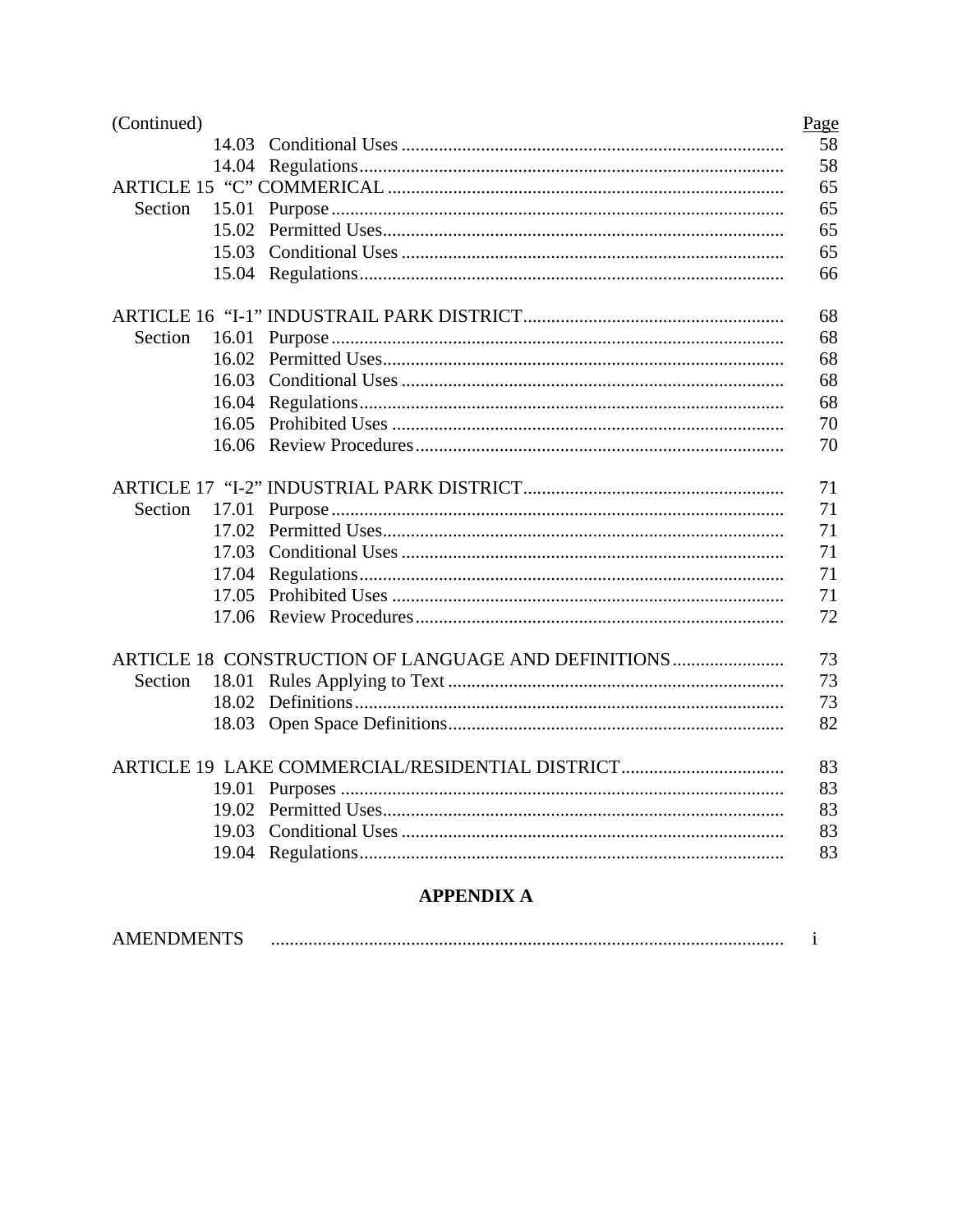# **ARTICLE 1. TITLE, PURPOSES AND LEGAL CLAUSES**

#### **Section 1.01 TITLE**

This Ordinance shall be known and may be cited as 'THE 1976 ZONING ORDINANCE OF PENN TOWNSHIP".

#### **Section 1.02 PURPOSES**

- A. Promoting and protecting the public health, safety and general welfare.
- B. Protecting the character and the stability of the agricultural, recreational, residential, commercial and other areas within the Township and promoting the orderly and beneficial development of such areas.
- C. Regulating the intensity of use of land and lot areas and determining the area of open spaces surrounding buildings and structures necessary to provide adequate light and air to protect the public health and convenience of access to property.
- D. Lessening and avoiding congestion on the public highways and streets.
- E. Providing for the needs of agriculture, recreation, residence, commerce and other land uses in future growth.
- F. Fixing reasonable standards to which buildings and structures shall conform.
- G. Prohibiting uses, buildings, or structures which are incompatible with the character of development or the uses, buildings or structures permitted within specified zoning districts.
- H. Preventing such additions to or alterations or remodeling of existing buildings or structures in such a way as to avoid the regulations and limitations imposed hereunder.
- I. Protecting against fire, explosion, noxious fumes and odors, dust, smoke, glare, noise and other nuisances and hazards in the interest of the public health, safety and general welfare.
- J. Preventing the overcrowding of land and undue concentration of buildings and structures so far as is possible and appropriate in each zoning district by regulating the use and bulk of buildings in relation to the land surrounding them.
- K. Conserving the taxable value of land, buildings and structures throughout the Township.
- L. Providing for the completion, extension, substitution or elimination of nonconforming uses.
- M. Creating a Board of Appeals and defining the powers and duties thereof.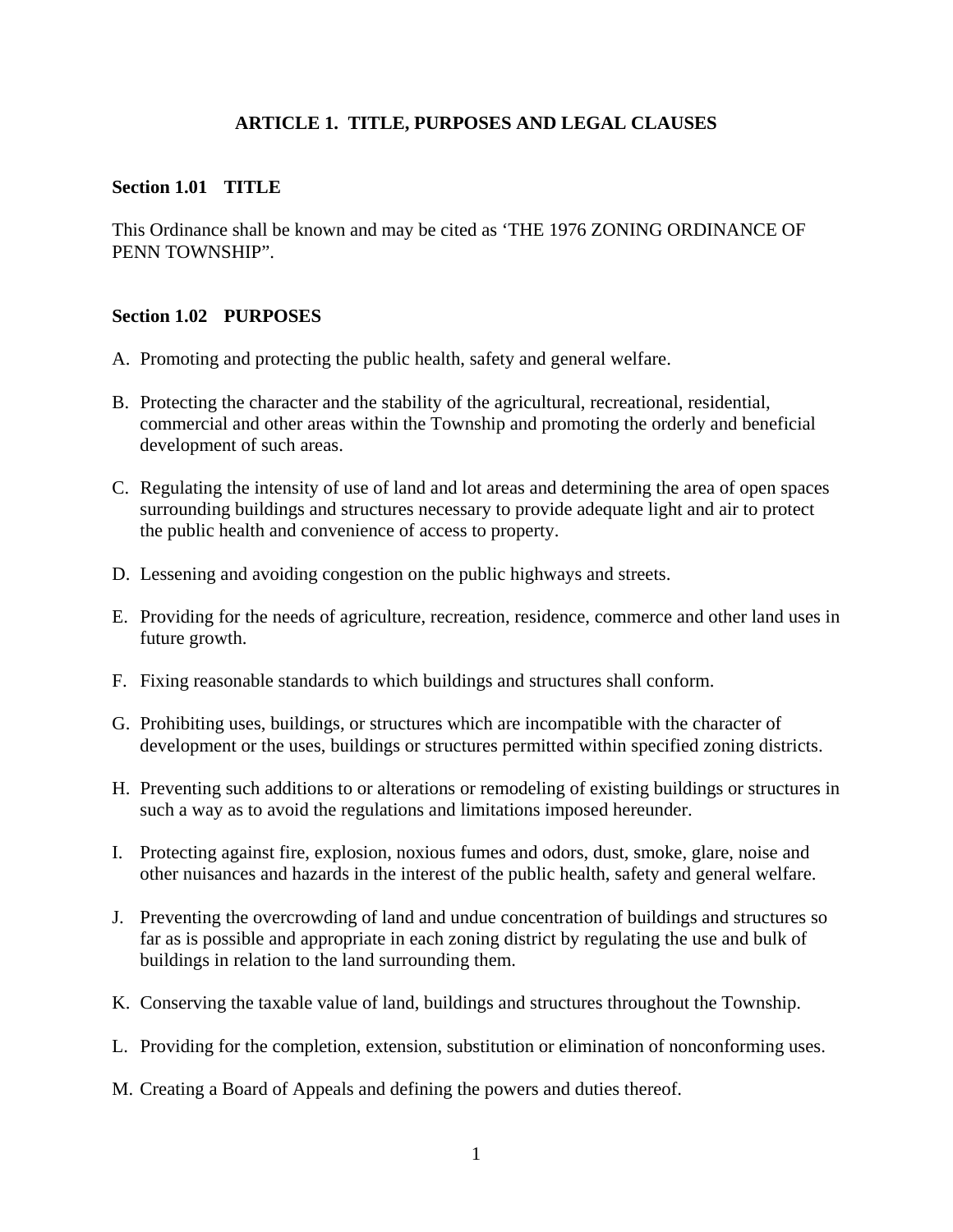- N. Designating and defining the powers and duties of the official or officials in charge of the administration and enforcement of this Ordinance.
- O. Providing for the payment of fees for building permits.
- P. Providing penalties for the violation of this Ordinance.

# **Section 1.03 VALIDITY AND SEVERALTY CLAUSE**

If any court of competent jurisdiction shall declare any part of this Ordinance to be invalid, such ruling shall not affect any other provisions of this Ordinance not specifically included in said ruling.

If any court of competent jurisdiction shall declare invalid the application of any provision of this Ordinance to a particular land, parcel, lot, district, use, building or structure, such ruling shall not affect the application of said provision to any other land, parcel, lot, district, use, building or structure not specifically included in said ruling.

# **Section 1.04 CONFLICT WITH OTHER LAWS**

- A. Where any condition imposed by any provision of this Ordinance upon the use of any lot, building, or structure is either more restrictive or less restrictive than any comparable condition imposed by any other provision of this Ordinance or by the provision of any ordinance adopted under any other law, the provision which is more restrictive or which imposes a higher standard or requirement shall govern.
- B. This Ordinance is not intended to abrogate or annul any easement, covenant, or other private agreement provided that where any provision of this Ordinance is more restrictive or imposes a higher standard or requirement than such easement, covenant, or other private agreement, the provision of this Ordinance shall govern.

# **Section 1.05 EFFECTIVE DATE**

This Ordinance was adopted by the Township Board of the Township of Penn, Cass County, Michigan, at a meeting held on the  $9<sup>th</sup>$  day of February, 1976, and ordered published in the Cassopolis Vigilant, a newspaper having general circulation in said Township, as required by Act 191 of the Public Acts of 1939, as amended.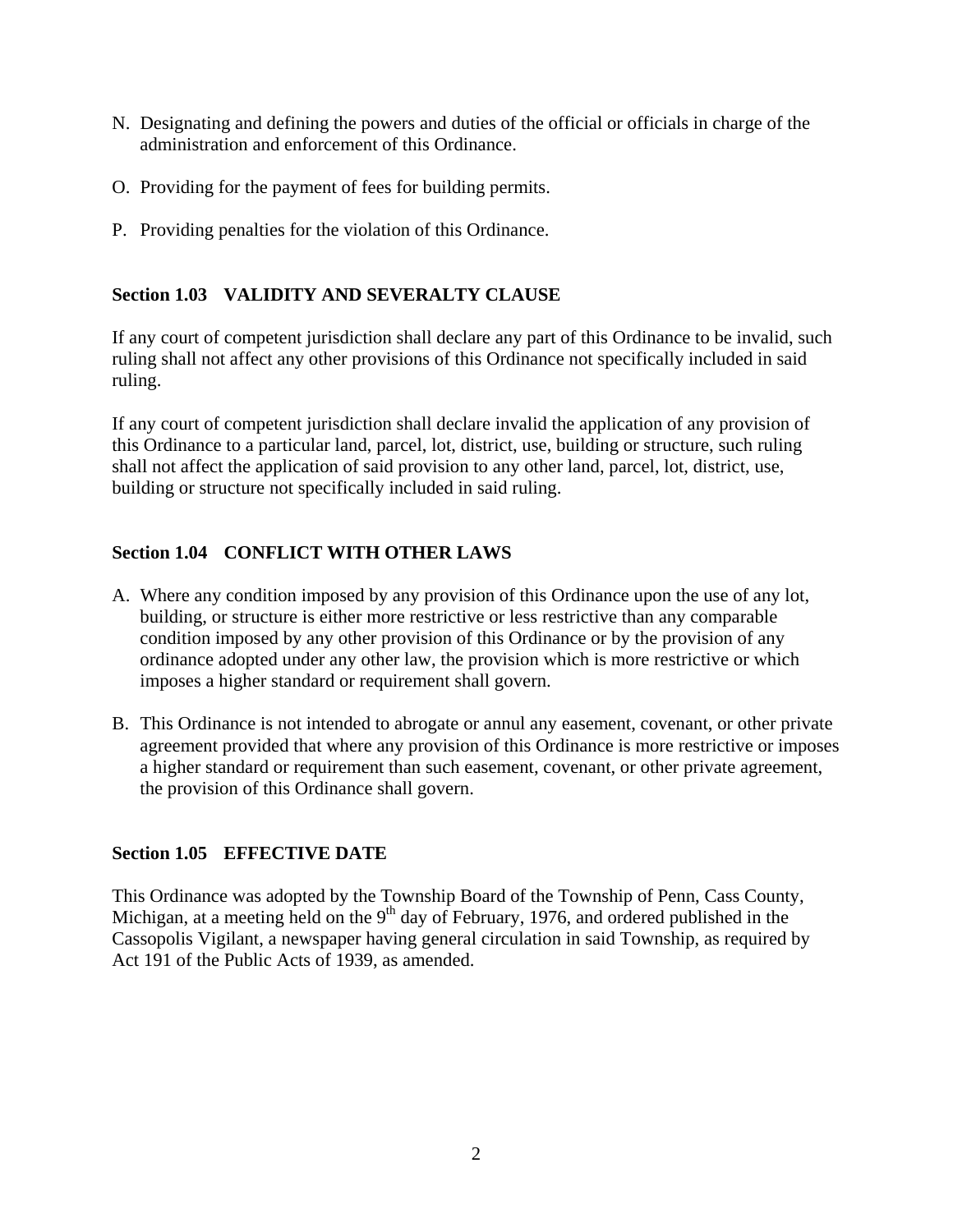# **1 Section 1.06 FILING A PETITION OF SUBMISSION OF ORDINANCE TO ELECTORS**

Within seven (7) days after publication of a change to any part of this zoning ordinance, a registered elector residing in the portion of the Township outside of the limits of cities and villages may file with the Township Clerk a notice of intent to file a petition under this section. If a notice of intent is filed, then within thirty (30) days following the publication of the changes(s) to this zoning ordinance, a petition signed by a number of registered electors residing in the portion of the Township outside the limits of cities and villages equal to not less than ten (10%) of the total vote cast for all candidates for governor, at the last preceding general election at which a governor was elected, in the Township may be filed with the Township Clerk requesting the submission of the Ordinance change(s) to the electors residing in the portion of the Township outside of the limits of cities and villages for their approval. Upon the filing of a notice of intent, the Ordinance change(s) adopted by the Township Board shall not take effect until one (1) of the following occurs:

- A. The expiration of thirty (30) days after publication of the changes(s) to this Ordinance, if a petition is not filed in that time.
- B. If a petition is filed within thirty (30) days after publication of the changes(s) to this Ordinance, the Township Clerk determines that the petition is inadequate.
- C. If a petition is filed within thirty (30) days after publication of the changes(s) to this Ordinance, the Township Clerk determines that the petition is adequate and the changes(s) to this Ordinance is approved by the majority of the registered electors residing in the portion of the Township outside the limits of cities and villages voting thereon at the next regular election which supplied reasonable time for proper notice and printing of ballots, or at any special election called for that purpose. The Township Board shall provide the manner of submitting the changes(s) to this Ordinance to the electors for their approval or rejection, and determining the result of the election.

 $\overline{a}$ 

<sup>&</sup>lt;sup>1</sup> Amendment  $4 -$  See Appendix A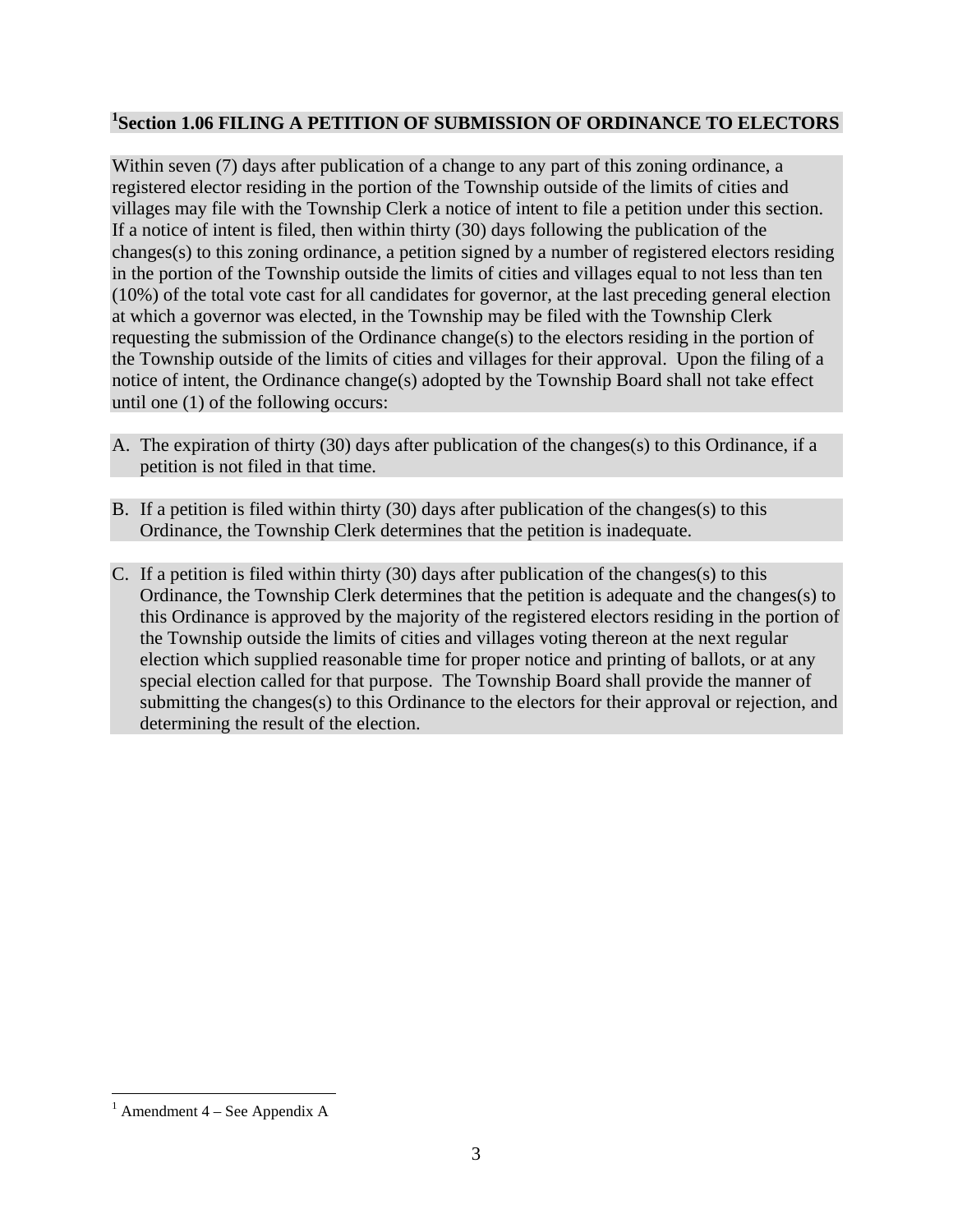## **ARTICLE 2. ADMINISTRATION AND ENFORCEMENT**

#### **Section 2.01 PURPOSE**

It is the purpose of this Article to provide the procedures for the administration of the Ordinance, issuance of permits, inspection of properties, collection of fees, handling of violators and enforcement of the provisions of this Ordinance and amendments thereto.

#### **Section 2.02 ADMINISTRATION**

The provisions of this Ordinance shall be administered by the Township Planning Commission and the Township Board in accordance with the State of Michigan Township Rural Zoning Act, Act 184 of the Public Acts of 1943, as amended, and the Township Planning Commission Act, being Act 168 of the Public Acts of 1959, as amended.

The Township Board shall employ a Building Inspector to act as its officer to effect proper administration of this Ordinance. The individual selected, the terms of employment, and the rate of compensation shall be established by the Township Board. For the purpose of this Ordinance, the Building Inspector shall have the powers of a police officer.

In the absence of the Building Inspector, the Township Clerk or other Township officer, as designated by the Township Board, shall assume all the powers and duties of the Building Inspector.

#### **Section 2.03 DUTIES OF A BUILDING INSPECTOR**

- A. Review all applications for building permits and approve or disapprove such applications based on compliance with the provisions of this Ordinance and shall approve issuance of the permit if the use and the requirements of this Ordinance are met.
- B. Receive all applications for conditional use permits, conduct field inspections, surveys, and investigations, prepare maps, charts, and other pictorial materials when necessary or desirable, and otherwise process applications so as to formulate recommendations, and notify the applicant, in writing of any decision of the Township Board.
- C. Receive all applications for appeals, variances, or other matters which the Zoning Board of Appeals is required to decide under this Ordinance, conduct field inspections, surveys, and investigations, prepare maps, charts and other pictorial materials when necessary or desirable, and otherwise process applications so as to formulate recommendations to the Zoning Board of Appeals for determination.
- D. Receive all applications for amendments to this Ordinance, conduct field inspections, surveys and investigations, prepare maps, charts and other pictorial materials when necessary or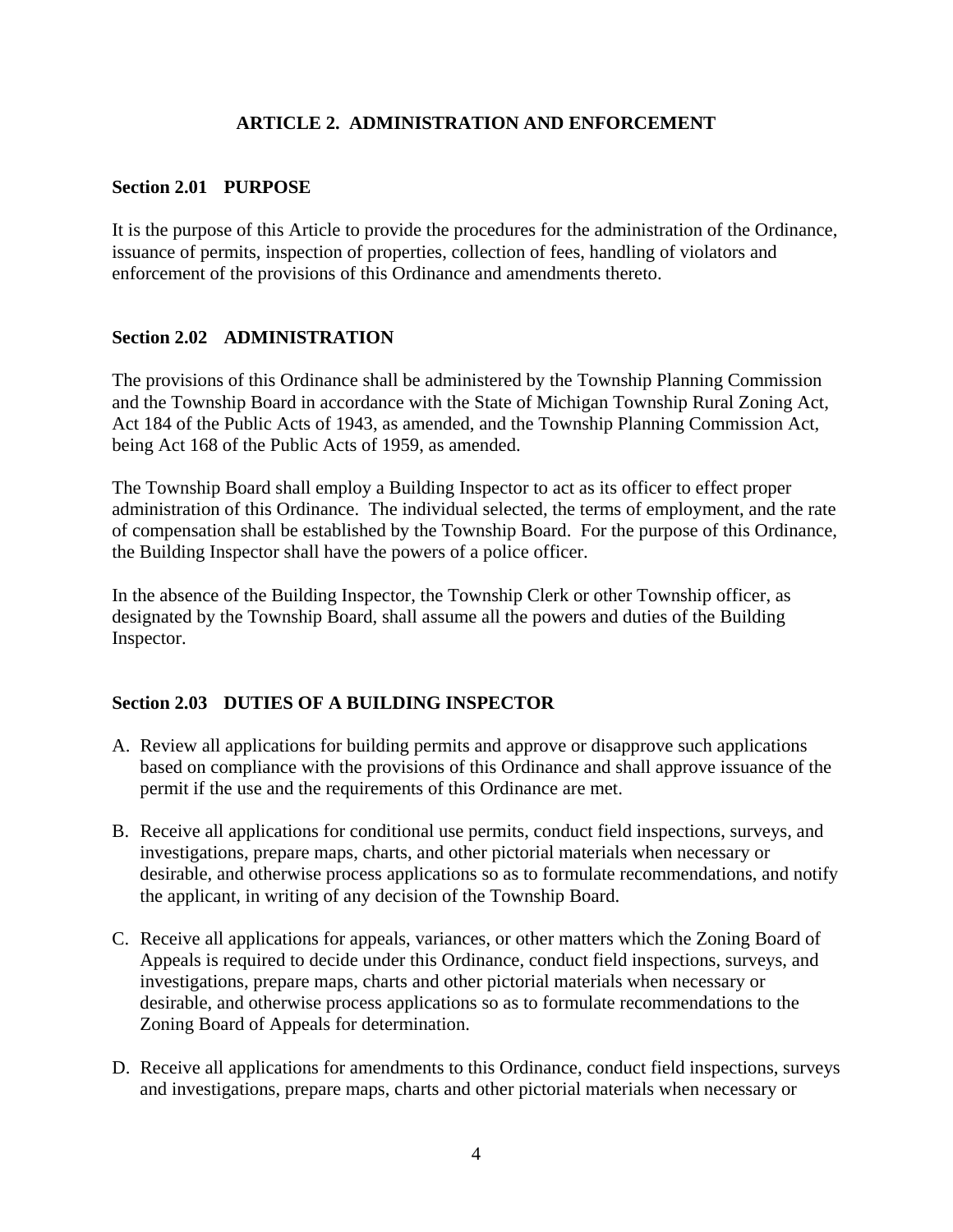desirable, and otherwise process applications so as to formulate recommendations, and report to the Township Planning Commission all such applications together with recommendation.

- E. The Building Inspector shall be responsible to update the Township Zoning Map and keep it current.
- F. The Building Inspector shall prepare and submit to the Township Board a written record of all building permits issued during each month. The record shall state the owner's name, location of property, intended use and estimated cost of construction for each permit.
- G. Maintain written records of all actions taken by the Building Inspector.
- H. Be responsible for providing forms necessary for the various applications to the Building Inspector, Planning Commission, Township Board or Zoning Board of Appeals as required by this Ordinance and shall be responsible for which information is necessary on such forms for the effective administration of this Ordinance, subject to the general policies of the Township Board, Planning Commission and Zoning Board of Appeals.

# **Section 2.04 BUILDING PERMIT**

- A. Building Permit Requirements: A building permit is required for and shall be obtained after the effective date of this Ordinance from the office of the Building Inspector or his agent by the owner or his agent for the following conditions:
	- 1. The construction, enlargement, alteration, or moving of any dwelling, building, or structure or any part thereof, being used or to be used for agricultural, residential, commercial, or industrial purposes.
	- 2. Agricultural buildings and structures to insure proper placement on a lot or parcel of land.
	- 3. Accessory buildings valued at less than \$500 and portable structures necessary to an agricultural operation shall not require a building permit as long as the placement of said buildings conform to the setback and height requirements of the district in which they are located.
	- 4. Repairs of a minor nature or minor alterations which do not change the use, occupancy, area, structural strength, fire hazard, fire protection, exits, light and ventilation of a building shall not require a building permit.
- B. Application for a Building Permit: Application for a building permit shall be made in writing upon a blank form furnished by the Building Inspector and shall state the name and address of the owner of the building and the owner of the land upon which it is to be erected, enlarged, altered, or moved. The application shall contain a site layout or plot plan showing: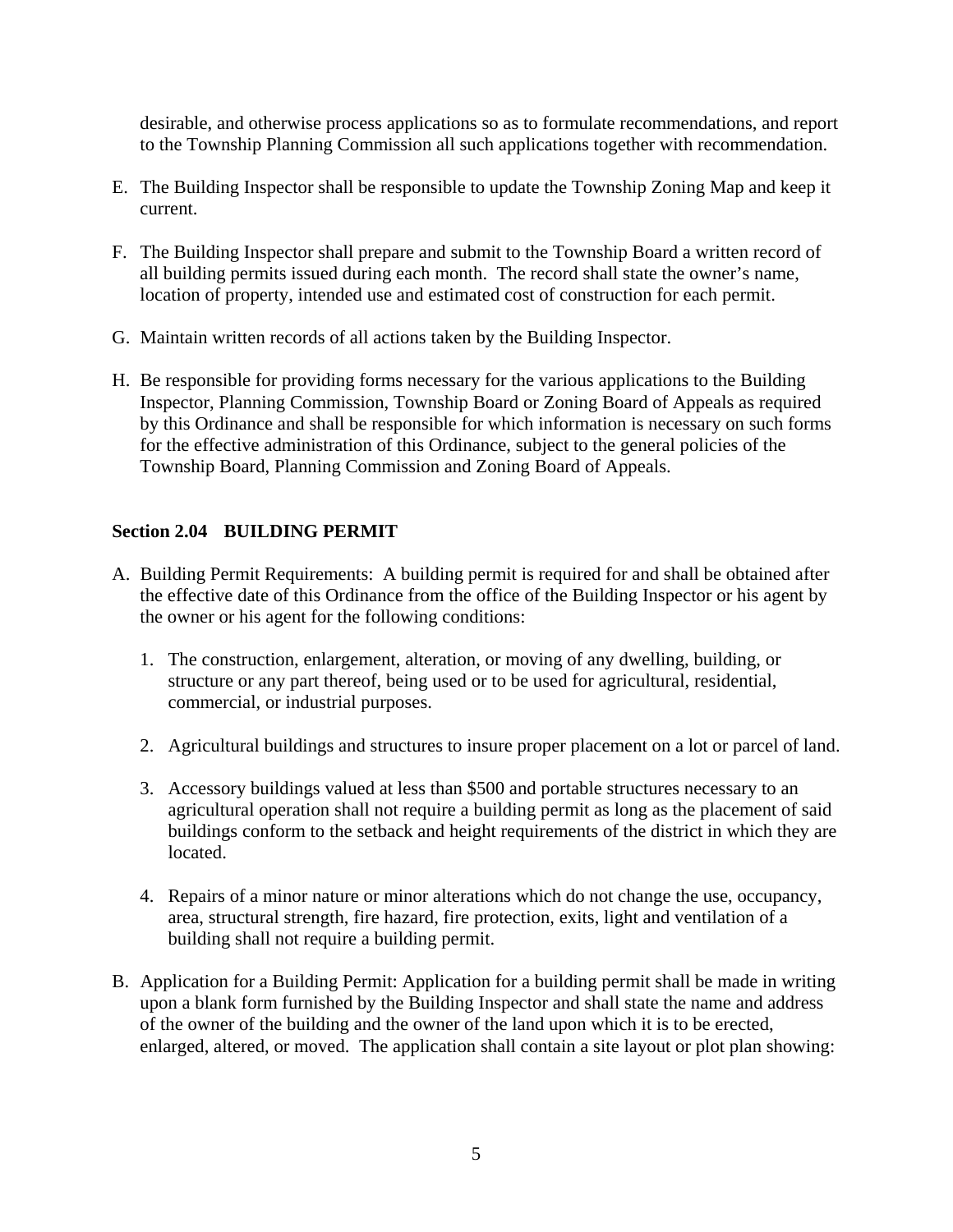- 1. The location, shape, area and dimensions for the lot, lots, or acreage.
- 2. The location of the proposed construction upon the lot, lots, or acreage affected.
- 3. The dimensions, height and bulk of structures.
- 4. The nature of the proposed construction, alteration, or repair and the intended use.
- 5. The proposed number of sleeping rooms, dwelling units, occupants, employees, customers and other uses.
- 6. The present use of any structure affected by the construction or alteration.
- 7. The yard open area and parking space dimensions, if applicable.
- 8. The proposed design and construction standards of parking spaces, if applicable.
- 9. The number of loading and unloading spaces provided, if applicable.
- 10. Any other information deemed necessary by the Building Inspector to determine and provide for the enforcement of this Ordinance. If the information shown on the site layout is in compliance with the above requirements and all other provisions of this Ordinance, the Building Inspector shall issue a building permit upon payment of the required building permit fee.
- 11. A valid permit from the Cass County Health Department for the construction of the proposed water and sewage system.
- C. Voiding of Permit: Any building permit granted under this Section shall be null and void unless the development proposed shall have its first inspection within ninety (90) days from the date of the granting of the permit. The Building Inspector shall make every effort to notify the holder of a permit that is liable for voiding action before voidance is actually declared. The Building Inspector may suspend or revoke a permit issued in error or on a basis of incorrect information supplied by the applicant or his agent or in violation of any of the ordinances or regulations of the Township.
- D. Fees, Charges and Expenses: The Township Board shall establish a schedule of fees, charges and expenses and a collection procedure for building permits, appeals and other matters pertaining to the Ordinance. The schedule of fees shall be posted in the Office of the Building Inspector and may be altered or amended only by the Township Board. No permit, certificate, conditional use on approval, or variance shall be issued until such costs, charges, fees, or expenses listed in this Ordinance have been paid in full, nor shall any action be taken on proceedings before the Board of Appeals until preliminary charges and fees have been paid in full.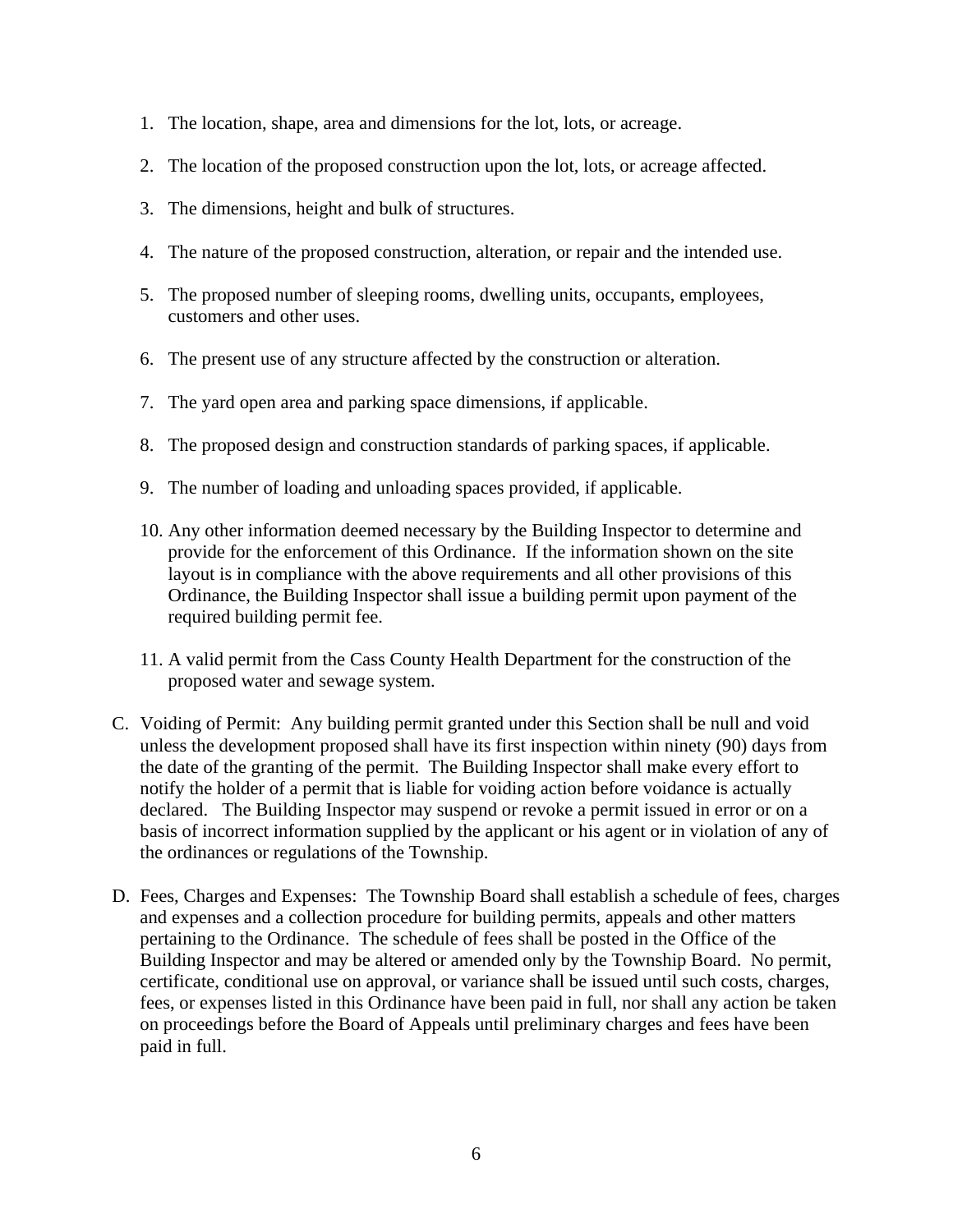- E. Inspection: The construction or usage affected by any building permit shall be subject to the following inspections:
	- 1. At time of staking out of building foundation.
	- 2. At time of completion of foundation before backfilling.
	- 3. Upon completion of the work authorized by the permit.

It shall be the duty of the holder of every permit to notify the Building Inspector when construction is ready for inspection. Upon receipt of such notification for the first inspection, the Building Inspector shall determine whether the location of the proposed building, as indicated by corner stakes, is in accordance with yard setbacks and other requirements of the Ordinance. The Building Inspector shall issue his written approval at the time of inspection if the building or proposed construction meets the requirements of this Ordinance. Should the Building Inspector determine that the building or structure is not located according to the site and construction plans filed, or is in violation of any provision of this Ordinance, or any other applicable law, he shall so notify the holder of the permit, or his agent. Further construction shall be stayed until correction of the defects set forth has been accomplished and approved by the Building Inspector upon notice and request for reinspection duly made.

Should a building permit holder fail to comply with the requirements of the Building Inspector at any inspection stage, the Building Inspector shall make report in writing such failure to the Township Clerk. The Building Inspector shall cause notice of such permit cancellation to be securely and conspicuously posted upon or affixed to the construction not conforming to the Ordinance requirements and such posting shall be considered as service upon and notice to the permit holder of cancellation thereof; and no further work upon said construction shall be undertaken or permitted until such time as the requirements of this Ordinance have been met. Failure of the permit holder to make proper notification of the time for inspection shall automatically cancel the permit, requiring issuance of a new permit before construction may proceed.

- F. Any structure which, pursuant to the provisions of Act No. 230, Public Acts of Michigan of 1972 as amended (State Construction Code Act of 1972), is by state law exempt from the building permit requirements therein contained as a building or structure incidental to the use for agricultural purposes of the land on which the building is located and is not used in the business of retail trade, shall likewise be exempt from the building permit requirements set forth above. With respect to any structure exempt by state law from said building permit requirements, a "certificate of zoning compliance" shall be required to be obtained from the office of the building inspector or his agent by the owner or his agent on the following terms and conditions.
	- 1. Such owner, or his agent, shall, prior to commencement of any construction, make application to the Township Building Inspector for a certificate of zoning compliance;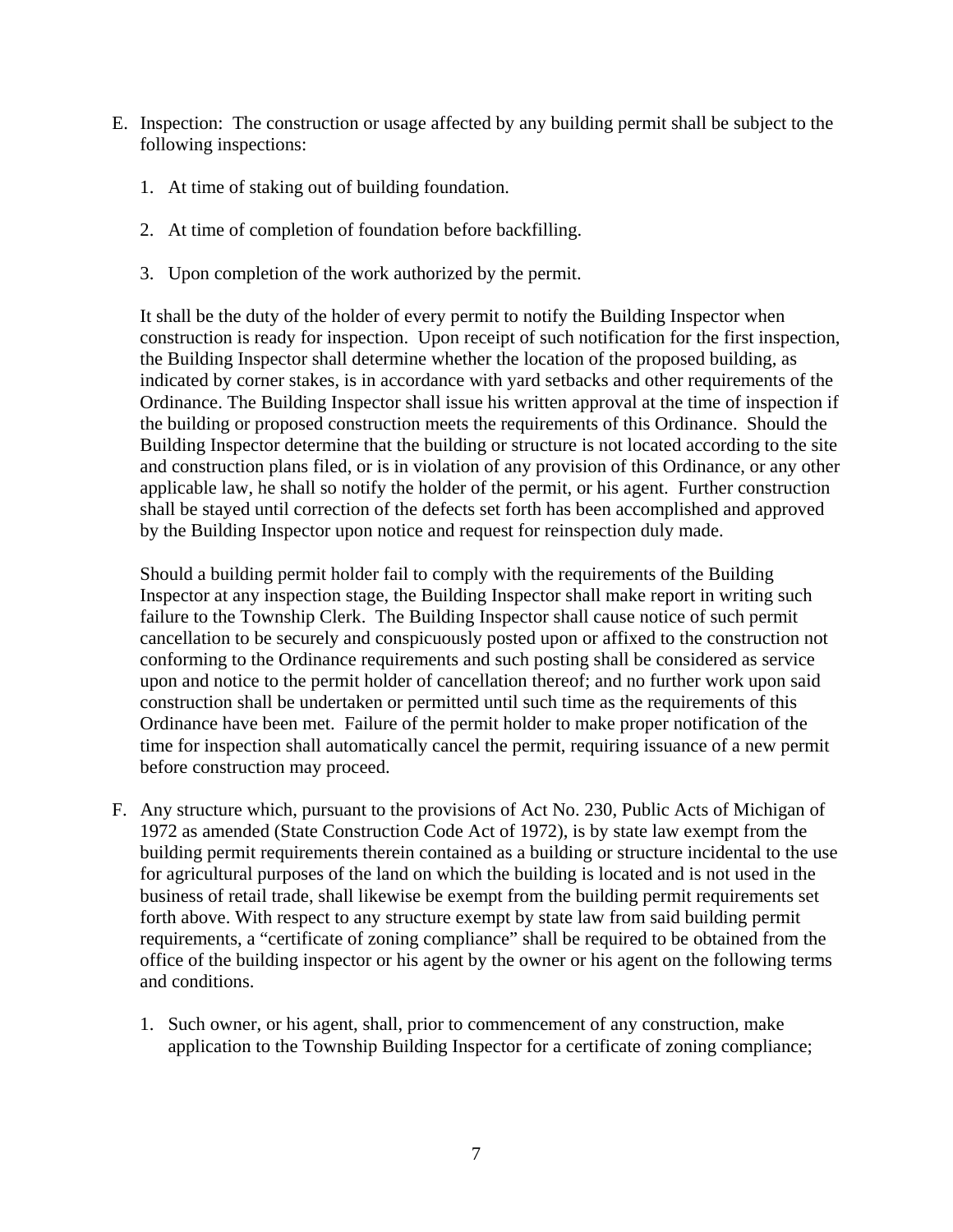- 2. The Building Inspector shall determine whether such structure is a building or structure incidental to use for agricultural purposes of the land on which said building is to be located and whether the same is to be used in the business of retail trade. The building inspector may require such proof as shall be necessary to make such determination and may require sworn affidavit of agricultural use in such form as may be prescribed by resolution of the Township Board;
- 3. That the fees to be charged by the Building Inspector for the issuance of such certificate of compliance shall be as established by resolution of the Township Board;
- 4. That, with respect to agricultural buildings or structures exempt from building permit requirements by state law, the Township Building Inspector shall, prior to the issuance of such certificate of compliance, determine that such proposed building or structure, or any alterations to an existing building or structure shall, in all respects, be in compliance with the requirements of this Zoning Ordinance, excepting only compliance with nationally recognized construction or building codes from which the same are exempt by state law, and including specifically such matters as setback, height and other restrictions;
- 5. That the exemption for buildings or structures incidental to agricultural use, as established by Act No. 230, Public Acts of Michigan of 1972 as amended, shall, in no event, be construed to limit or abrogate any code requirements relating to residence homes or any other building or structure designed or to be used for human occupancy.

# **Section 2.05 VIOLATIONS**

Any building or structure, including tents and mobile homes, which are erected, constructed, reconstructed, altered, converted, maintained or used, or any use of land or premise which is begun, maintained, or changed in violation of any provision of this Ordinance, are hereby declared to be a nuisance per se.

#### **Section 2.06 PENALTIES**

Any person, or the agent in charge of such building or land, who violates, disobeys, omits, neglects, refuses to comply with, or resists the enforcement of any provision of this Ordinance or any amendment thereof, shall be fined upon conviction not more than one hundred dollars (\$100), together with the cost of prosecution, or shall be punished by imprisonment in the county jail and not more than ninety (90) days for each offense, or may be both fined and imprisoned as provided herein. Each and every day during which any illegal erection, construction, reconstruction, alteration, maintenance, or use continues shall be deemed a separate offense. The Township Board, the Township Planning Commission, the Township Building Inspector, the Board of Appeals, the Attorney of the Township, or any owner or owners of real estate with the district in which such building, structure, or land is situated may institute injunction, mandamus, abatement, or any other appropriate action, actions, or proceedings to prevent, enjoin, abate, or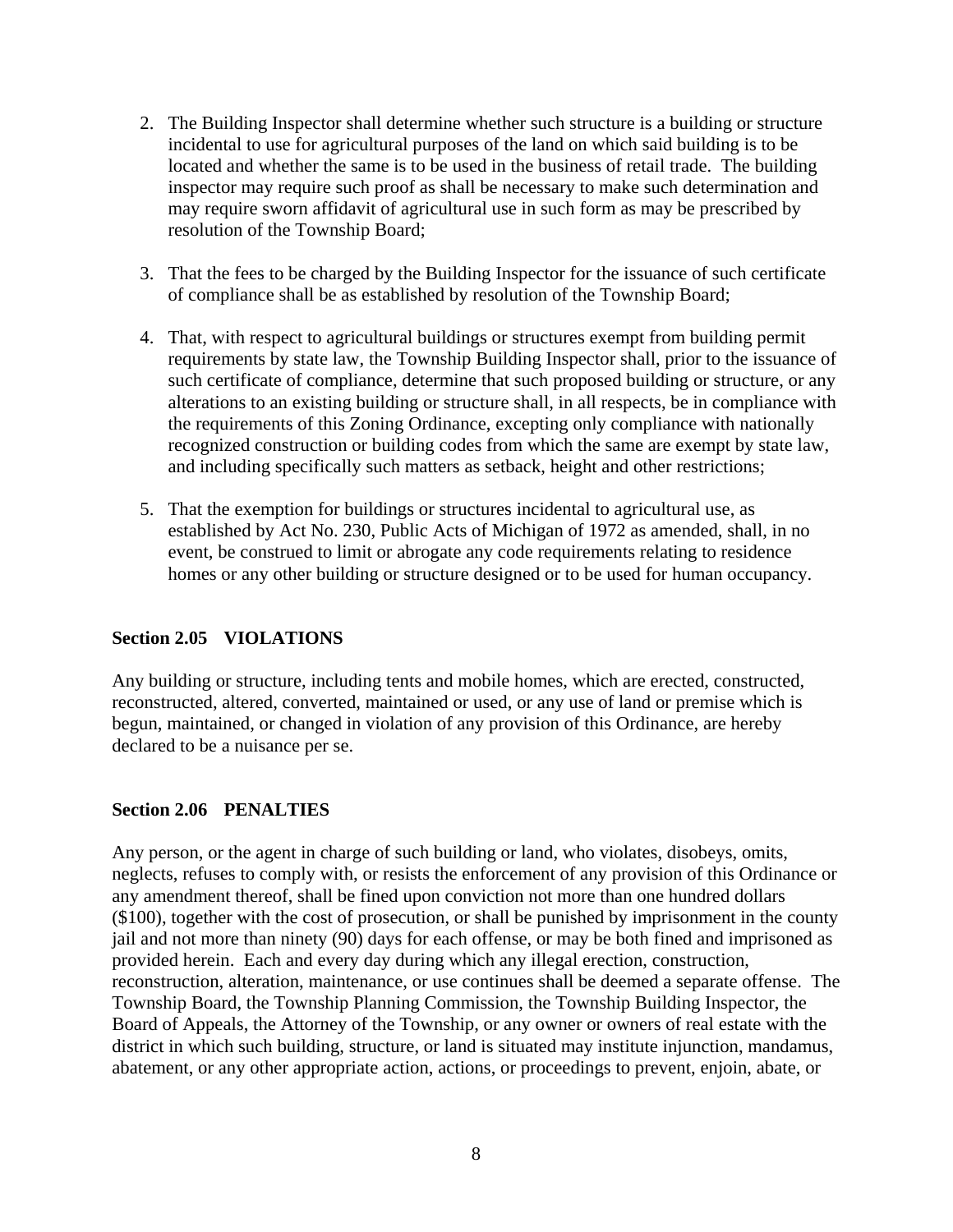remove any said unlawful erection, construction, maintenance, or use. The rights and remedies provided herein are cumulative and in addition to all other remedies provided by law.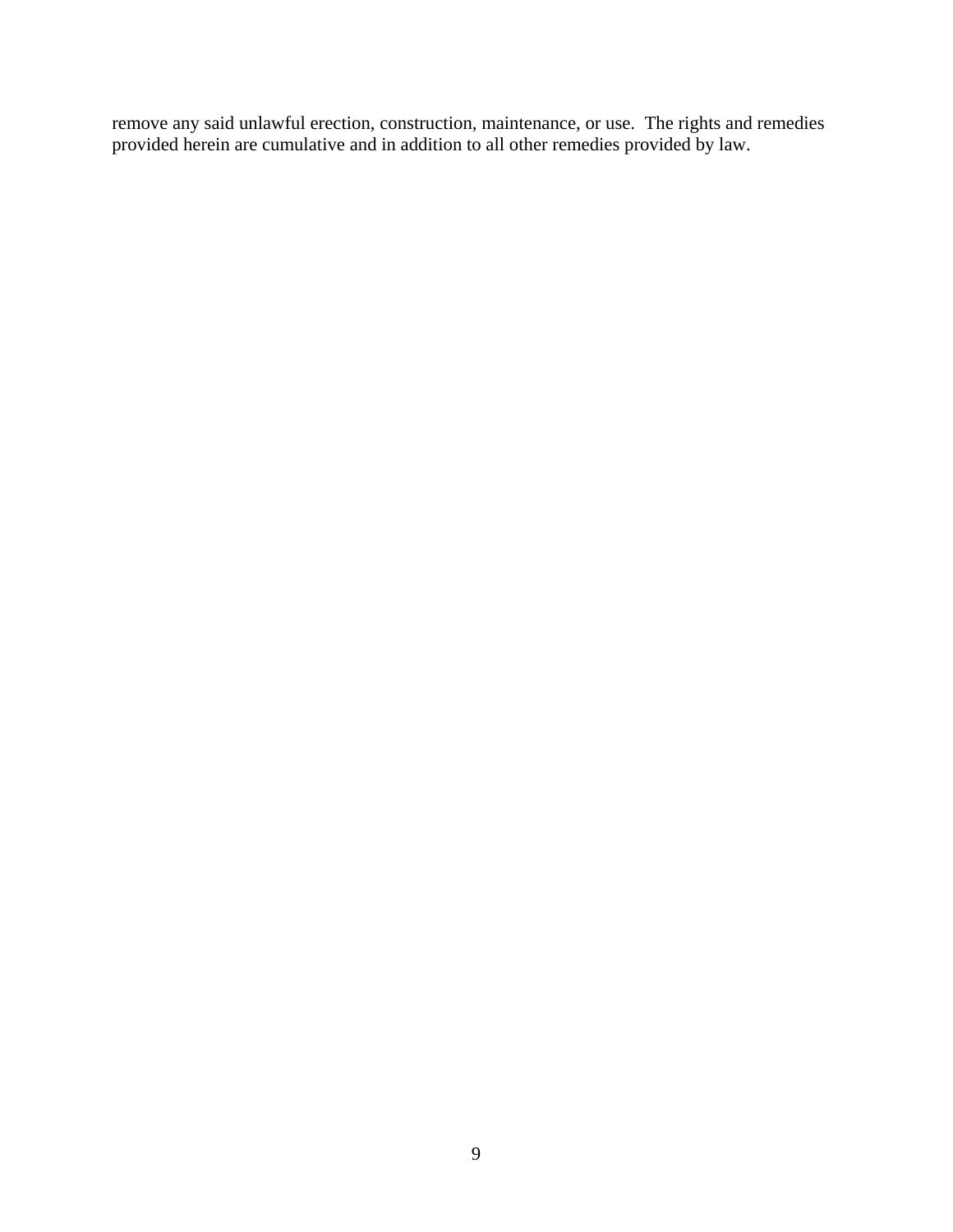## **ARTICLE 3. ZONING BOARD OF APPEALS**

#### **Section 3.01 BOARD OF APPEALS ESTABLISHED**

There is hereby established a Board of Appeals which shall perform its duties and exercise its powers as provided by Section 18, Act 184 of the Public Acts of 1943 as amended, in such a way that the objectives of this Ordinance shall be enforced, the public health and safety secured and substantial justice done.

#### **Section 3.02 MEMBERSHIP, TERMS OF OFFICE**

The Board of Appeals shall consist of five (5) members. The first of such Board of Appeals shall be the chairman of the Township Planning Commission, for the term of his office; the second member shall be a member of the Township Board, appointed by the Township Board, for the term of his office; and the three (3) additional members shall be selected and appointed by the Township Board from among the electors residing in the unincorporated area of the Township for a term of three (3) years provided that no elected officer of the Township, nor any employee of the Township Board, may serve simultaneously as the additional member of or as an employee of the Township Board of Appeals.

## **Section 3.03 RULES OF PROCEDURE, MAJORITY VOTE**

The Board shall adopt its own rules of procedure as may be necessary to properly conduct its meetings. The concurring vote of a majority of the members of the Board of Appeals shall be necessary to reverse any order, requirement, decision, or determination of the administrative official or to decide in favor of the applicant any matter upon which they are required to pass under this Ordinance or to effect any variation in this Ordinance.

#### **Section 3.04 MEETINGS**

Meetings of the Board of Appeals shall be held at the call of the chairman and at such other times as the Board in its rules of procedure may specify.

#### **Section 3.05 PUBLIC MEETINGS AND MINUTES**

All meetings of the Board of Appeals shall be open to the public. Minutes shall be recorded of all proceedings which shall contain evidence and data relevant to every case considered, together with vote and signature of each member and the final disposition of each case. The grounds of every determination shall be stated and such determination from which the appeal is taken. Such minutes shall accompany and be attached to the standard forms required of persons appealing as part of the Zoning Board of Appeals permanent records. Such minutes shall be filed in the office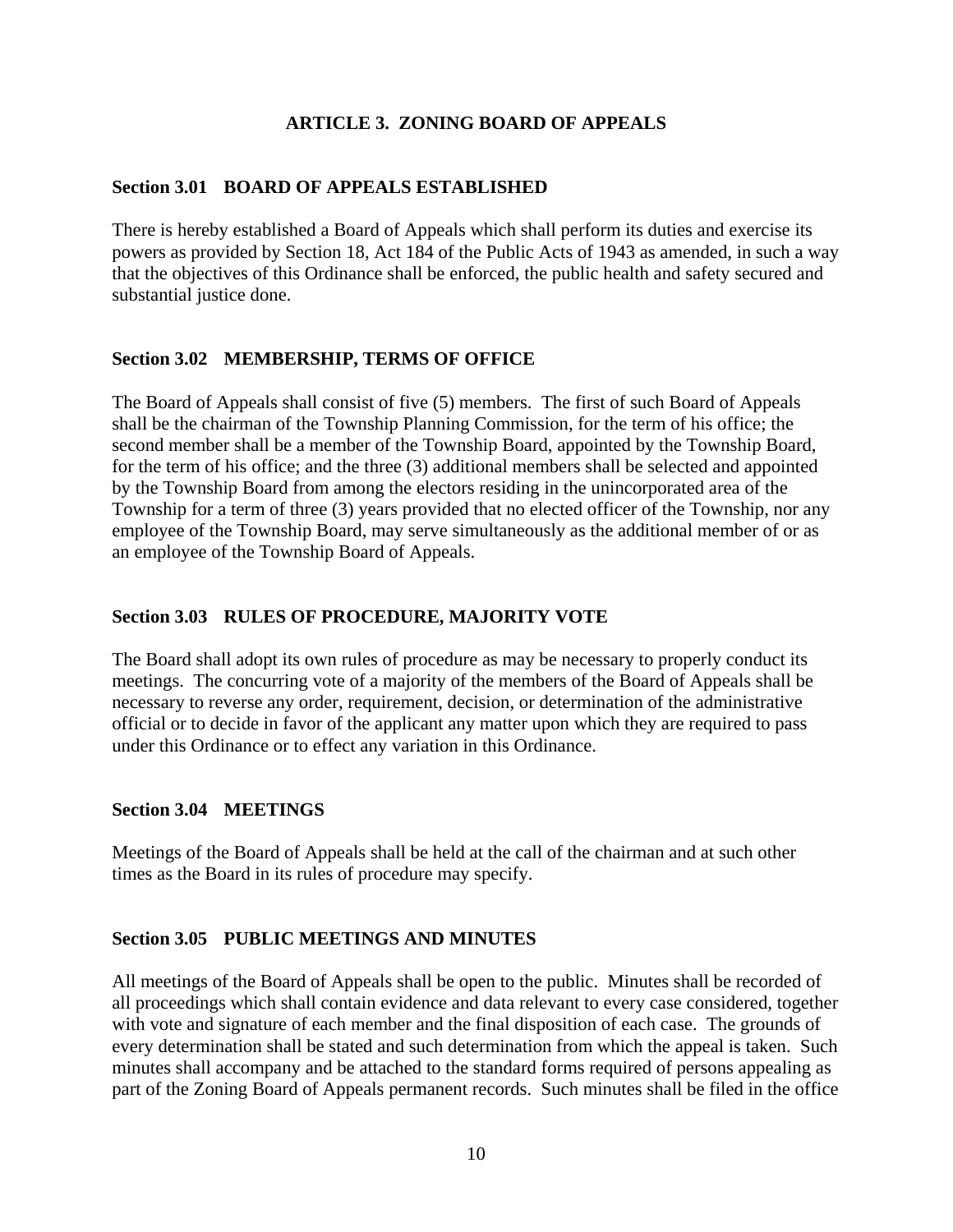of the Township Clerk and shall be sent promptly to the applicant or appellant and to the Building Inspector. The Township Clerk may act as secretary of the Zoning Board of Appeals. The Township Attorney shall act as legal counsel for the Board and shall be present at all meetings upon the request of the Board. Other knowledgeable persons may also be utilized in any advisory capacity.

## **Section 3.06 POWERS AND DUTIES**

The Board of Appeals shall have powers to interpret the provisions of this Ordinance, to grant variances from the strict application of any provisions of this Ordinance.

#### **Section 3.07 VARIANCE**

A variance from the terms of this Ordinance shall not be granted by the Board of Appeals unless and until:

- A. A written application for a variance is submitted, demonstrating:
	- 1. That special conditions and circumstances exist which are peculiar to the land, structure, or building involved and which are not applicable to other lands, structures, or buildings in the same district.
	- 2. That literal interpretation of the provisions of this Ordinance would deprive the applicant of rights commonly enjoyed by other properties in the same district under the terms of this Ordinance.
	- 3. That granting the variance requested will not confer on the applicant any special privilege that is denied by this Ordinance or other lands, structures, or buildings in the same district.
	- 4. That no nonconforming use of neighboring lands, structures, or buildings in the same district, and no permitted use of lands, structures, or buildings in other district shall be considered grounds for the issuance of a variance.
- B. The Board of Appeals shall make findings that the requirements of the Ordinance have been met by the applicant for a variance.
- C. The Board of Appeals shall further make a finding that the reasons set forth in the application justify the granting of the variance, and the variance is the minimum variance that will make possible the reasonable use of the land, building, or structure.
- D. The Board of Appeals shall further make a finding that the granting of the variance will be in harmony with the general purpose and intent of this Ordinance, and will not be injurious to the neighborhood, or otherwise detrimental to the public health, safety and welfare.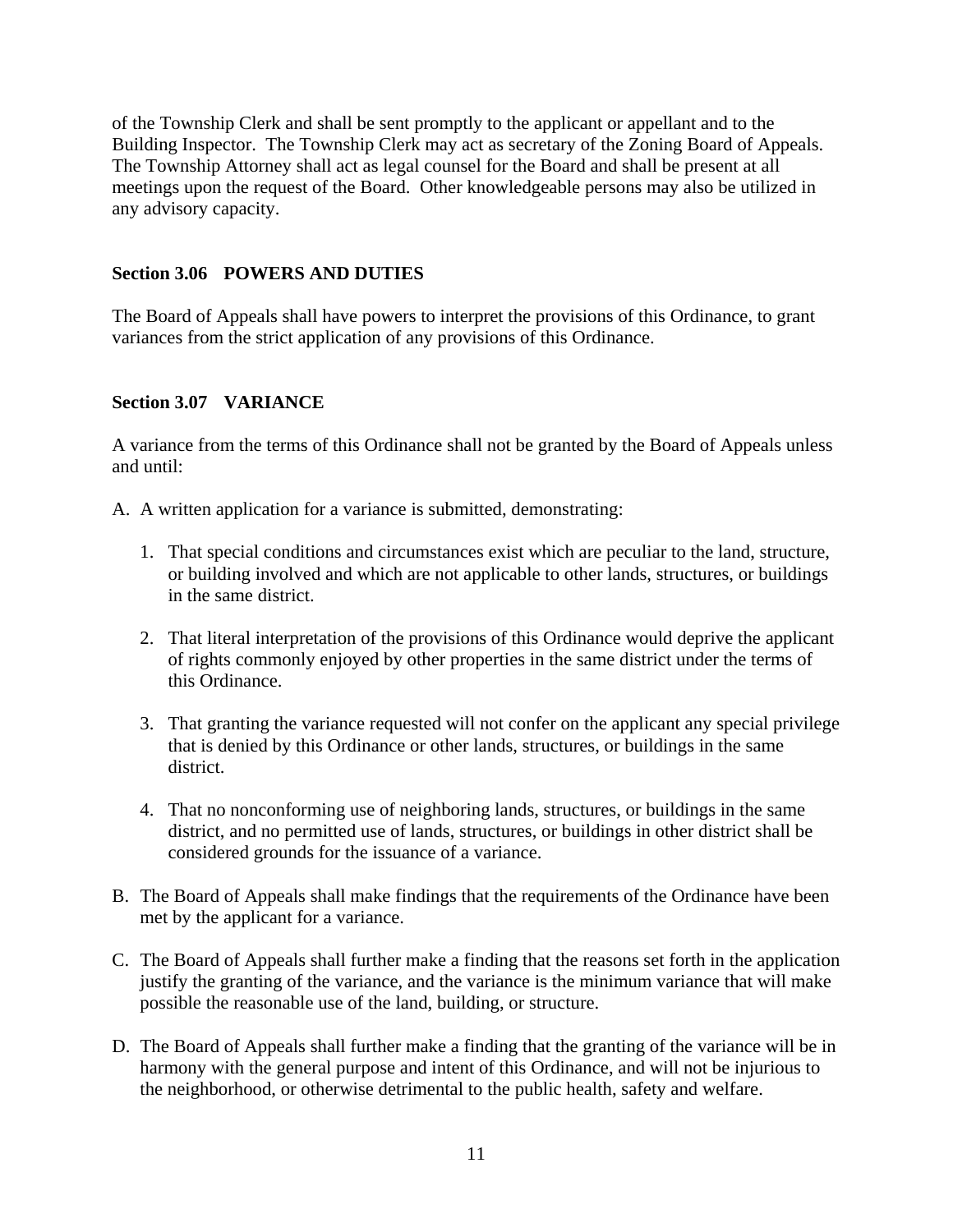- E. In granting any variance, the Board of Appeals may prescribe appropriate conditions and safeguards in conformity with this Ordinance. Violations of such conditions and safeguards, when made a part of the terms under which the variance is granted, shall be deemed a violation of this Ordinance and punishable under Section 2.06 of this Ordinance.
- F. Under no circumstances shall the Board of Appeals grant a variance to allow a use not permissible under the terms of this Ordinance in said district.

# **Section 3.08 VOIDING OF ANY REAPPLICATION FOR VARIANCE**

The following provision shall apply:

- A. Each variance granted under the provision of this Ordinance shall become null and void unless the construction authorized by such variance or permit has been commenced within ninety (90) days after the granting of such variance and pursued diligently to completion.
- B. No application for a variance which has been denied wholly or in part by the Board of Appeals shall be resubmitted for a period of three hundred sixty-five (365) days from such denial, except on grounds of new evidence or proof of changed conditions found by the Board of Appeals to be valid.

# **Section 3.09 PROCEDURE FOR APPEALING TO THE BOARD OF APPEALS**

The following provisions shall apply.

- A. Appeals, How Taken: Appeals from the ruling of the Township Building Inspector may be made to the Board of Appeals in the following manner:
	- 1. The person, firm or agent thereof making the appeal, shall file in writing to the Building Inspector, a letter stating what the specific appeal is and the reasons for said appeal.
	- 2. The Building Inspector submits the written appeal, along with all papers constituting the record from which the action appealed was taken, to the Zoning Board of Appeals.
- B. Who May Appeal: Appeals to the Board of Appeals may be taken by any person aggrieved or by an officer, department, board, agency, or bureau of the Township, County, or State.
- C. Fee for Appeal: A fee prescribed by the Township Board shall be submitted to the Building Inspector at the time of filing the letter of appeal. The appeal fee shall immediately be placed in the Township General Fund.
- D. Effect of Appeal, Restraining Order: An appeal stays all proceedings in furtherance of the action appealed from, unless the officer from who the appeal is taken certifies to the Township Board of Appeals, after the notice of appeal shall have been filed with him, that by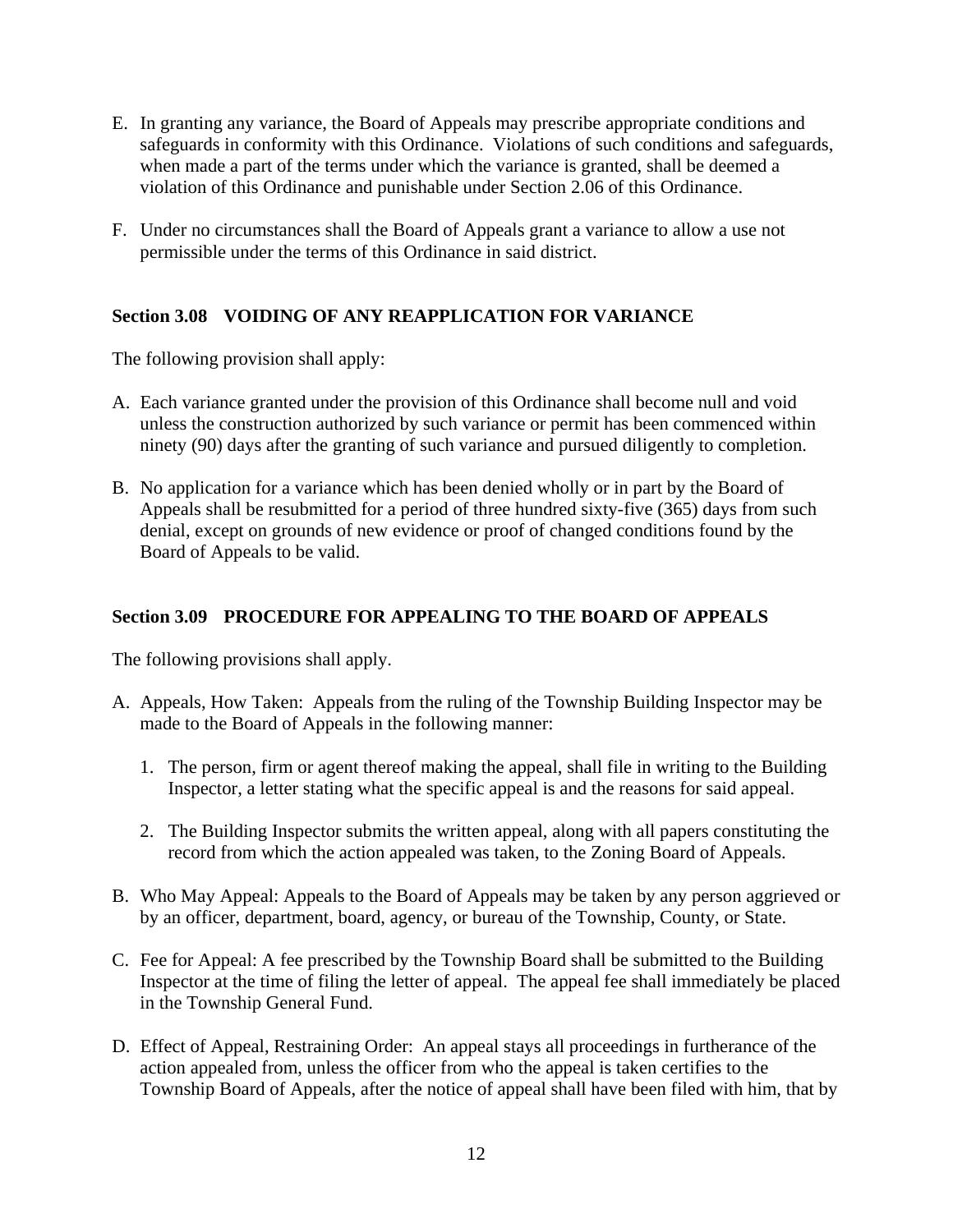reason of facts stated in the certificate, a stay would, in his opinion, cause imminent peril to life or property, in which case proceedings shall not be stayed otherwise than be a restraining order which may be granted by the Board of Appeals or by the Circuit Court, on application, on notice to the officer from who the appeal is taken and on due cause shown.

- E. Hearing by the Board of Appeals, Request, Notice, Hearing: When a request for appeals has been filed in proper form with the Board of Appeals, the Secretary, or Township Clerk, shall immediately place the said request for appeal upon the calendar for hearing, and cause notice, stating the time, place, and object of the hearing, to be served personally or by mail at least ten (10) days prior to the date of such hearing, upon the party or parties making the request for appeal, and upon property owners within three hundred (300) feet of the affected property.
- F. Representation at Hearing: Upon the hearing, any party or parties may appear in person or by agent or by attorney.
- G. Decisions of the Board of Appeals and Appeals to the Circuit Court: The Board of Appeals shall decide upon all appeals within a reasonable time and reverse or affirm wholly or partly, or may modify the order, requirement, decision, or determination appealed from and shall make such order, requirement, decision, or determination as in its opinion ought to be made in the premises and to that end shall have all the powers of the Building Inspector from whom the appeal is taken. The Board Appeals' decision of such appeals shall be in the form of a resolution containing a full record of the findings and determination of the Board of Appeals in each particular case and the signatures of each member of the Board of Appeals affixed thereon. Any persons having an interest affected by such resolution shall have the right to appeal to the Circuit Court on questions of law and fact.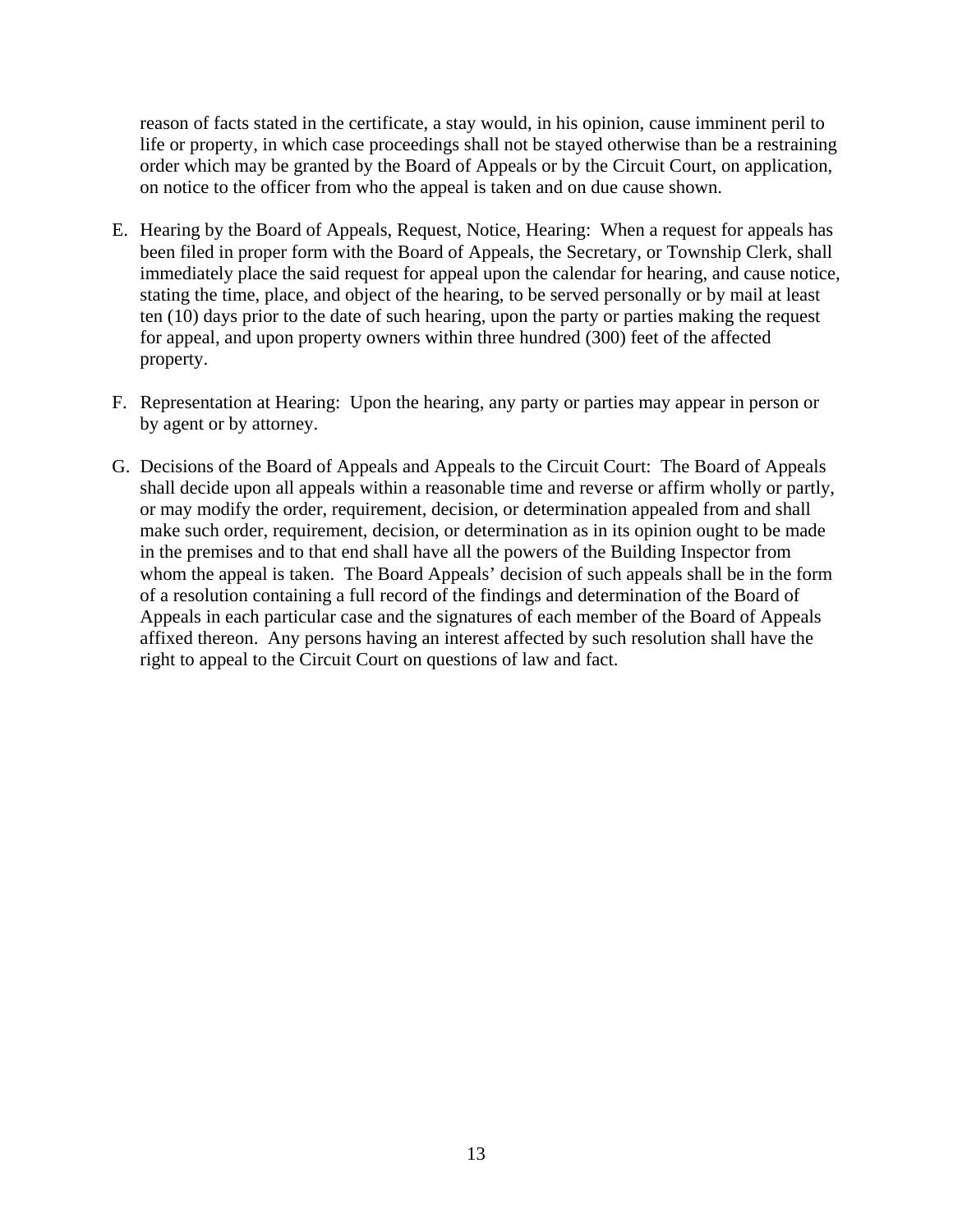## **ARTICLE 4. AMENDMENT PROCEDURE**

#### **Section 4.01 INITIATING AMENDMENTS AND FEES**

The Township Board may from time to time, on recommendation from the Township Planning Commission, amend, modify, supplement, or revise the district boundaries or the provisions and regulations herein established whenever the public necessity and convenience and the general welfare require such amendment. Said amendment may be initiated by resolution of the Township Board, the Township Planning Commission, or by petition of one or more owners of property to be affected by the proposed amendment. Except for the Township Board and the Township Planning Commission, the petitioner or petitioners requesting the amendment shall at the time of application pay a fee of two hundred dollars (\$200.00) to compensate the Township for publication fees, notice fees and costs of the amendment procedure.

#### **Section 4.02 AMENDMENT PROCEDURE**

The following procedures will be followed in receiving, reviewing and approving amendments for changing the Zoning Ordinance.

- A. The applicant should submit to the Building Inspector an application for zoning amendment together with the required application fee and the following documentation:
	- 1. Evidence that the applicant has interest in the property proposed to be rezoned.
	- 2. Legal description of the property proposed to be rezoned.
	- 3. Description of proposed use or uses, including access roadways and proposed off-street parking.
	- 4. Description of sewage disposal and water supply facilities and proposed surface drainage.
- B. The Building Inspector will review the rezoning application to insure that the application is in order and all required documentation is included.
- C. The Building Inspector will transmit the application for rezoning to the Township Planning Commission.
- D. The Township Planning Commission will receive the zoning application and conduct a background study to determine.
	- 1. If the proposed rezoning is compatible with the goals and objectives of the Township Land Use Plan.
	- 2. Impact of the proposed use on surrounding properties and development.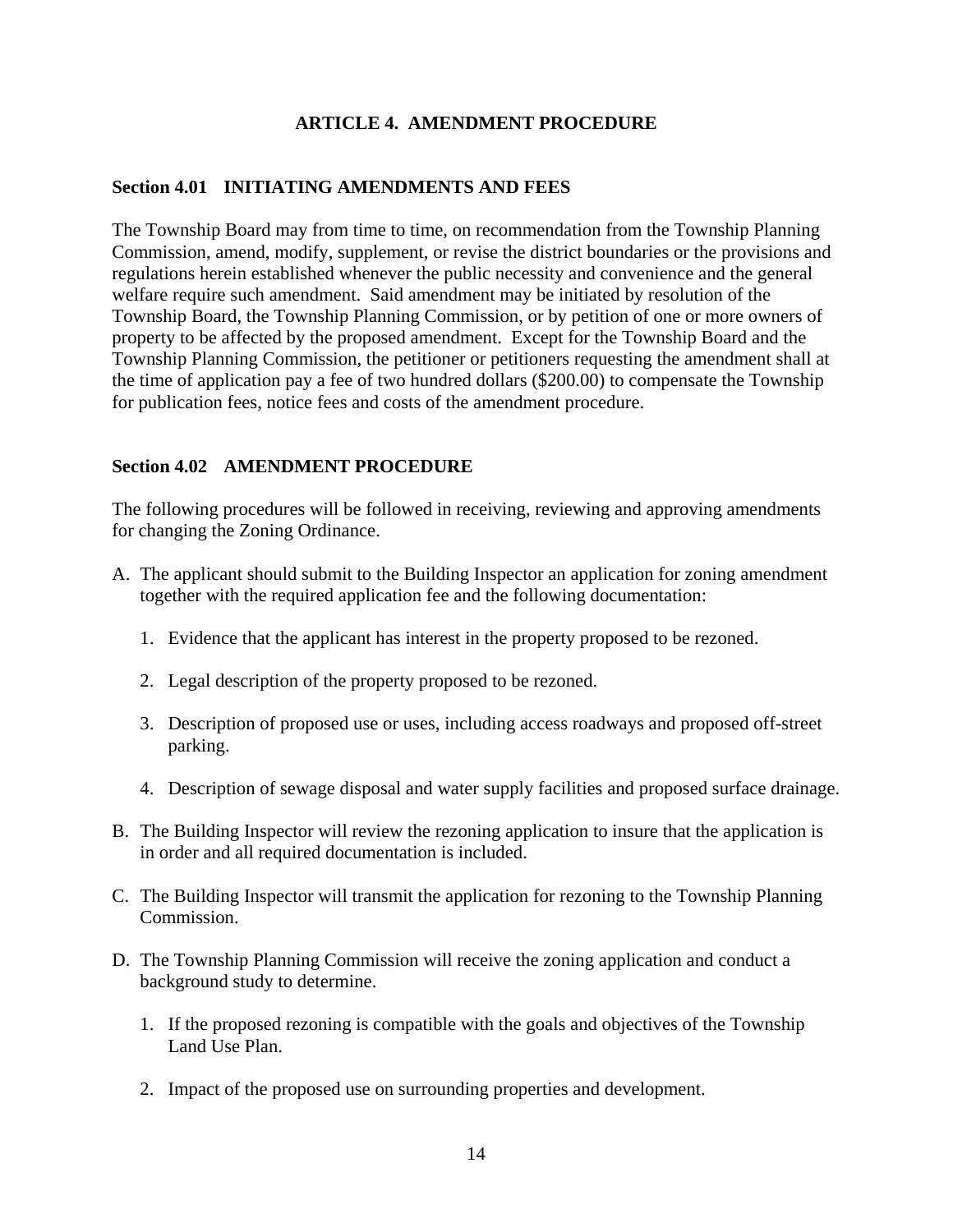- 3. The effect on public facilities and services.
- 4. The relationship of the proposed project to the intent of Township Zoning Ordinance.
- E. The Township Planning Commission will establish a date for public hearing on the proposed zoning amendment at its next regular meeting allowing for the requirements for notification. The Planning Commission Secretary will provide to the Township Clerk all required material for publication and notification.
- F. The Township Clerk will publish two (2) notices of the public hearing in the Cassopolis Vigilant. The first notice must be printed not more than thirty (30) or less than twenty (20) days before the hearing. The second notice must be printed not more than eight (8) days prior to the hearing.
- G. The Township Clerk shall notify by mail, not less than twenty (20) days prior to the public hearing, each electric, gas pipeline, telephone utility, and railroad company operating within the district or zone affected, that registers its name and mailing address with the Township Planning Commission for the purpose of receiving the notice. An affidavit of mailing shall be maintained. The notices shall include the places and times at which the tentative text and any maps of the Zoning Ordinance may be examined.
- H. The Township Clerk shall notify by mail all persons who own real property within three hundred (300) feet of the property proposed to be rezoned and to the occupants of all single and two-family dwellings within three hundred (300) feet. The notice shall be made not less than eight (8) days before the hearing, stating the time, place, date and purpose of the hearing. An affidavit of mailing shall be filed with the Township Planning Commission before the hearing. The notice shall be delivered to the respective owners and tenants at the address given in the last assessment role. If the tenant's name is not known, the term "occupant" may be used.
- I. The Township Planning Commission will hold a public hearing on the requested rezoning. The hearing should represent an opportunity for all involved to present and rebutt information concerning a rezoning request.
- J. The Township Planning Commission will complete its background study on the rezoning request and address the concerns raised at the public hearing.
- K. The Township Planning Commission will submit the rezoning request to the Cass County Planning Commission for review and recommendation.
- L. The Township Planning Commission will transmit the rezoning request together with its recommendation and the comments of the County Planning Commission to the Township Board for final action. The transmittal to the Township Board will include a record of the comments received at the public hearing, background material developed by the Township Planning Commission on the rezoning request and the findings which support the Planning Commission's recommendations.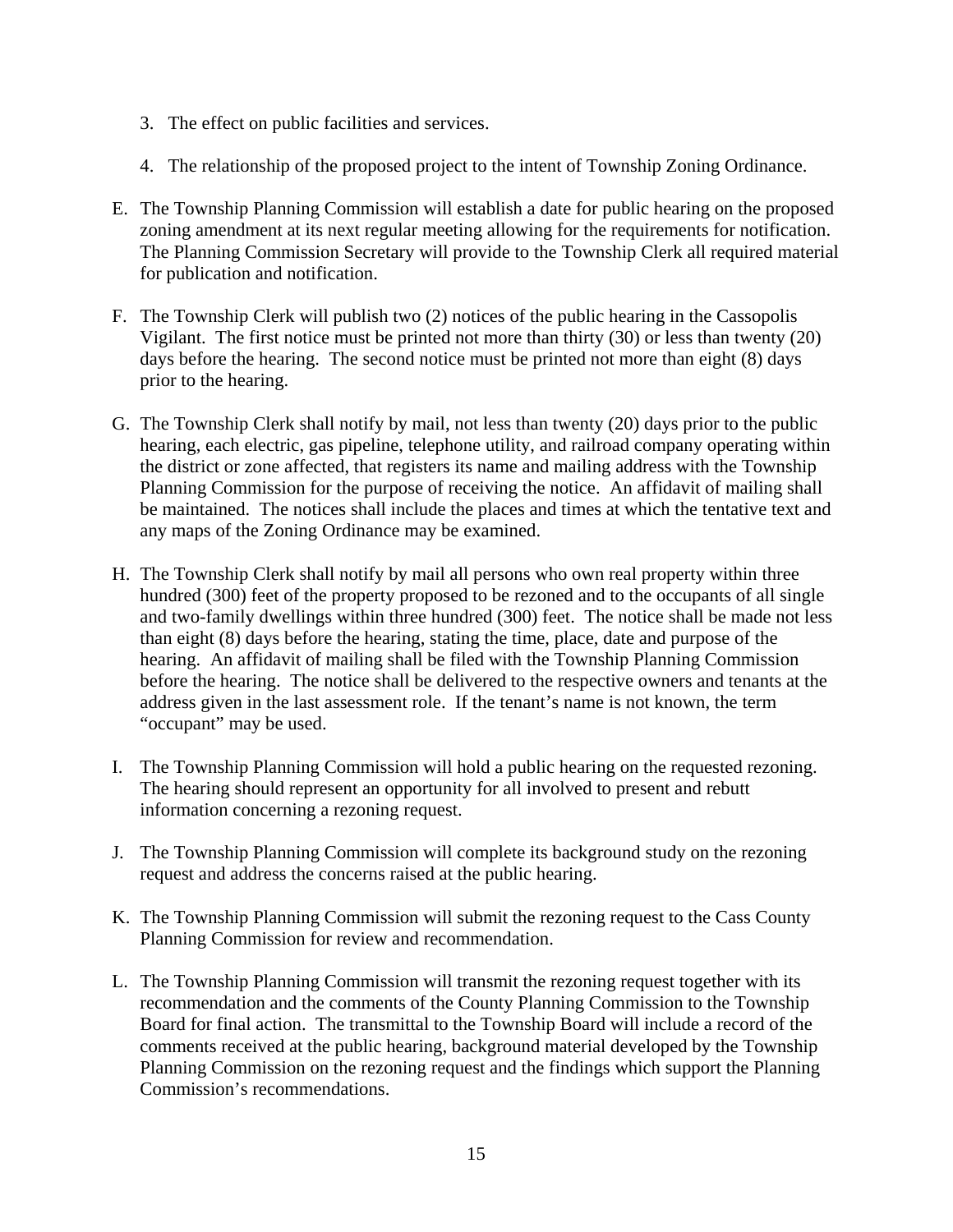- M. The Township Board of Trustees may adopt or reject the proposed amendment to the Zoning Ordinance, provided that:
	- 1. If the Board desires to make a change in the proposed amendment, it must refer the amendment back to the Township Planning Commission for recommendation; and
	- 2. If a landowner requests, by certified mail a hearing on the proposed amendment, the Board must hold the requested hearing before action is taken.
- N. If the Township Board of Trustees holds additional public hearings, notice shall be published in the Cassopolis Vigilant not more than fifteen (15) days nor less than five (5) days before the hearing.
- O. After receiving the Township Planning Commission's report and recommendation on a proposed rezoning amendment, the Township Board of Trustees may approve, reject, or approve with changes the proposed rezoning amendment. If the Township Board approves the rezoning amendment with changes, the proposed amendment with changes will be referred back to the Township Planning Commission for further study recommendation.
- P. All provisions of this Article shall be subject to the provisions of the Township Rural Zoning Act, as the same may be from time to time amended, which Act is incorporated herein by reference.

# **Section 4.03 CONFORMANCE TO COURT DECREE**

Any amendment for the purpose of confirming a provision thereof to the decree of a court of competent jurisdiction shall be adopted by the Township Board and the amendments published without referring the same to any other board or agency.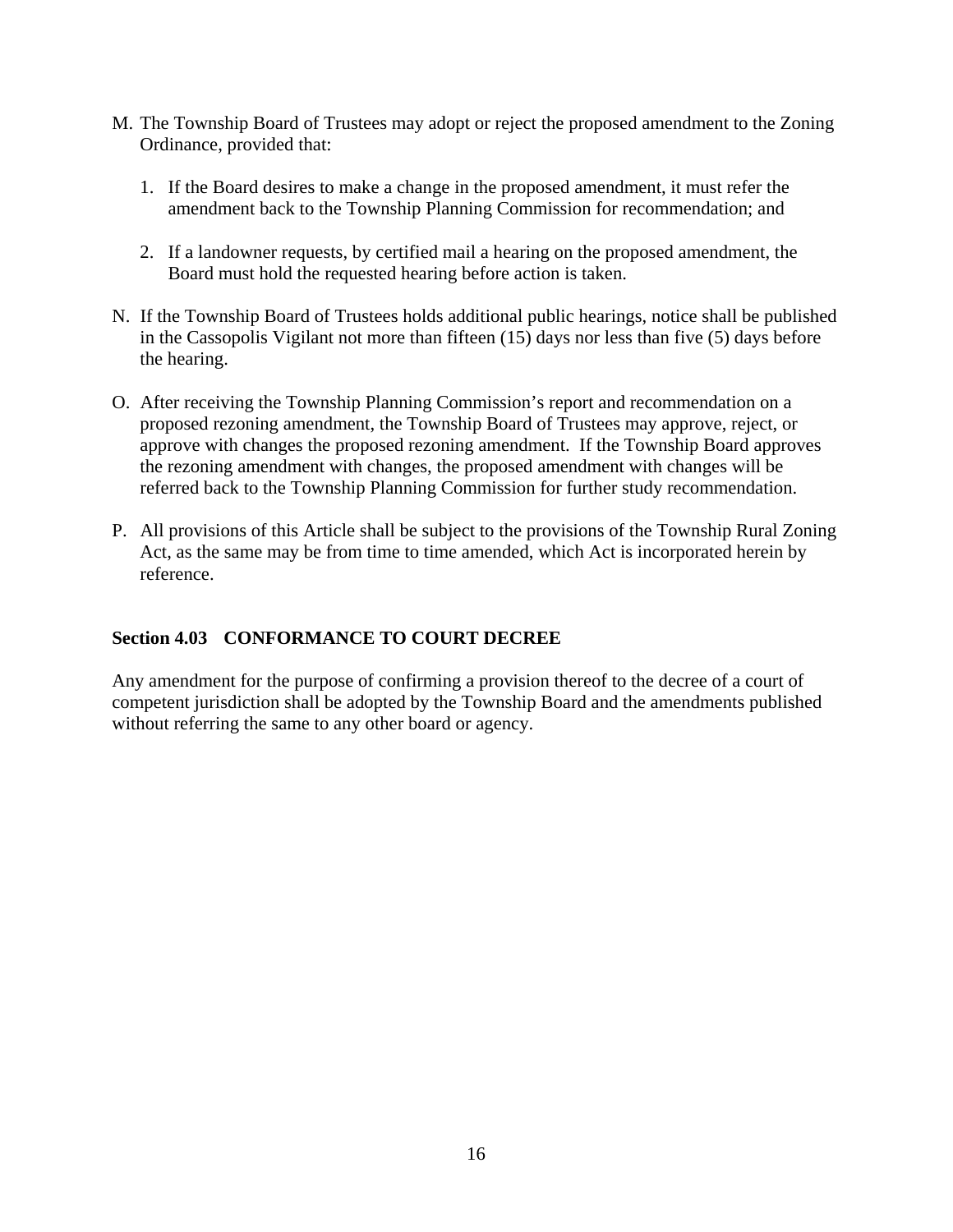## **ARTICLE 5. GENERAL PROVISIONS**

#### **Section 5.01 ESTABLISHMENT OF DISTRICTS**

The Township is hereby divided into the following zoning districts as shown on the Official Zoning Map, which, together with all explanatory matter shown thereon, is hereby adopted by reference and declared to be a part of this Ordinance;

- A AGRICULTURAL DISTRICT
- A-R AGRICULTURE-RESIDENTIAL DISTRICT
- R-1 LOW DENSITY RESIDENTIAL DISTRICT
- R-2 HIGH DENSITY RESIDENTIAL DISTRICT
- R-3 MOBILE HOME PARK DISTRICT
- C COMMERCIAL DISTRICT
- I-1 INDUSTRIAL PARK DISTRICT
- I-2 INDUSTRIAL PARK DISTRICT

#### **Section 5.02 PROVISION FOR OFFICIAL ZONING MAP**

These districts, so established, are bounded and defined as shown on the map entitled 'ZONING DISTRICT MAP OF PENN TOWNSHIP", adopted by the Township Board, and which, with all notations, references and other information appearing thereon, is hereby declared to be a part of this Ordinance and of the same force and effect as if the district shown thereon were fully set forth by metes and bounds herein.

#### **Section 5.03 CHANGES TO OFFICIAL ZONING MAP**

If, in accordance with the procedures of this Ordinance and of Act 184 of the Public Acts of 1943, as amended, a change is made in a zoning district boundary, such change shall be made by the Building Inspector promptly after the Ordinance authorizing such change shall have been adopted and published by the Township Board and to notify the Township Clerk of the change and correct the map filed with the Clerk.

#### **Section 5.04 AUTHORITY OF OFFICIAL ZONING MAP**

Regardless of the existence of purported copies of the Official Zoning Map which may from time to time be made or published, the Official Zoning Map which shall be located in the office of the Building Inspector shall be the final authority as to the current zoning status of any land, parcel, lot, district, use, building, or structure in the Township.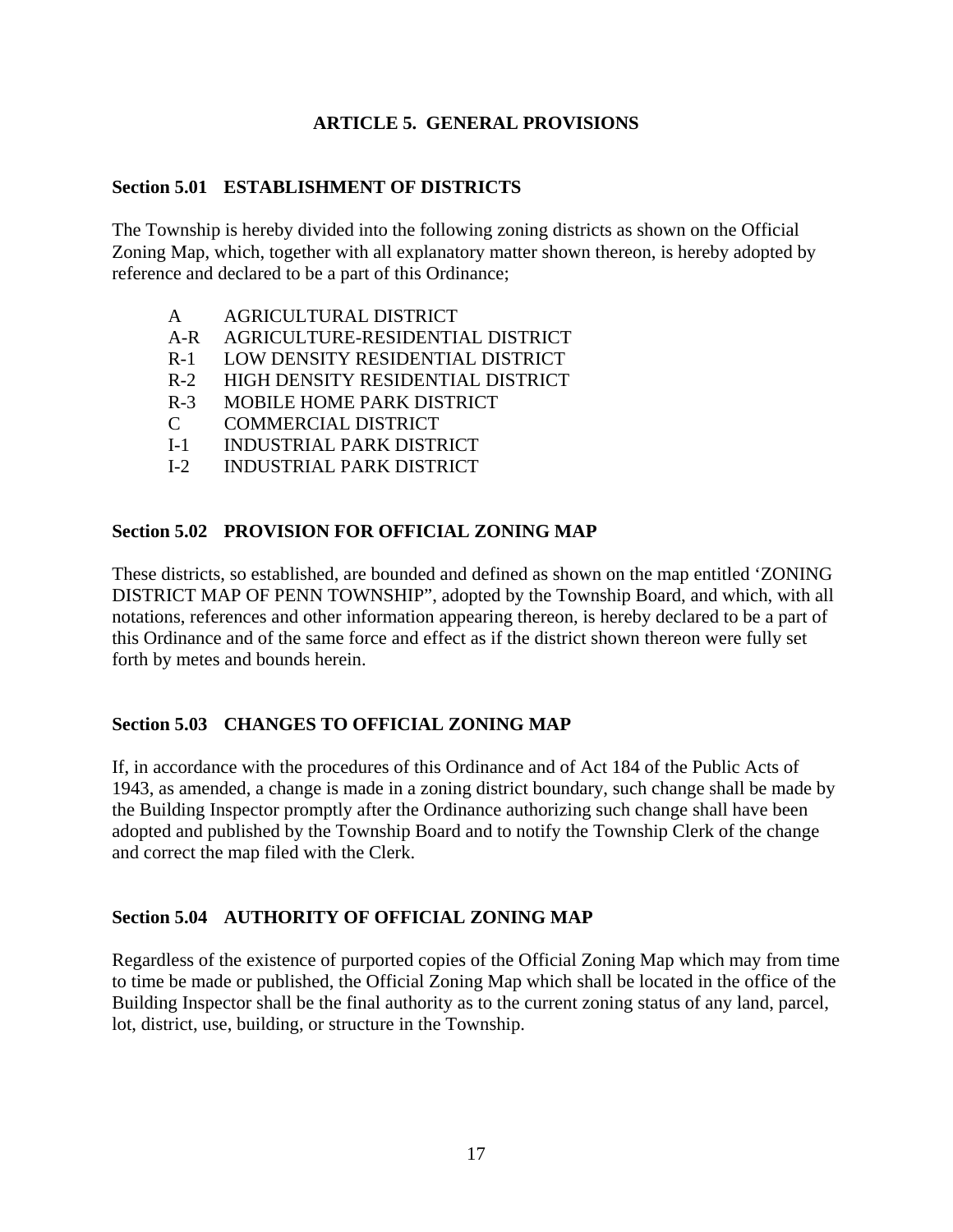## **Section 5.05 REPLACEMENT OF OFFICIAL ZONING MAP**

In the event that the Official Zoning Map becomes damaged, destroyed, lost, or difficult to interpret because of the nature or number of changes made thereto, the Township Board may, by Ordinance, adopt a new Official Zoning Map which shall supersede the prior Official Zoning Map. The new Official Zoning Map may correct drafting or other errors or omissions on the prior Official Zoning Map, but no such correction shall have the effect of amending the Zoning Ordinance or the prior Official Zoning Map. The new Official Zoning Map shall be identified by the signature of the Township Supervisor, attested by the Township Clerk, and bear the seal of the Township under the following words:

"This is to certify that this is the Official Zoning Map referred to in the Zoning Ordinance of Penn Township, adopted on the  $10<sup>th</sup>$  day of October, 1983, which replaces and supersedes the Official Zoning Map which was adopted on the  $9<sup>th</sup>$ of February, 1976."

#### **Section 5.06 INTERPRETATION OF ZONING DISTRICTS**

Where uncertainty exists as to the boundaries of zoning districts as shown on the Official Zoning Map, the following rules for interpretation shall apply:

- A. A boundary indicated as approximately following the centerline of a highway, street, alley, railroad, or easement shall be construed as following such centerline.
- B. A boundary indicated as approximately following a recorded lot line, a bounding, a parcel, section line, quarter section line, or other survey line shall be construed as following such line.
- C. A boundary indicated as approximately following the corporate boundary line of a city, village, or township shall be construed as following such line.
- D. A boundary indicated as following a shoreline shall be construed as following such shoreline, and in the event of change in a shoreline shall be construed as following the actual shoreline.
- E. A boundary indicated as following a centerline of a stream, river, canal, lake, or other body of water shall be construed as following such centerline.
- F. A boundary indicated as parallel to or an extension of a feature indicated in paragraph "A" through "E" above shall be so construed.
- G. A distance not specifically indicated on the Official Zoning Map shall be determined by the scale of the map.
- H. All other uncertainties shall be ruled upon by the Zoning Board of Appeals in regard to zoning district boundaries.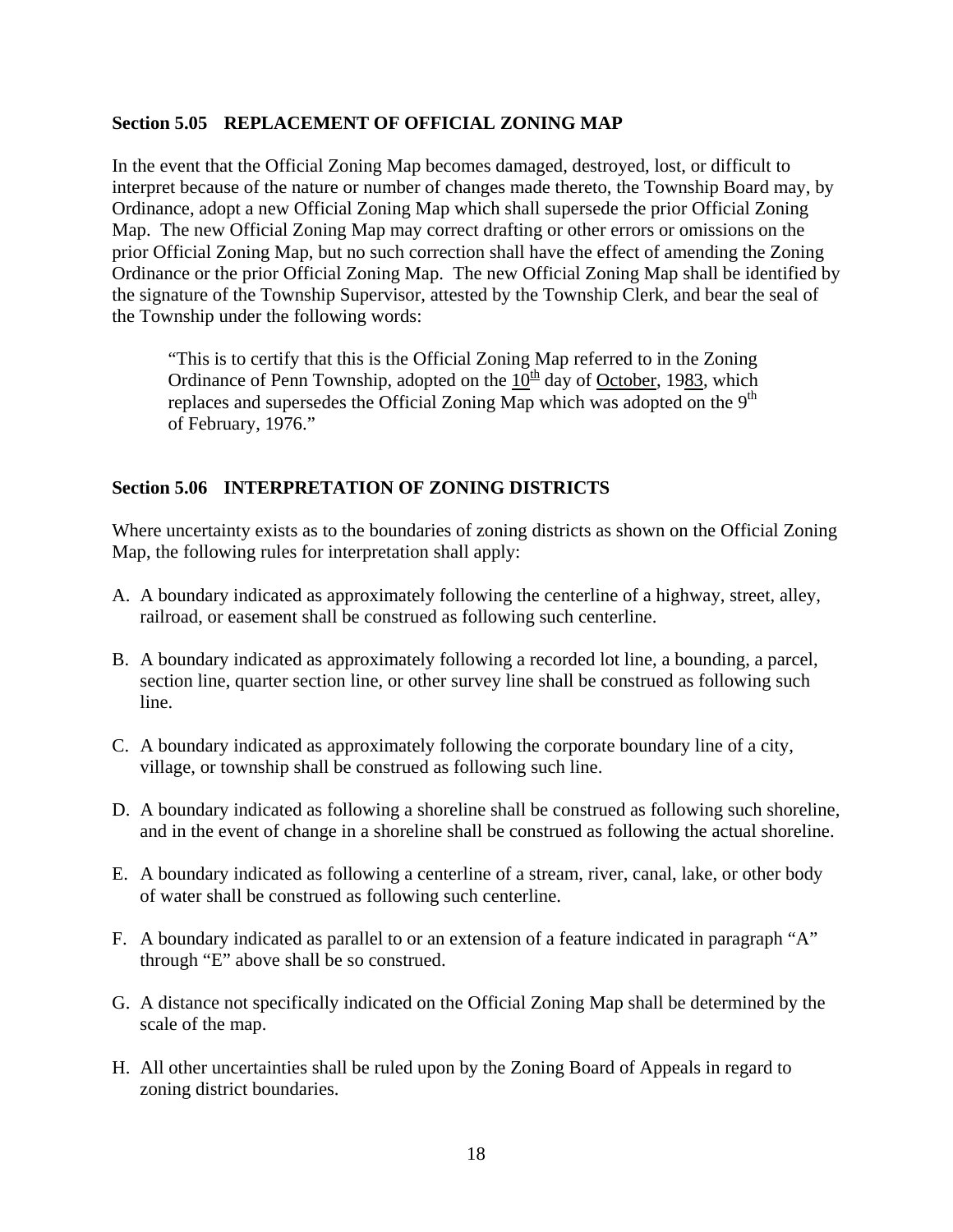#### **Section 5.07 APPLICATION OF REGULATIONS**

The regulations established by this Ordinance within each zoning district shall be the minimum regulations for promoting and protecting the public health, safety and general welfare and shall be uniform for each class of land or building, dwellings and structures throughout each district. Where there are practical difficulties or unnecessary hardships in the way of carrying out the strict letter of this Ordinance, the Board of Appeals shall have power in passing upon appeals to vary or modify any rules, regulations, or provisions of the Ordinance so that the intent and purposes of this Ordinance shall be observed, public safety secured and substantial justice done.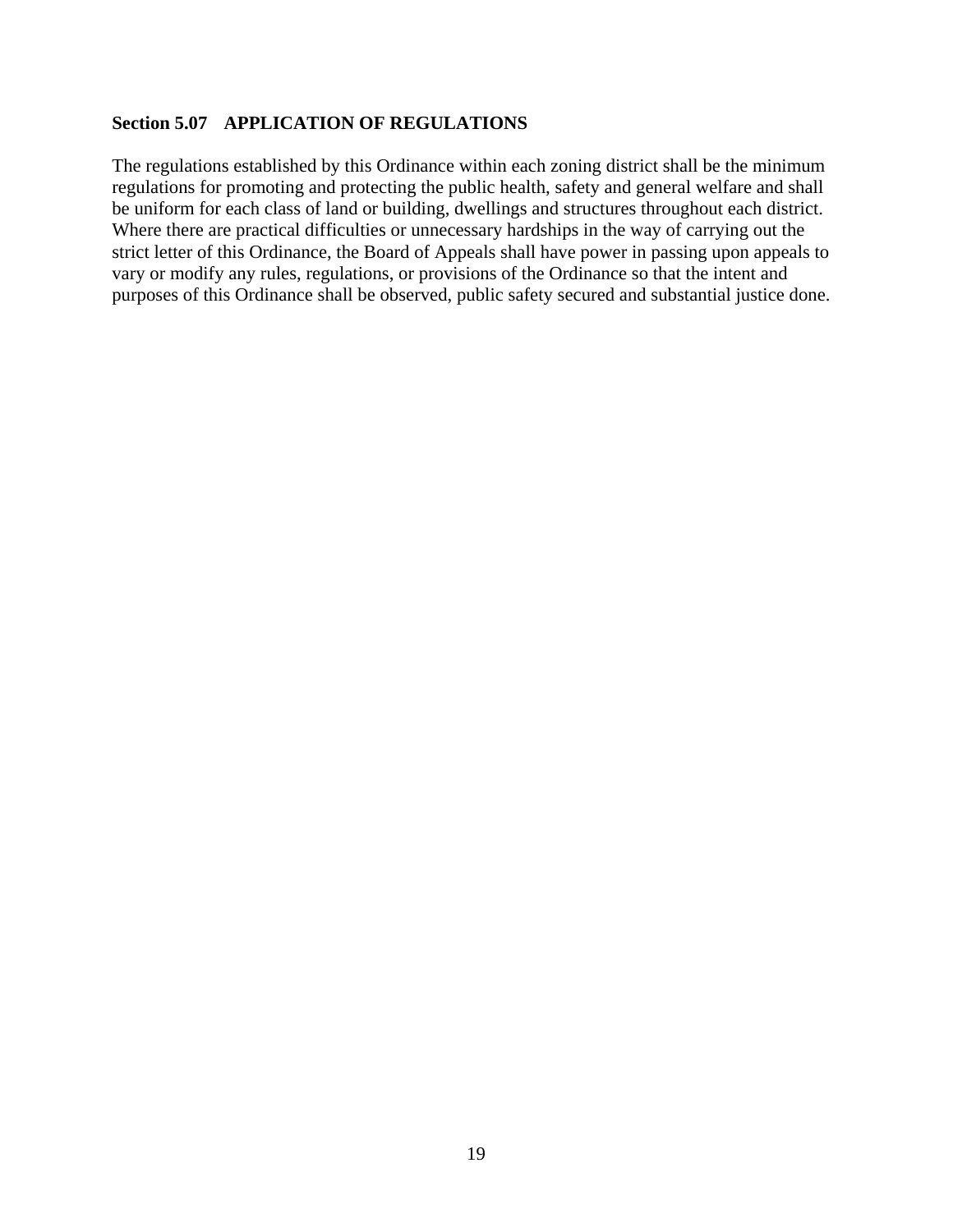## **ARTICLE 6. SUPPLEMENTAL REGULATIONS**

#### **Section 6.01 PURPOSE**

There are certain conditions concerning land uses that warrant specific regulations and standards in addition to the requirements of the zoning district in which they are located.

#### **Section 6.02 ACCESSORY BUILDING**

- A. Where an accessory building is attached to the side or front of a principal building, such accessory building shall be considered part of the principal building for purposes of determining required yard dimensions, but if such accessory building is attached to the rear of the principal building in such a manner that it is completely to the rear of all portions of said building, it may be considered a detached accessory building for purposes of determining required rear yard dimensions.
- B. No detached accessory building shall be located nearer to a side lot line than the permitted distance for the principal building on the same lot, unless such accessory building shall be completely to the rear of all portions of the principal building, in which case it may be located no nearer than five (5) feet to any side lot line.
- C. No detached accessory building shall be located nearer than five (5) feet to any rear lot line, except that when such accessory building shall be a garage which is entered at right angles to any alley, it shall be located no nearer than twelve (12) feet to said rear lot line.
- D. No accessory building shall project into any front yard setback.
- E. No accessory building shall occupy more than thirty (30) percent of the area of any rear yard.
- F. Where a corner lot adjoins a side boundary of a lot in any residential district, no accessory building shall be located nearer to the side street lot line than the side yard setback of the principal building on said lot.

#### **Section 6.03 LOT-BUILDING RELATIONSHIP**

Hereafter, every building erected, altered, or moved shall be located on a lot of record as defined herein, and except in the case of an approved multiple dwelling development, there shall be no more than one (1) principal building and its permitted accessory structures located on each lot in a residential district.

#### **Section 6.04 ACCESSORY BUILDING AS DWELLING**

No building on the same lot as a principal building shall be used for dwelling purposes.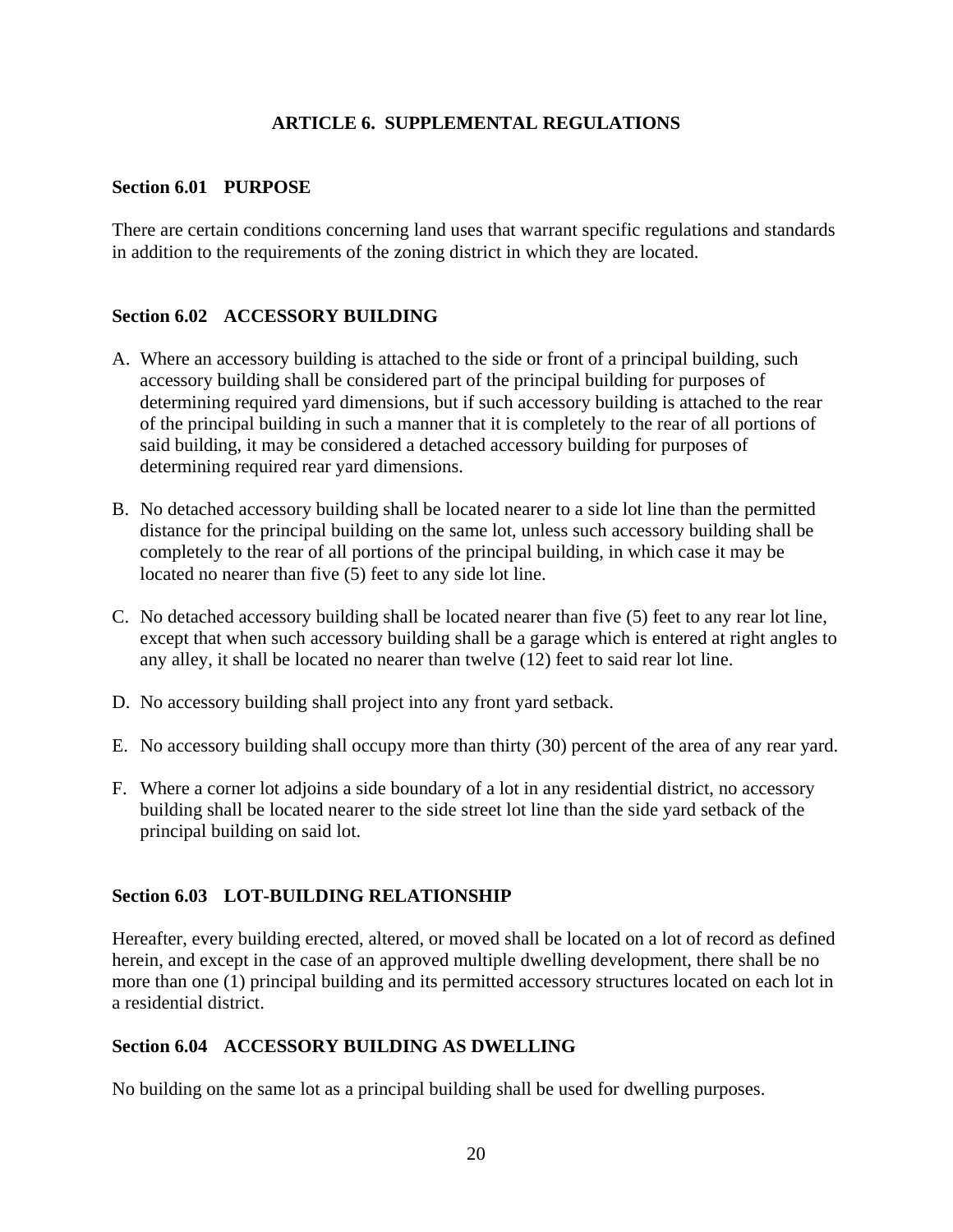#### **Section 6.05 BASEMENT AS DWELLINGS**

No basement structure shall be used for occupancy unless a completed story is situated immediately above the basement structure and that the story is used as a dwelling.

## **Section 6.06 REQUIRED WATER SUPPLY AND SANITARY SEWERAGE FACILITIES**

In addition to the requirements established by the Cass County Health Department, the following site development and use requirement shall apply: no structure for human occupancy or use shall hereafter be erected, altered, or moved unless it shall be provided with a safe, sanitary and potable water supply and a safe effective means of collection, treatment and disposal of wastes.

# **Section 6.07 GREENBELT BUFFER**

Prior to the commencement of construction of any structure or building in a Commercial District or Industrial District where such property abuts, adjoins, or is adjacent to a residential zone, a greenbelt shall be established. However, where permitted elsewhere in this Ordinance, an opaque wall or fence may be built in lieu of a greenbelt. A greenbelt, minimum width of twenty (20) feet, which shall be completed within six (6) months from the date of final inspection and shall thereafter be maintained with permanent plant materials.

#### **Section 6.08 ACCESS TO A STREET**

Any lot of record created prior to the effective date of this Ordinance without any frontage on a public street or way shall not be occupied except where access to a public street or way is provided by a public or private easement or other right-of-way no less than twenty (20) feet in width. Public access to commercial, industrial, or recreational uses shall not be designed so as to pass through the residential neighborhoods.

#### **Section 6.09 VISIBILITY AT INTERSECTIONS**

No fence, wall, hedge, screen, sign, structure, vegetation, or planting shall be higher than three (3) feet above street grade on any corner lot or parcel in any zoning district requiring front and side yards within the triangular area formed by the intersecting street right-of-way lines and a straight line joining the two (2) street lines at points which are thirty (30) feet distant from the point of intersection, measured along the street right-of-way lines.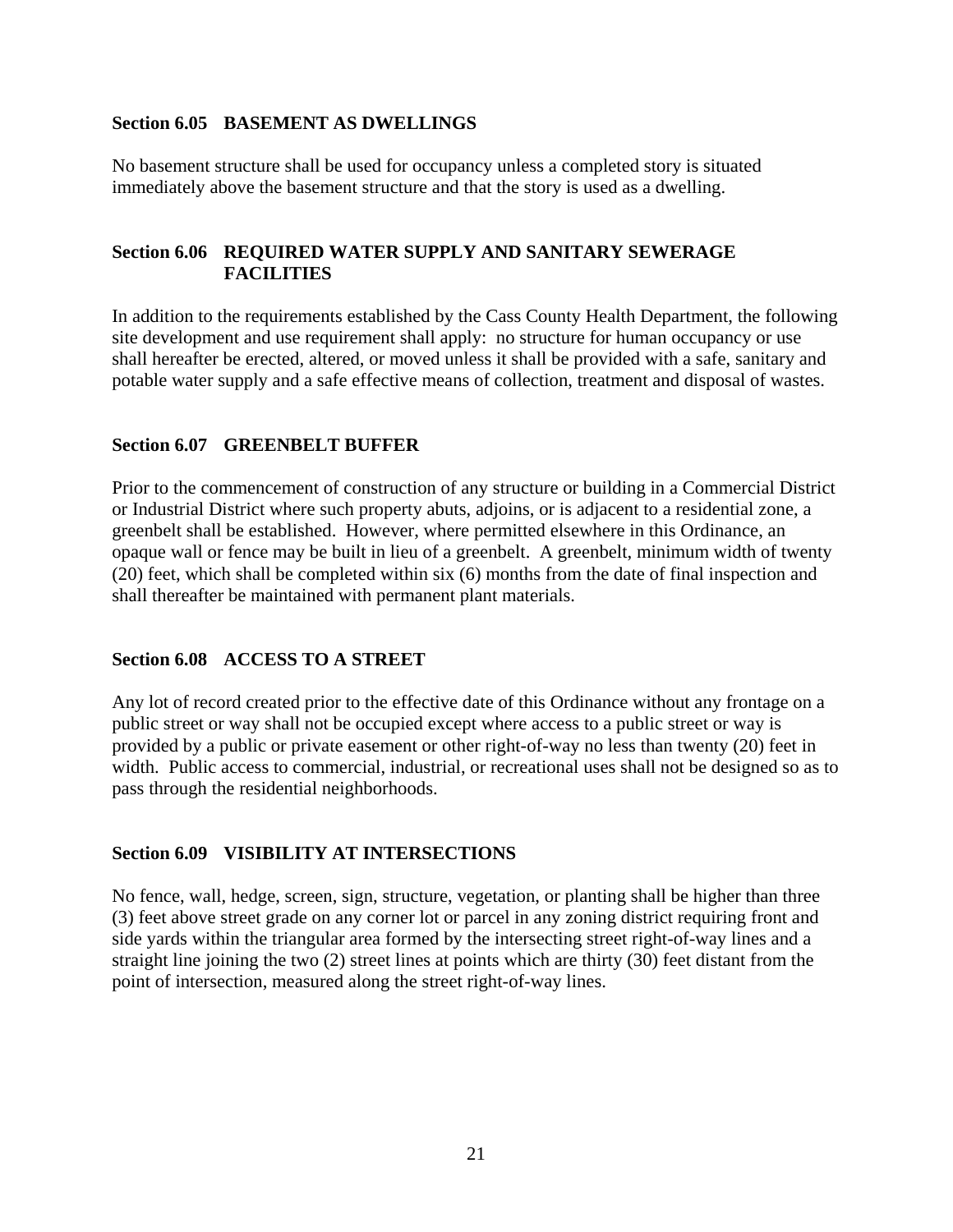#### **Section 6.10 STREET CLOSURES**

Whenever any public street, alley, or other public way is vacated by official action, the zoning district adjoining each side of such public way shall automatically be extended to the center of such vacation, and all area included therein shall henceforth be subject to all appropriate regulations of that district within which such area is located.

# **Section 6.11 HEIGHT REGULATIONS**

The height requirements established by this Ordinance shall apply uniformly in each zoning district to every building and structure except that the following structures and appurtenances shall be exempt from the height requirements of this Ordinance; spires, belfries, and domes not used for human occupancy; chimneys; ventilators; skylights; water tanks; bulkheads; utility poles; power lines; radio and television broadcasting and receiving antennae; silos; parapets; elevator legs; and other necessary mechanical appurtenances, provided their location shall conform where applicable to the requirements of the Federal Communications Commission, the Civil Aeronautics Administration and other public authorities having jurisdiction.

# **Section 6.12 FENCES, WALLS AND SCREENS**

Within the limits of a side or front or rear yard space of a lot within a residential district, no fence, wall, other than necessary retaining wall, or other screening structure shall be higher than five (5) feet.

# **Section 6.13 SHORELINE EXCAVATION AND DREDGING**

No persons shall alter, change, transform, or otherwise vary the edge, bank, or shore of any lake, river, or stream except in conformance with the following:

- A. As provided in the Inland Lakes and Streams Act, Act 291 of the Public Acts of 1965, as amended, and in accordance with the requirements of the Michigan Department of Natural Resources.
- B. If any edge, bank, or shore of any lake, river, or stream is proposed to be altered in any way by any person, such person shall submit to the Township Planning Commission all data, exhibits and information as required by the Department of Natural Resources.

# **Section 6.14 ESSENTIAL SERVICES**

For purposes of this Ordinance, the following provisions shall apply: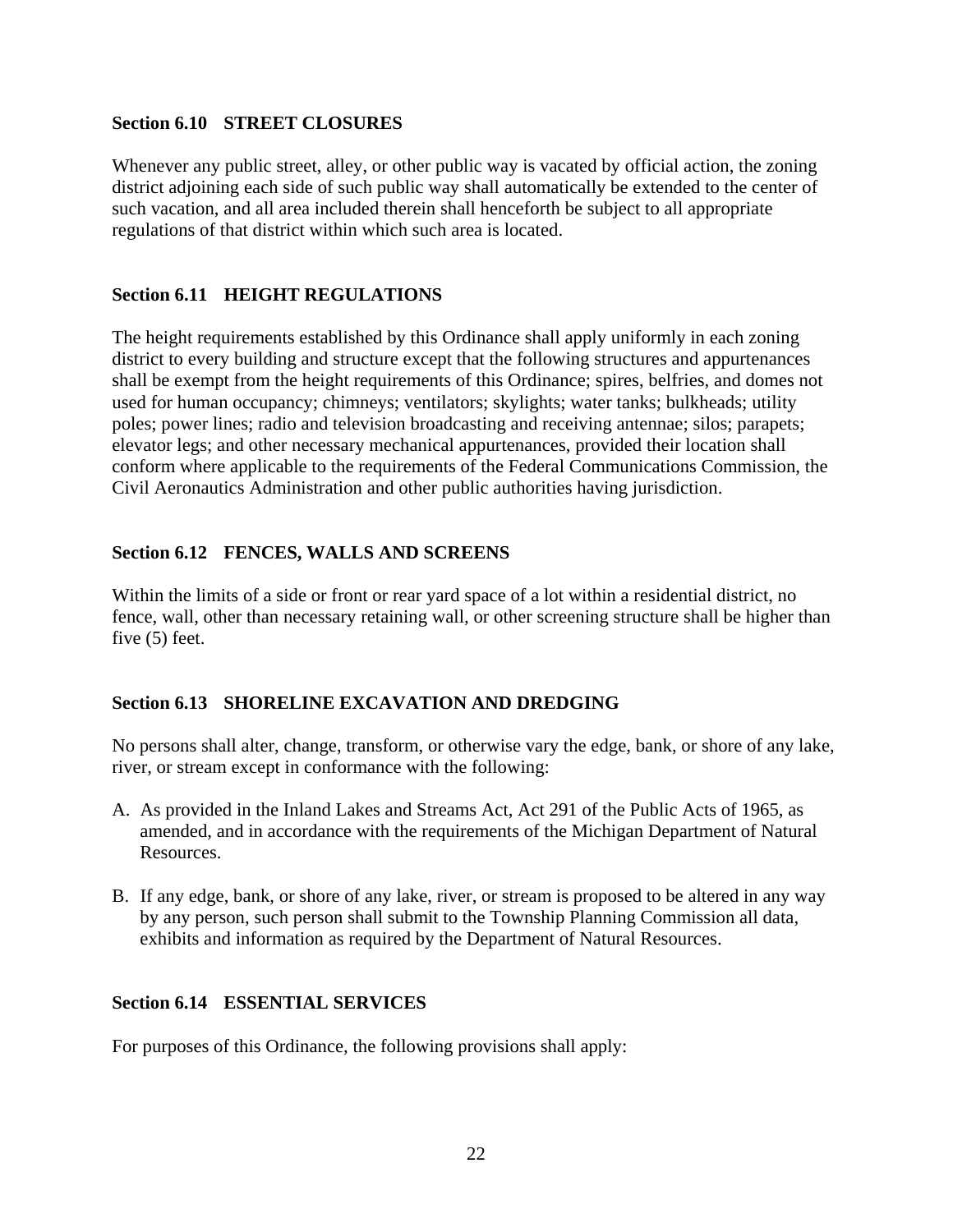- A. The surface of land used for pipeline right-of-ways shall be restored and maintained as near as possible to its original condition prior to the construction of the pipeline.
- B. Essential services shall be exempt from lot area requirements in the Agricultural and Industrial Districts.

# **Section 6.15 SWIMMING POOLS**

Private swimming pools are permitted in all districts provided the following regulations are complied with:

- A. The pool shall be maintained in a clean and healthful condition in accordance with County health requirements.
- B. No swimming pool shall be emptied in any manner that will cause water to flow upon another lot or emptied on any land if a storm drain is readily accessible to the premises.
- C. Every swimming pool shall be completely enclosed with a permanent substantial fence not less than four (4) feet in height above the ground level. No opening shall be designed or maintained as to permit access to the pool except under the supervision of the possessor or by his permission.
- D. The swimming pool shall not be closer than ten (10) feet to any side or rear lot line and in all districts except "A" AGRICULTURAL, no part of any pool shall be constructed within the front yard or the required side street side yard.

#### **Section 6.16 CONTINUED CONFORMANCE WITH REGULATIONS**

The maintenance of yards, open spaces, lot areas, height and bulk limitations, fences, walls, clear vision areas, parking and loading spaces, and all other requirements for a building or use specified within this Ordinance shall be continuing obligation of the owner of such building or property on which such building or use is located.

#### **Section 6.17 TILLAGE OF SOIL**

Tillage of the soil shall be permitted in every district within the Township.

#### **Section 6.18 PROCEDURE FOR SITE PLAN REVIEW**

Site plan review shall be required for all multiple family and nonresidential projects prior to the issuance of a building permit. This review will be carried out by the Planning Commission.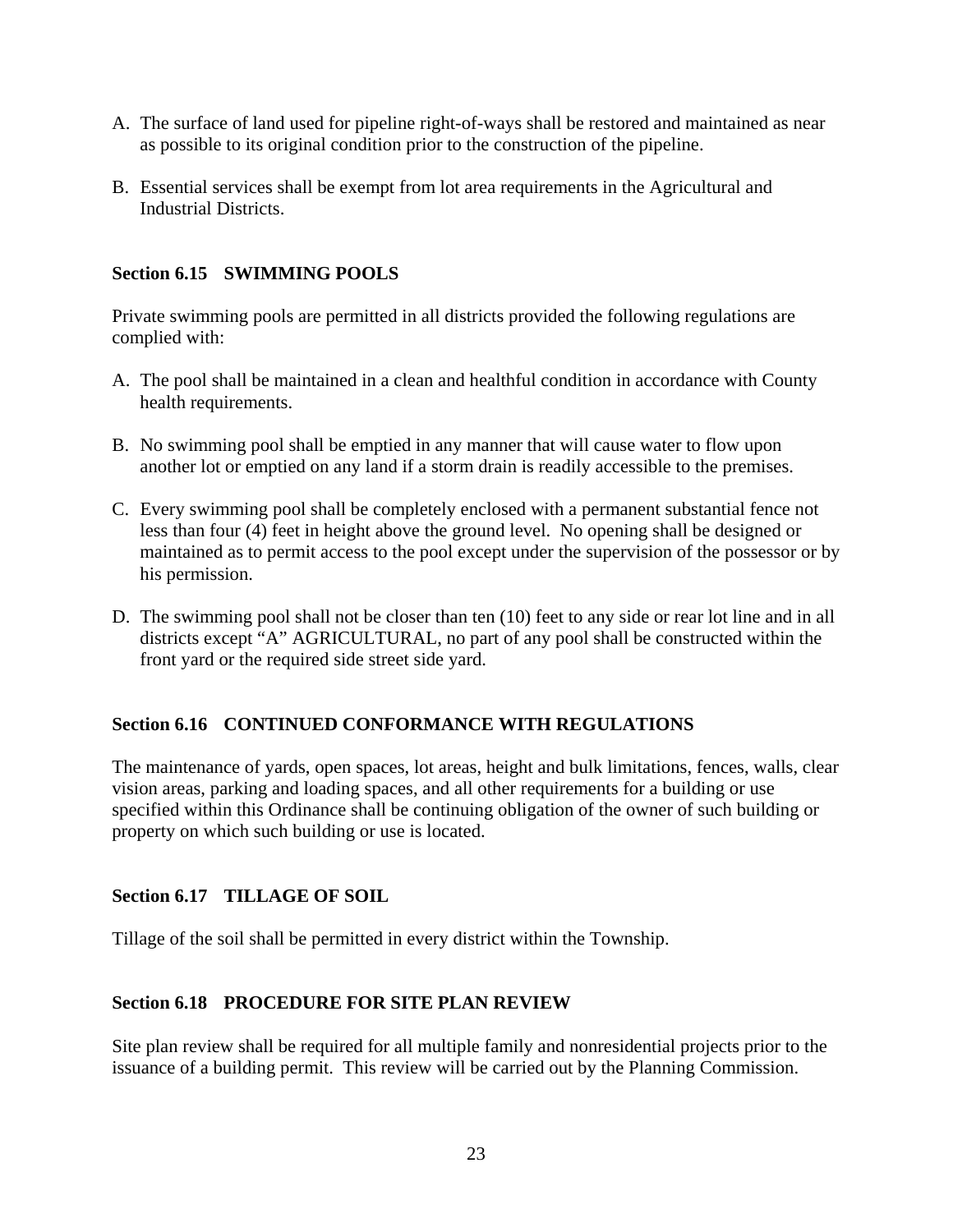- A. Any applicant shall submit to the Planning Commission a sketch of the proposed project for a preliminary review.
- B. After reviewing the sketch plan with the applicant, the Planning Commission shall suggest any changes in the proposal, deemed necessary in order to comply with the provisions of this Zoning Ordinance and the subdivision regulations.
- C. The applicant shall then prepare and submit proper plans of the project to the Planning Commission. Development plans shall be drawn to scale and shall show:
	- 1. Location of main and accessory buildings;
	- 2. Location of yards, driveways, walks, parking areas, recreation areas and other site improvements;
	- 3. Proposed storm drainage facilities;
	- 4. Surrounding streets and nearby buildings; and
	- 5. Proposed building plans.
- D. Three (3) copies of the development plan should be submitted to the Planning Commission no less than ten (10) days before the next Commission meeting.
- E. After reviewing the development plan, the Commission may approve, conditionally approve, or disapprove the development plan.
- F. After approval of the site plan by the Planning Commission, a copy of the approved drawings along with recommended additions or corrections shall be signed by the officers of the Commission and filed with the Building Inspector for future reference.
- G. The Planning Commission shall review with the Building Inspector to see that the specifications of the site plan are carried out.

# **Section 6.19 GENERAL SIGN REGULATIONS**

No sign shall be erected at any location where, by reason of the position, size, shape, color, movement, or illuminations, it may interfere with, obstruct the view of, or be confused with any authorized traffic sign, signal, or device so as to interfere with, mislead, or confuse traffic. Consideration of traffic visibility and injurious effects on adjacent properties is essential. All signs shall be designed, constructed and maintained so as not to change the essential character of such area.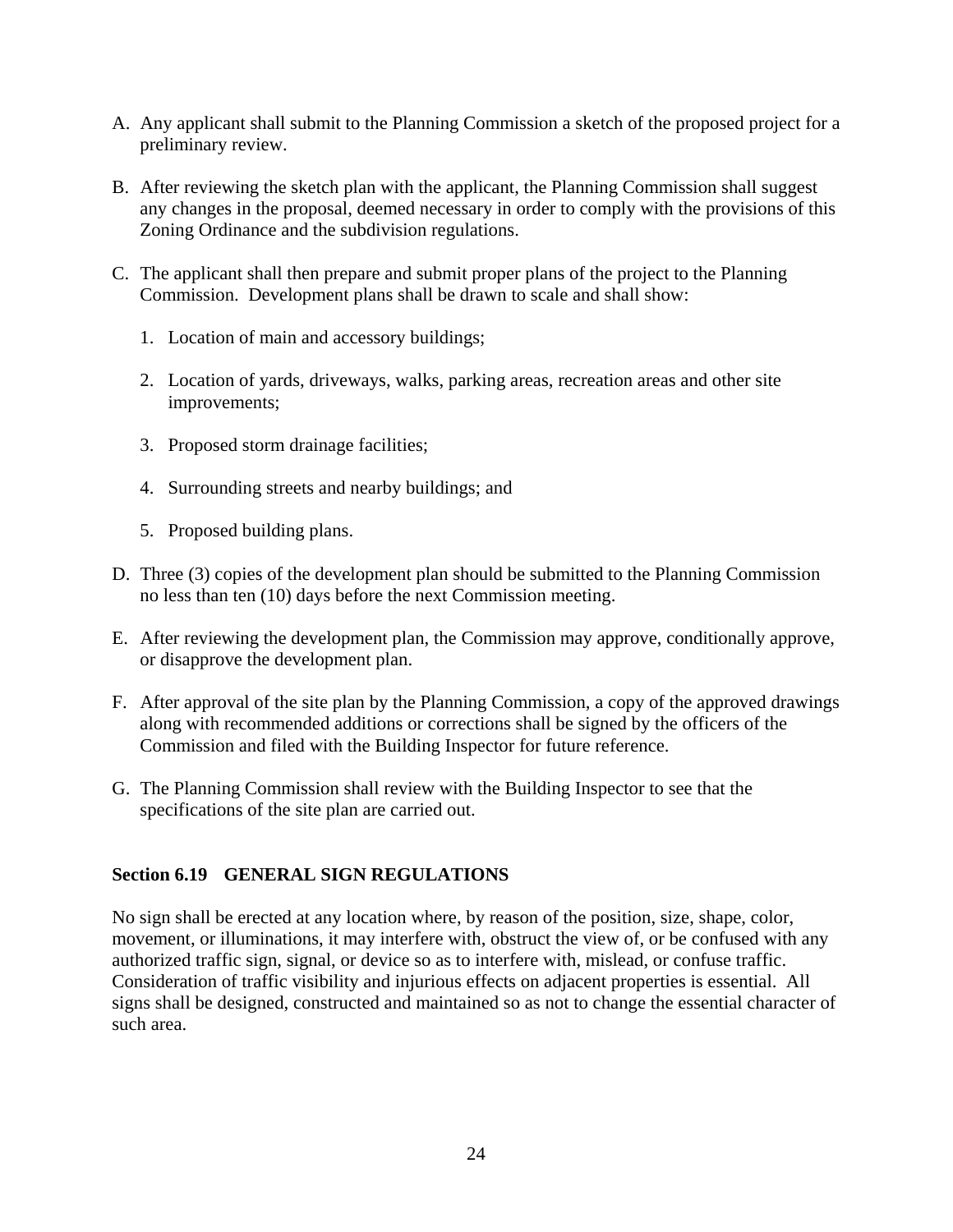## **Section 6.20 PERMITTED SIGNS IN AGRICULTURE AND AGRICULTURE-RESIDENTIAL DISTRICTS**

In the Agriculture and Agriculture-Residential Districts, only one (1) sign of each of the following types shall be permitted on each lot or parcel, unless otherwise specified herein. The following signs are permitted:

- A. A non-illuminated sign advertising the sale or rental of the building or premises not exceeding six (6) square feet in area and placed no nearer to the street line than one-half  $(1/2)$ the required front yard depth.
- B. Non-illuminated trespassing, safety, directional, caution, or announcement signs, each not exceeding six (6) square feet in area.
- C. A non-illuminated sign announcing a home occupation, service, or produce offered on the premises, provided that such a sign shall not exceed twelve (12) square feet in area; and shall be located no closer to the street line than one-half (1/2) the required front yard.
- D. A sign or bulletin board identifying a church, school, park, or other authorized use not to exceed twenty-four (24) square feet in area and placed no nearer than fifteen (15) feet to any property line. Such sign may be illuminated by a non-flashing reflective light and the source of illumination shall not be visible.

# **Section 6.21 PERMITTED SIGNS IN RESIDENTIAL DISTRICTS**

In any residential district, only one (1) sign of each of the following types shall be permitted on each lot or parcel unless otherwise specified herein. The following signs are permitted:

- A. A non-illuminated sign advertising sale or rental of the building or property, not exceeding six (6) square feet in area and placed no nearer to the street line than one-half  $(1/2)$  of the required front yard depth.
- B. A non-illuminated sign announcing a home occupation or service that is offered on the premises provided that such a sign shall not exceed two (2) square feet in area and shall be attached flat against a building wall.
- C. One (1) non-illuminated sign advertising a recorded subdivision or development, not to exceed eighteen (18) square feet in area and placed no closer to any street right-of-way than one-third (1/3) the minimum authorized front yard depth. Such sign shall be removed within one (1) year after the sale of all lots or units within said subdivision or development.
- D. One (1) non-illuminated sign identifying a multiple family building, subdivisions, or development, not having commercial connotations, not to exceed eighteen (18) square feet in area and placed no closer to any street right-of-way line than one-third (1/3) the minimum authorized front yard depth.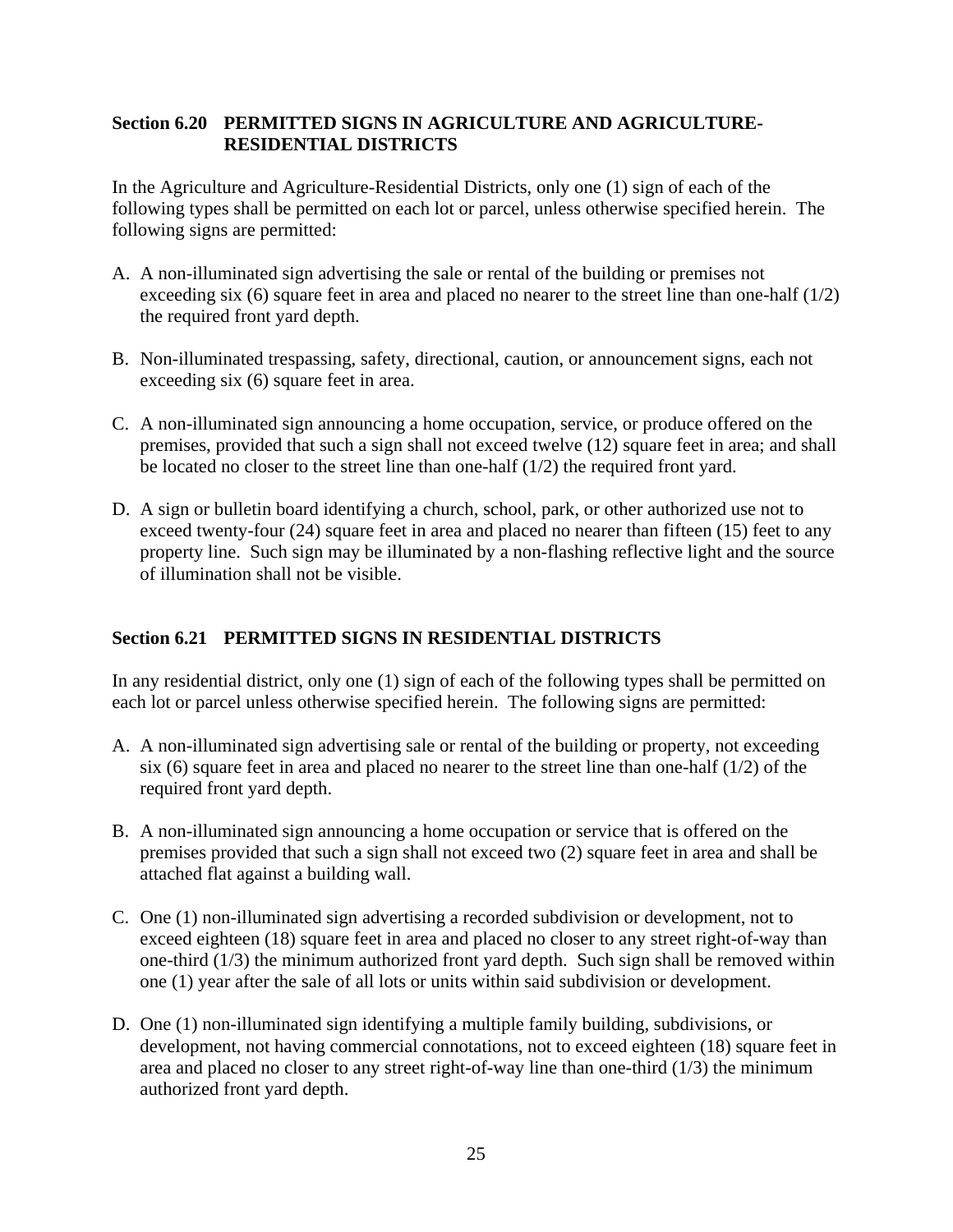E. A sign or bulletin board identifying a church, school, or other authorized use not to exceed twenty-four (24) square feet in area and placed no nearer than fifteen (15) feet to any property line. Such sign may be illuminated by a non-flashing reflected light and the source of illumination shall not be visible.

# **Section 6.22 PERMITTED SIGNS IN THE COMMERCIAL AND INDUSTRIAL DISTRICTS**

Except as specified in Section 6.23, a sign in any Commercial or Industrial District is permitted only where it advertises a business occupying the same lot of land upon which the sign is erected. Signs shall conform to the building setback and height requirements, except for, and in addition to, the requirements provided below:

- A. In any Commercial or Industrial District, a sign may be affixed flat against the wall of the building, or may project therefrom not more than forty-eight (48) inches, provided that such signs do not project over a sidewalk or public right-of-way. Projecting signs shall be at least twelve (12) feet above finished grade. The total sign area shall not exceed one (1) square foot for each foot in length or height of the wall, whichever is greater, to which it is affixed. No such sign shall extend more than four (4) feet in height above the building to which it is affixed.
- B. One (1) freestanding identification sign may be erected for a shopping center or other integrated group of stores or commercial buildings. The area for said sign shall be based on one (1) square foot for each foot of building frontage, however, it shall not exceed two hundred (200) square feet in area, or be closer to the front, side, or rear property line than one-third (1/3) the distance of the required building setback.
- C. One (1) freestanding identification sign may be erected for each separate enterprise situated on an individual lot not located within a shopping center. In the Commercial District such sign shall not exceed thirty-six (36) square feet in area, not be closer to the front, side, or rear property line than one-third (1/3) the distance of the required building setback. In an Industrial District such sign shall not exceed eighty (80) square feet.
- D. All signs may be illuminated internally or by reflected light provided the source of light is not directly visible and is arranged to reflect away from the adjoining premises and provided that such illuminations shall not be so placed as to cause confusion or hazard to traffic or conflict with traffic control signs or lights. No illumination involving movement by reason of the lighting arrangement or other devices shall be permitted.

# **Section 6.23 OUTDOOR ADVERTISING SIGNS**

Outdoor advertising signs (billboards) shall be permitted under the following conditions: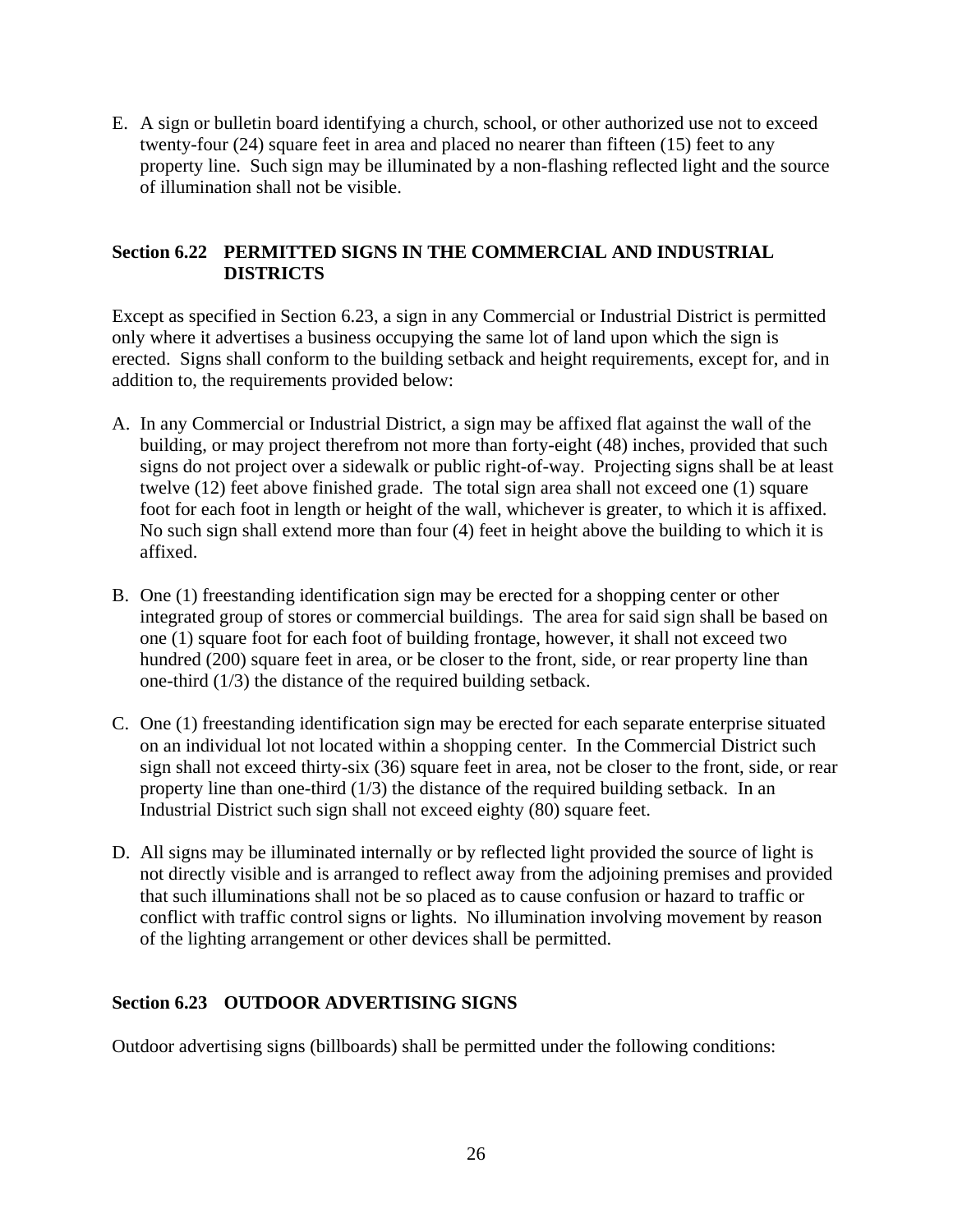- A. Outdoor advertising signs are permitted only in the Agricultural, Commercial and Industrial Districts.
- B. Outdoor advertising signs are required to have the same setback as other principal structures or buildings in the zone in which they are situated.
- C. Where two (2) or more outdoor advertising signs are along the frontage of a single street or highway, they shall not be less than one thousand  $(1,000)$  feet apart. A double face (back to back) or a V-type structure shall be considered a single sign.
- D. The total surface area, facing in the same direction of any outdoor advertising sign shall not exceed two hundred (200) square feet.
- E. No outdoor advertising sign shall be erected on the roof of any building, nor have one (1) sign above another sign.
- F. Outdoor advertising signs may be illuminated by reflected light only, provided the source of light is not directly visible and is so arranged to reflect away from the adjoining premises and provided that such illuminations shall not be so placed as to cause confusion or a hazard to traffic or conflict with traffic control signs or lights. No illumination involving movement by reason of the lighting arrangement or other devices shall be permitted.
- G. Outdoor advertising signs shall be designed, constructed, operated, maintained and managed so as to be harmonious and appropriate in appearance with the existing or intended character of the general vicinity and that a use will not change the essential character of the same area.
- H. Outdoor name or identification signs are exempt from the provisions of this section provided that all such signs shall be flush with the building wall or roof.

# **Section 6.24 INDIVIDUAL MOBILE HOMES AND MANUFACTURED HOMES, TYPE II**

In zoning districts in which individual mobile homes and manufactured homes, type II, are permitted as a conditional use, the following provisions shall apply in order to insure compatibility with existing dwellings or with dwellings which may be constructed in the future:

- A. Owner shall make application and obtain Certificate of Approval and Building Permit for said residence and accessory building.
- B. Lot size, main living area, front and side setback shall be the same as set forth for residences in Agriculture-Residential.
- C. Applicant and occupant shall own or have Land Contract for property upon which home is to be placed.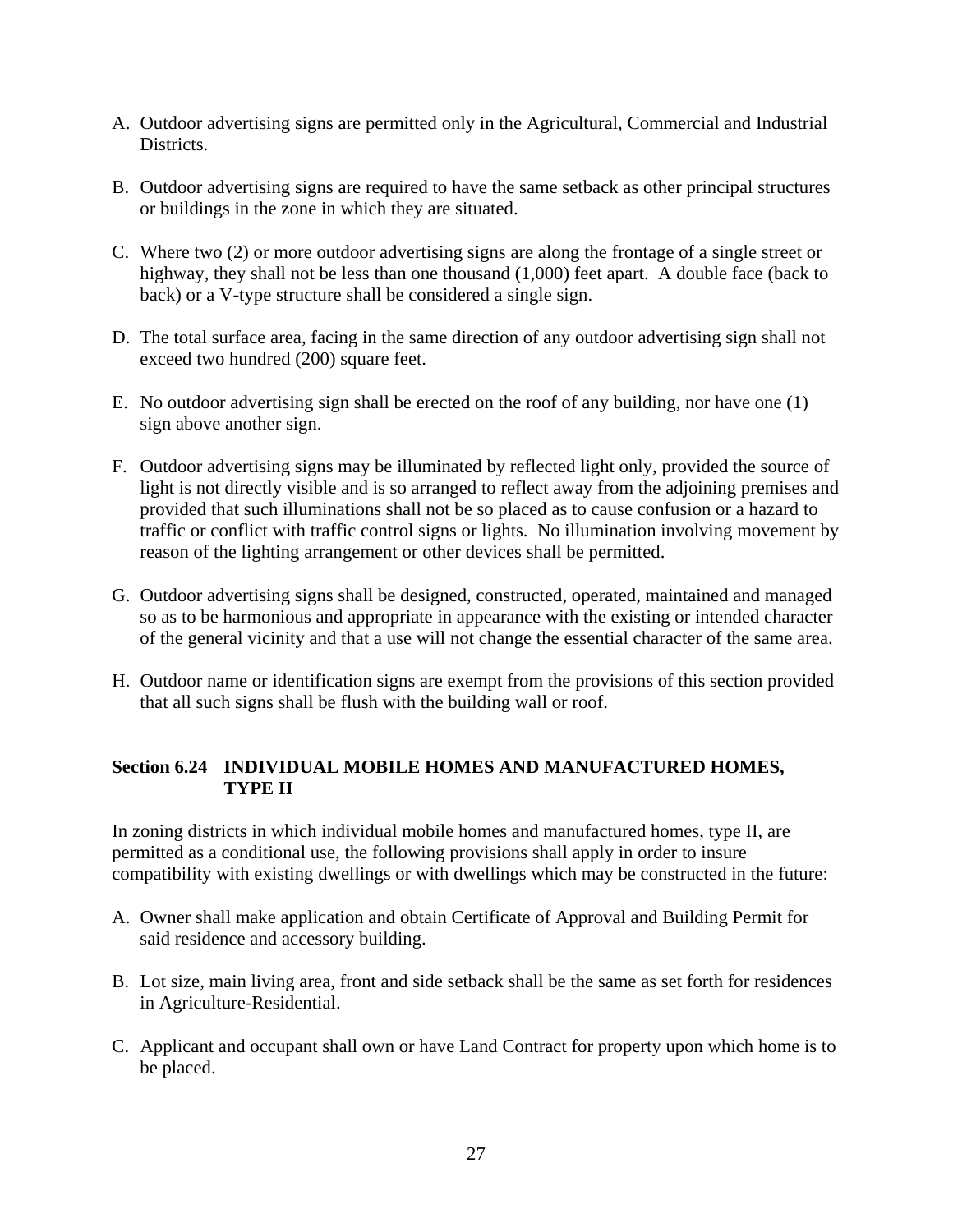- D. Maximum age of home, at the date of installation, shall be NO OLDER than thirty-six (36) months, unless approved by the Planning Commission.
- E. Water and sanitation provisions shall comply with Section 6.06.
- F. Uniform skirting of each home base shall be required, within thirty (30) days after initial placement. Such skirting shall be of twenty-six (26) gauge solid sheet metal, aluminum, or other non-corrosive metal or material of equal strength and so constructed and attached to this home so as to deter and prevent entry of rodents and insects.
- G. An accessory building shall be constructed to the rear of each home to provide storage for the essential outdoor home items. The construction of a garage of sufficient size as to provide this storage in addition to space for motor vehicles shall be judged as meeting this requirement.
- H. Dwelling, accessory building and grounds shall be maintained and kept in such manner as to provide a neat and orderly appearance and to maintain property value.
- I. Failure to comply with any of the above requirements shall constitute violation of this Ordinance and cause to enforce the removal of the home from the premises.

# **2 Section 6.25 OPEN SPACE PRESERVATION**

The Open Space Preservation provision is to allow developers, at their choice, to cluster new homes on smaller lots and then include with the home sites permanently preserved open space.

- A. The Open Space Preservation provision option shall only apply to new home sites located in "A-R" agricultural-residential districts and Planned Unit Residential Developments comprising an area of not less than five (5) acres.
- B. A minimum of 50% of the net development site shall remain perpetually in an undeveloped state by means of a conservation easement, plat dedication, restrictive covenant, or other legal means that runs with the land.
- C. The development shall not depend upon the extension of a public sewer or water supply system, unless development of the land without the exercise of the Open Space Preservation option would also depend upon such extension.
- D. The Open Space Preservation option shall not have been previously exercised with respect to that land.
- E. After a landowner exercises the Open Space Preservation option, the land may be rezoned accordingly.

 $\overline{a}$  $2$  Amendment 4 – See Appendix A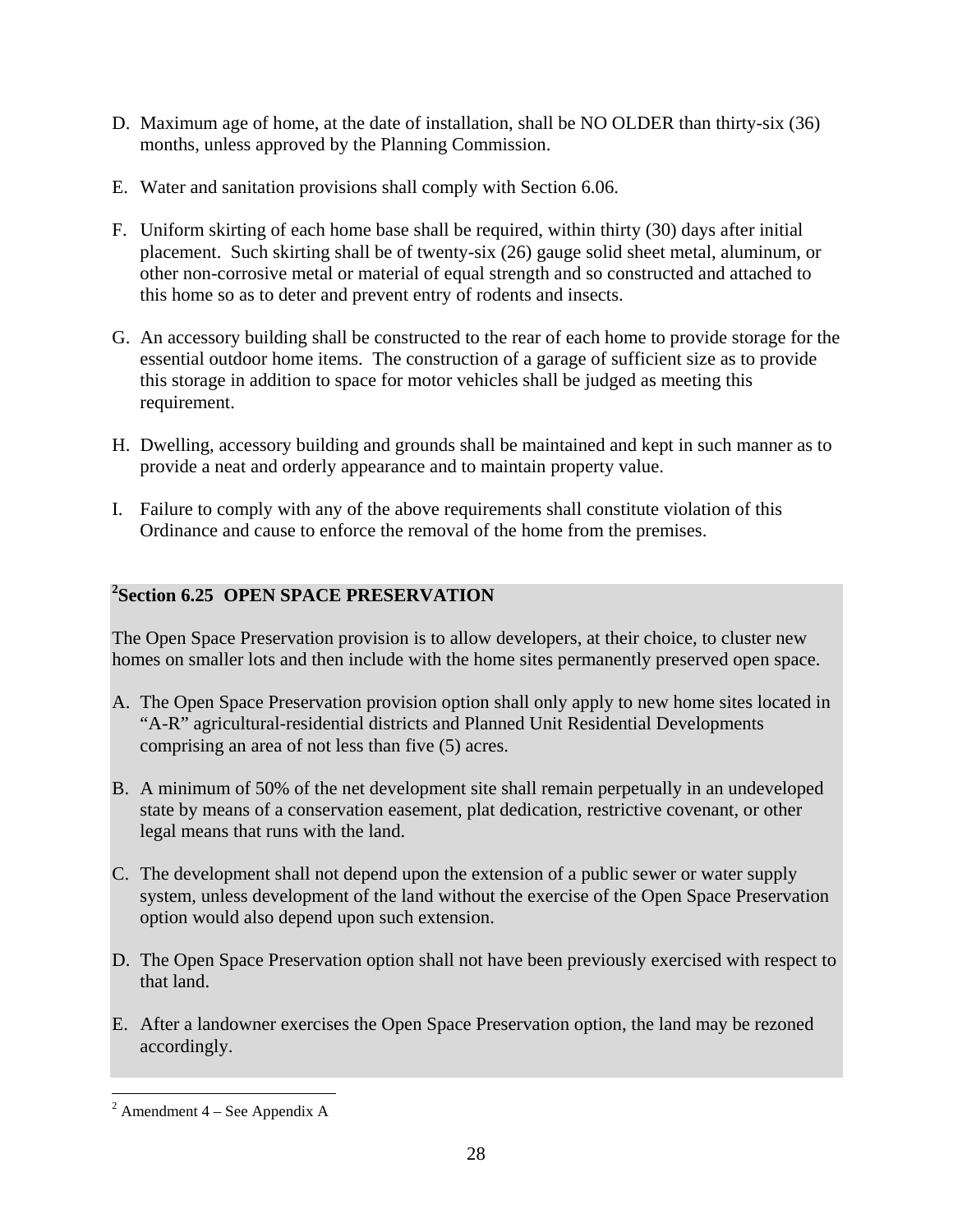- F. A landowner exercising the Open Space Preservation option in Section 6.25 of this Ordinance shall obtain a conditional use permit as provided in Section 8.03 of this Ordinance.
- G. The development of land under the Open Space Preservation provision is subject to all other applicable ordinances, laws, and rules, including rules relating to suitability of groundwater for on-site water supply for land not served by public water and rules relating to suitability of soils for on-site sewage disposal for land not served by public sewers.
- H. The net development area shall be determined by subtracting water, muck and peat areas and areas set aside for churches, schools and similar facilities and the area proposed for streets from the gross development area. The land set aside for open space shall be included as a part of the net development.
- I. The developer must submit two (2) site plans when exercising the Open Space Preservation option. The first site plan will be a plan that shows development of the property without exercising the Open Space Preservation option. The second site plan showing the development with the Open Space Preservation option.
- J. The maximum number of dwelling units in an "A-R" agricultural-residential district or Planned Unit Residential development, exercising the Open Space Preservation option, shall be no more than two (2) dwelling units per acre, or if the land is served by a public sewer system, three (3) dwelling units per acre. A cluster zoning development shall meet all lot requirements (size, setbacks, etc.) found in the R-2 zoning district of this Ordinance.
- K. A developer that exercises the Open Space Preservation option shall submit to the Township Zoning Administrator an application for review and deposit a fee set by the Township Board. The application shall contain data, exhibits, site plans and information as required under the Conditional Uses, Section 8.04 of this Ordinance, and Planned Unit Residential Development, Section 8.10 of this Ordinance.
- L. The application shall then be processed according to the procedures in the Conditional Uses, Section 8.02 through 8.06 of this Ordinance, and Planned Unit Residential Development, Section 8.10 of this Ordinance.
- M. When the Township Board gives final approval, a conditional use permit shall be issued for the development exercising the Open Space Preservation option. The applicant shall then review his application and plan in final approved form and sign a statement that the Open Space Preservation development plan in its final form, shall be binding on the applicant, his heirs, successors and assignees.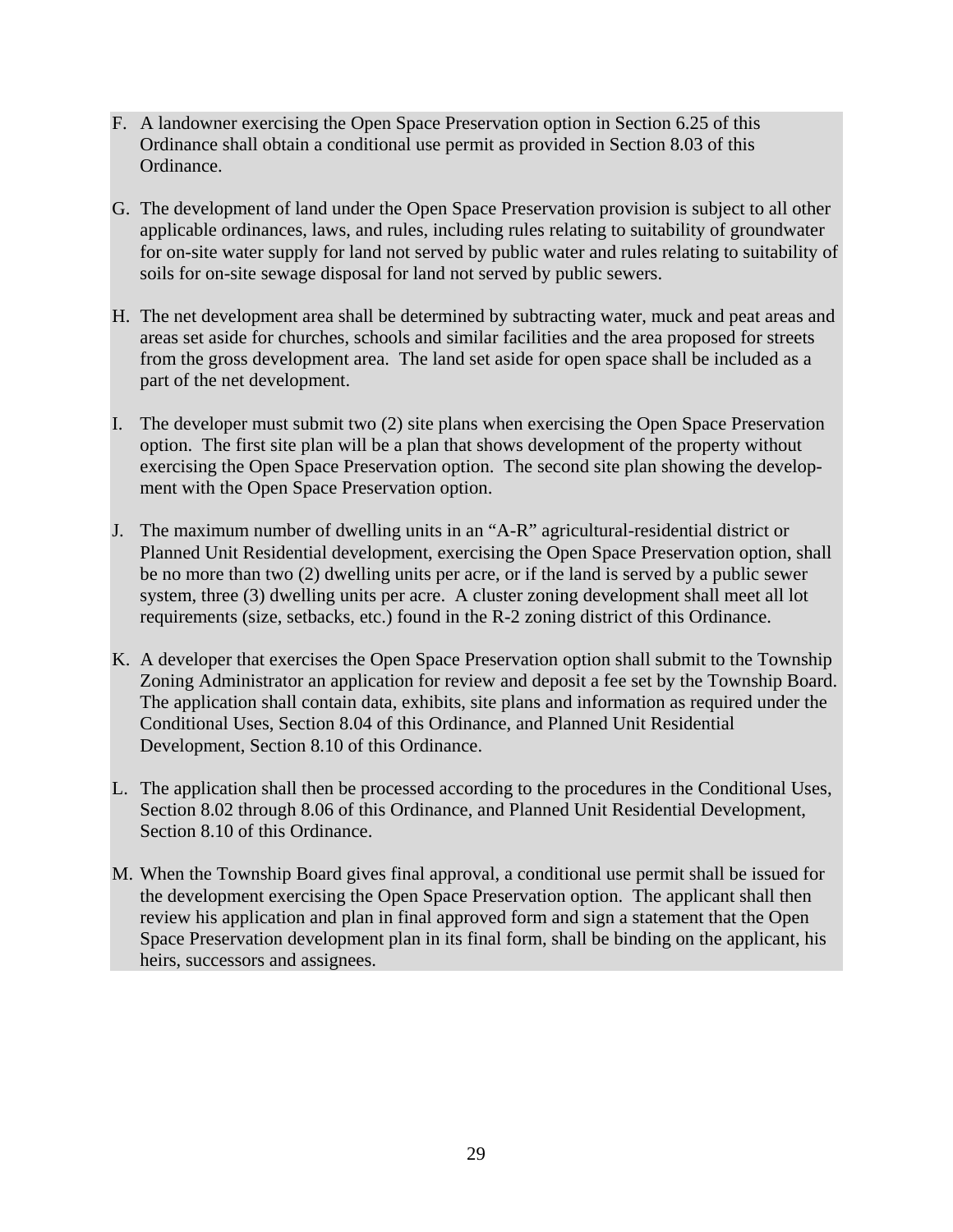# **ARTICLE 7. NONCONFORMING BUILDING AND USES**

## **Section 7.01 NONCONFORMING USES OF LAND**

Where, at the effective date of adoption or amendment of this Ordinance, lawful use of land exists that is made no longer permissible under the terms of this Ordinance as enacted or amended, such use may be continued, so long as it remains otherwise lawful, subject to the following provisions:

- A. No such nonconforming use shall be enlarged or increased to occupy a larger area, nor moved in whole or in part to any other portion of the lot or parcel occupied at the effective date of adoption or amendment of this Ordinance.
- B. Any nonconforming use of land abandoned for period of more than ninety (90) days shall subsequently conform to the requirements of this Ordinance.

# **Section 7.02 NONCONFORMING USES OF BUILDINGS**

Where a lawful building exists at the effective date of this Ordinance, or amendment thereto, that could not be built under this Ordinance by reason of its location on the lot, lot coverage, height, yard, or other characteristics, such structure may be continued, subject to the following:

- A. Any structure existing at the effective date of this Ordinance, devoted to a use not permitted by this Ordinance in the district in which it is located shall not be altered, enlarged, extended, constructed, reconstructed, moved, or structurally altered except in changing the use of the structure to a use permitted in the district in which it is located. Nothing in this paragraph shall prevent ordinary maintenance of the structure.
- B. When a nonconforming use of a building is vacated or abandoned for six (6) consecutive months, the building shall not be used thereafter except in conformance with the regulations of the district in which it is located.

#### **Section 7.03 NONCONFORMING BUILDINGS**

Where a lawful structure exists at the effective date of adoption or amending of this Ordinance that could not be built under the terms of this Ordinance by reason of restrictions on area, lot coverage, height, yards, or other characteristics of the structure or its location on the lot, such structure may be maintained and continued so long as it remains otherwise lawful, subject to the following provisions:

A. No such structure may be enlarged or altered in a way which increases its conformity.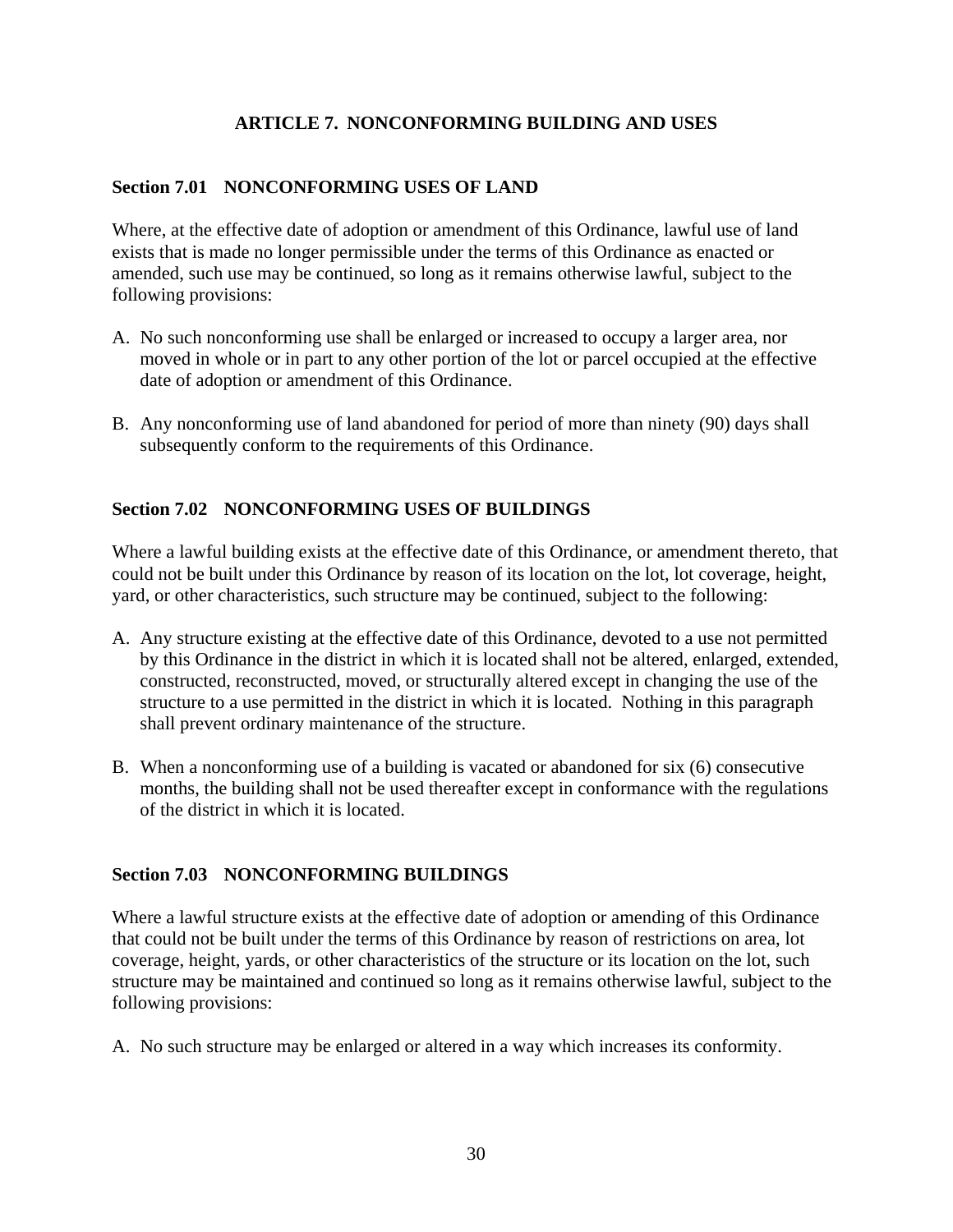- B. All lots of record at the effective date of this Ordinance shall be exempt from Sections 7.03 D and 9.04 A.
- C. No structure shall be moved for any reason for any distance whatever, unless it shall thereafter conform to the regulations for the district in which it is located after it is moved.
- D. No structure shall be destroyed by any means to an extent of more than fifty (50) percent of its replacement cost at time of destruction, it shall not be reconstructed except in conformity with the provisions of this Ordinance. Such repairs shall be initiated within ninety (90) days.

# **Section 7.04 ILLEGAL NONCONFORMING USES AND BUILDINGS**

Those alleged nonconforming uses of land, uses of buildings and buildings which cannot be proved conclusively to have been existing prior to the effective date of this Ordinance, or any amendment thereto, shall be declared illegal nonconforming uses of land, nonconforming uses of buildings and nonconforming buildings and shall be discontinued upon written notification from the Building Inspector.

#### **Section 7.05 PLANS ALREADY FILED**

In any case where plans and specifications for a building or structure have been filed which would conform with the zoning regulations effective at the date of such filing but not with the regulations of this Ordinance, and where a building permit for such a building or structure has been issued and construction work started at the effective date of this Ordinance, such work may proceed provided it is completed within one (1) year of said date.

#### **Section 7.06 CLASSES OF NONCONFORMING USES OF STRUCTURES AND LAND**

In keeping with the intent of the Penn Township Land Use Plan and the Zoning Ordinance, the following classes of nonconforming uses are established:

A. Class I – Minimum Negative Impact: The following nonconforming uses may be completed, restored, reconstructed, or expanded.

Non-farm residential uses in Agriculture Districts (except that no new dwelling units may be added).

- B. Class II Moderate Negative Impact: The following nonconforming uses may be completed, restored, reconstructed, or expanded only within existing structures.
	- 1. Commercial-Industrial uses in Agriculture Districts.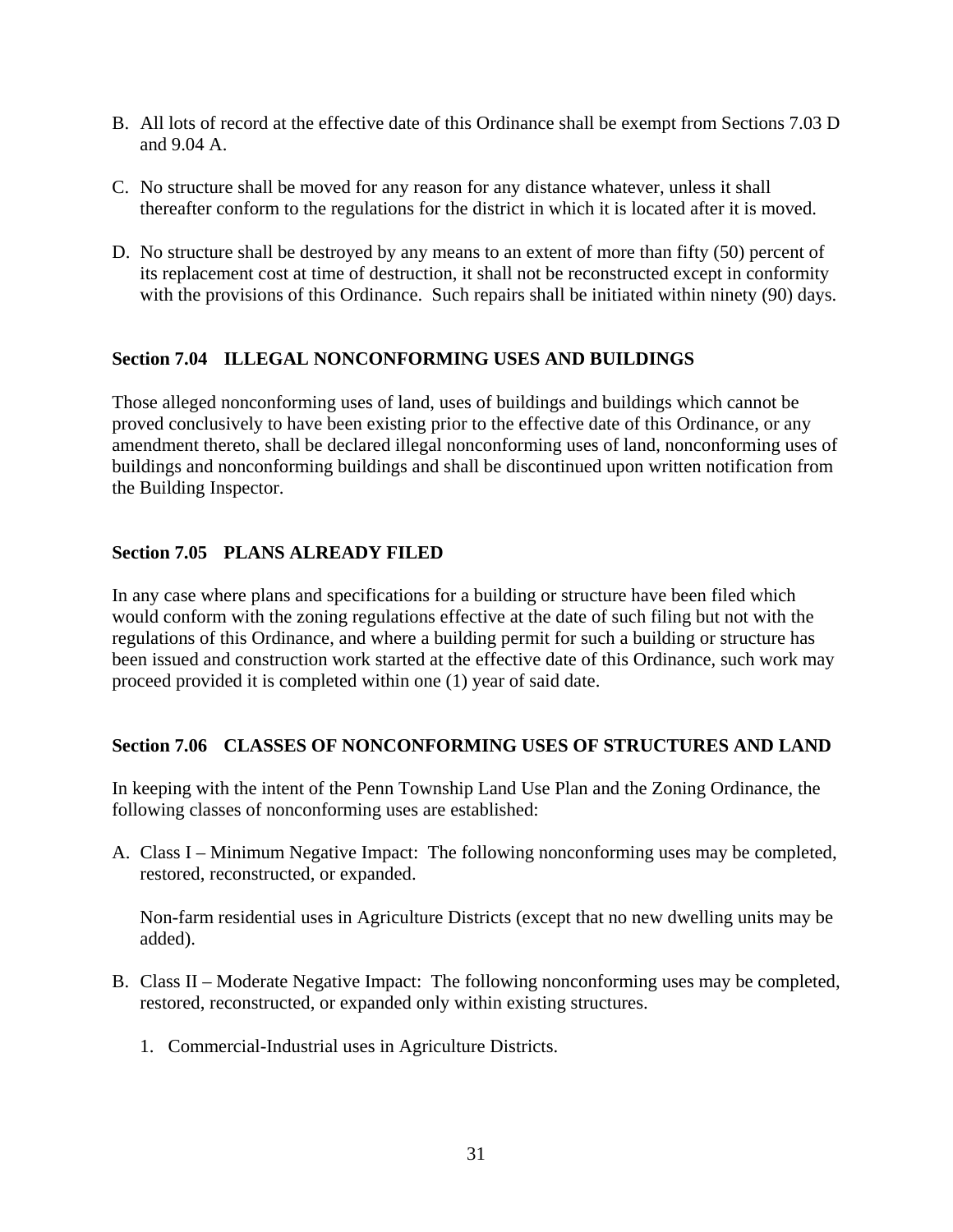- 2. Residential uses in Commercial and Industrial Districts (except that no new dwelling units may be added).
- C. Class III Maximum Negative Impact: The following nonconforming uses may not be expanded, completed, restored, or reconstructed.
	- 1. Commercial-Industrial uses in Residential and Agriculture-Residential Districts.

# **Section 7.07 PURCHASE OF NONCONFORMING BUILDINGS**

The elimination of nonconforming uses of structures is hereby declared to be in the public interest. The Township may acquire by purchase, condemnation, or otherwise private property or an interest in private property for the removal of nonconforming uses. The cost and expense, or a portion thereof, of acquiring the private property may be paid from general funds or assessed to a special district in accordance with the applicable statutory provisions relating to the creation and operation of a special assessment district for public improvements in townships. The Township Board may institute and prosecute proceedings for condemnation of nonconforming uses and structures under the power of eminent domain in accordance with Act 149 of the Public Acts of 1911 as amended, being Sections 213.21 to 213.41 of the Michigan compiled laws or other applicable statue.

# **Section 7.08 CHANGE OF TENANCY OR OWNERSHIP**

There may be a change of tenancy, ownership or management of any existing nonconforming uses of land, structures and premises, provided there is no change in the nature or character of such nonconforming uses.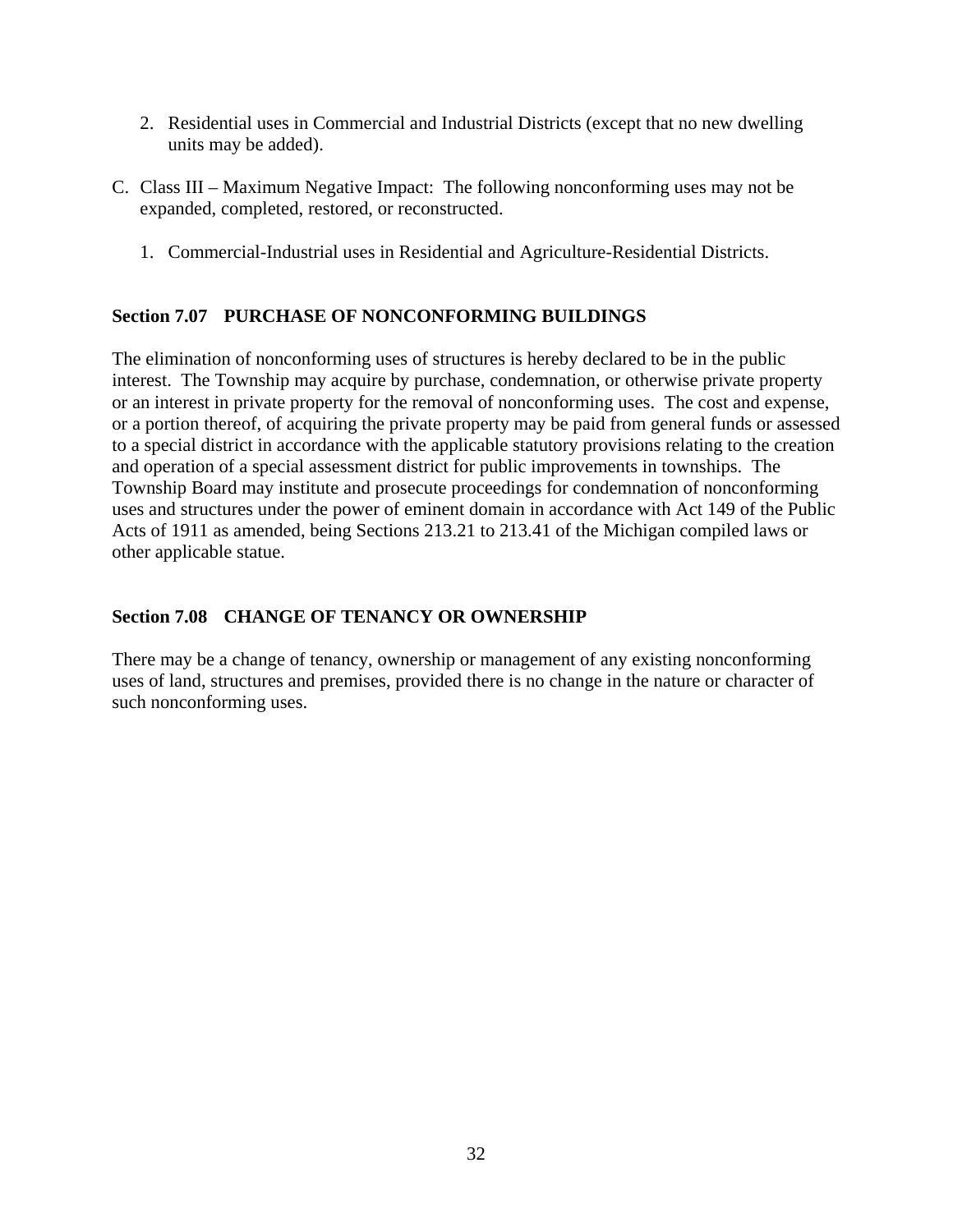# **ARTICLE 8. CONDITIONAL USES**

### **Section 8.01 PURPOSE**

The formulation and enactment of this Zoning Ordinance is based upon the division of the Township into districts each of which are permitted specified uses which are mutually compatible. In addition to such permitted compatible uses, however, it is recognized that there are certain other uses which may be necessary or desirable to allow in certain locations in certain districts, but which on account of their actual or potential impact on neighboring uses or public facilities need to be carefully regulated with respect to their location for the protection of the Township. Such uses, on account of their peculiar locational need or the nature of the service offered, may be to be established in a district in which they cannot be reasonably allowed as a permitted use.

## **Section 8.02 AUTHORITY TO GRANT PERMITS**

The Township Board, with recommendations from the Township Planning Commission, shall have the authority to grant conditional use permits, subject to such conditions of design and operation, safeguards and time limitations as it may determine for all conditional uses specified in the various district provisions of this Ordinance.

### **Section 8.03 APPLICATION AND FEE**

Application for any conditional use permit permissible under the provisions of this Ordinance shall be made to the Township Board via the Building Inspector by filling in the official conditional use permit application form, submitting required data, exhibits and information; and depositing a fee set by the Township Board with the Township Building Inspector. No fee shall be required of any governmental body or agency. No part of such fee shall be returnable to the applicant.

# **Section 8.04 DATA, EXHIBITS AND INFORMATION REQUIRED IN APPLICATIONS**

An application for a conditional use permit shall contain the applicant's name and address in full, a notarized statement that the applicant is the owner involved or is acting on the owner's behalf, the address of the property involved, an accurate survey drawing of said property showing the existing and proposed location of all buildings and structures thereon, and types thereof, and their uses and a statement and supporting data, exhibits, information and evidence regarding the required findings set forth in this Ordinance.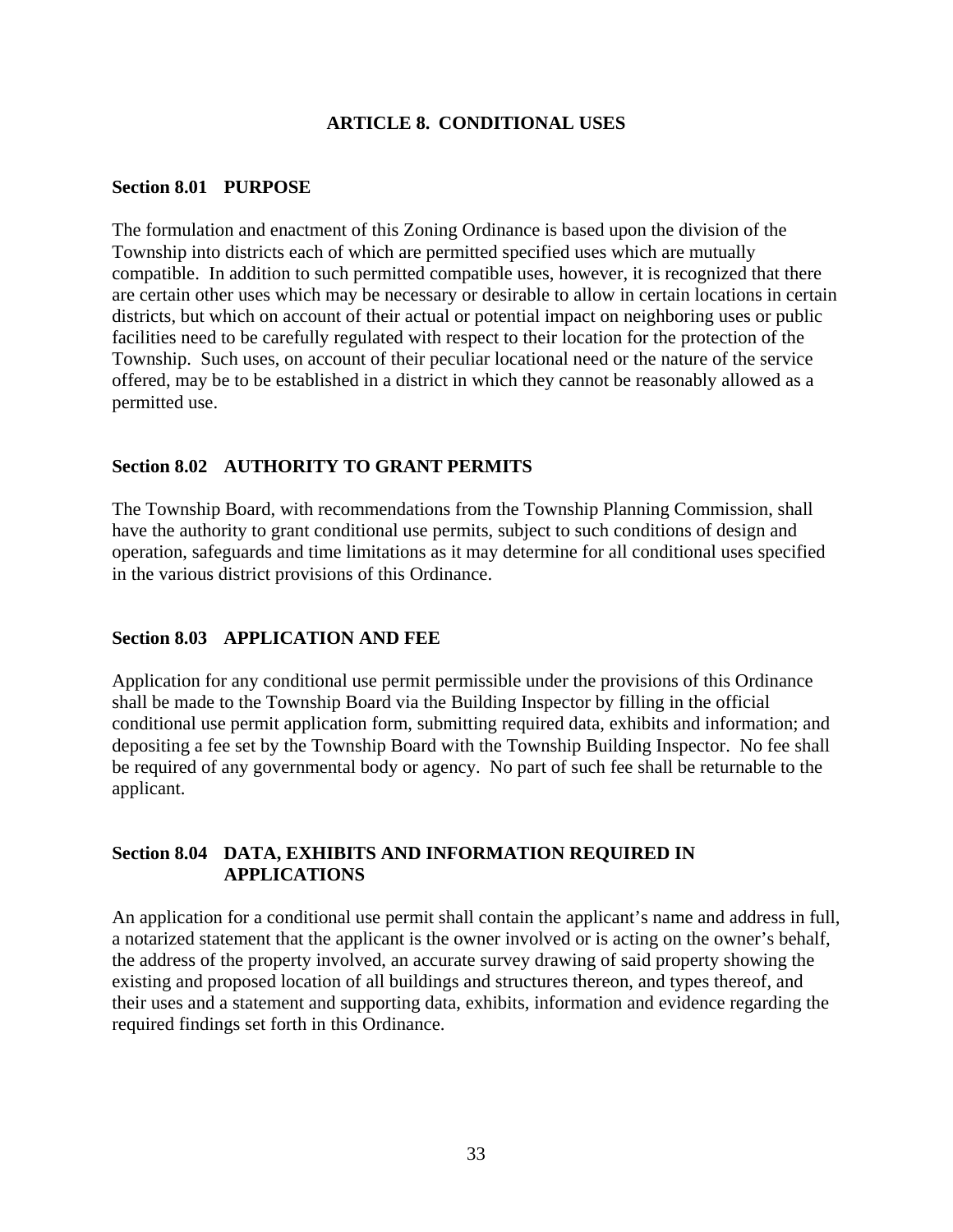### **Section 8.05 PUBLIC HEARING**

The Township Planning Commission shall hold a public hearing or hearings upon any application for a conditional use permit, notice of which shall be given by two (2) publications in a newspaper in general circulation in the Township, the first to be printed not more than thirty (30) days or less than twenty (20) days and the second not more than eight (8) days or less than one (1) day before the hearing. The Township Planning Commission shall also serve notice by personal service or by first class mail, on all owners of property within three hundred (300) feet of the perimeter of the property for which the conditional use permit is sought.

## **Section 8.06 REQUIRED STANDARDS AND FINDINGS FOR MAKING DETERMINATION**

The Planning Commission shall review the particular circumstances and facts of each proposed use in terms of the following standards and required findings, and shall find and record adequate data, information and evidence showing that such a use on the proposed site lot or parcel:

- A. Will be harmonious with and in accordance with the general objectives, intent and purposes of this Ordinance.
- B. Will be designed, constructed, operated, maintained and managed so as to be harmonious and appropriate in appearance with the existing or intended character of the general vicinity.
- C. Will be served adequately by essential public facilities and services such as: highways, streets, police and fire protection, drainage structures, refuse disposal or that the persons or agencies responsible for the establishment of the proposed use shall be able to provide adequately any such service.
- D. Will not be hazardous or disturbing to existing or future neighboring uses.
- E. Will not create excessive additional requirements at public cost for public facilities and services.
- F. The Township Planning Commission shall file its recommendations to the Township Board.

# **Section 8.07 JUNKYARDS AND INOPERATIVE VEHICLES**

In addition to and as an integral part of development, the following provisions shall apply:

- A. Junkyards shall be established and maintained in accordance with all applicable State of Michigan Statutes.
- B. It is recognized by this Ordinance that the location in the open of such materials included in this Ordinance's definition of "Junkyard" will be an attractive hazard and an undesirable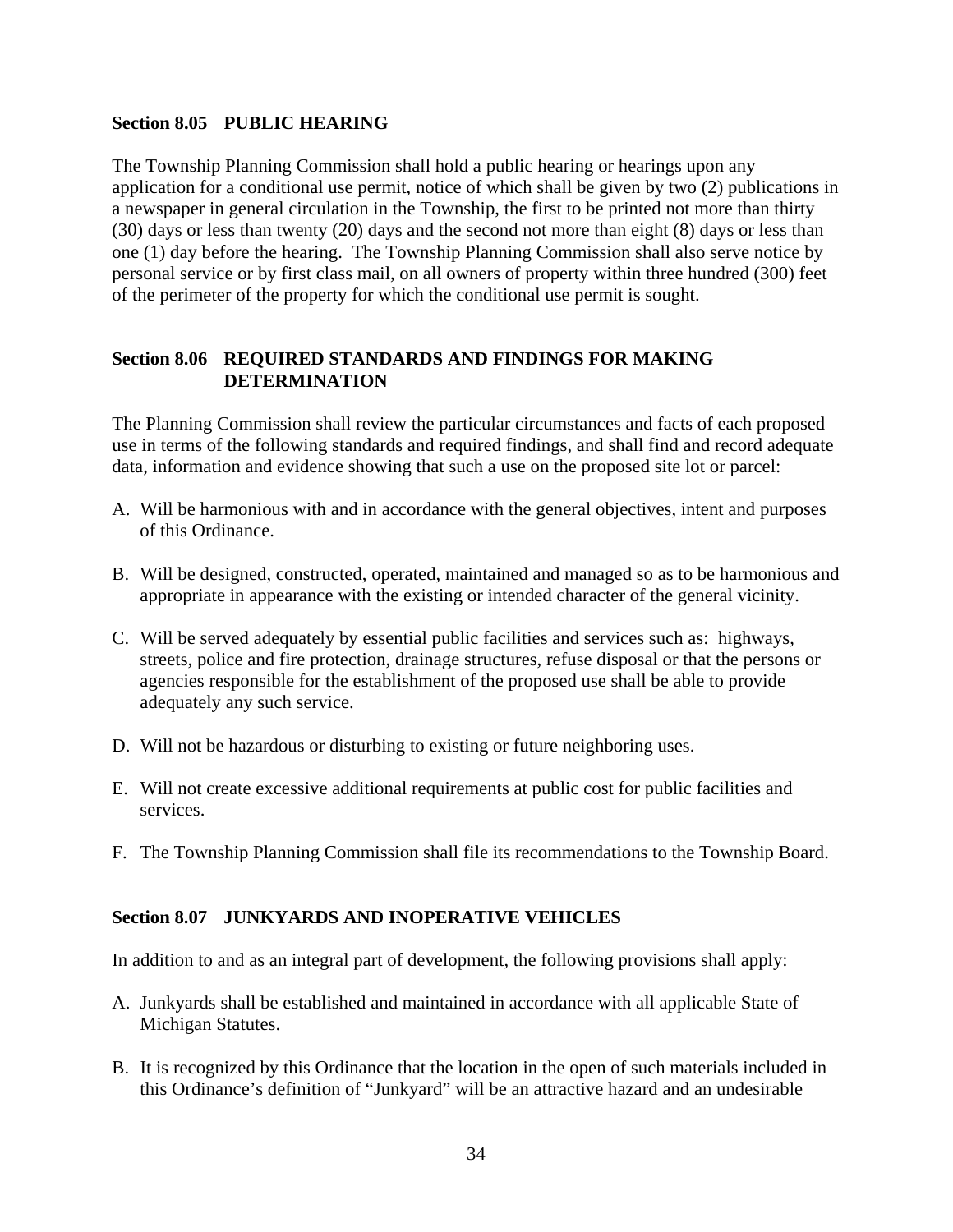vista. To the end that these conditions will be controlled an opaque fence or wall at least seven (7) feet in height, and not less in height than the materials located on the lot on which a junkyard shall be operated, shall be located on said lot no closer to the lot lines than the yard requirements for buildings permitted in this district. All gates, doors and access ways through said fence or wall shall be of solid, unpierced material. In no event shall any materials included in this Ordinance's definition of "Junkyard" be located on the lot on which a junkyard shall be operated in the area between the lines of said lot and the opaque fence or wall located on said lot.

In addition to the foregoing requirements, the Planning Commission may require a greenbelt in accordance with the provisions of Article 6.

- C. All traffic ingress or egress shall be on major streets, and there shall be not more than one (1) entranceway to the lot on which a junkyard shall be operated from each public road on which said lot abuts.
- D. On the lot on which a junkyard shall be operated, all roads, driveways, parking lots and loading and unloading areas within any yard shall be surfaced so as to prevent on adjoining lots and public roads the nuisance caused by windborne dust.

# **Section 8.08 SANITARY LANDFILL**

Provided that such use shall be permitted as a conditional use only in the Agricultural and the Industrial district shall conform to all State of Michigan and County Health Department regulations of such use; and the permit for such use shall be subject to annual renewal.

### **Section 8.09 DEVELOPMENT OF NATURAL RESOURCES**

Including extraction of sand, gravel, fill dirt, topsoil, gas and oil; provided that such activity shall be permitted as a conditional use only in the Agricultural districts and the Industrial districts and shall comply with the following provisions:

- A. All areas so used shall be rehabilitated progressively as they are worked out or abandoned to a condition entirely free from hazards and blending with the surrounding natural ground. All slopes and banks shall be reasonably graded to prevent excessive erosion.
- B. The Planning Commission, when deemed necessary, shall require the applicant to post a bond for compliance with the Township Clerk, the amount of said bond to be determined by the Township Planning Commission to insure that all provisions of this Ordinance are complied with.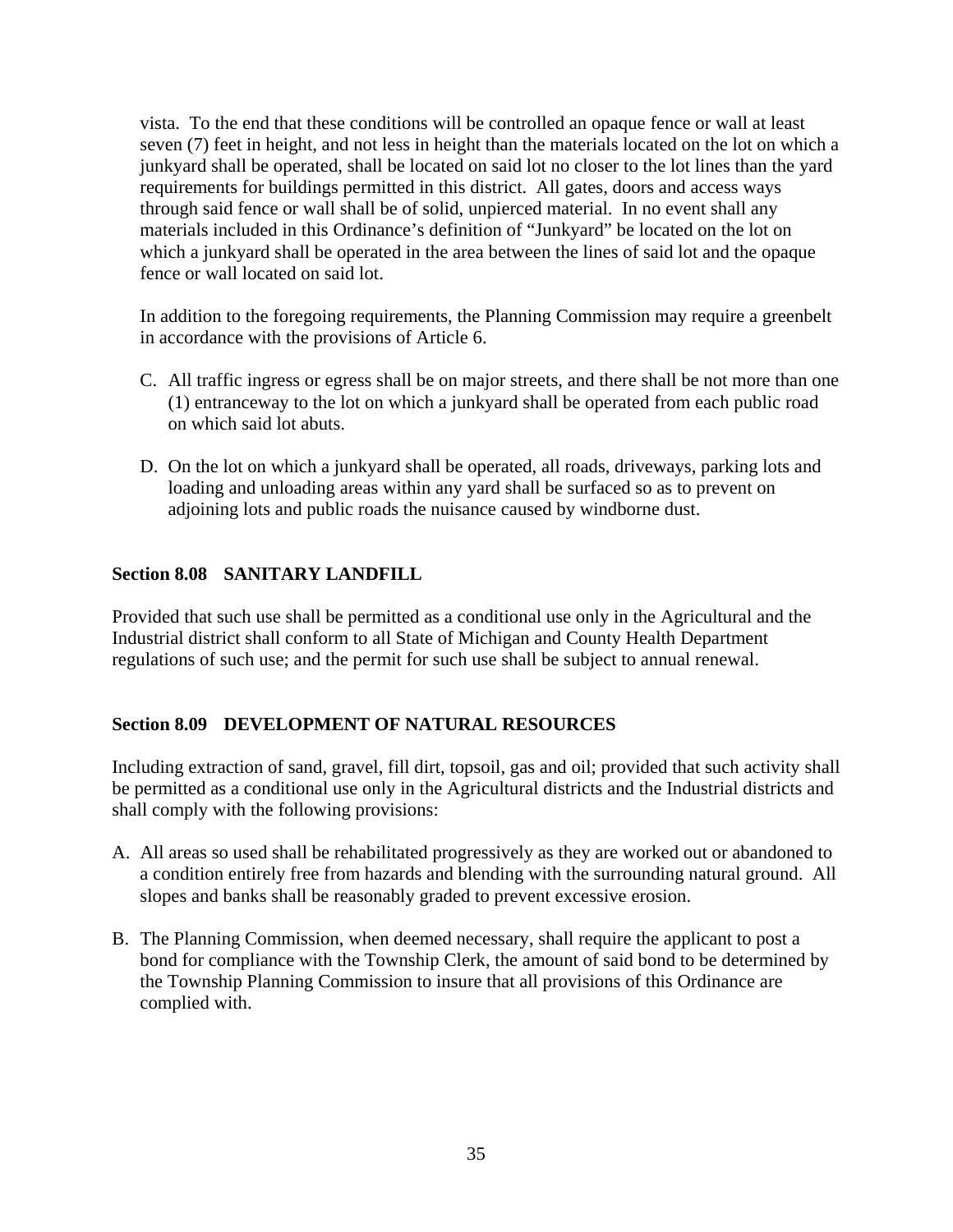# **Section 8.10 PLANNED UNIT RESIDENTIAL DEVELOPMENTS**

The owner or owners of any tract of land in an R-2 district comprising an area of not less than five (5) acres may submit to the Township Planning Commission a site plan for the use and development of the tract of land as Planned Unit Residential Development (PURD).

- A. Required standards for approval:
	- 1. The maximum number of dwelling units permitted shall be determined by dividing the net development area by the minimum lot area per dwelling unit required by the underlying district or districts in which the PURD site is located. Net development area is determined by subtracting water, muck and peat areas, and areas set aside for churches, schools, and similar facilities and the area proposed for streets from the gross development area. The area of land set aside for common land, open space, or recreation except as above indicated, shall be included as a part of the net development area.
	- 2. The proposed development will be served adequately by essential public facilities and service, such as: highways, streets, police and fire protection, drainage structures, refuse disposal; or that the persons or agencies responsible for the establishment of the proposed use shall be able to provide adequately any such service. Public water and sewer systems shall serve the development whenever deemed feasible by the Township.
	- 3. The proposed unit is of such size, composition and arrangement that its construction and marketing operation is a complete unit, without dependence on any subsequent unit of development.
	- 4. The common open-space, any other common properties, individual properties, and all other elements of the Planned Unit Residential Development are so planned that they will achieve a unified environmental scheme, with open spaces and all other elements in appropriate locations, suitably related to each other, the site and surrounding land.
	- 5. In view of the "conditional use" nature of the PURD amendment procedure, deed restrictions and covenants entered into, or proposed to be contracted for, by the developer become an appropriate consideration of the Township Planning Commission. The Planning Commission shall consider the manner in which the lawful contractual techniques can augment lawful zoning techniques in attaining the objectives of the PURD amendment and may make its recommendations conditional upon these contractual relations between private parties, or may recommend procedures whereby the Township becomes a party to such contractual relations.
- B. Required Provision in Site Plan: The plan shall contain such proposed covenants, easements and other provisions relating to the bulk, location and density of residential units, accessory uses thereto, and public facilities as may be necessary for the welfare of Planned Unit Residential Development and not inconsistent with the best interest of the entire Township.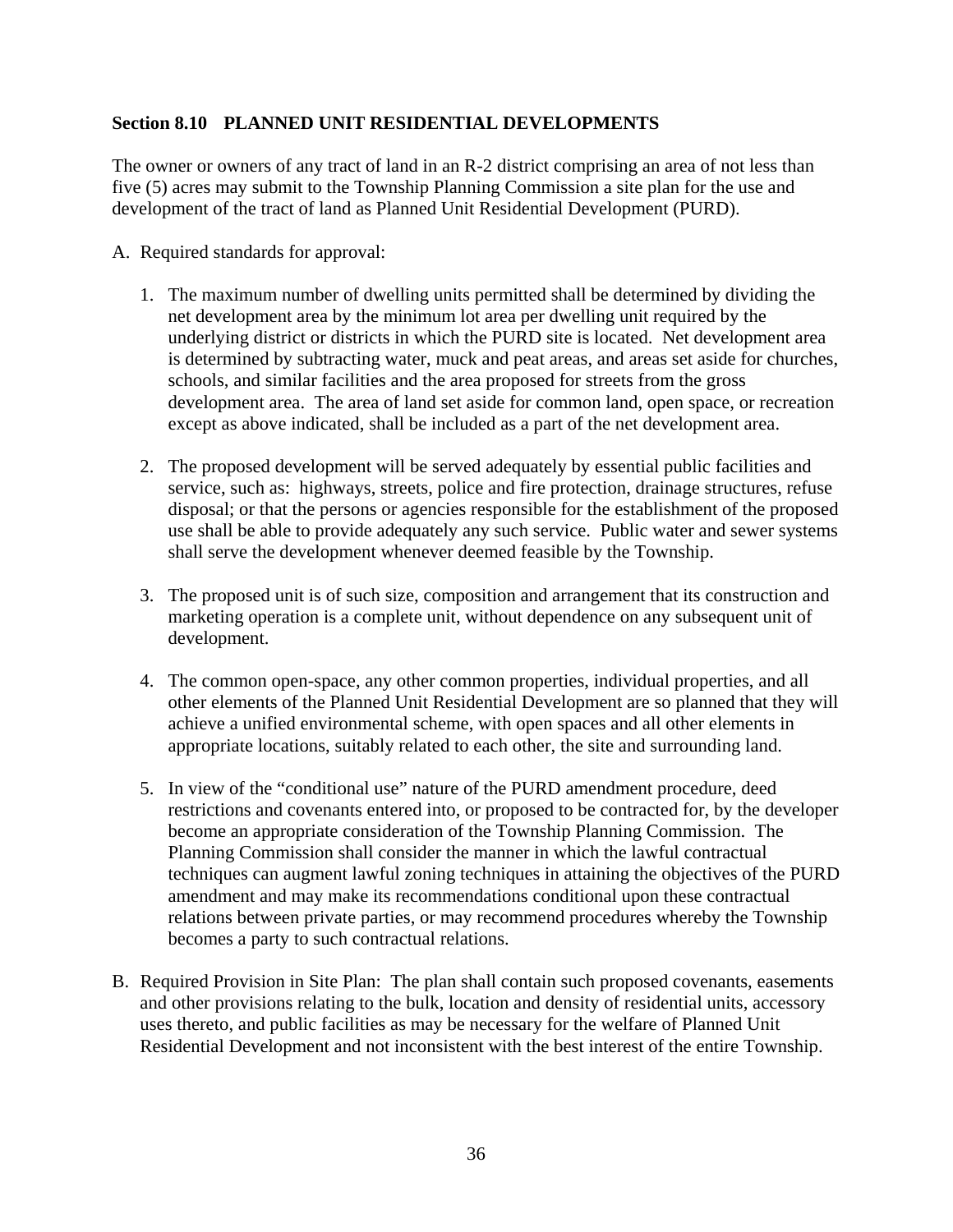The applicant may be required to dedicate land for street or park purposes and, by appropriate covenants, to restrict areas perpetually (or for the duration of the Planned Development) as open space for common use. The development as authorized shall be subject to all conditions of this Ordinance only to the extent specified in the authorization.

C. Tentative Township Board Approval: The Township Board, upon the receipt of the Planning Commission's report on the proposed plan, may then give tentative approval to such plans, incorporating with the approval such conditions as the Commission deems appropriate and in harmony with the general spirit of this Ordinance to promote the public health, safety, morals, convenience and general welfare.

The applicant shall then review his application and plan in final approved form and sign a statement that the Planned Unit Residential Development Plan in its final form shall be binding on the applicant, his heirs, successors and assignees.

When the Township Board gives final approval, conditional use permit shall be issued for the Planned Unit Residential Development even though the size of lots, the depth of yards and the required distance between grouped buildings, and the building height, may not conform in all respects to the regulations of the district in which the project is to be located.

D. Notwithstanding anything to the contrary contained in the Township Zoning Ordinance and to secure compliance with Michigan Public Act 637 of 1978 with respect to procedures contained in said Ordinance pertinent to "special land uses" and/or "planned unit developments" or concepts in the Ordinance under different terminology designed to accomplish similar objectives of a reviewing process, hereafter such reviewing process is delegated to the Planning Commission. Any site plan review required pertinent to the foregoing is also hereby similarly delegated, notwithstanding any other Ordinance provision to the contrary.

In addition to specific standards which may be applicable, the following set of standards shall serve as the basis for decisions involving special land uses, planned unit developments and other discretionary decisions contained in this Ordinance. The proposed use shall:

- 1. Be compatible with adjacent uses of land;
- 2. Be consistent with, and promote the intent and purpose of this Ordinance;
- 3. Be compatible with the natural environments;
- 4. Be consistent with the capacities of public services and facilities affected by the proposed use; and
- 5. Protect the public health, safety, and welfare.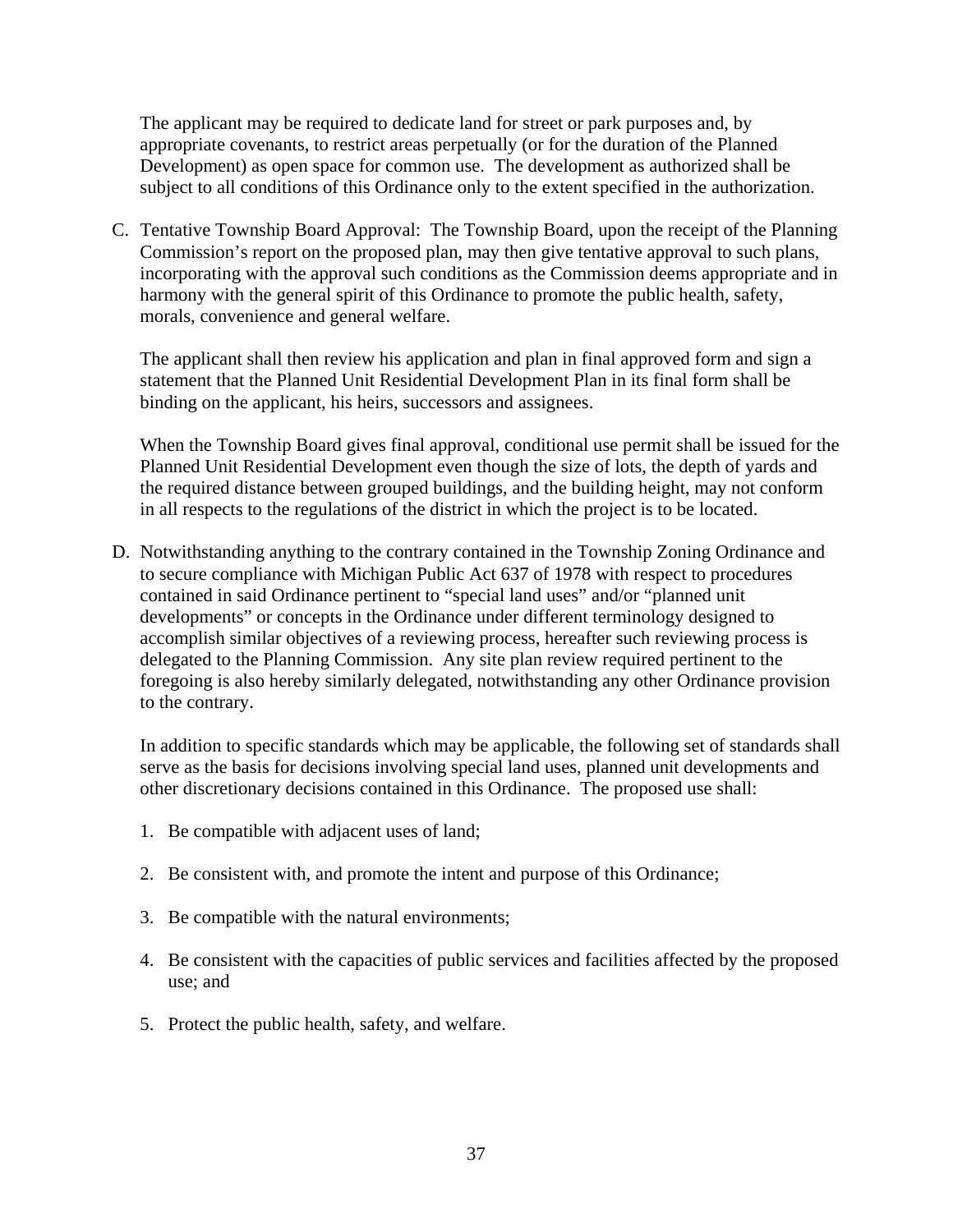## **Section 8.11 ESSENTIAL SERVICE BUILDINGS**

In every zoning district, except Industrial, the following essential service buildings shall be required to have a conditional use permit prior to their reconstruction; transformer substations, pumping stations, communications relay stations, gas and steam regulating valves and stations and buildings of similar function.

No building shall be used for human occupancy.

An opaque fence or screening material may be required by the Township when deemed necessary.

# **3 Section 8.12 SITE CONDOMINIUMS**

A site condominium shall be defined as a condominium project wherein individual parcels of land constituting individual development sites are proposed for separate ownership and use, in a fashion similar to a subdivision. "Condominium Project", as that phrase is defined by the Condominium Act, being Act 59, Public Acts of l978, as amended, is a project consisting of more than (2) condominium units and which is not subject to the provisions of the Land Division Act, being Act 288, Public Acts of 1967, as amended. Site condominium projects shall be limited to zoning districts R-1 and R-2. A site condominium project developer shall submit to the Township Zoning Administrator an application for review, and deposit a fee to be set by resolution of the Township Board. The application shall contain data, exhibits, site plans, and information as required under the Conditional Uses, Section 8.04 of this Ordinance, and Conditional Uses and Planned Unit Residential Developments, Section 8.10 of this Ordinance. The application shall then be processed according to the procedures set forth in the Conditional Uses, Section 8.02 - 8.06 of this Ordinance, and Planned Unit Residential Development, Section 8.10 of this Ordinance.

# **4 Section 8.13 PUBLIC FACILITIES**

Permit public facilities on any non-residentially zoned property via a conditional use permit.

 $3 \text{ A}$ <br>  $4 \text{ A}$  mendment 071308 See Appendix A

 $4$  Amendment 071398 – See Appendix A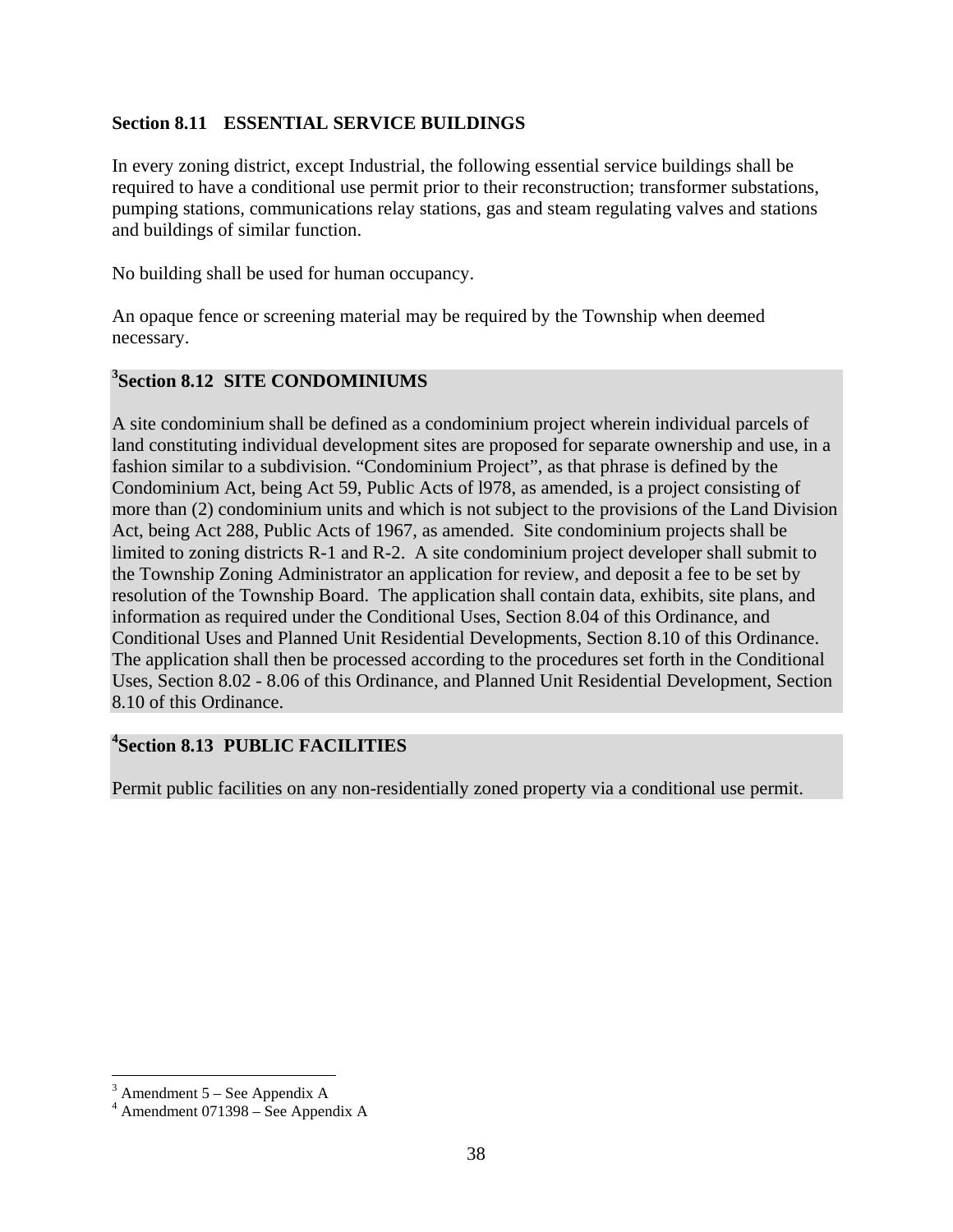# **ARTICLE 9. PARKING AND LOADING REQUIREMENTS**

# **Section 9.01 OFF-STREET PARKING**

In all districts, in connection with industrial, business, institutional, agricultural, recreational, residential, or other use, there shall be provided at the time any building is erected, or uses established, enlarged or increased in capacity, off-street parking spaces for automobiles with the requirements herein specified.

- A. Plans and specifications showing required off-street parking spaces, including the means of access and interior circulations, for the above uses, shall be submitted to the Building Inspector for review at the time of application for a building permit. Required off-street parking facilities shall be located on the same lot as the principal building or on a lot within three hundred (300) feet thereof except that this distance shall not exceed one hundred fifty (150) feet for single family and two-family dwellings. This distance specified shall be measured from the nearest point of the parking facility to the nearest point of the lot occupied by the building or use that such facility is required to serve.
- B. No parking area or parking space which exists at the time of this Ordinance becomes effective or which subsequent thereto is provided for the purpose of complying with the provisions of this Ordinance shall thereafter be relinquished or reduced in any manner below the requirements established by this Ordinance, unless additional parking area or space is provided sufficient for the purpose of complying with the provisions of this Ordinance within three hundred (300) feet of the proposed or existing uses for which such parking will be available.
- C. Parking of motor vehicles in residential zones shall be limited to passenger vehicles, one (1) camper-type recreational vehicle per dwelling unit, and not more than one (1) commercial vehicle of the light delivery type, not to exceed three-quarter (3/4) ton, shall be permitted per dwelling unit. The parking of any other type of commercial vehicle or bus, except for those parked on school or church property, is prohibited in a residential zone. Parking spaces for all types of uses may be provided either in garages or parking areas conforming with the provisions of this Ordinance.
- D. Each off-street parking space for automobiles shall not be less than two hundred (200) square feet in area, exclusive of access drives or aisles, and shall be of usable shape and condition. There shall be provided a minimum access drive of ten (10) feet in width, and where a turning radius is necessary, it will be of such an arc as to reasonably allow an unobstructed flow of vehicles. Parking aisles for automobiles shall be of sufficient width to allow a minimum turning movement in and out of a parking space. The minimum width of such aisle shall be:
	- 1. For ninety (90) degree perpendicular parking, the aisle shall not be less than twenty-two (22) feet in width.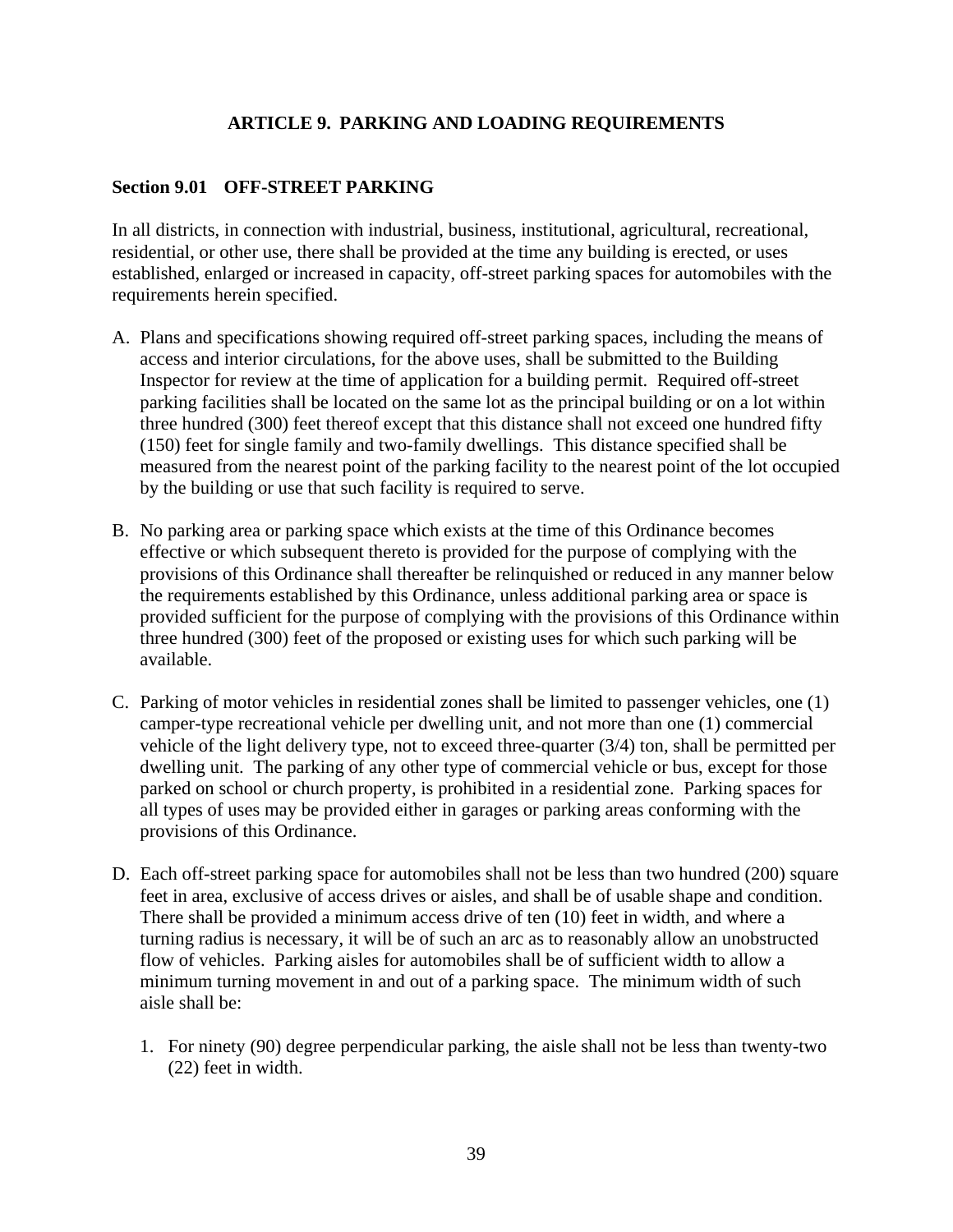- 2. For sixty (60) degree parking, the aisle shall not be less than eighteen (18) feet in width.
- 3. For forty-five (45) degree parking, the aisle shall not be less than thirteen (13) feet in width.
- 4. For parallel parking, the aisle shall not be less than ten (10) feet in width.
- E. Off-street parking facilities required for churches may be reduced by fifty (50) percent where churches are located in nonresidential districts and within three hundred (300) feet of usable public or private off-street parking areas. Off-street parking facilities for trucks at restaurants, service stations, and other similar and related uses shall be of sufficient size to adequately serve trucks and not interfere with other vehicles that use the same facilities. Such truck spaces shall not be less than ten (10) feet in width and fifty-five (55) feet in length.
- F. Every parcel of land hereafter used as a public or private parking area shall be developed and maintained in accordance with the following requirements:
	- 1. All off-street parking spaces shall not be closer than five (5) feet to any property line, except where a wall, fence, or compact planting strip exists as a parking barrier along the property line.
	- 2. All off-street parking areas shall be drained so as to prevent drainage to abutting properties and shall be constructed of materials which will have a dust-free surface resistant to erosion.
	- 3. Any lighting fixtures used to illuminate any off-street parking area shall be so arranged as to reflect the light away from any adjoining premises and streets.
	- 4. Any off-street parking area providing space for five (5) or more vehicles shall be effectively screened on any side which adjoins, or faces property adjoining, a residential lot or institution, by a wall, opaque fence, or compact planting no less than four (4) feet in height. Plantings shall be maintained in good condition and not encroach on adjoining property.
	- 5. All off-street parking areas that make it necessary for vehicles to back out directly into a public road are prohibited, provided that this prohibition shall not apply to off-street parking areas of single or two-family dwellings.
	- 6. Combined parking facilities are allowed when two (2) or more uses occur on one (1) property or when a building(s) on one (1) property contains two (2) or more uses, provided that the permanent allocation of the required number of parking spaces shall be the sum of the requirements for the various uses and computed in accordance with this Ordinance. Parking facilities for one (1) use shall not be considered as providing the required parking facilities for any other use, except churches.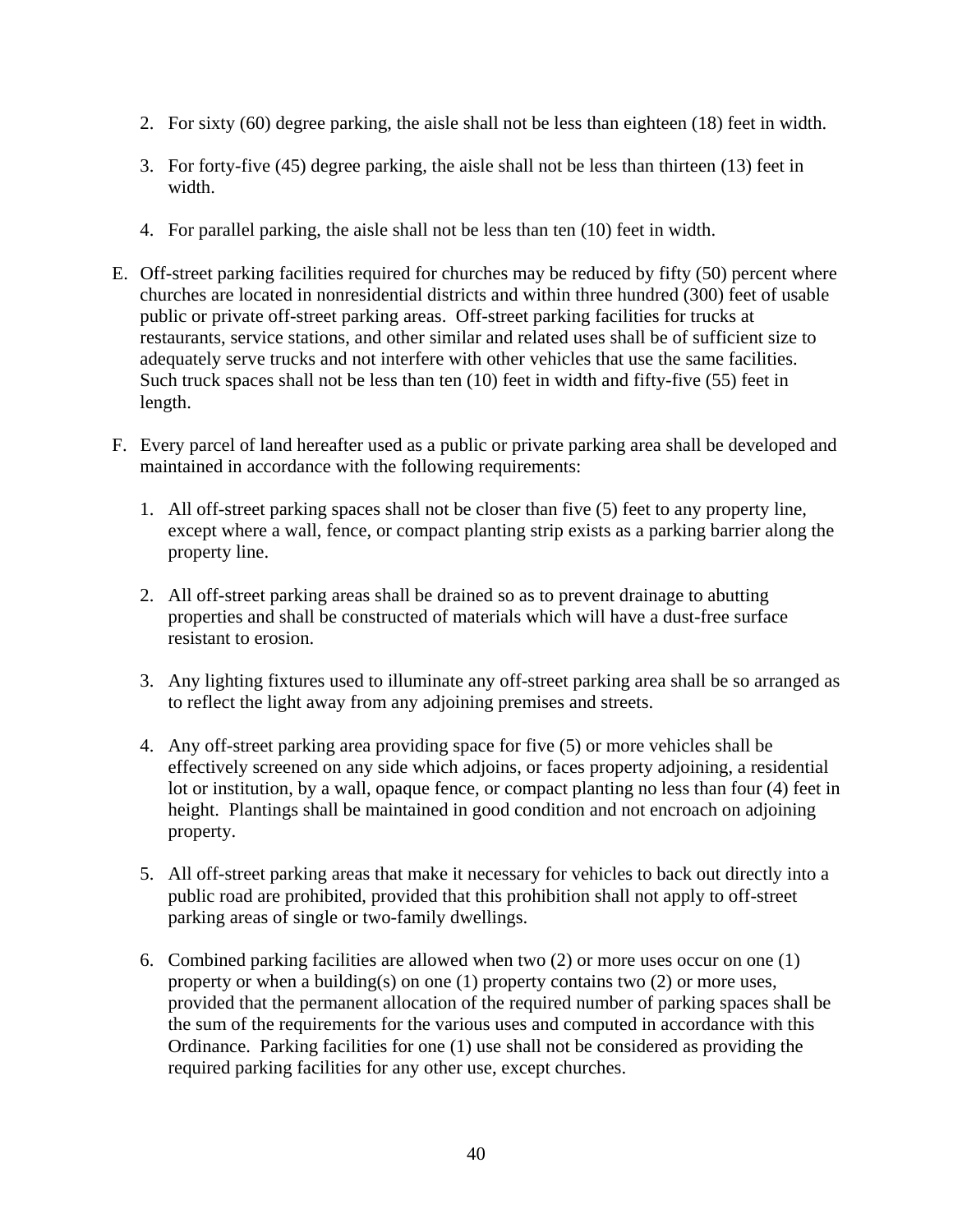- G. Any sign intended to advertise parking or loading facilities shall be constructed in accordance with the regulations specified in Article 6.
- H. A business involving the repair, service, sale, or display of vehicles is prohibited in areas used for parking or loading.
- I. For the purposes of determining off-street parking requirements, the following units of measurement shall apply:
	- 1. Floor Areas: In the case of uses where floor area is the unit for determining the required number of off-street parking spaces, said unit shall mean the gross floor area, except that such floor area need not include any area used for incidental service, storage, installations of mechanical equipment, penthouses, housing ventilators and heating systems and similar uses.
	- 2. Places of Assembly: In stadiums, sport arenas, churches and other places of assembly in which those in attendance occupy benches, pews, or other similar seating facilities, each eighteen (18) inches of such seating facilities shall be counted as one (1) seat. In cases where a place of assembly has both fixed seats and open assembly area, requirements shall be computed separately for each type and added together.
	- 3. Fractions: When units of measurement determining the number of required parking spaces result in requirement of a fractional space, any fraction up to and including onehalf (1/2) shall require one (1) parking space.
	- 4. The minimum required off-street parking spaces shall be set forth as follows:

Automobiles or Machinery Sales and Service Garages: One (1) space for each two hundred (200) square feet of showroom floor area, plus two (2) spaces for each service bay, plus one (1) space for each two (2) employees on the maximum shift.

Banks, Business and Professional Offices: Two (2) parking spaces for each two hundred (200) square feet of floor area, plus one (1) parking space for each employee working within the building.

Barber Shops and Beauty Parlors: Two (2) spaces for each chair, plus one (1) space for each employee.

Boarding and Lodging Houses and Fraternities: Two (2) parking spaces for each three (3) beds.

Bowling Alleys: Five (5) parking spaces for each alley, plus one (1) space for each employee per shift.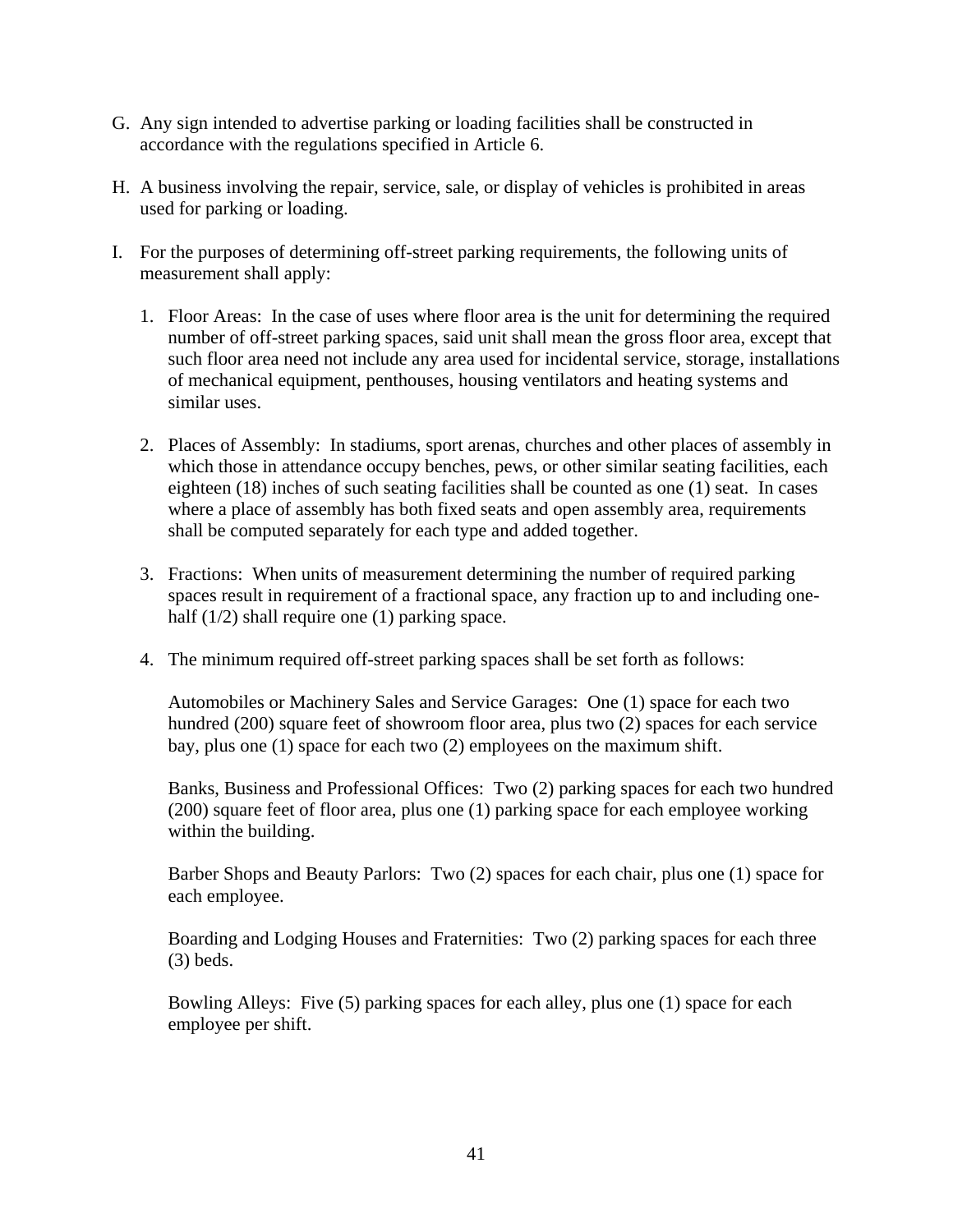Churches, Auditoriums, Stadiums, Sports Arenas, Theaters, Dance Halls, Assembly Halls other than Schools: One (1) space for each four (4) seats, or for each four (4) persons permitted in such edifice as stated by the Fire Marshall.

Clinics: Four (4) spaces for each doctor, plus one (1) space for each employee per shift.

Convalescent Home, Orphanage, or Similar Use: One (1) parking space for each four (4) beds, plus one (1) space for each two (2) employees, including nurses, per shift.

Drive-In Banks, Cleaners, and Similar Businesses: Storage space for five (5) cars between the sidewalk area and the service window and one (1) parking space for each two (2) employees.

Drive-In Eating Establishments: Ten (10) parking spaces, plus and one (1) parking space for each twenty (20) square feet of floor area.

Dwellings (Single and Two-Family): Two (2) parking spaces for each family dwelling unit.

Funeral Homes and Mortuaries: Four (4) spaces for each individual chapel or one (1) space for each fifty (50) square feet of floor area, whichever is greater, plus one (1) parking space for each fleet vehicle.

Furniture, Appliance Stores, Household Equipment and Furniture Repair Shops: One (1) parking space for each four hundred (400) square feet of floor area.

Gasoline Filling and Service Stations: One (1) parking space for each repair and service stall, plus one (1) space for each employee per shift.

General Office Building: One (1) parking space for each four hundred (400) square feet of gross floor area, excluding auto parking within or on the building, plus one (1) parking space per two (2) employees per shift.

Hospitals: One (1) space for each bed, plus one (1) space for each two (2) employees.

Hotel, Motels, Lodging Houses, Tourist and Boarding Homes: One (1) parking space for each living unit, plus one (1) parking space for each two (2) employees per shift.

Libraries, Museums, Post Offices: One (1) parking space for each eight hundred (800) square feet of floor area, plus one (1) parking space for each two (2) employees per shift.

Livestock Auction: Two (2) square feet of parking area for each one (1) square foot of buildings, pens, and all enclosed area on the premises of the auction facility.

Manufacturing, Fabricating, Processing and Bottling Plants, Research and Testing Laboratories: One (1) space for each two (2) employees on maximum shift.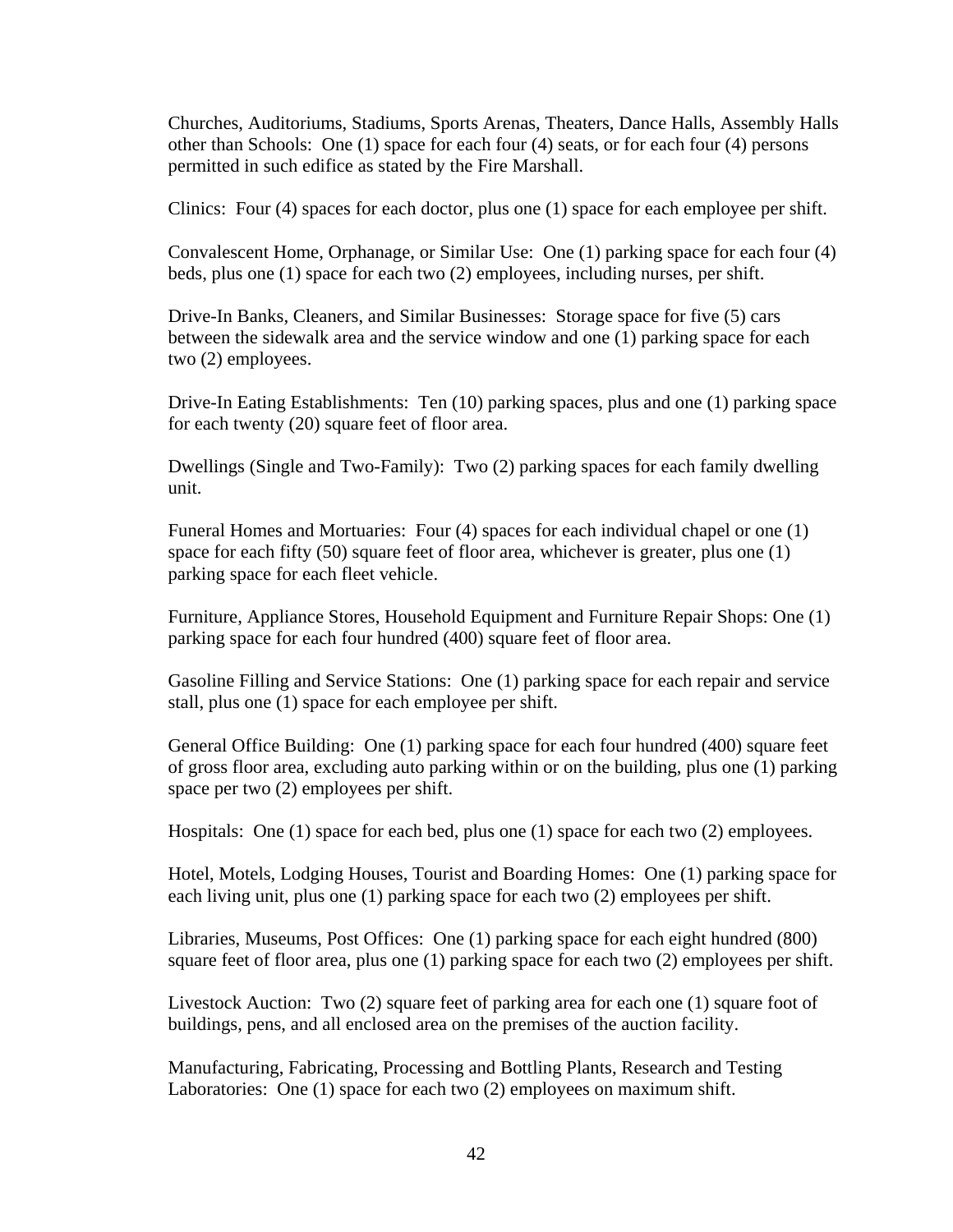Restaurants, Taverns, Night Clubs and Private Clubs: One (1) parking space for each two (2) patron seats, plus one (1) parking space for each two (2) employees per shift.

Retail Stores, Except as Otherwise Specified Herein: One (1) parking space for each one hundred fifty (150) square feet of floor area excluding auto parking space within or on the building.

Roadside Stands: Five (5) parking spaces, plus one (1) parking space for each twentyfive (25) square feet of floor area.

Schools, Private or Public Elementary and Junior High Schools: One (1) space for each employee normally engaged in or about the building or grounds, plus one (1) space for each thirty (30) students enrolled.

Senior High School and Institution of Higher Learning, Private or Public: One (1) parking space for each employee (including teachers and administrators), plus one (1) space for each ten (10) students in addition to the requirements of the auditorium.

Self-Service Laundry or Dry Cleaning Stores: One (1) space for each two (2) washing and/or dry cleaning machines.

Supermarket, Self-Service Food and Discount Stores: Two (2) spaces for each two hundred (200) square feet of floor area, plus one (1) space for each two (2) employees per shift.

Wholesale Establishments and Warehouses: One (1) space for each four hundred (400) square feet of floor area, plus one (1) space for each two (2) employees.

5. For uses not specifically mentioned herein, off-street parking requirements shall be established by the Zoning Administrator from requirements for similar uses.

# **Section 9.02 LOADING--UNLOADING REQUIREMENTS**

In connection with every building or part thereof hereafter erected, except single and two-family dwelling unit structures, there shall be provided on the same lot with such buildings, off-street loading and unloading spaces for uses which customarily receive or distribute material or merchandise by vehicle.

A. Plans and specifications showing required loading and unloading spaces including the means of ingress and egress and interior circulation shall be submitted to the Zoning Administrator for review at the time of application for a building permit for the erection or enlargement of a use of a building or structure.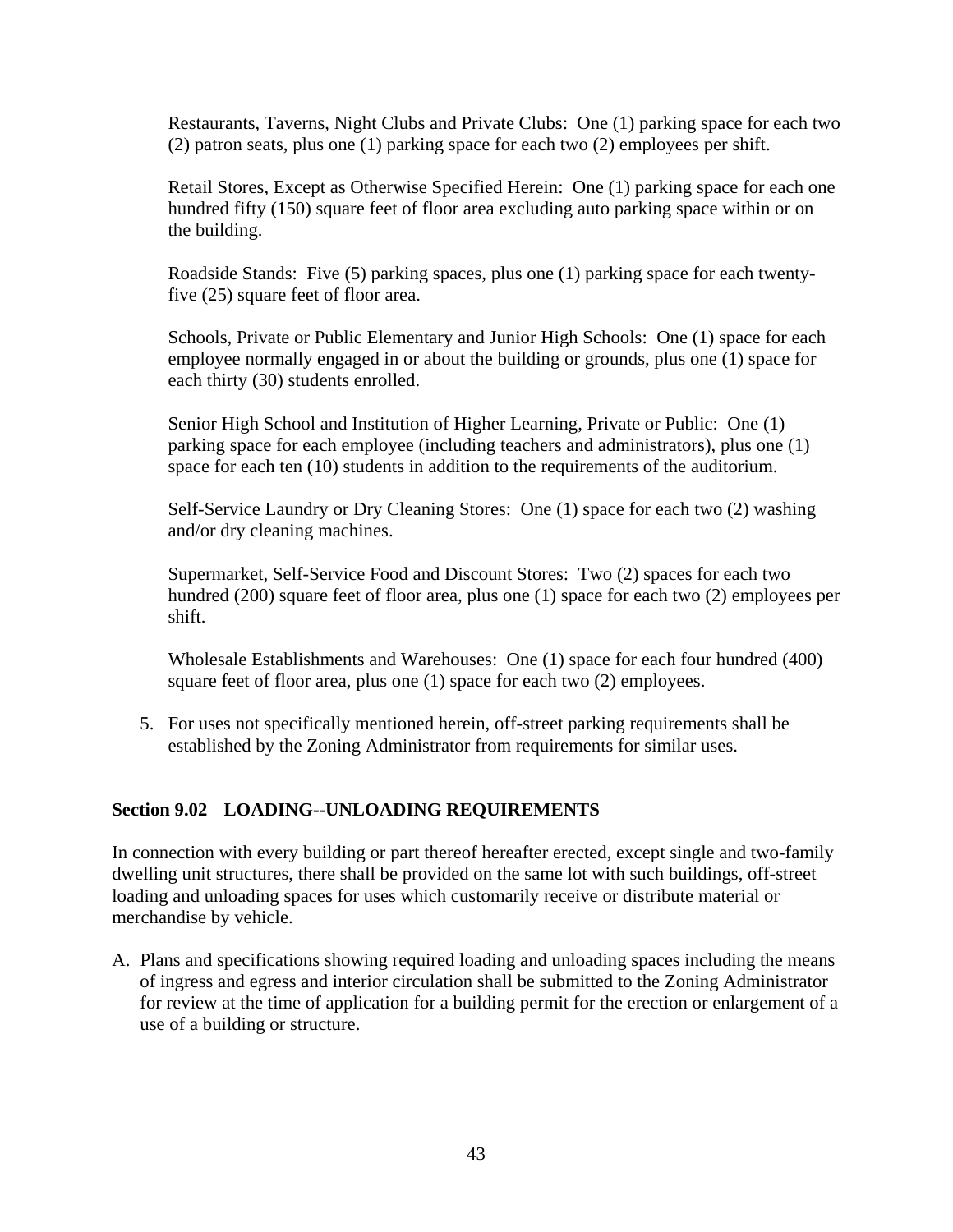- B. Each off-street loading--unloading space shall not be less than the following:
	- 1. In a residential district, a loading--unloading space shall not be less than ten (10) feet in width and twenty-five (25) feet in length and, if a roofed space, not less than fourteen (14) feet in height.
	- 2. In any commercial or industrial district, loading--unloading space shall not be less than ten (10) feet in width and fifty-five (55) feet in length, and if a roofed space, not less than fifteen (15) feet in height.
- C. Subject to the limitations of the next paragraph, a loading--unloading space may occupy all or any part of any required side or rear yard, except the side yard along a side street in the case of a corner lot. In no event shall any part of a required front yard be occupied by such loading space.
- D. Any loading--unloading space shall not be closer than fifty (50) feet to any other lot located in any residential district unless wholly within a completely enclosed building or unless enclosed on all sides by a wall, opaque fence, or compact planting not less than six (6) feet in height.
- E. In the case of mixed uses on one (1) lot or parcel, the total requirements for off-street loading--unloading facilities shall be the sum of the various uses computed separately.
- F. All off-street loading--unloading facilities that make it necessary to back out directly into a public road shall be prohibited.
- G. Off-street loading space and access drives shall be paved, drained, lighted, and shall have appropriate bumper or wheel guards where needed and any light used for illumination shall be so arranged as to reflect the light away from the adjoining premises and streets.
- H. Off-street loading--unloading requirements for residential (excluding single family dwellings), hotels, hospitals, mortuaries, public assembly, offices, retail, wholesale, or distribution by vehicles, the uses having over ten thousand (10,000) square feet of gross floor area shall be provided with at least one (1) off-street loading--unloading space, and for every additional twenty thousand (20,000) square fee of gross floor space, or fraction thereof, one (1) additional loading--unloading space, the size of such loading--unloading space subject to the provisions of this Ordinance.
- I. For uses not specifically mentioned herein, loading--unloading requirements shall be established by the Building Inspector from requirements for similar uses.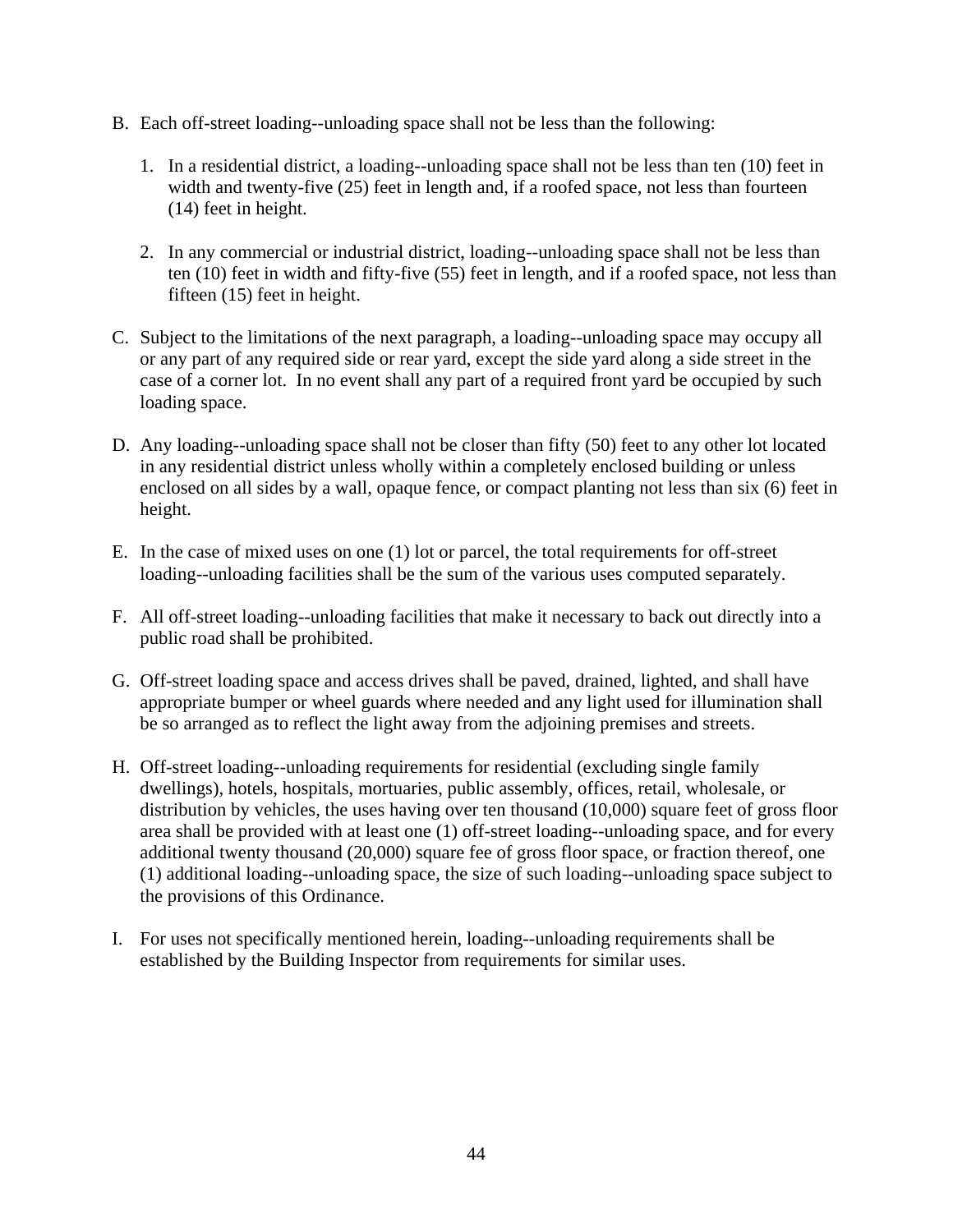# **ARTICLE 10. "A" AGRICULTURAL DISTRICT**

#### **Section 10.01 PURPOSE**

The purpose of this district is to protect and stabilize the essential characteristics of agricultural areas within the Township, and to insure proper maintenance of conditions for healthful and economically productive agricultural activities by preserving those areas which are predominately agricultural in nature, and which are most appropriate for present and future agricultural developments. The requirements of this district are designed so as not to impede necessary urban expansion, but to prevent unwarranted premature urban development from encroaching upon legitimate agricultural areas, thus disrupting the agricultural resources, environment, and economy, including the tax base. It is essential that development in areas which are predominately agricultural be based on sound principles which realize the importance of such activities to the economy and welfare of the Township.

### **Section 10.02 PERMITTED USES**

The following buildings and structures, and uses of parcels, lots, buildings and structures are permitted in this district:

- A. One or two family dwellings, including type I mobile or manufactured homes, of not less than nine hundred and fifty (950) square feet of living space per unit.
- B. A parcel may be used for general and specialized farming and agricultural activities including the raising or growing of crops, livestock, poultry and other farm animals, products and foodstuffs, and any building or structure may be located thereon and used for day-to-day operation of such activities for the quartering, storage, or preservation of said crops, livestock, poultry, animals, products and foodstuffs raised or grown on said lot or in said building for structures, provided that any parcel that is kept as idle cropland shall be treated as to prevent soil erosion by wind or water.
- C. Home Occupations: Customary home occupations such as hair-dressing, millinery, dressmaking, bookkeeping and accounting services, real estate and insurance sales, professional offices for not more than one (1) physician, surgeon, dentist, attorney, architect, engineer, or similar professional practitioner provided that such home occupation shall satisfy the following conditions:
	- 1. The nonresidential use shall be only incidental to the primary residential use of the property.
	- 2. The home occupation shall be limited to the principal structure only and utilize no more than thirty (30) percent of the total floor area.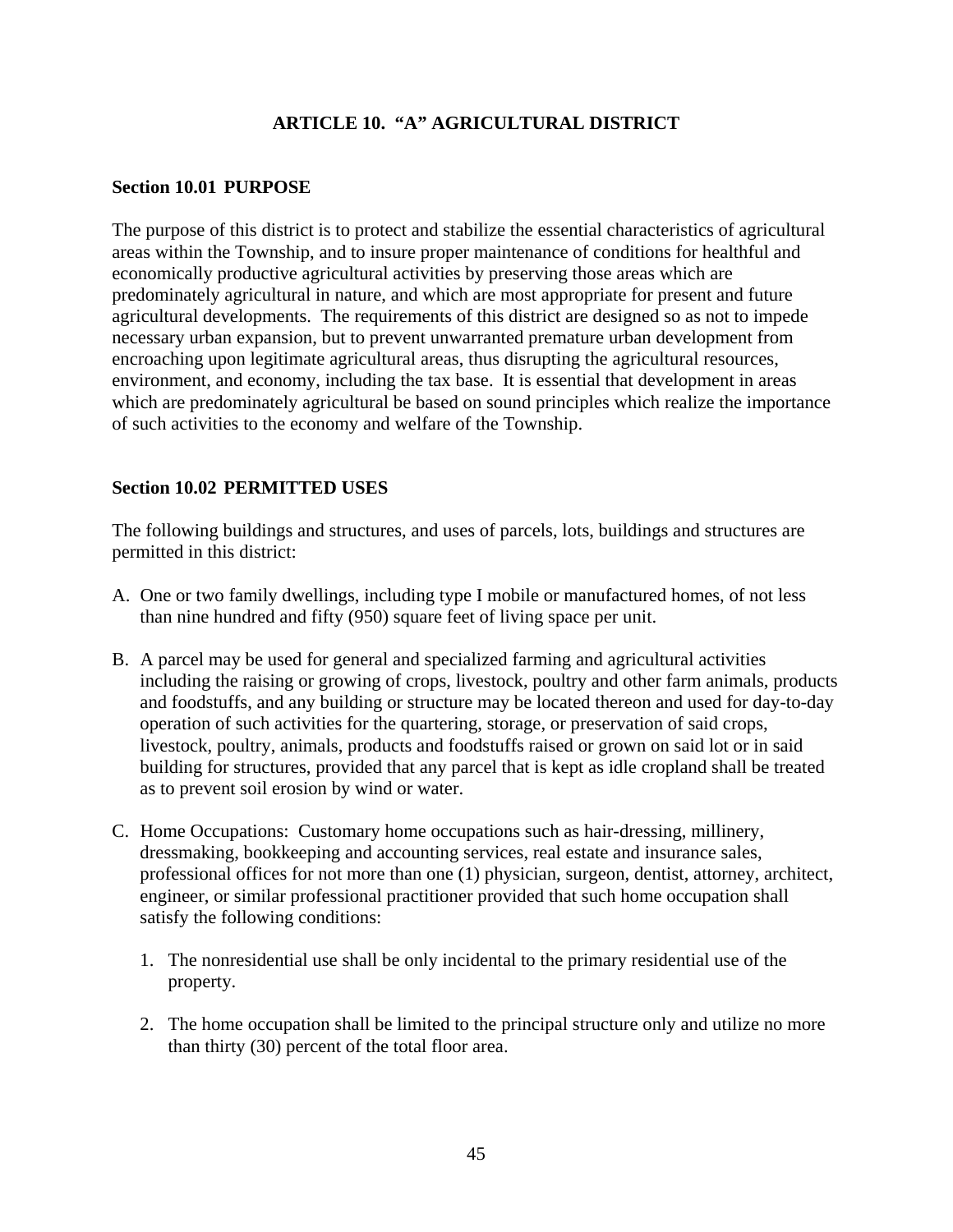- 3. There shall be no more than one (1) employee other than members of the immediate family residing on the premises.
- 4. All activities shall be conducted indoors.
- 5. There shall be no external evidence of such occupation except a small announcement sign as specified herein.
- 6. No home occupation shall be permitted which is injurious to the general character of the agricultural district and which creates a hazardous or unhealthy condition.
- 7. For the purposes of this provision, principal and accessory farm operations shall not be considered home occupations.
- 8. No structural alterations or additions, either interior or exterior, shall be permitted in order to accommodate a home occupation.
- D. An accessory use, building, or structure.
- E. Essential service structure except as provided in Section 8.11.

## **Section 10.03 CONDITIONAL USES**

The following buildings and structures, and uses of parcels, lots, buildings and structures are permitted in this district subject to obtaining a conditional use permit as provided in Article 8.

- A. The removal of soil, sand, gravel and other minerals.
- B. Public and private park camping ground, golf course, golf driving range, clubs, hunting lodge.
- C. Community and governmental buildings.
- D. Airport.
- E. Sanitary landfill site.
- F. Temporary building or trailer office.
- G. Roadside stand, provided all of the nursery stock or other agricultural products are raised on the premises where situated or on the vicinity area of the same township.
- H. Dairy products production and processing operations.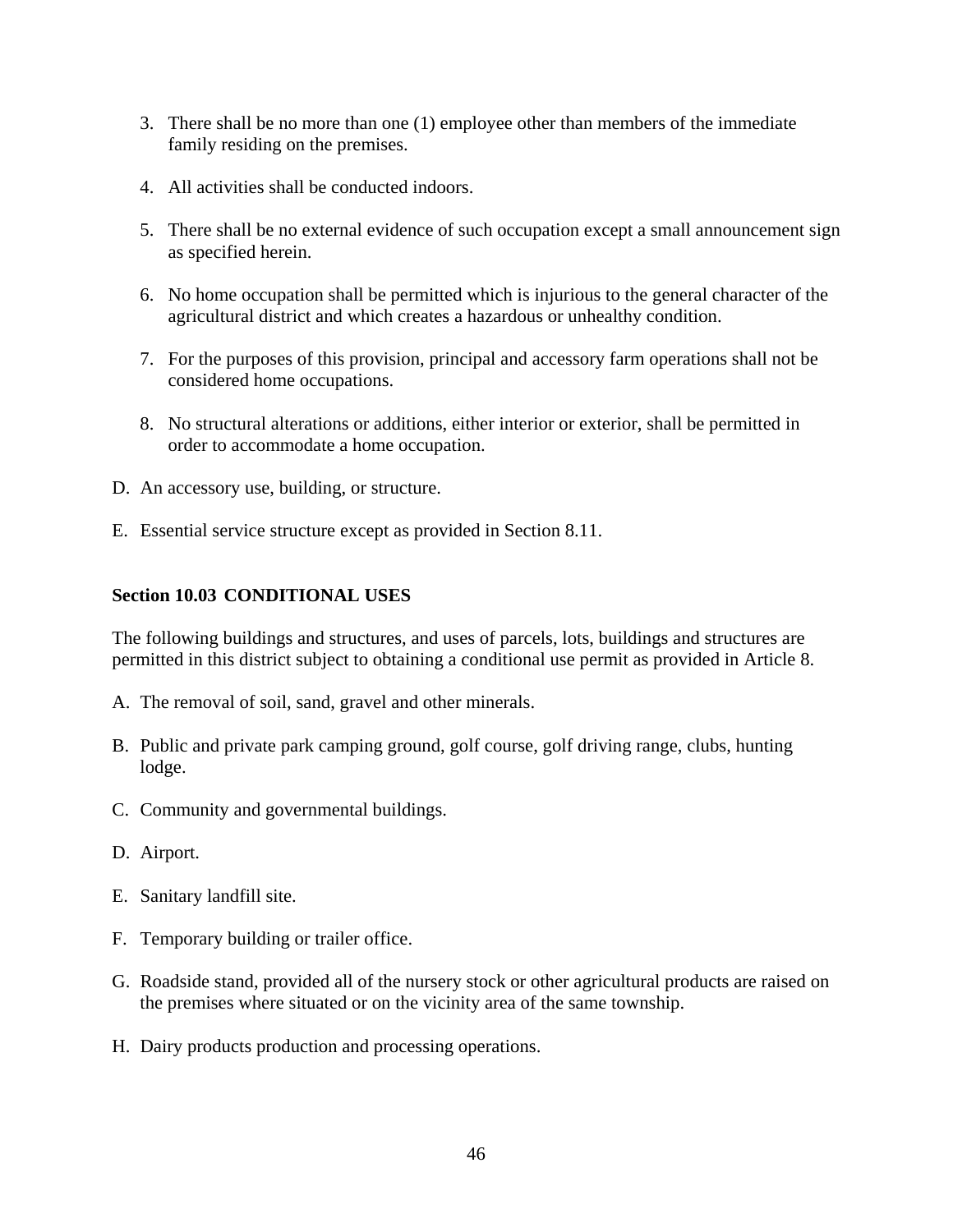I. Type II mobile or manufactured home subject to the procedures and criteria contained in Section 6.24.

### **Section 10.04 REGULATIONS**

The following regulations shall apply in all Agricultural districts:

- A. Lot Area: No dwelling shall be established on any lot less than forty (40) acres in area.
- B. Lot Width: The minimum lot width shall be three hundred (300) feet.
- C. Lot Coverage: The maximum lot coverage shall not exceed fifteen (15) percent.
- D. Yard and setback requirements:
	- 1. Front Yard: Not less than sixty (60) feet from the right-of-way line.
	- 2. Side Yards: Least width of either yard shall not be less than fifty (50) feet.
	- 3. Rear Yard: Not less than fifty (50) feet.
	- 4. The above requirements shall apply to every lot, building or structure.
- E. Height: The following height requirement shall apply in this district: for Dwelling and Non-Farm Buildings and Structures--no dwelling or non-farm building or structure shall exceed a height of three (3) stories or forty (40) feet.
- F. Where an agricultural parcel adjoins a residential district, all farm buildings other than dwellings shall be located a minimum of ninety (90) feet from the adjoining residential district.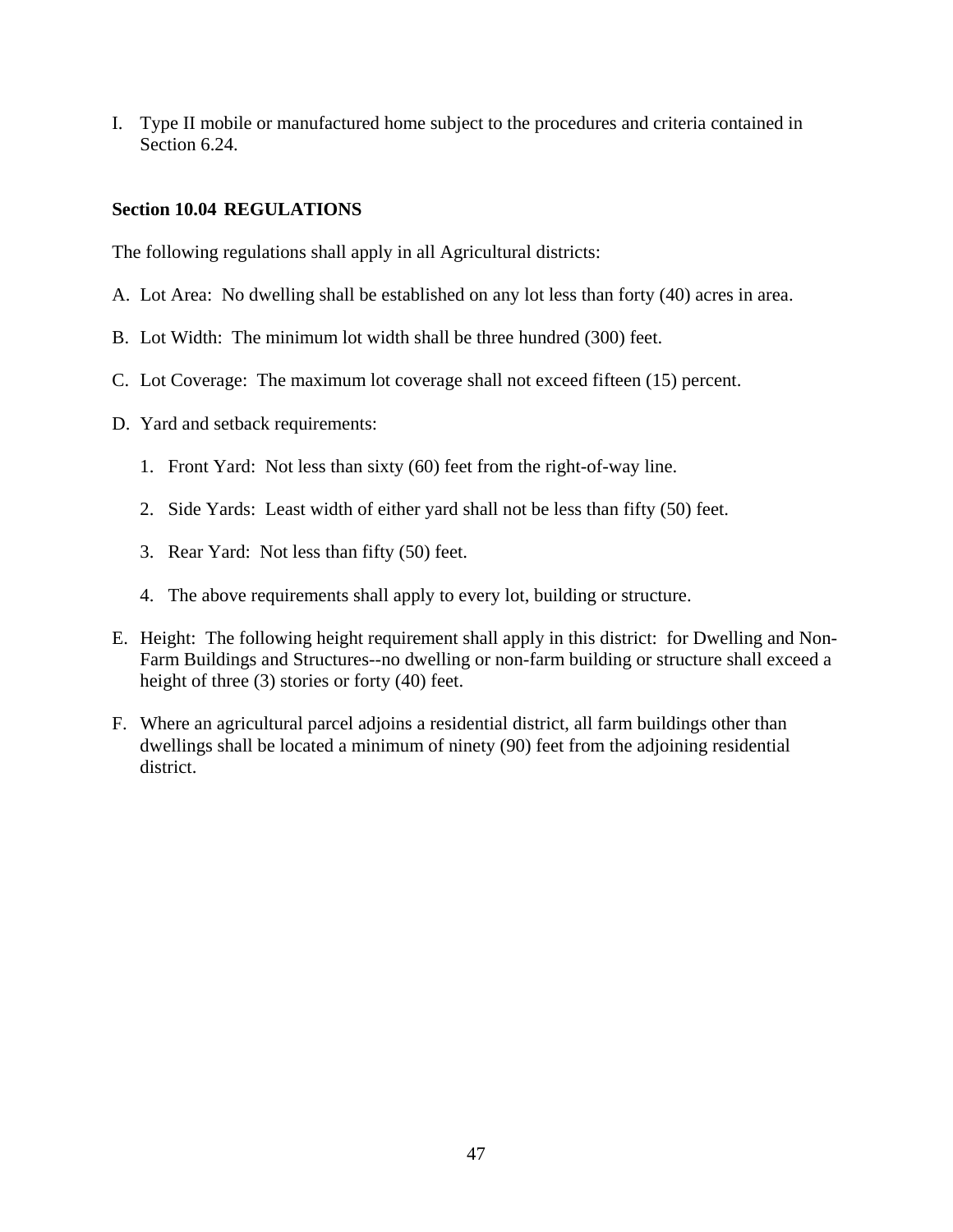# **ARTICLE 11. AGRICULTURAL-RESIDENTIAL DISTRICT**

### **Section 11.01 PURPOSE**

The Agricultural-Residential Districts are those areas identified by the Township Planning Commission as being marginal for agriculture production and yet not presently needed for urban residential type uses. The purpose of this section is to provide for the continual change from rural agriculture to suburban and from suburban to urban uses. The Agricultural-Residential Districts are expected to remain essentially in agriculture production, but provide for the transition of these uses to more intensively used rural residential developments on large lots providing a variety of housing types.

### **Section 11.02 PERMITTED USES**

- A. All uses permitted in Article 10, Agricultural District.
- B. Mobile homes and manufactured homes, type II, subject to the procedures and criteria contained in Article 6.24.

### **Section 11.03 CONDITIONAL USES**

- A. The removal of soil, sand, gravel and other minerals.
- B. Public and private park camping ground, golf course, golf driving range, clubs, hunting lodge.
- C. Community and governmental buildings.
- D. Airport.
- E. Temporary building or trailer office.
- F. Roadside stand, provided all of the nursery stock or other agricultural products are raised on the premises where situated or on the vicinity area of the same township.
- G. Mobile or manufactured home parks, subject to the procedures and criteria contained in Article 14.
- H. Mobile or manufactured home subdivisions, subject to the procedures and criteria contained in Article 6.24.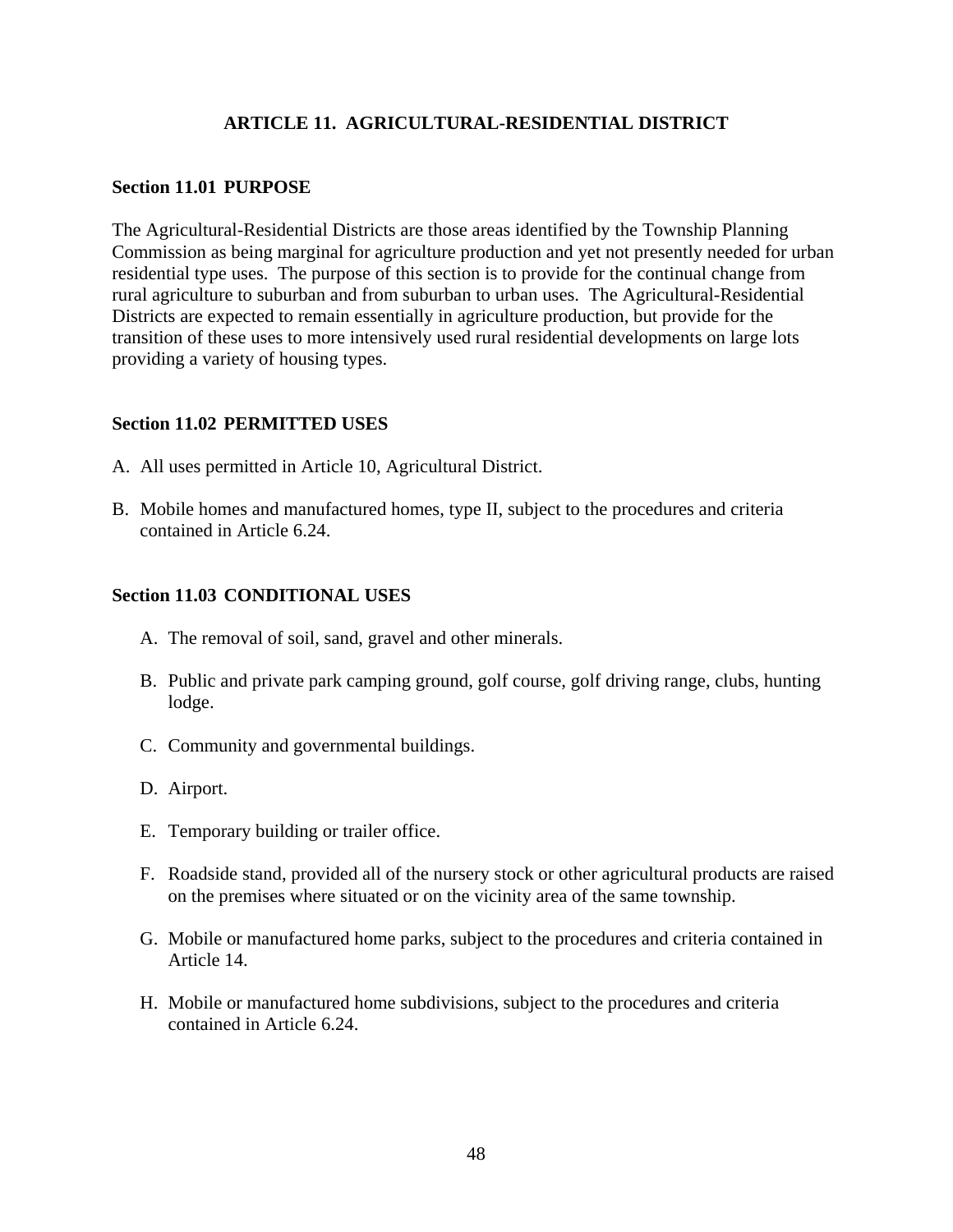I. <sup>5</sup>Developments exercising the Open Space Preservation option in Section 6.25 of this Ordinance.

# **Section 11.04 HEIGHT REGULATIONS**

- A. For any dwelling thirty-five (35) feet, not exceeding two and one-half (2-1/2) stories.
- B. For any building accessory to a dwelling use, fourteen (14) feet, not exceeding one (1) story.
- C. For any other nonresidential building or other structure, thirty-five (35) feet, except that such height may be increased to a maximum of sixty-five (65) feet provided that for every foot of height in excess of thirty-five (35) feet, there shall be added to each yard requirement one (1) corresponding foot of width and depth.

# **Section 11.05 AREA, WIDTH AND YARD REGULATIONS**

A. Minimum Lot Area and Width: A lot area of not less than two (2) acres, with no dimension less than two hundred (200) feet at the building line, shall be provided for every building or other structure erected or used for any use permitted in this district except a lot of record of not less than ten thousand (10,000) square feet and seventy (70) feet in width at the building line may be developed for single family residential use. The depth of any lot shall not exceed three (3) times the width of the lot.

 The minimum lot area and width requirements for use dealing with a public utility may be reduced when authorized by the Planning Commission.

- B. Front Yards: On every lot or premises there shall be a front yard not less than eight-five (85) feet in depth from the centerline of the road nor less than fifty (50) feet from the right-of-way line.
- C. Side Yards:
	- 1. On each interior lot, there shall be two (2) side yards having an aggregate width of not less than thirty (30) percent of the total lot width at the building line and neither side yard having a width of less than thirty (30) feet.
	- 2. On each corner lot, there shall be two (2) side yards, the side yard abutting the street having a width of not less than eighty-five (85) feet from the centerline of the street, and the side yard not abutting the street having a width of not less than twenty (20) feet.
	- 3. On any lot and any side yard not abutting the street, a detached private garage may be erected and maintained within the rear yard of the lot if not closer to the side lot line than twenty (20) feet.

 $\overline{a}$  $<sup>5</sup>$  Amendment 4 – See Appendix A</sup>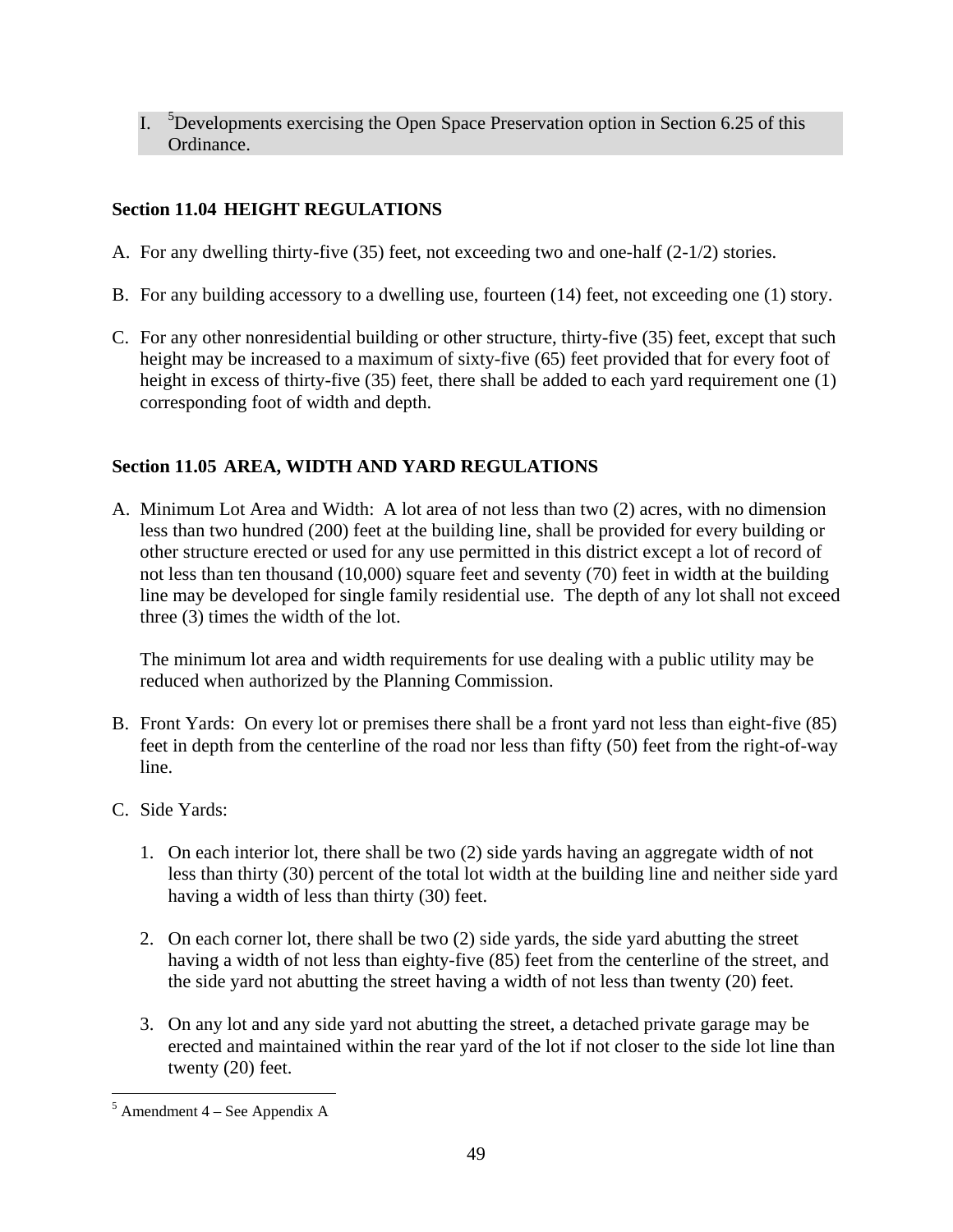- D. Rear yard: There shall be a rear yard on each lot, the depth of which shall be not less than fifty (50) feet, except that an accessory use structure may be erected within the rear yard not closer to the rear property line than ten (10) feet.
- E. Building Coverage: Not more than ten (10) percent of the area of any lot shall be occupied by buildings.

## **Section 11.06 SITE DEVELOPMENT STANDARDS FOR FARMS**

The use of land and structures within the Agricultural-Residential District for agricultural purposes shall conform to the following standards:

- A. Minimum Farm Size: A farm within an Agricultural-Residential District shall encompass a minimum of five (5) acres.
- B. Minimum Lot Size: No dimension of any farm shall be more than three (3) times any other dimension of the farm property. Each dwelling placed on a farm in addition to the principal farm dwelling occupied by the farm owner or operator shall be situated on a lot encompassing a minimum of twenty thousand (20,000) square feet per dwelling unit. The width of such lot shall be not less than one hundred (100) feet.
- C. Minimum Setback: All dwellings and structures shall be situated no closer than fifty (50) feet to the closest point of the right-of-way of a street or road, nor closer than fifty (50) feet to the nearest point on a property boundary defining the limits of a farm or a lot. Accessory structures used to house livestock or fowl shall not be located closer than one hundred (100) feet to the nearest point of any property boundary defining the limits of a farm or a lot.

### **Section 11.07 OFF-STREET PARKING**

Off-street parking requirements will be in accordance with the provisions of Article 9 of this Ordinance.

### **Section 11.08 SIGNS**

Sign requirements will be in accordance with the provisions of Article 6 of this Ordinance.

### **Section 11.09 LIVESTOCK--SPECIAL PROVISION**

No livestock shall be harbored, kept, or maintained on any property which is not classified as a farm in accordance with Section 11.06 above.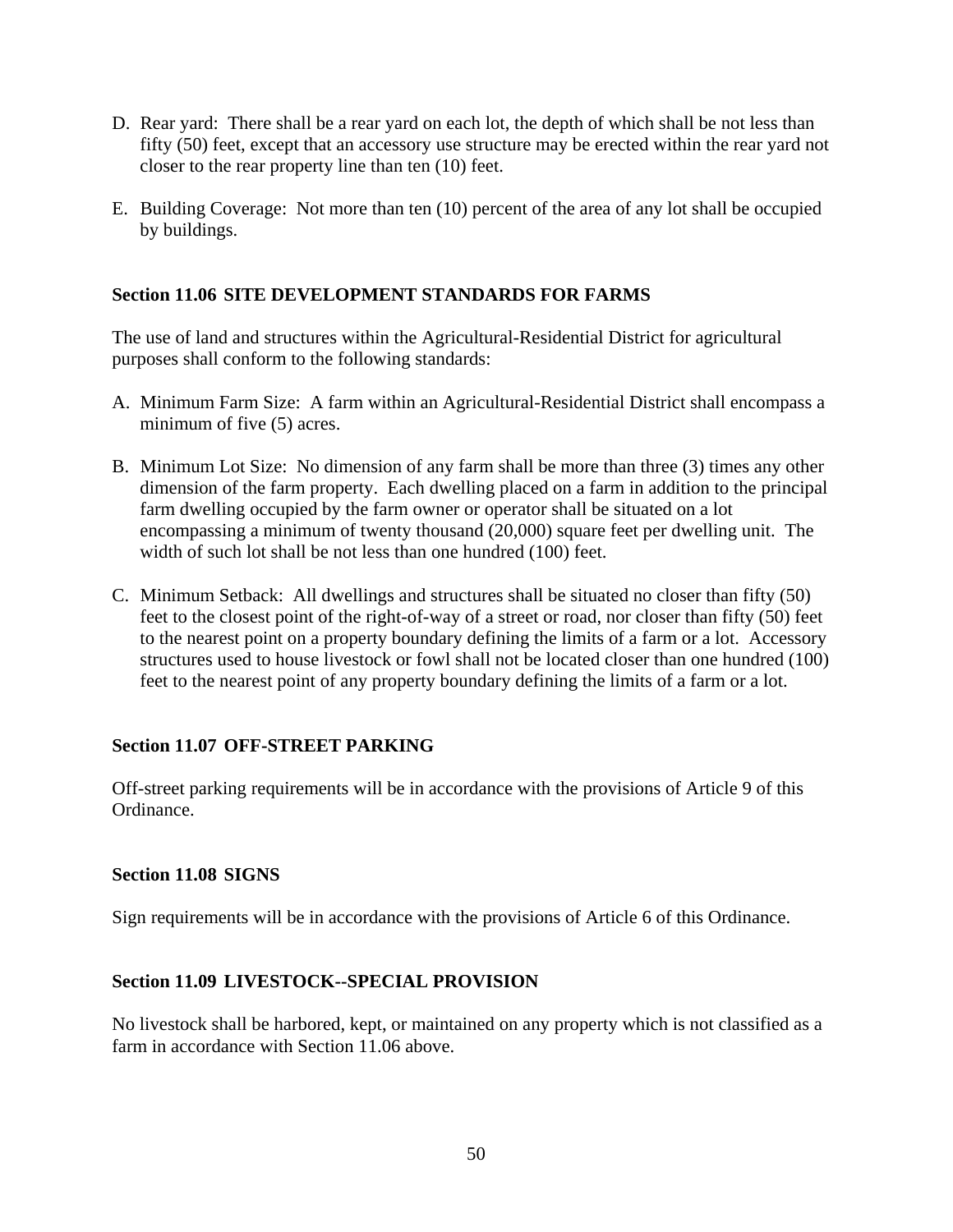# **ARTICLE 12. "R-1" LOW DENSITY RESIDENTIAL DISTRICTS**

## **Section 12.01 PURPOSE**

The purpose of this district is to provide area for outlying residential development on lots of sufficient size to accommodate the safe and healthful on-site water supply and liquid wastewater disposal, since these areas will likely remain unserved by public water-sewer services for an extended period of time. It is also the purpose of this district to protect and stabilize the essential characteristics of these areas, in order to promote and encourage suitable environments for low density family life until such time as it may be in the public interest to promote development of greater intensity requiring higher levels of public services and utilities.

# **Section 12.02 PERMITTED USES**

The following buildings and structures and uses of parcels, lots, buildings and structures are permitted in this district:

- A. Single family dwelling (providing not less than 950 square feet of living space per unit), including manufactured and mobile home, type I and any use, building, or structure accessory thereto.
- B. Two-family dwelling, except on lake front lots, and any use, building or structure accessory thereto.
- C. Essential service structures except as provided in Section 8.11; the keeping of household pets is expressly permitted; but the keeping of any other animals or poultry, for any purpose, shall not be permitted, provided, however, a horse or pony for private use only and not for hire, may be kept on lots or parcels of ground one (1) acre or more in size. In addition, such use may be permitted on parcels of less than one (1) acre in size but only after prior approval of the Zoning Board of Appeals. Before granting or denying such application the Zoning Board of Appeals shall consider whether or not such use on parcels less than one (1) acre in size will or may create a nuisance to adjacent owners by reason of odor, flies, or unsanitary conditions. Provided further, the Zoning Board of Appeals in granting such use on tracts or parcels of land less than one (1) acre in size may impose such conditions as will fully regulate and control such use for any trial period of time in its discretion.

# **Section 12.03 CONDITIONAL USES**

The following buildings and structures, and uses of parcels, lots, buildings and structures are permitted subject to obtaining a conditional use permit as provided in Article 8.

A. Golf Course.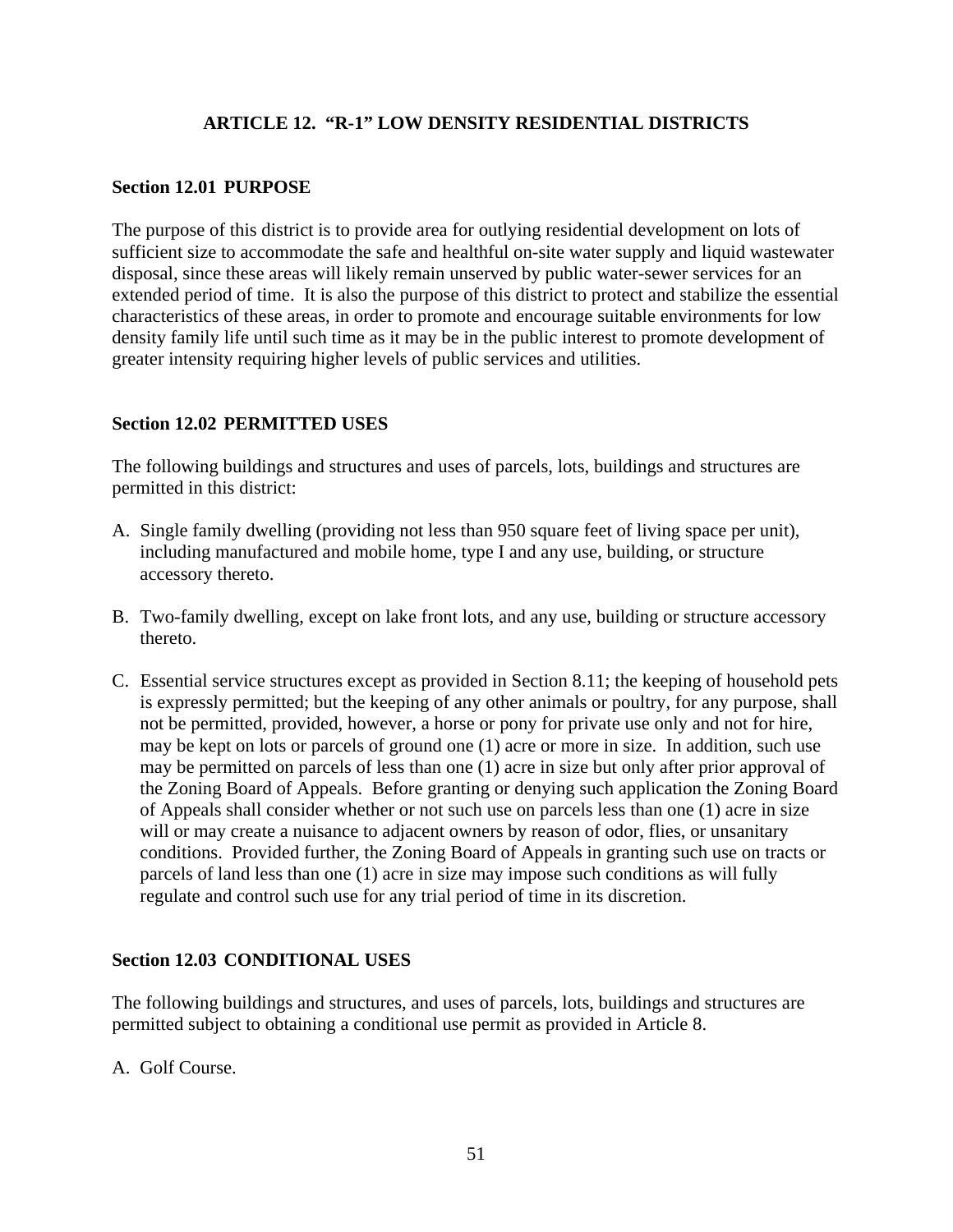- B. Country Club, public swimming pool, recreation club, and private and public park and playground.
- C. Church and public building.
- D. Public and private nursery, primary and secondary school.
- E. Home occupation as prescribed in Section 10.02 C.
- F. Temporary building or trailer office.

# **Section 12.04 REGULATIONS**

The following regulations shall apply in all "R-1" Low Density Residential Districts:

- A. <sup>6</sup>Lot Area: Where a lot is served with a public water supply system and a central sanitary sewerage system there shall be provided a minimum of ten thousand (10,000) square feet of lot area for each single family dwelling unit and fifteen thousand (15,000) square feet of lot area for each two (2) family dwelling unit. Where a lot is not so served, there shall be provided a minimum of twelve thousand (12,000) square feet of lot area for each single family dwelling unit and twenty-four thousand (24,000) square feet of lot area for each two (2) family dwelling unit. The minimum lot area for all other buildings and structures, except essential service structures, shall be two (2) acres.
- A. Lot Area: Where a lot is served with a central sanitary sewage system which is available and accessible and which will serve that residential lot, there shall be provided a minimum of ten thousand (10,000) square feet of lot area for each single family dwelling unit and fifteen thousand (15,000) square feet of lot area for each two family dwelling unit. Where a lot is not so served, there shall be a minimum of twelve thousand (12,000) square feet of lot area for each single family dwelling unit and twenty-four thousand (24,000) square feet of lot area for each two family dwelling unit. The minimum lot area for all other buildings and structures, except essential service structures, shall be two (2) acres.

Not withstanding these provision, and with respect to a platted residential lot in any subdivision with respect to which the final plat was approved by the State of Michigan prior to February 9, 1976, the minimum lot area shall be seven thousand two hundred (7,200) square feet provided that:

- 1) The residential lot has a public sewer system available and accessible and the sewer system will serve that residential lot;
- 2) The groundwater supply on that residential lot meets or exceeds the water supply rules of the Department of Public Heath for subdivisions not serviced by public water;

 $\overline{a}$  $6$  Amendment 2 – See Appendix A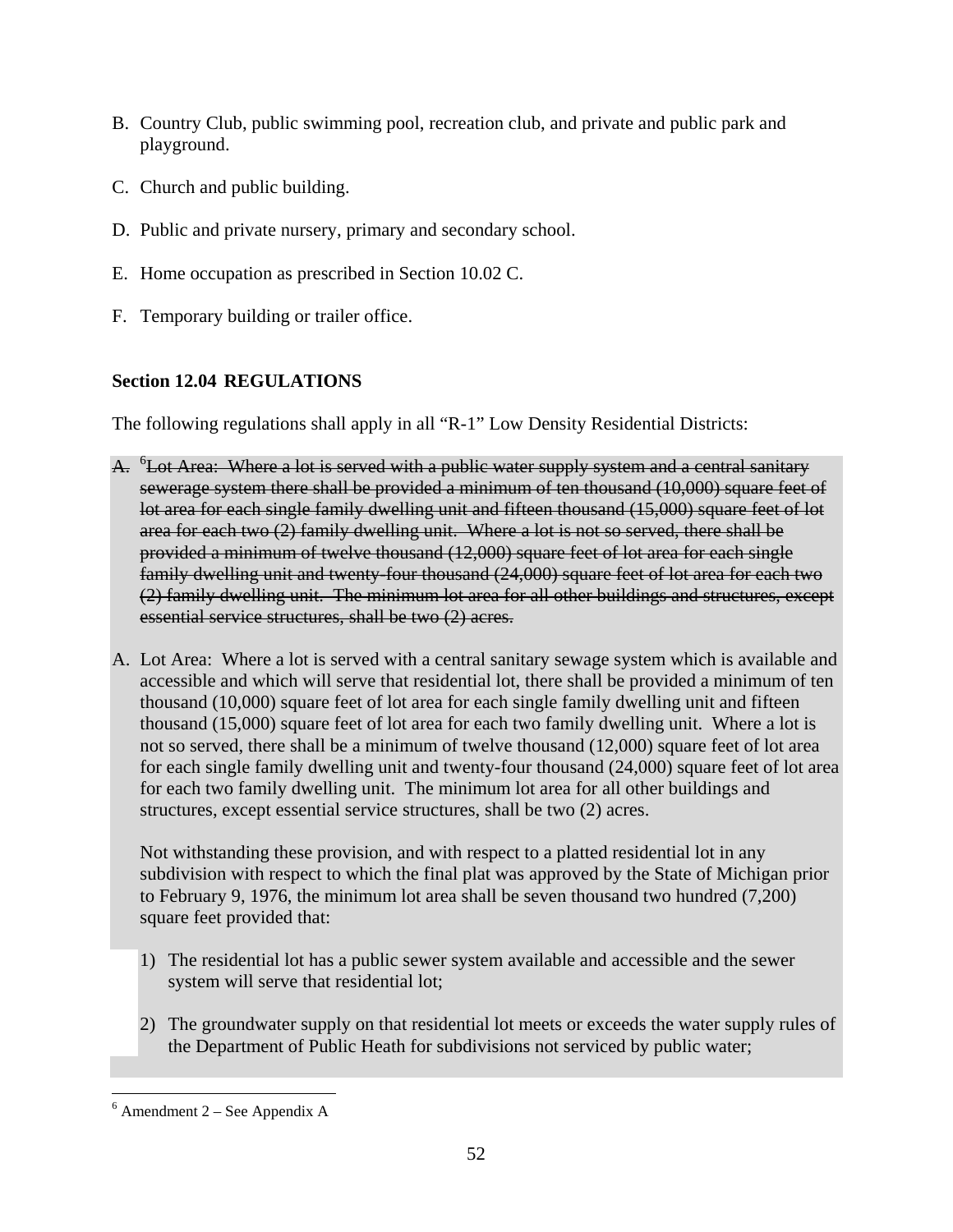- 3) <sup>7</sup>The record owner(s) of such lot, on the effective date of this amendment, does not own contiguous property which, when combined with said lot, would exceed 10,000 square feet.
- B. <sup>6</sup>Lot Width: The minimum width for lots served with a central water supply system and a central sanitary sewage system shall be not less than seventy (70) feet. Where a lot is not so served, the minimum lot width shall be seventy-five (75) feet.

For the purpose of this section, and only this section, minimum width shall be defined as the lot width at a point where the side lot lines are at their closest.

Where a lot is seventy (70) feet wide, or more, for most of its width, and because of the peculiar shape of the lot, the intent of this provision is fulfilled, and the Board of Appeals may issue a variance on application and finding of unnecessary hardship or compelling necessity.

- B. Lot Width: The minimum width for lots served with a central sanitary sewage system shall be not less than seventy (70) feet. Where a lot is not so served, the minimum lot width shall be seventy-five (75) feet. Notwithstanding the foregoing, and with respect to a platted residential lot in any subdivision with respect to which the final plat was approved by the State of Michigan prior to February 9, 1976, the minimum lot width shall be that specified in such approved plat but, in no event, less than forty (40) feet, provided that:
	- 1) The residential lot has a public sewer system available and accessible and the sewer system will serve that residential lot;
	- 2) The groundwater supply on that residential lot meets or exceeds the water supply rules of the Department of Public Health for subdivisions not serviced by public water;
	- 3) <sup>7</sup>The record owner(s) of such lot, on the effective date of this amendment, does not own contiguous property which, when combined with said lot, would exceed 70 feet in width or, where not served by a sanitary sewer, would exceed 75 feet in width.

 ${}^{6}$ For purposes of this section, and only this section, minimum width shall be defined as the lot width at the point where the side lot lines are at their closest.

Where a lot would otherwise meet the minimum width requirements of this section, or more, for most of its width, and because of the peculiar shape of the lot, the intent of this provision is fulfilled, then the Board of Appeals may issue a variance on application and finding of unnecessary hardship or compelling necessity.

 $\overline{a}$ 

 $^7$  Amendment 3 – See Appendix A

 $6$  Amendment 2 – See Appendix A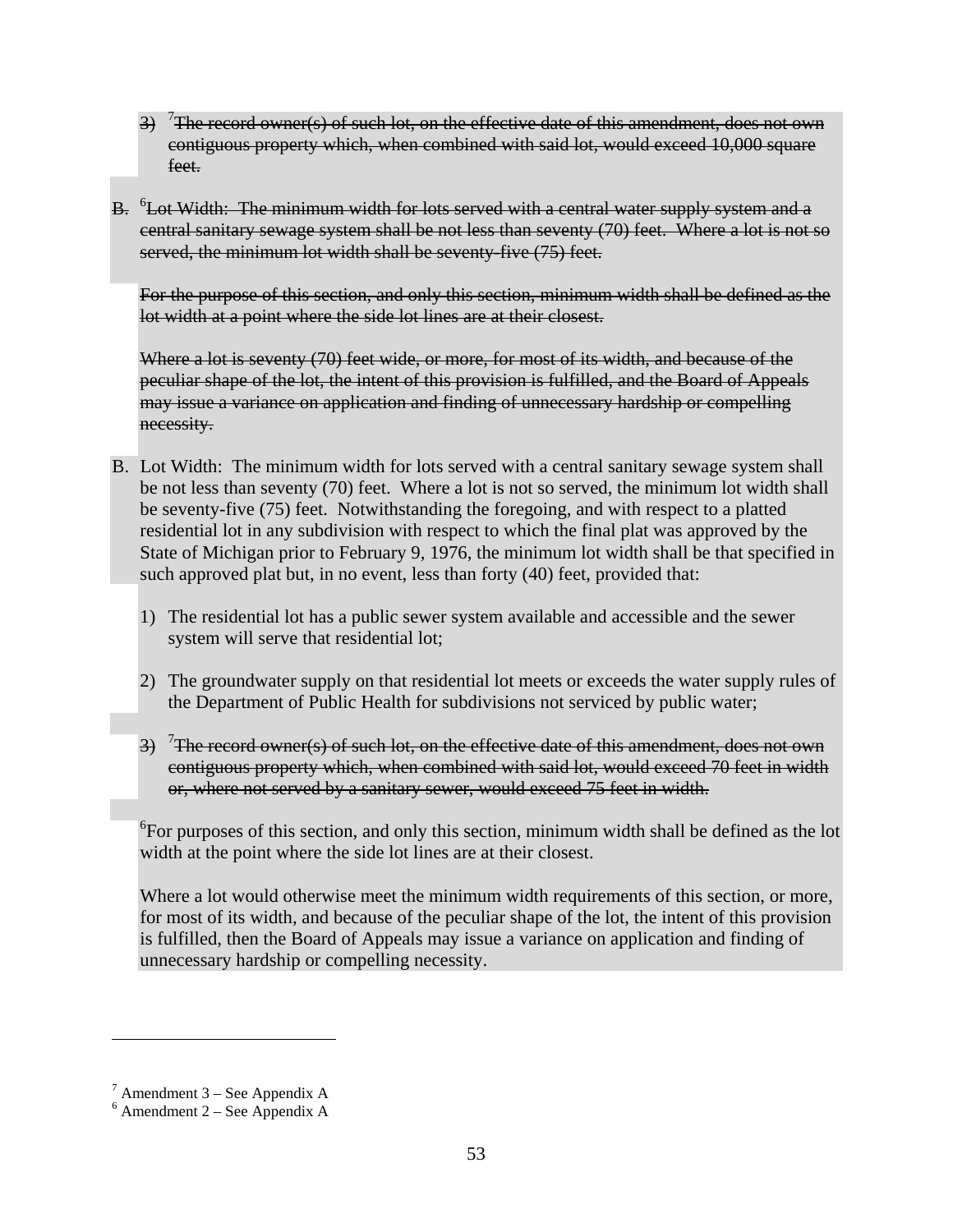- C. Lot Coverage: The maximum lot coverage shall not exceed thirty (30) percent.
- D. Yard Requirements:
	- 1. Front Yard: Not less than thirty-five (35) feet.
	- 2. Side Yards: Least width of either yard shall not be less than eight (8) feet, but the sum of the two (2) side yards shall not be less than twenty (20) feet; except in the case where the side yard on the road or street side shall not be less than thirty-five (35) feet.
	- 3. Rear Yard: Not less than thirty (30) feet.
	- 4. The above requirements shall apply to every lot, building, or structure.
- E. Height: The following height requirements shall apply in this district:
	- 1. For Buildings and Structures: No building and no structure shall exceed a height of two and one-half (2-1/2) stories, but not exceeding thirty five (35) feet.
	- 2. For Detached Accessory Buildings: No detached accessory building shall exceed a height of twenty-five (25) feet.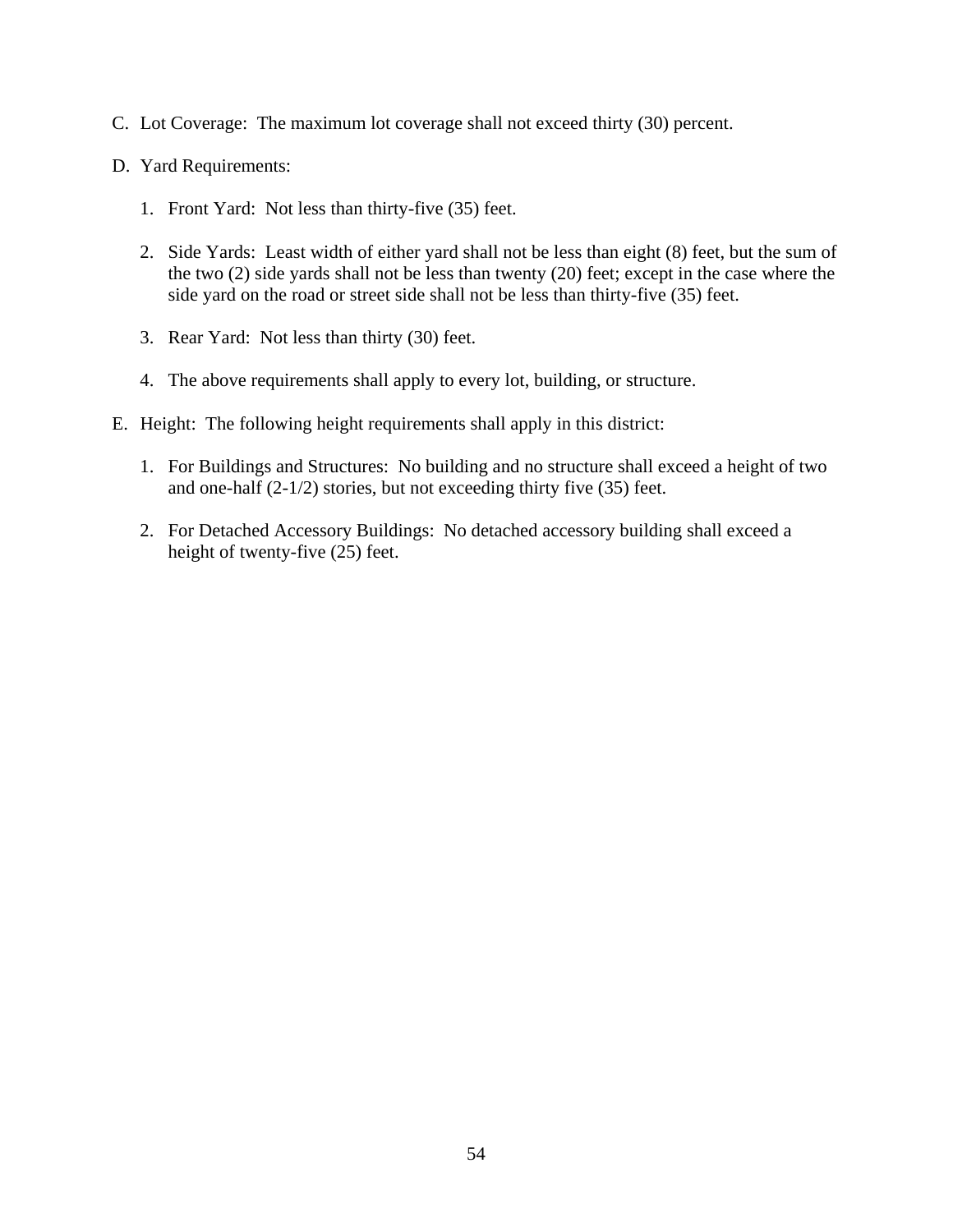# **ARTICLE 13. "R-2" HIGH DENSITY RESIDENTIAL DISTRICT**

## **Section 13.01 PURPOSE**

The purpose of this district is to provide a stable environment for medium to high-density residential areas with suitable open space. This district shall generally be located in the vicinity of major highways and thoroughfares to allow easy access to local facilities. At no time shall such a district be so located as to increase traffic flows on local residential streets. The district allows flexibility of lot size dependent upon the availability of public sewer and water services.

# **Section 13.02 PERMITTED USES**

- A. Multiple dwellings.
- B. Essential service structures except as provided in Section 8.11.

# **Section 13.03 CONDITIONAL USES**

- A. Single family or two (2) family dwellings.
- B. Churches or public buildings.
- C. Public and private nurseries.
- D. Primary and secondary schools.
- E. Convalescent homes.
- F. Row housing exceeding the maximums specified in 13.04 H.
- G. A planned unit residential development, only in accordance with the procedures and regulations specified in Article 8.

### **Section 13.04 REGULATIONS**

The following regulations shall apply in all "R-2" High Density Residential Districts:

A.  $\rm{^{9}Lot}$  Area: Where a lot is served with municipal utilities there shall be provided a minimum lot area of six thousand (6,000) square feet per dwelling unit. Where a lot is not so served, there shall be provided a minimum lot area of ten thousand (10,000) square feet per dwelling unit.

 $\overline{a}$ 

 $9^9$  Amendment 2 – See Appendix A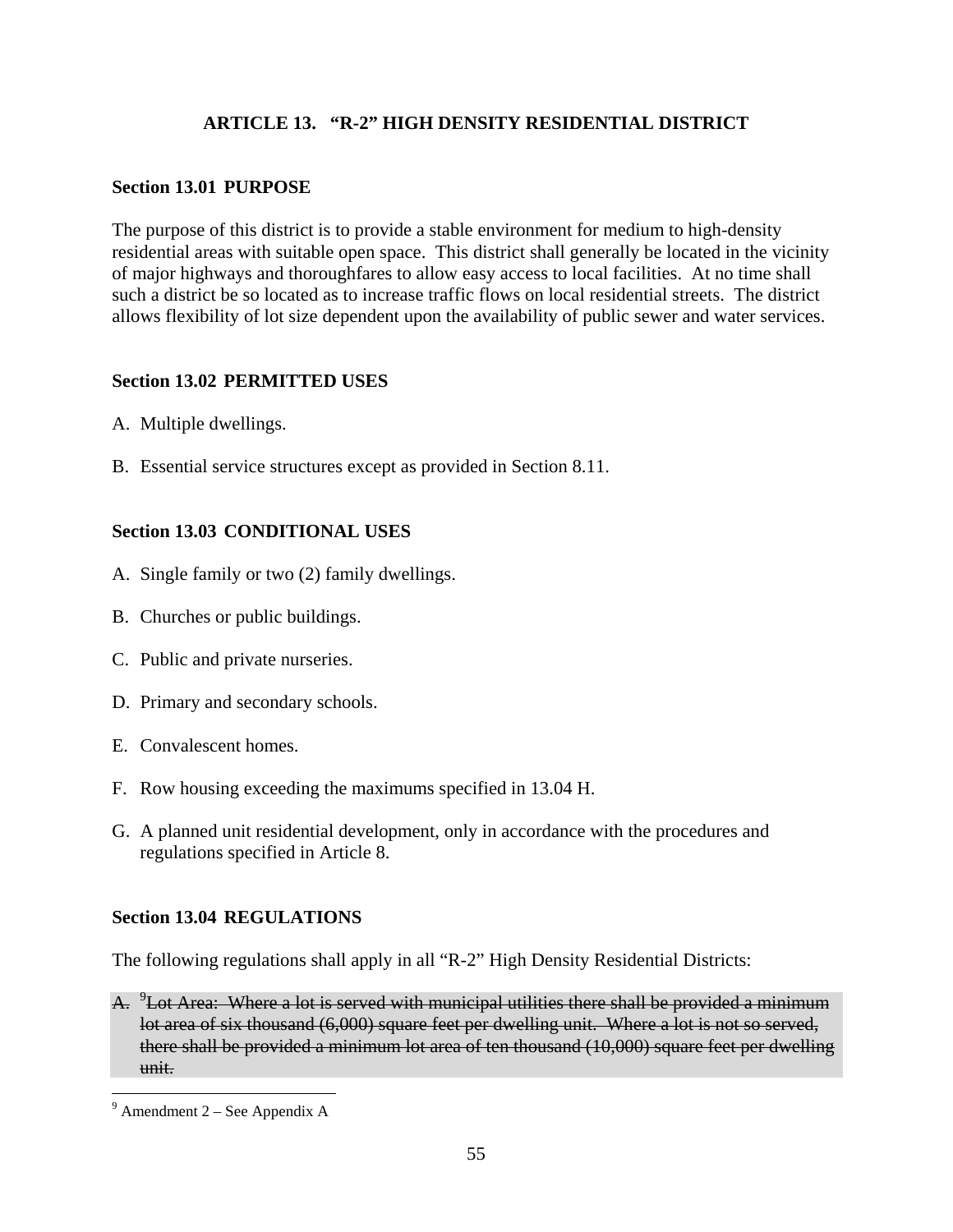- A. <sup>9</sup>Lot area: Where a lot is served with a central sanitary sewage system, there shall be provided a minimum lot area of six thousand (6,000) square feet per dwelling unit. Where a lot is not so served, there shall be provided a minimum lot area of ten thousand (10,000) square feet per dwelling unit.
- B. Lot Width: The minimum lot width for lots served with municipal utilities shall be one hundred (100) feet. Where a lot is not so served, the minimum lot width shall be one hundred twenty (120) feet.
- B. Lot Width: The minimum width for lots served with a central sanitary sewage system shall be not less than seventy (70) feet. Where a lot is not so served, the minimum lot width shall be seventy-five (75) feet. Notwithstanding the foregoing, and with respect to a platted residential lot in any subdivision with respect to which the final plat was approved by the State of Michigan prior to February 9, 1976, the minimum lot width shall be that specified in such approved plat but, in no event, less than forty (40) feet, provided that:
	- 1) The residential lot has a public sewer system available and accessible and the sewer system will serve that residential lot;
	- 2) The groundwater supply on that residential lot meets or exceeds the water supply rules of the Department of Public Health for subdivisions not serviced by public water;
	- $3)$  <sup>10</sup>The record owner(s) of such lot, on the effective date of this amendment, does not own contiguous property which, when combined with said lot, would exceed ten thousand (10,000) square feet.

<sup>9</sup>For purposes of this section, and only this section, minimum width shall be defined as the lot width at the point where the side lot lines are at their closest.

Where a lot would otherwise meet the minimum width requirements of this section, or more, for most of its width, and because of the peculiar shape of the lot, the intent of this provision is fulfilled, then the Board of Appeals may issue a variance on application and finding of unnecessary hardship or compelling necessity.

- C. Lot Coverage: The maximum lot coverage shall not exceed thirty-five (35) percent.
- D. Yard Requirements:
	- 1. Front Yard: Not less than thirty-five (35) feet.
	- 2. Side Yard: Not less than twenty (20) feet.
	- 3. Rear Yard: Not less than thirty (30) feet.

<sup>-&</sup>lt;br>9

 $10$  Amendment 3 – See Appendix A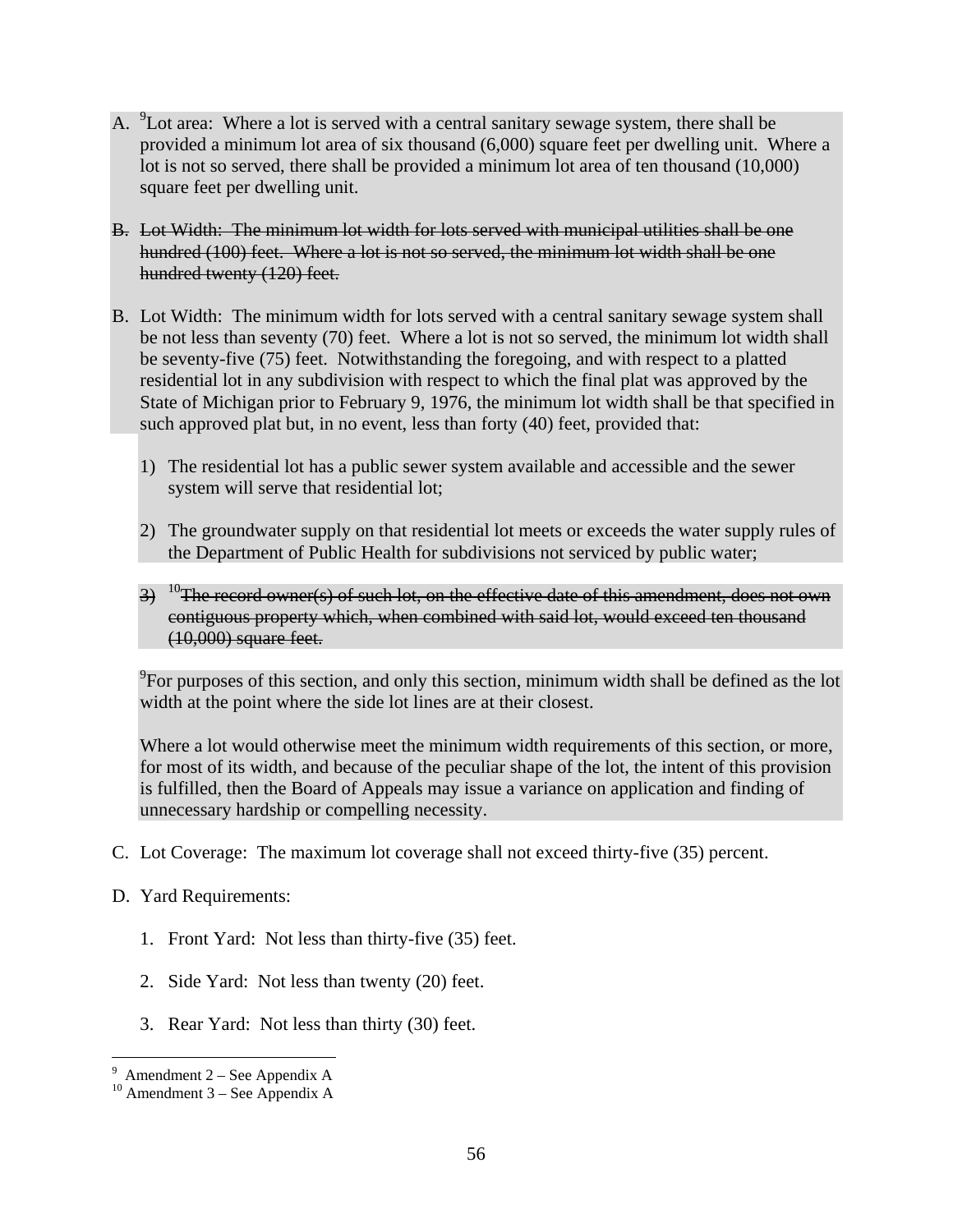- 4. The above requirements apply to every lot, building, or structure.
- E. Height: The following height requirements shall apply in this district:
	- 1. For buildings and structures: No building and no structure shall exceed a height of two and one-half (2-1/2) stories, or a height of thirty-five (35) feet.
	- 2. For detached accessory building: No detached accessory building shall exceed a height of twenty-five (25) feet.
- F. Off-Street Parking: Provision for adequate off-street parking shall be made on the basis of three (3) parking spaces per dwelling unit.
- G. No building shall be any closer than forty (40) feet to an adjacent building.
- H. No row of multiple family housing shall exceed six (6) dwellings in a row for two (2) story dwellings, and four (4) dwellings in a row for one (1) story dwellings.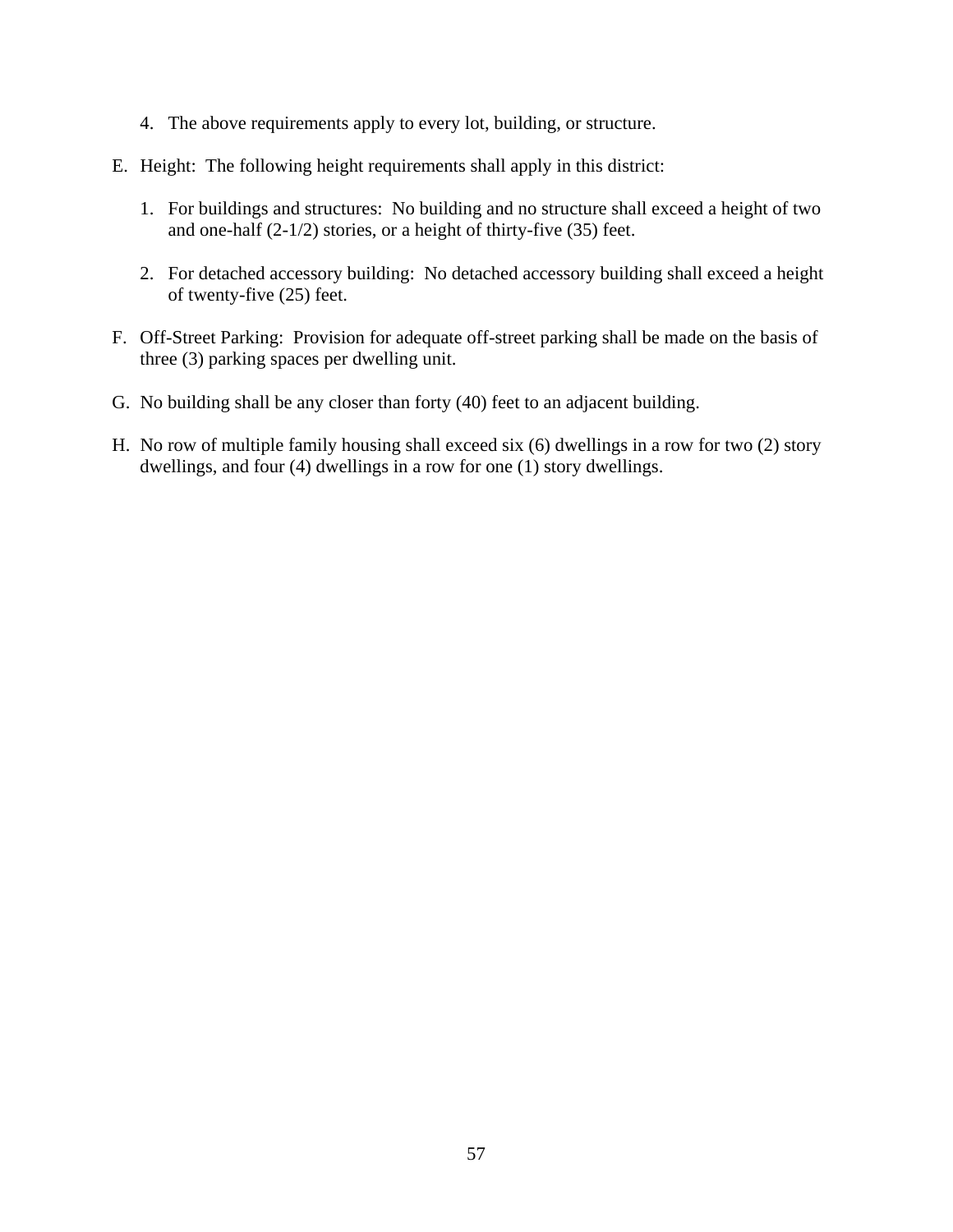## **ARTICLE 14. "R-3" MOBILE HOME PARK DISTRICT**

### **Section 14.01 PURPOSE**

The purpose of this district is to provide for the location and development of mobile home parks, specifying those standards that will insure the maintenance of such facilities and preserve a good quality of life within the mobile home park and on adjacent properties.

### **Section 14.02 PERMITTED USE**

All "R-3" Mobile Home Park Districts shall be used for no purpose except mobile home parks and accessory buildings and uses including residence for the mobile home park owner and family.

### **Section 14.03 CONDITIONAL USES**

No use shall be allowed in the "R-3" Mobile Home Park District with the exception of those specified in Section 14.02 Permitted Uses.

### **Section 14.04 REGULATIONS**

- A. Accountability: Any mobile home park shall conform to all requirements imposed by Act 243 of the Michigan Public Acts of 1959, and amendments thereto, except in such a case where the provisions of this Ordinance specify more restrictive conditions and limitations. In such a case, the provisions of this Ordinance shall govern.
- B. Application for Building Permit and Construction: No person or corporation shall commence construction of or construct any mobile home park, including concrete slabs, or add to or alter the number of sites for mobile homes within the park or affect the facilities required therein, prior to obtaining a building permit from the Township Planning Commission. Applications for such permit shall be filed in triplicate with the Building Inspector and shall include the following:
	- 1. A permit from the Michigan Department of Public Health, or application therefor, as required by Act 243, Public Acts of 1959, as amended (Michigan Trailer Coach Park Act).
	- 2. A complete preliminary site plan with the following information:
		- a) The name of the proposed mobile home park.
		- b) Names, addresses and telephone numbers of the developer or his representative.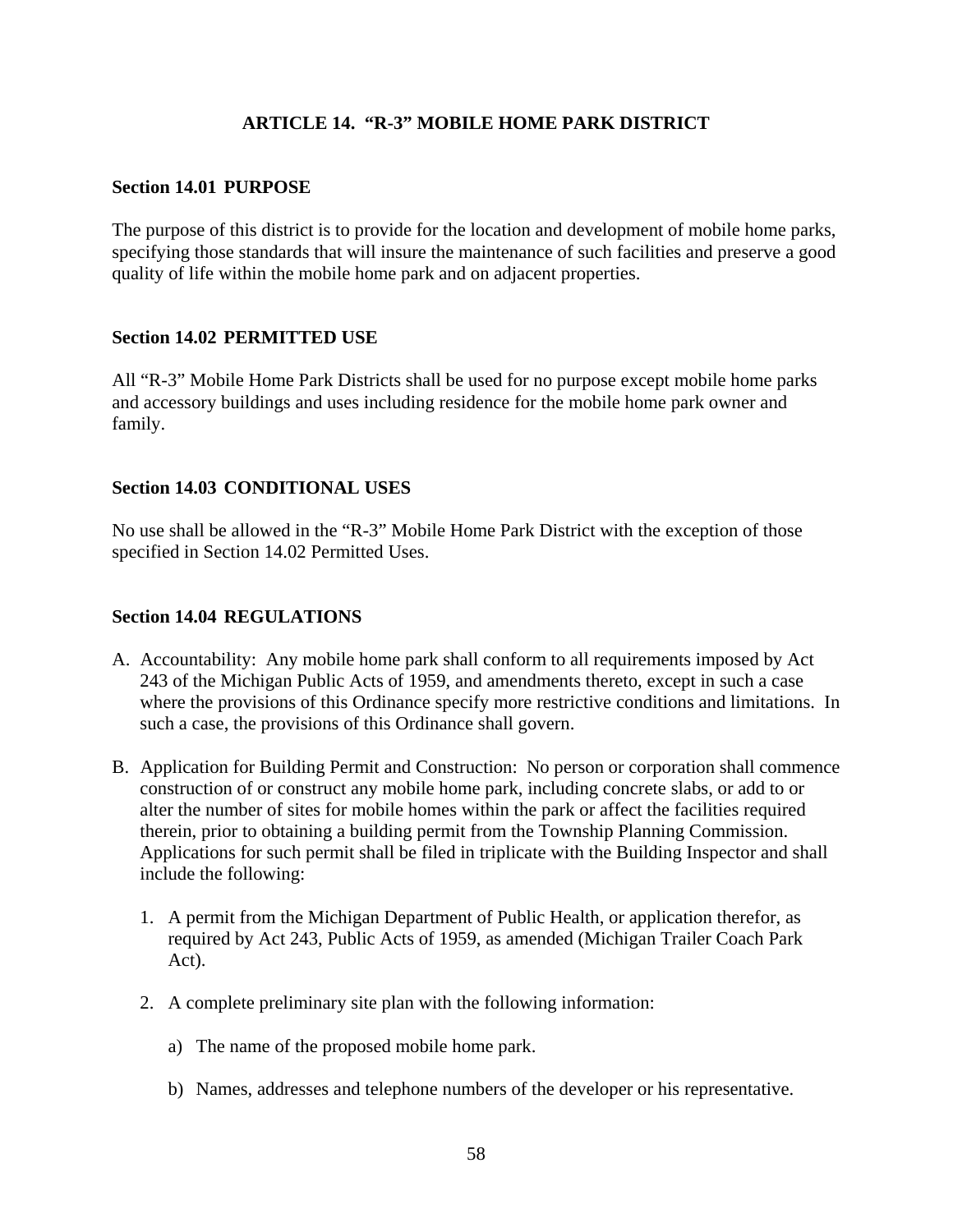- c) Location of the mobile home park, giving the numbers of section, township and range and the name of the township and county.
- d) A map of the entire area scheduled for development, if the proposed development is a portion of a larger holding intended for subsequent development.
- e) A location map showing the relationship of the proposed development and the adjacent tracts.
- f) The present land use and existing zoning of the proposed development and the adjacent tracts.
- g) Interior streets, streets, street names, right-of-way and roadway widths.
- h) All lot lines and open spaces with dimensions shown.
- i) Topographic contours shall be shown on the plan at five (5) foot intervals where slope is ten (10) percent and two (2) foot intervals where slope is ten (10) percent less.
- j) Delineation of all improvements required in this section.
- 3. Information which the Township Planning Commission may find reasonably necessary to evaluate the proposed development as to its legal status and its effect on surrounding areas.
- 4. Deposit: The application for the installation or construction of a mobile home park shall be accompanied by a deposit of five hundred dollars (\$500.00) to defray the expense of reports by engineers and other experts in assistance to the Township Planning Commission in its consideration of said application. The issuance of a permit shall entitle a proprietor to continue to operate a mobile home park so long as he remains in compliance with the regulatory ordinance of Penn Township and the State of Michigan.
- C. Periodic Inspection: The Township Building Inspector or other agents authorized by the Township Board are granted the power and authorized to enter upon the premises of any such park at any time for the purpose of determining and/or enforcing any provision or provisions of this or any other township ordinance applicable to the conduct and operation of mobile home parks.
- D. Revocation of Permits: In the event a mobile home park shall violate any of the regulations of the Ordinance or any other township ordinance applicable to the conduct and operations of a mobile home park, and after being given a reasonable period of time to correct any such violation, he shall be ordered to show cause before the Township Board at any open public meeting why his permit shall not be revoked, and if it shall appear that the proprietor has violated any of the provisions of the Township park, his permit shall be revoked and he shall cease to operate, or a civil penalty of not to exceed one hundred dollars (\$100.00) per day for each day of violation will be imposed.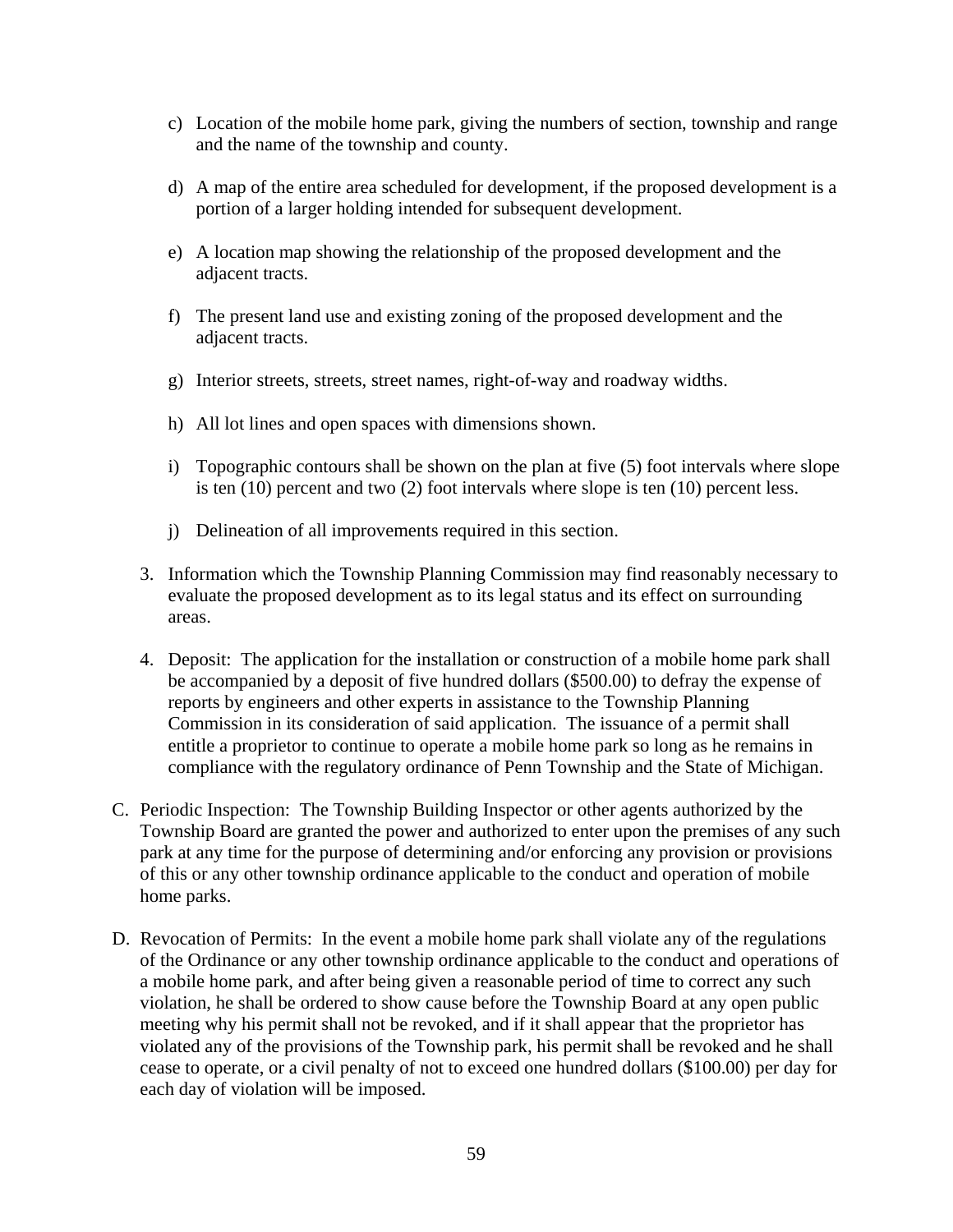- E. Mobile Home Usage: Each mobile home within a mobile home park shall contain a flush toilet, sleeping accommodations, a tub or shower bath, kitchen facilities and plumbing and electrical connections designed for attachment to appropriate external systems.
- F. Requirements for Accessory Uses:
	- 1. Accessory buildings or structures under park management supervision, shall be used only as office space, storage, laundry facilities, recreation facilities, garage storage or other necessary service for park resident use only. No accessory building or structure shall exceed twenty-five (25) feet in height, nor two (2) stories; except community television antenna; and shall meet the requirements of other applicable codes and ordinances.
	- 2. A mobile home may be displayed and offered for sale, provided that the mobile home is situated on a permanent pad within the mobile home park.
	- 3. One (1) identification sign, approved in conjunction with the final site plan approval of the mobile home park. In no case shall such sign be larger than sixty (60) square feet in surface area, nor have any moving parts, nor stand higher than ten (10) feet from the ground to the top of the sign. Such sign shall be no closer to the public right-of-way line than thirty (30) feet.
	- 4. No more than one (1) entry and one (1) exit sign at each access drive onto the public right-of-way, approved in conjunction with the final site plan approval of the mobile home park. In no case shall the sign be larger than two (2) feet in surface area, nor have any moving parts, nor stand higher than five (5) feet from the ground to the top of the sign.
	- 5. Not more than one (1) sign at a local intersection of such park which identifies the local street by name, the sign approved in conjunction with the final site plan approval of the mobile home park. In no case shall the sign be larger than one (1) square foot in surface area per local street name, nor stand higher than seven (7) feet from the ground to the top of the sign.
- G. Minimum Mobile Home Park Area: The land area of a mobile home park shall not be less than fifteen (15) acres.
- H. Isolation of Park: Each boundary of the mobile home park must be at least two hundred (200) feet from any permanent residential building located outside the park, unless separated by a natural or artificial barrier, or unless a majority of owners of such property within two hundred (200) feet thereof consent in writing to the establishment of the park. An acceptable barrier would be a buffer of trees and shrubs not less than twenty (20) feet in depth to be located and maintained along area boundaries of the park.
- I. Lot Area Requirements: Mobile home sites shall be at least five thousand (5,000) square feet in area.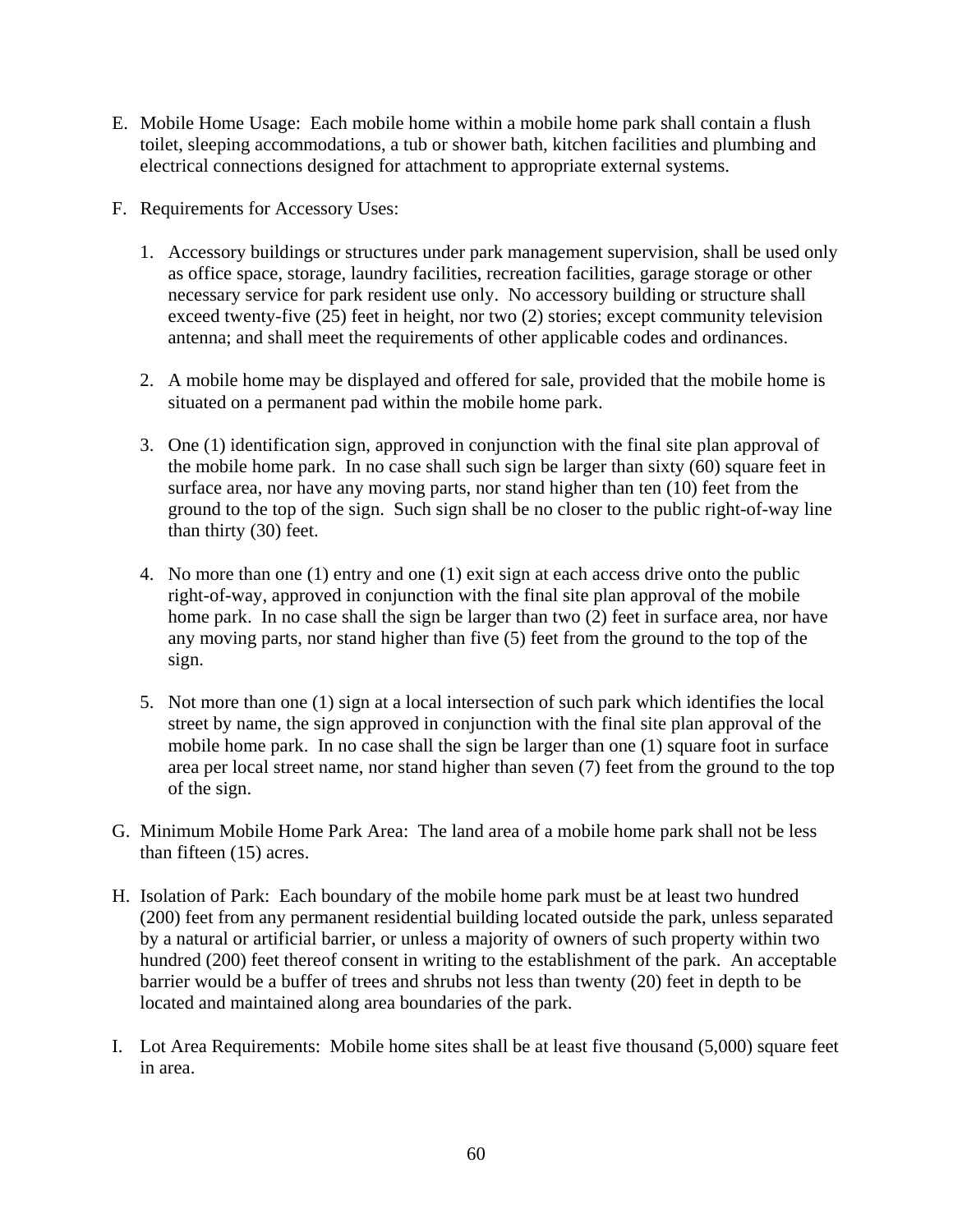- J. Yard Dimensions: Each mobile home site shall have side yards with each yard having a width of not less than fifteen (15) feet and the aggregate width of both said yards not less than forty (40) feet. Each mobile home site shall have front and rear yards with each such yard not less than ten (10) feet in width and the aggregate width of both said yards not less than thirty (30) feet. For the purpose of the section, yard width shall be determined by measurement from the mobile home face (side) to its mobile home site boundary which, every point shall not be less than the minimum width herein provided. Open patios, carports, and individual storage facilities shall be disregarded in determining yard widths. Enclosed all-weather patios shall be included in determining yard widths. The front yard is that yard which runs from the hitch end of the mobile home to the nearest site line. The rear yard is at the opposite end of the mobile home and side yards are at right angles to the front and rear ends.
- K. Occupancy: A mobile home shall not be permitted to occupy single or multiple sites if either its length or width would cause it to occupy the space required by yard set back dimensions.
- L. Isolation of Pads: From all pads, the following minimum distances shall be maintained--fifty (50) feet to the boundary of such park which is not a public street or highway; fifteen (15) feet to any collector street of such park (parking bay, local drive, or central parking drive that is not a collector street). A park collector street is that roadway which carries traffic from local park streets, drives and parking areas to public street(s) outside the park--eight (8) feet to any common walkway or local drive of such park; fifty (50) feet to any parking area signed for general parking in such park (general parking defines parking bays for other than park residents); fifty (50) feet to any service building in such park.
- M. Provision of Utilities and Services:
	- 1. Sewer: All mobile homes within a mobile home park shall be suitably connected to a common sewer service provided at each mobile home site. The mobile home park shall connect to a public sewer system where a public sewer system is available and accessible. Where no public sewer system is available and accessible, devices for the collection, treatment and disposal of sewage satisfactory to the Michigan Department of Public Health shall be provided. If no practicable way can be found by which proper waste disposal is assured, no permit shall be issued.
	- 2. Water: All mobile homes within a mobile home park shall be suitably connected to common water service provided at each mobile home park. Running water from a state tested and approved supply designed for a minimum flow of two hundred (200) gallons per day per mobile home site shall be piped to each mobile home.
	- 3. Electric, Telephone and Cable TV: An electric outlet supplying at least 100-220 volts shall be provided for each mobile home space. All electric, telephone and other lines from supply poles outside the park or other sources to each mobile home site shall be underground.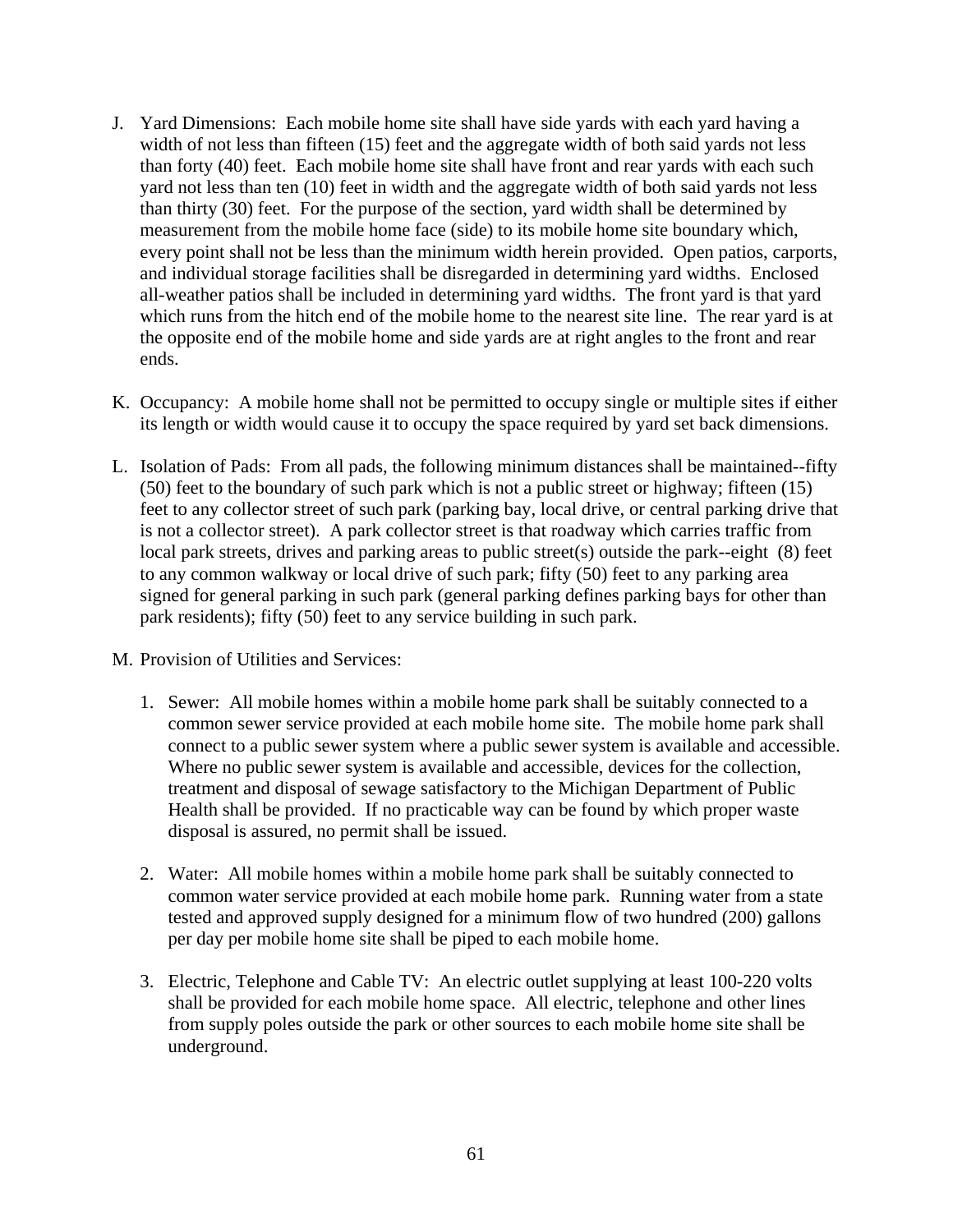- 4. Fuel Lines: All fuel lines leading to park and to mobile home sites shall be underground and so designed as to conform with the Township Building Code and any State Code that is found to be applicable.
- 5. Disposable of Garbage and Trash: All garbage and trash containers shall be placed in a conveniently located similarly designed enclosed structure(s). The removal of trash shall take place not less than once a week. Individual incinerators shall be prohibited. The method used for such removal shall be approved by the State and inspected periodically by the Cass County Health Department.
- 6. Fire Extinguishers: Fire extinguishers bearing the underwriter's label and of a type approved for such service by the Commission of State Police shall be placed and maintained at locations within two hundred (200) feet of each trailer site. Each fire extinguisher shall be periodically examined and kept at all times in a usable condition.
- 7. Laundry Facilities: On site outdoor laundry space of adequate area and suitable location, shall be provided if park is not furnished with outdoor dryers. Where outdoor drying space is required or desired, individual clothes drying facilities on each site of the collapsible umbrella type of hanging apparatus shall be allowed, with park management providing a concrete imbedded socket at each site.
- N. Storm Drainage: Storm drainage facilities shall be so constructed as to protect those that will reside in the mobile home park, as well as the property owners adjacent to the park. Such park facilities shall be of such capacity to insure rapid drainage and prevent the accumulation of stagnant pools of water in and adjacent to the park.
- O. Building Specifications:
	- 1. Support: Each mobile home site shall be provided with two (2) concrete ribbons two (2) feet wide, six (6) inches thick running approximately the full length of the mobile home. This pad will be so constructed, graded and placed to be durable and adequate for the support of the maximum anticipated load during all seasons.

Each mobile home shall be supported on uniform jacks or blocks. In addition, each mobile home shall have tie-downs or anchors securing both ends and sides.

Alternative pad and support mechanisms may be approved by the Planning Commission upon request if accompanied by sketches or other documentation.

2. Patio: An all-weather hard surfaced outdoor patio area of not less than one hundred (100) square feet shall be provided at each mobile home site, conveniently located to the entrance of the mobile home and appropriately related to open areas of the lot and other facilities, for the purpose of providing suitable outdoor living space to supplement the limited interior space of a mobile home.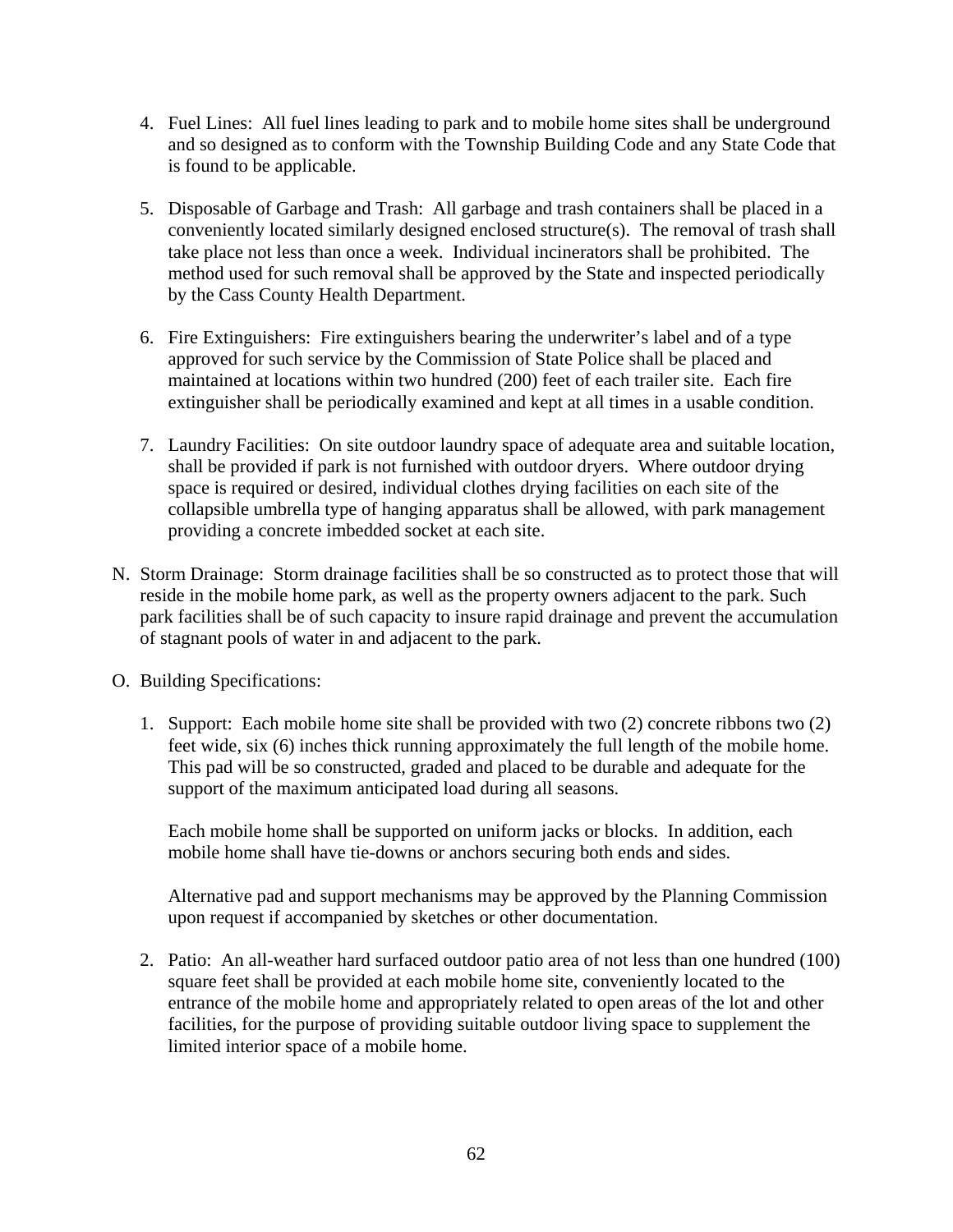- 3. Canopies: Canopies and awnings may be attached to any mobile home and may be enclosed and used for recreation or sun room purposes. When enclosed for living purposes, such shall be considered as part of the mobile home and a permit required, issued by the Township Building Inspector before such enclosure can be used for living purposes.
- 4. Skirting: Uniform skirting of each mobile home base shall be required within thirty (30) days after initial placement, such skirting shall be of twenty-six (26) gauge solid sheet metal, aluminum, or other non-corrosive metal or material of equal strength and so constructed and attached to this mobile home so as to deter and prevent entry of rodents.
- 5. Lots: Each mobile home site shall be grass covered or covered with macadam or other dust-free materials.
- P. Storage: Storage of goods and articles out of doors at any mobile home site shall be prohibited.
- Q. Roadways and Turnarounds:
	- 1. General Specifications: All roads, driveways and motor vehicle parking spaces shall be paved and constructed as to handle all anticipated peak loads, and adequately drained and lighted for safety and ease of movement of pedestrians and vehicles. All paving shall be completed within two (2) years from the commencement of construction.
	- 2. Minimum Widths: Minimum widths of roadways shall be as follows: motor vehicle parking  $(A)$ , traffic use  $(B)$ , and minimum pavement width  $(C)$ :

(A) Parking prohibited, (B) 2-way road, (C) 22 feet; (A) parallel parking 1 side only, (B) 1-way road, (C) 22 feet; (A) parking prohibited, (B) 1-way road, (C) 22 feet; (A) parallel parking 2 sides, (B) 1-way road, (C) 29 feet; (A) parallel parking 2 sides, (B) 2-way road, (C) 40 feet.

- 3. Turnarounds: When a cul-de-sac drive is provided, the radius of such roadway loop should be a minimum of fifty (50) feet, with the drive length a maximum of three hundred (300) feet.
- R. Parking: Two (2) automobile parking spaces shall be provided within one hundred fifty (150) feet of each mobile home site. Within such park there shall be provided additional automobile parking spaces not less than the number of mobile home sites within such park. Central storage of non-passenger type vehicles including trucks rated over three-quarter ton capacity and trailers shall be properly screened as not to be a nuisance, and such park central storage shall not be closer than fifty (50) feet to any mobile home when such storage is allowed in the mobile home park. Each parking space shall have a minimum width of ten (10) feet and twenty (20) feet in length.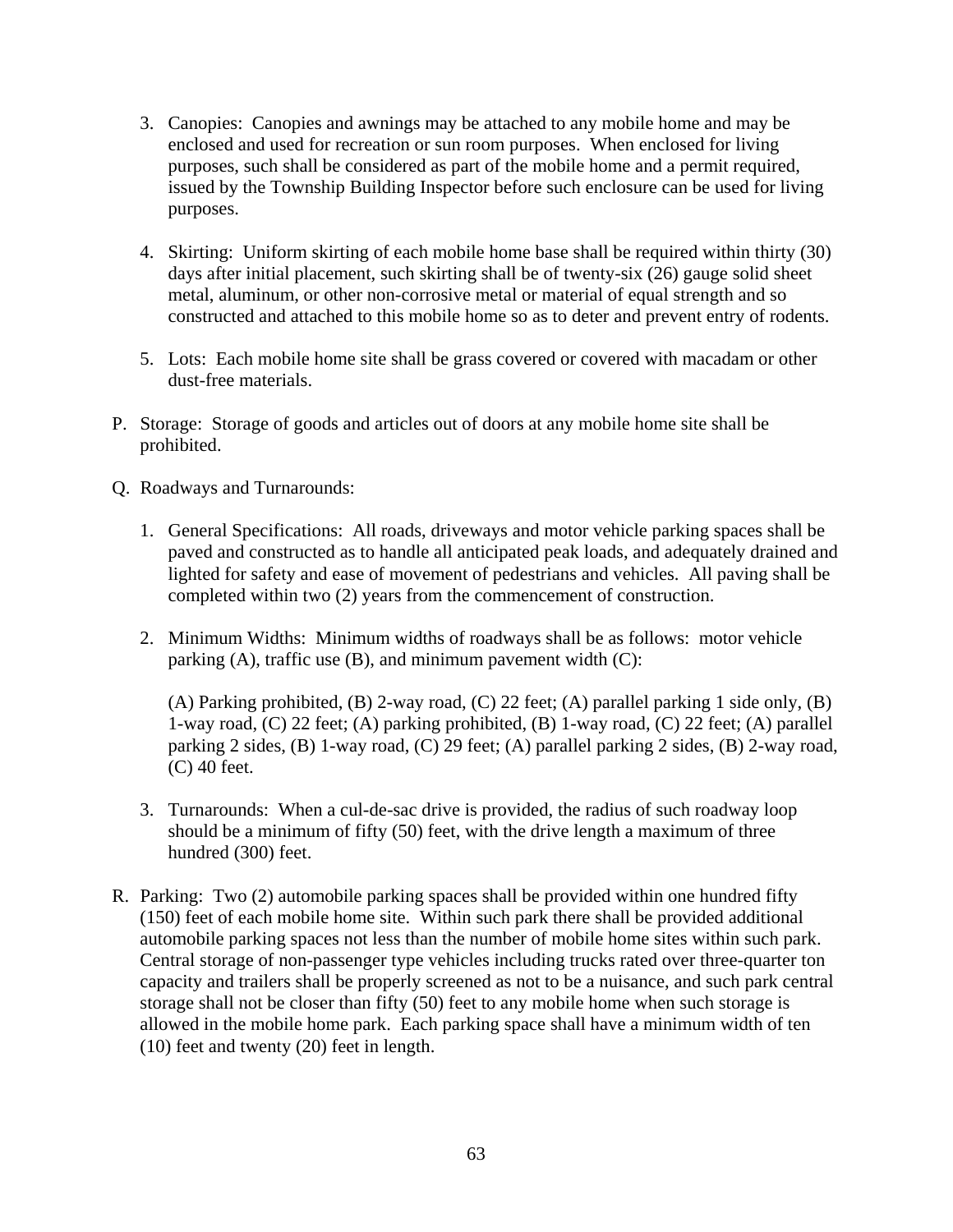- S. Recreation Area: A recreation area of at least three hundred (300) square feet of land per mobile home site in the park shall be developed and maintained by the management. This area shall not be less than one hundred (100) feet in its smallest dimension and its boundary no further than five hundred (500) feet from any mobile home site served. Streets, sidewalks, parking areas and accessory buildings are not to be included as recreation space in computing the necessary area.
- T. Animal Nuisance: No domestic animals shall be allowed to run at large or commit any nuisance within the limits of the mobile home park.
- U. Maintenance: The management of every mobile home park shall assume full responsibility for maintaining in good repair and condition all safety and sanitary appliances within the park. All natural facilities and features shall be maintained in a neat, orderly manner.
- V. Registration: Each mobile home park shall be provided with a custodian's office where each mobile home entering the park shall be assigned to a lot location, given a copy of the mobile home park rules and registered according to the prescribed form. Registration shall include the name of every occupant of the mobile home and the license number of the mobile home's accompanying vehicle and the state-issuing license. The management shall keep a registry of all children of school age occupying mobile homes in the mobile home park. The registry shall be signed by an occupant of the mobile home, cognizant of all facts contained in the registration. Any person furnishing misinformation for purposes of registration shall be deemed to be guilty of a misdemeanor. The registration records shall be neatly and securely maintained and no registration records shall be destroyed until six (6) years have elapsed following the date of registration. The registry shall be available at all times for inspection by law enforcement officers.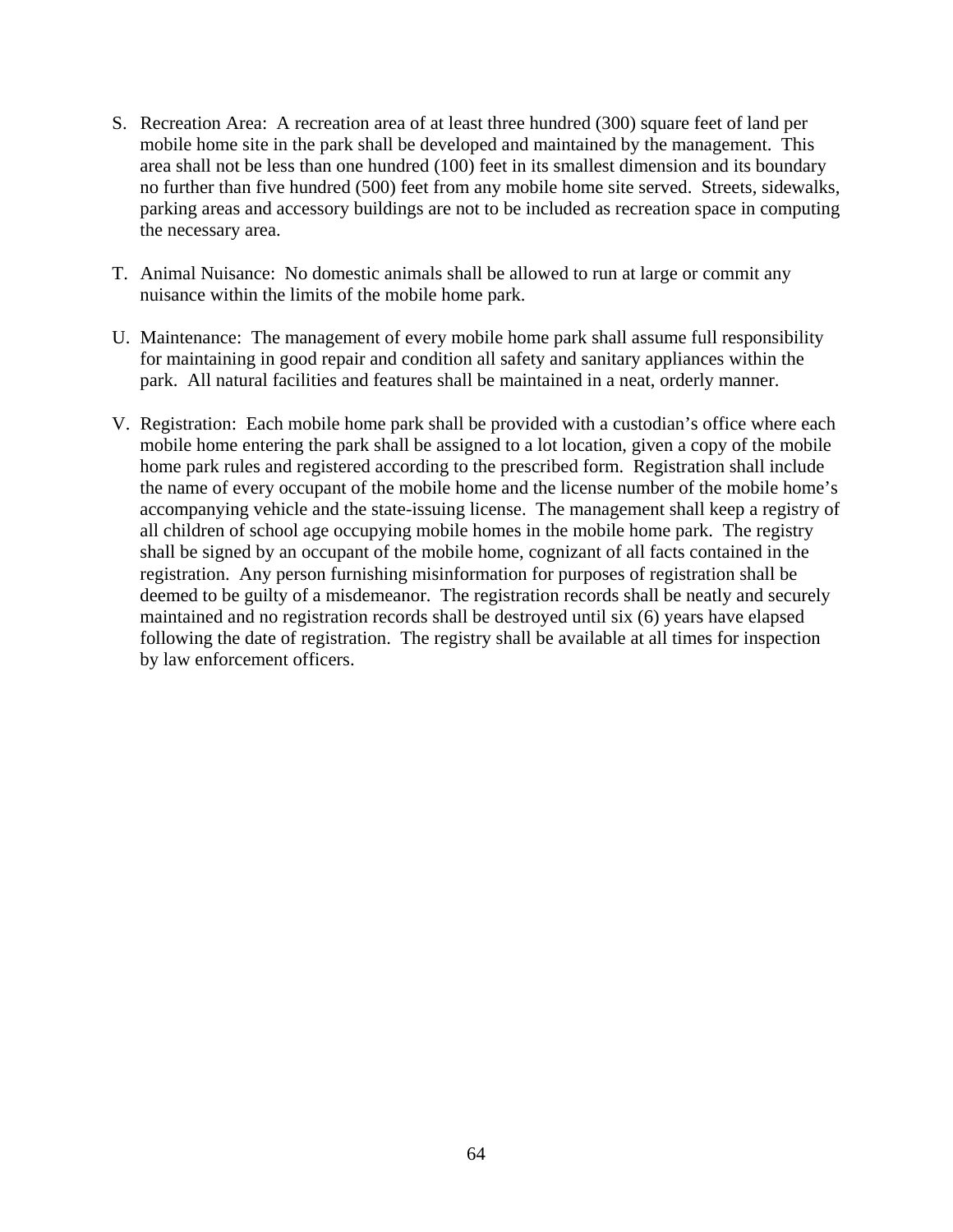# **ARTICLE 15. "C" COMMERCIAL**

### **Section 15.01 PURPOSES**

This district is composed of those areas of the Township whose principal use is or ought to be for convenient retail and personal service establishments serving the day-to-day needs of the families residing in the area and the motoring public. This district has been located at major regional highways or intersections of highways and within planned centers rather than scattered locations throughout the residential areas, to protect adjacent agricultural, residential and industrial area against the encroachment of incompatible uses, to lessen congestion on and serve the persons traveling on major through highways.

## **Section 15.02 PERMITTED USES**

The following buildings and structures, and uses of parcels, lots, buildings, and structures are permitted in this district:

- A. Clothing apparel services, including laundry pickup, automatic laundry, dressmaking, millinery, tailor shop and shoe repair shop.
- B. Food services including grocery, meat market, bakery, restaurant, delicatessen and fruit market, ice-o-mats and similar self-serve units but not including any business of a drive-in nature.
- C. Personal services, including barbershop and beauty salon, medical and dental clinics, music studios, banks and savings and loan associations.
- D. Retail services, including drug store, hardware, gift shop and dry goods and notions store.
- E. An accessory use, building, or structure.
- F. Essential service structures except as provided in Section 8.11.

### **Section 15.03 CONDITIONAL USES**

The following buildings and structures, and uses of parcels, lots, buildings, and structures are permitted subject to obtaining a conditional use permit as provided in Article 8.

- A. Animal hospital or clinic.
- B. Drive-in, retail and service establishments excluding drive-in amusement establishments.
- C. Gasoline service stations.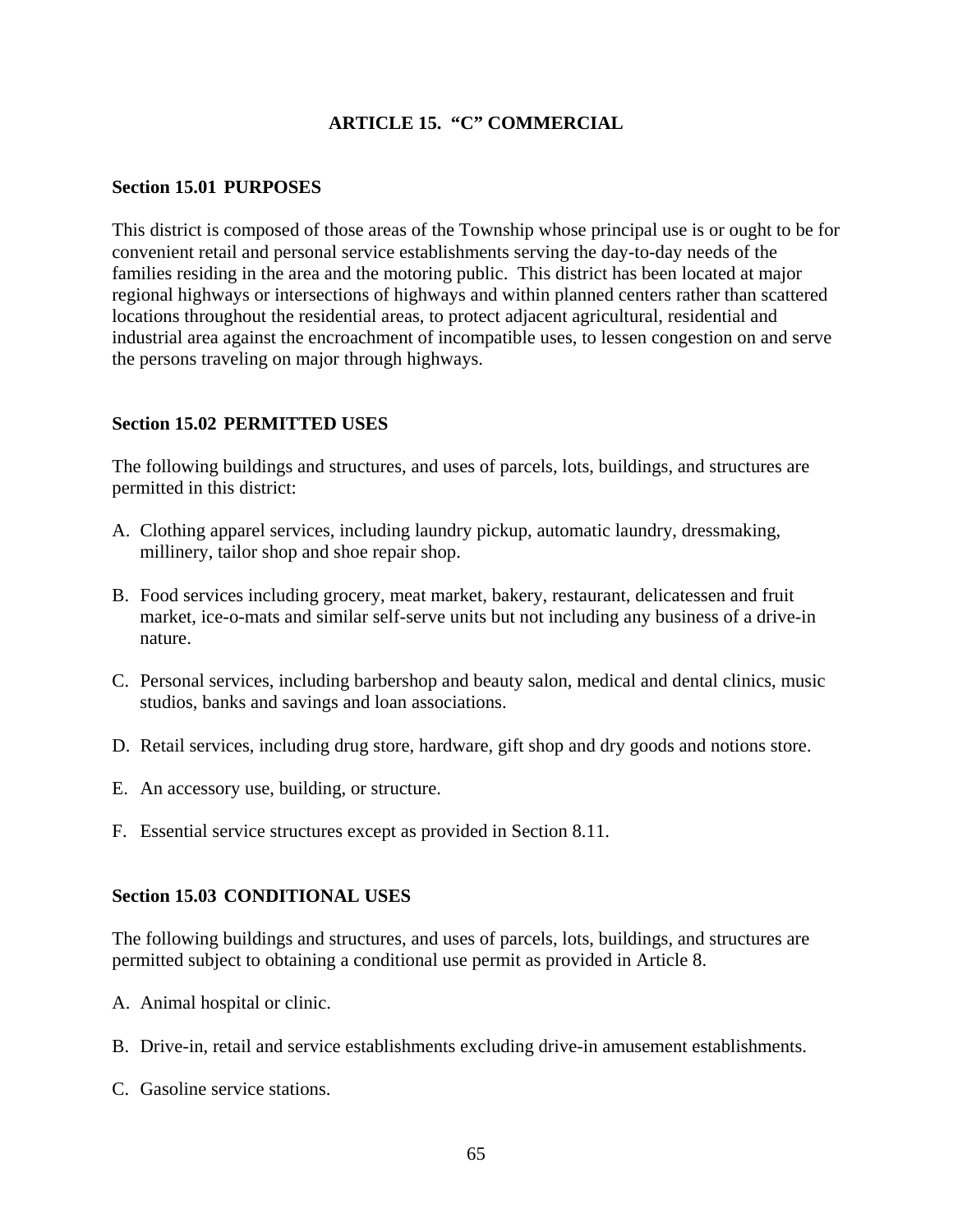- D. Planned neighborhood shopping centers.
- E. Temporary buildings or trailer office.
- F. Motel, hotel.
- G. Any sporting goods sales and service.
- H. New and used automobile sales and service.
- I. Places amusement, entertainment or recreation such as dance hall, bowling alley, establishments serving alcoholic beverages, miniature golf, commercial swimming pool and drive-in theater.

## **Section 15.04 REGULATIONS**

The following regulations shall apply in all Commercial Districts:

- A. Lot Area: No building or structure shall be established on any lot less than one-half (1/2) acre in area, except where a lot is served with a public water supply system and a public sanitary sewerage system, in which case there shall be provided a minimum lot area of ten thousand (10,000) square feet.
- B. Lot Width: The minimum lot width for lots served with a central water supply system and a central sanitary sewerage system shall be eighty (80) feet. Where a lot is not so served, the minimum lot width shall be one hundred twenty (120) feet.
- C. Lot Coverage: The maximum lot coverage shall not exceed twenty-five (25) percent.
- D. Yard and Setback Requirements:
	- 1. Front Yard: Not less than thirty-five (35) feet.
	- 2. Side Yards: Least width of either yards shall not be less than twenty (20) feet, except in the case of a corner lot or parcel where the side yard on the road or street side shall not be less than thirty-five (35) feet.
	- 3. Rear Yard: Not less than thirty-five (35) feet.
	- 4. The above yard requirements shall apply to every lot, building, or structure.
- E. Height: No building or structure shall exceed a height of thirty-five (35) feet.
- F. Transition Strips: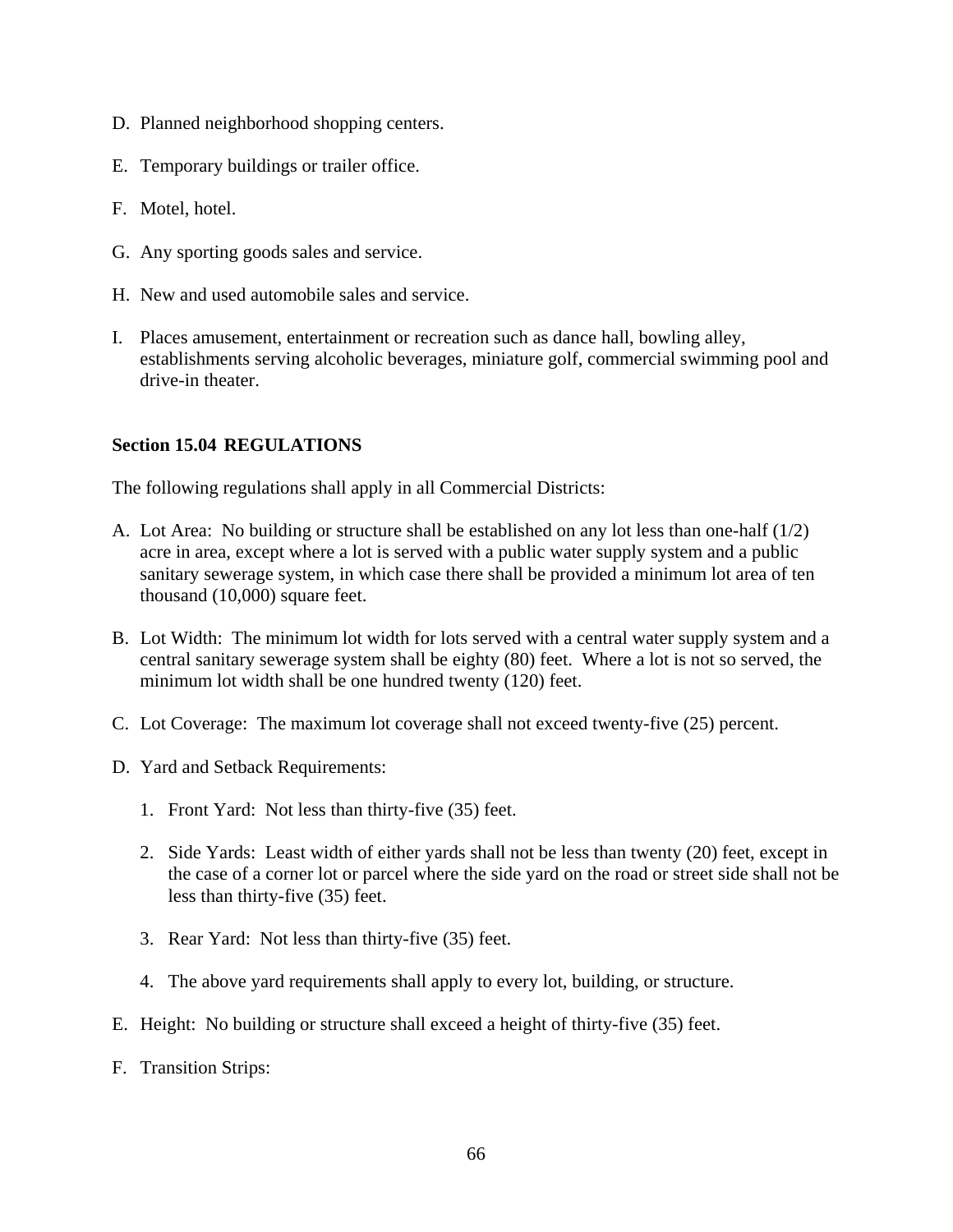- 1. On every lot in this district which abuts a lot in a residential district there shall be provided a transition strip. Such transition strip shall be not less than fifteen (15) feet in width, shall be provided along every lot line, except at front lot lines, which abuts a lot in a residential district, shall not be included as part of the yard required around a building or structure, and shall be improved, when said lot in this district is improved, with an opaque fence, wall or hedge not less than five (5) feet in height, maintained in good condition.
- 2. A use or structure on any lot in this district fronting a public road, street, or way shall provide in addition to and as an integral part of any site development, on the front yard, a landscaped strip of land twenty (20) feet or more in depth; such landscaped strip to be defined and designed to provide access to the lot and separate off-street parking areas from the public right-of-way.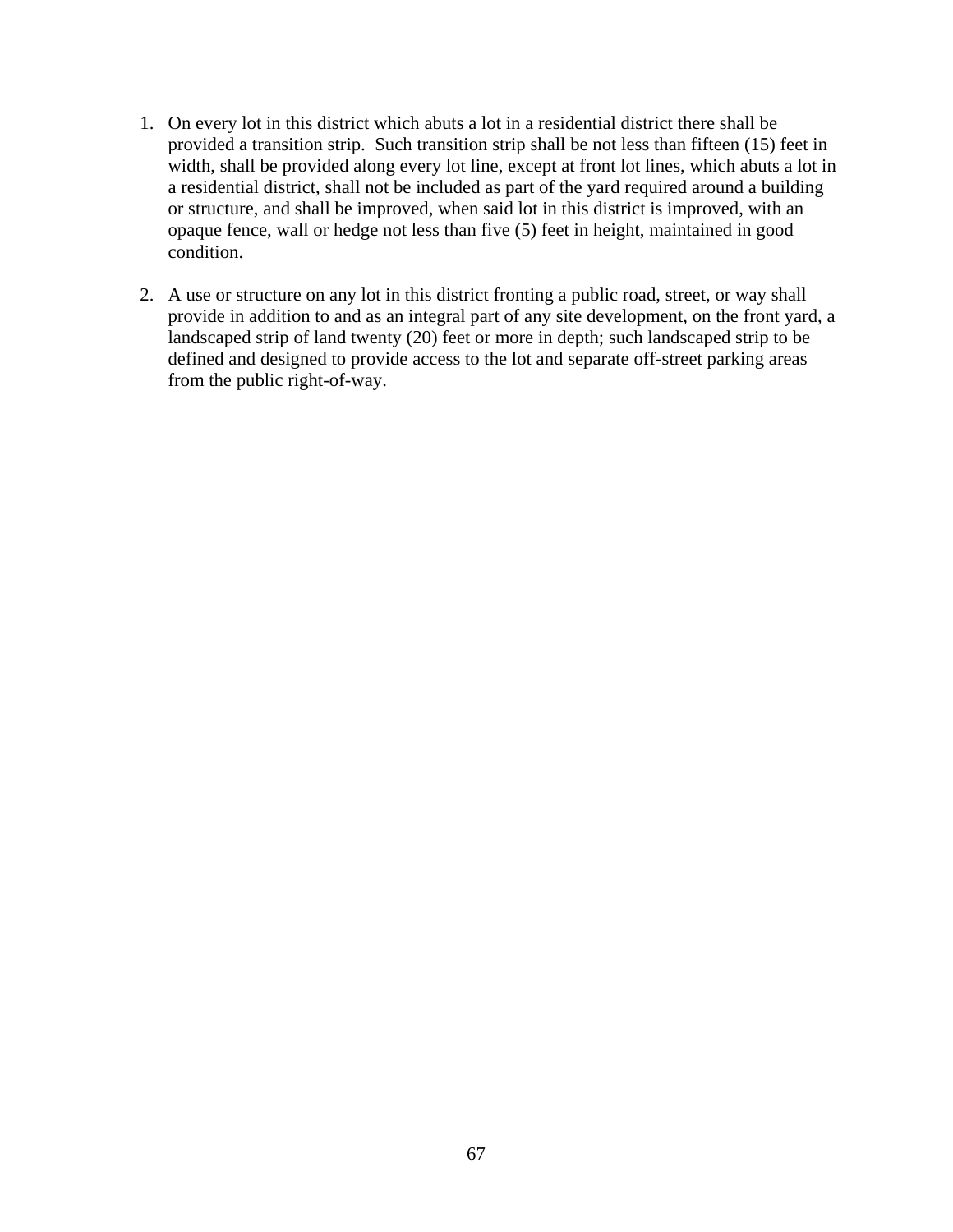## **ARTICLE 16. "I-1" INDUSTRIAL PARK DISTRICT**

### **Section 16.01 PURPOSE**

The function of this district is to provide the location and space for certain designated industrial and wholesale commercial uses. These uses are to generate a minimum of noise, glare, odor, dust, vibration, air and water pollutants and other harmful or obnoxious matter. Such a district has been located within the Township to permit orderly industrial development, or insure high quality industrial land use and protect the adjacent agricultural, residential and commercial uses. Any uses which could function more effectively in other districts and would conflict with the stated purposes of this district have been excluded.

### **Section 16.02 PERMITTED USES**

- A. Research oriented uses.
- B. Research and testing facilities.
- C. Fully enclosed wholesale warehouse facilities.
- D. Light manufacturing industrial uses which by nature of the materials, equipment and process utilized are to a considerable extent clean, quiet and free from any objectionable or dangerous nuisance or hazard.
- E. Printing, lithographic, blueprinting and similar uses.
- F. Assembly and treatment of articles and merchandise.
- G. Accessory uses, building, or structures subordinate to principal use permitted on the premises.
- H. Essential service or public utility buildings.

### **Section 16.03 CONDITIONAL USES**

Such a use which complies with the spirit, intent and purpose of the "I-1" Industrial Park District.

#### **Section 16.04 REGULATIONS**

A. Lot Area: No building or structure shall be established on any lot less than two (2) acres in area.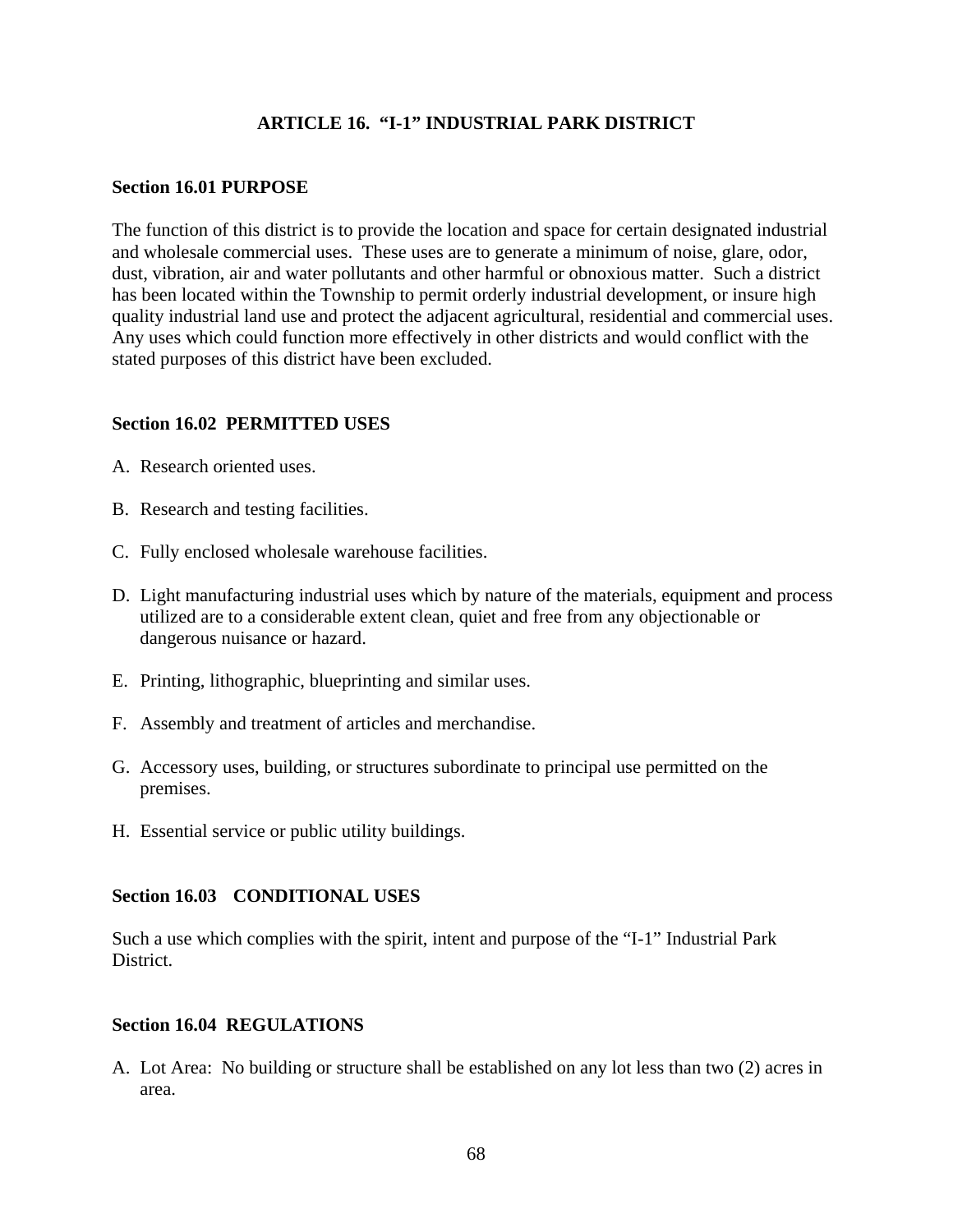- B. Lot Frontage: The minimum lot frontage on a public or private street for industrial lots shall be one hundred fifty (150) feet.
- C. Lot Coverage: The maximum lot coverage shall not exceed fifty (50) percent.
- D. Height: Except as otherwise provided in this Ordinance, no building or structure should exceed a height of thirty-five (35) feet.
- E. Enclosed Buildings: All operations must occur within fully enclosed buildings except for outdoor storage in the rear yard area of these buildings not to exceed twenty (20) percent of the ground floor area of the principal building on the lot. Such outdoor storage must be screened from an adjacent property of a higher use classification and from public streets by means of a solid fence, wall, or by natural screening.
- F. Principal Building Area: The principal building on the premises shall have a ground floor area of not less than four thousand (4,000) square feet.
- G. Yard Requirements: No building shall be located nearer than one hundred (100) feet from the centerline of any public or private right-of-way and fifty (50) feet from any interior side or rear line unless the interior side or rear line is adjacent to a residential classification in which case such setback shall not be less than one hundred (100) feet.
- H. Off-Street Parking: Provision for adequate off-street parking shall be made to accommodate the planned usage of each lot.
- I. Aesthetics: The lot area not being utilized for building sites, parking areas, or storage areas shall be landscaped in a neat and attractive manner.
- J. Pollution: No use shall be allowed in the "I-1" Industrial Park District which shall emanate noise, smoke, odor, dust, dirt, noxious gases, glare, heat, vibration or psychological ill effects sufficiently to be a nuisance or annoyance to owners or occupants of surrounding premises.

The following standards shall prevail:

- 1. Noise shall not exceed eighty (80) decibels as measured at the property line.
- 2. Smoke shall not exceed the density indicated on Ringelmann Chart Number 1 used by the U.S. Bureau of Mines.
- 3. Fly ash shall not exceed fifteen-hundredths (.15) grains per cubic foot of flue gas at a stack temperature of five hundred degrees (500°) Fahrenheit.
- 4. All Federal and State standards shall be enforced with regard to air quality in Penn Township.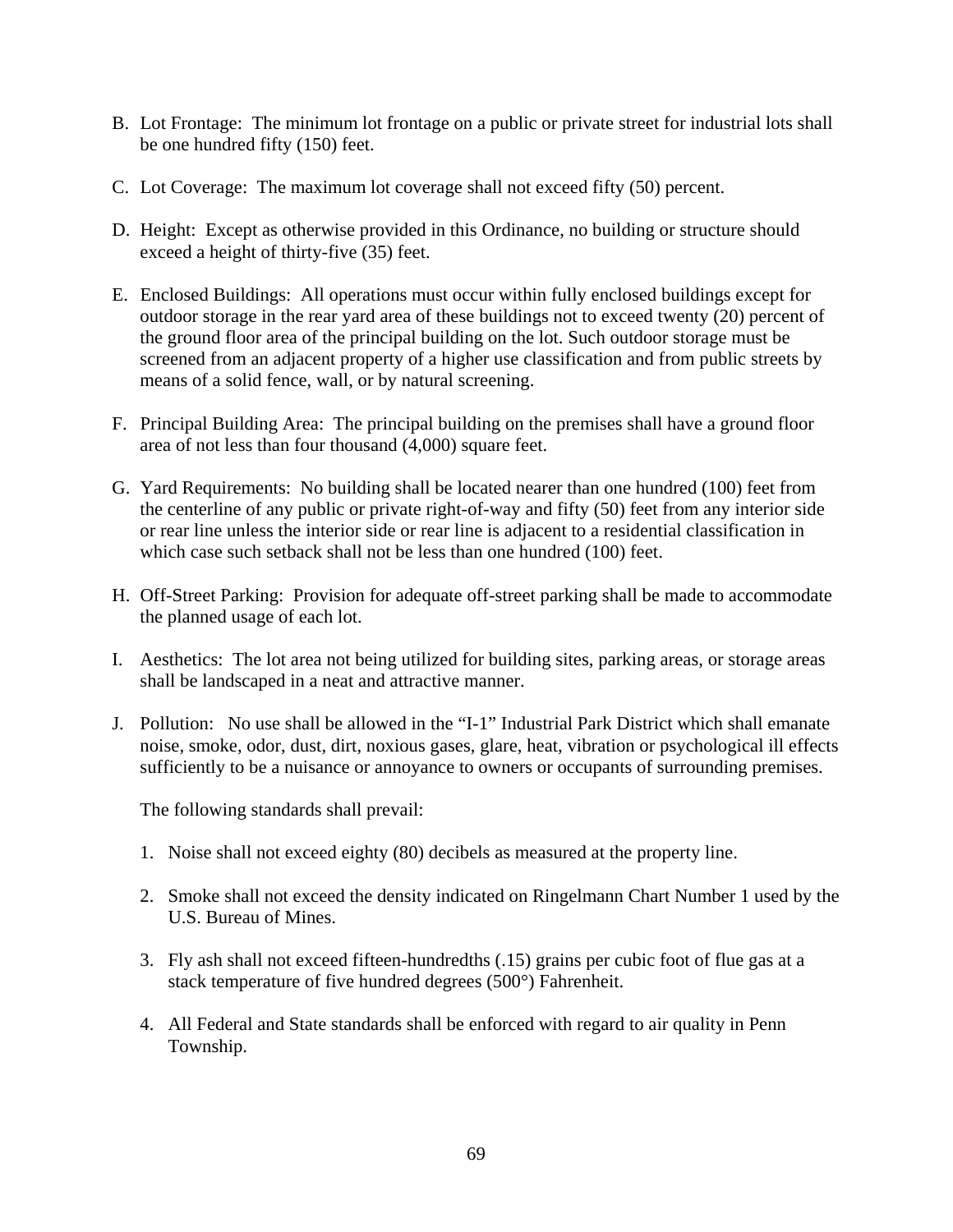## **Section 16.05 PROHIBITED USES**

- A. Heavy manufacturing.
- B. Slaughterhouses.
- C. Truck storage.
- D. Junkyards or junk storage.
- E. Asphalt and concrete plants.
- F. Sand and gravel pits.
- G. Any other uses not compatible with the purposes of the "I-1" Industrial Park District.

## **Section 16.06 REVIEW PROCEDURES**

In addition to the requirement specified for the issuing of a building permit in Section 2.04, the following information must also be obtained from an industrial applicant:

- A. A description of the operations proposed in sufficient detail to indicate the effects of those operations in producing traffic congestion, noise, glare, air pollution, water pollution, fire or safety hazards, or the emission of any potentially harmful or obnoxious matter or radiation.
- B. Engineering plans regarding the prevention and control of such potential problems.
- C. A description of the means proposed for the treatment and disposal of sewage and industrial wastes.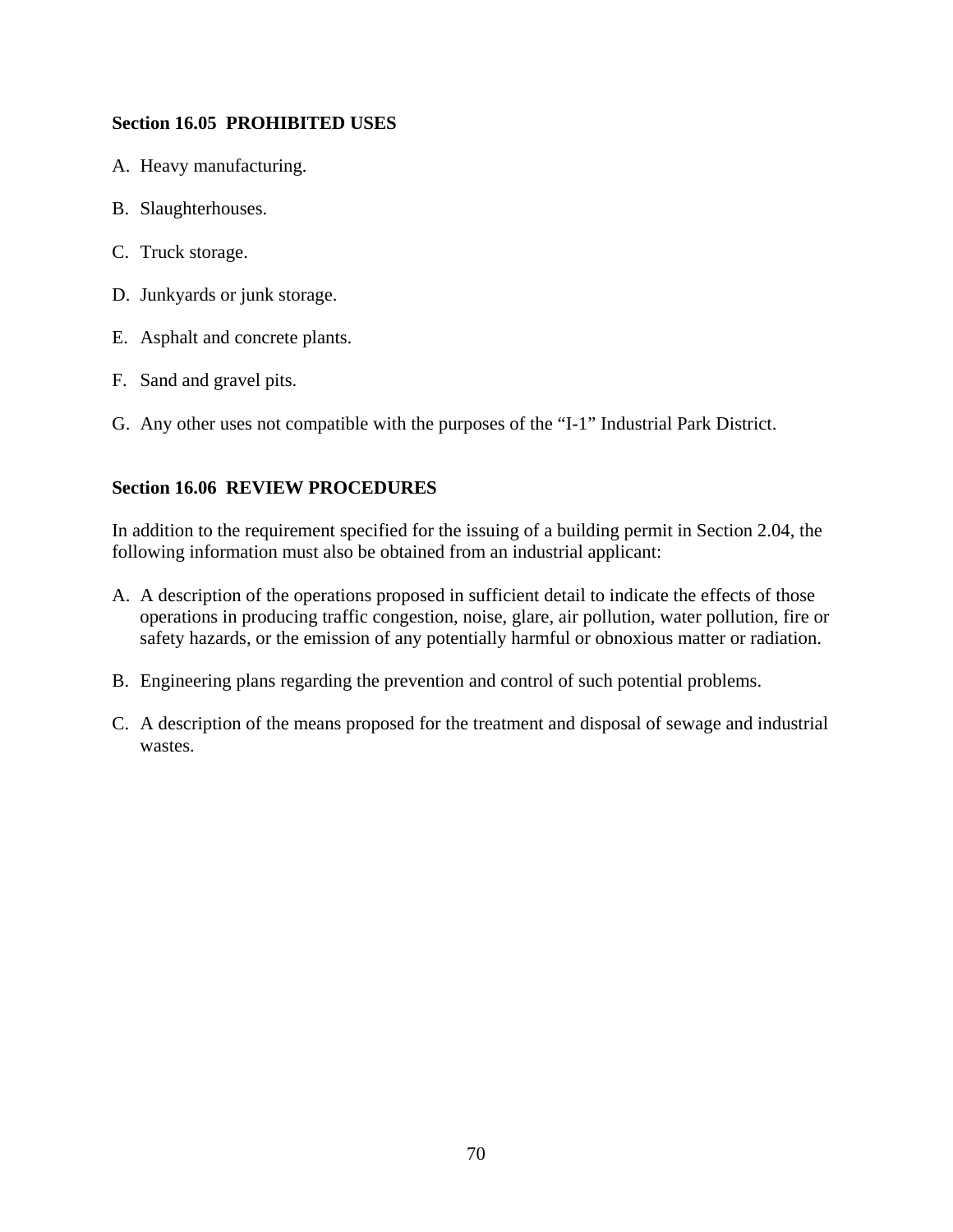## **ARTICLE 17. "I-2" INDUSTRIAL PARK DISTRICT**

### **Section 17.01 PURPOSE**

The function of this district is to provide the location and space for certain designated industrial uses. These uses are to generate a minimum of noise, glare, odor, dust, vibration, air and water pollutants and other harmful or obnoxious matter. Such a district has been located within the Township to permit orderly industrial development, insure a good quality of industrial land use and protect the adjacent agricultural, residential and commercial uses. Any uses which could function more effectively in other districts and would conflict with the stated purpose of this district have been excluded.

### **Section 17.02 PERMITTED USES**

- A. Any use permitted in "I-1" Industrial Park District.
- B. Manufacturing, assembling and fabrication activities including large scale or specialized industrial operations which are to a considerable extent clean, quiet and free from any objectionable or dangerous nuisance or hazard.

## **Section 17.03 CONDITIONAL USES**

Such a use which complies with the spirit, intent and purpose of the "I-2" Industrial Park District.

### **Section 17.04 REGULATIONS**

Refer to Article 16, Section 16.04 ("I-1" Industrial Park District).

### **Section 17.05 PROHIBITED USES**

- A. Foundries.
- B. Slaughterhouses.
- C. Truck storage.
- D. Junkyards or junk storage.
- E. Asphalt and concrete plants.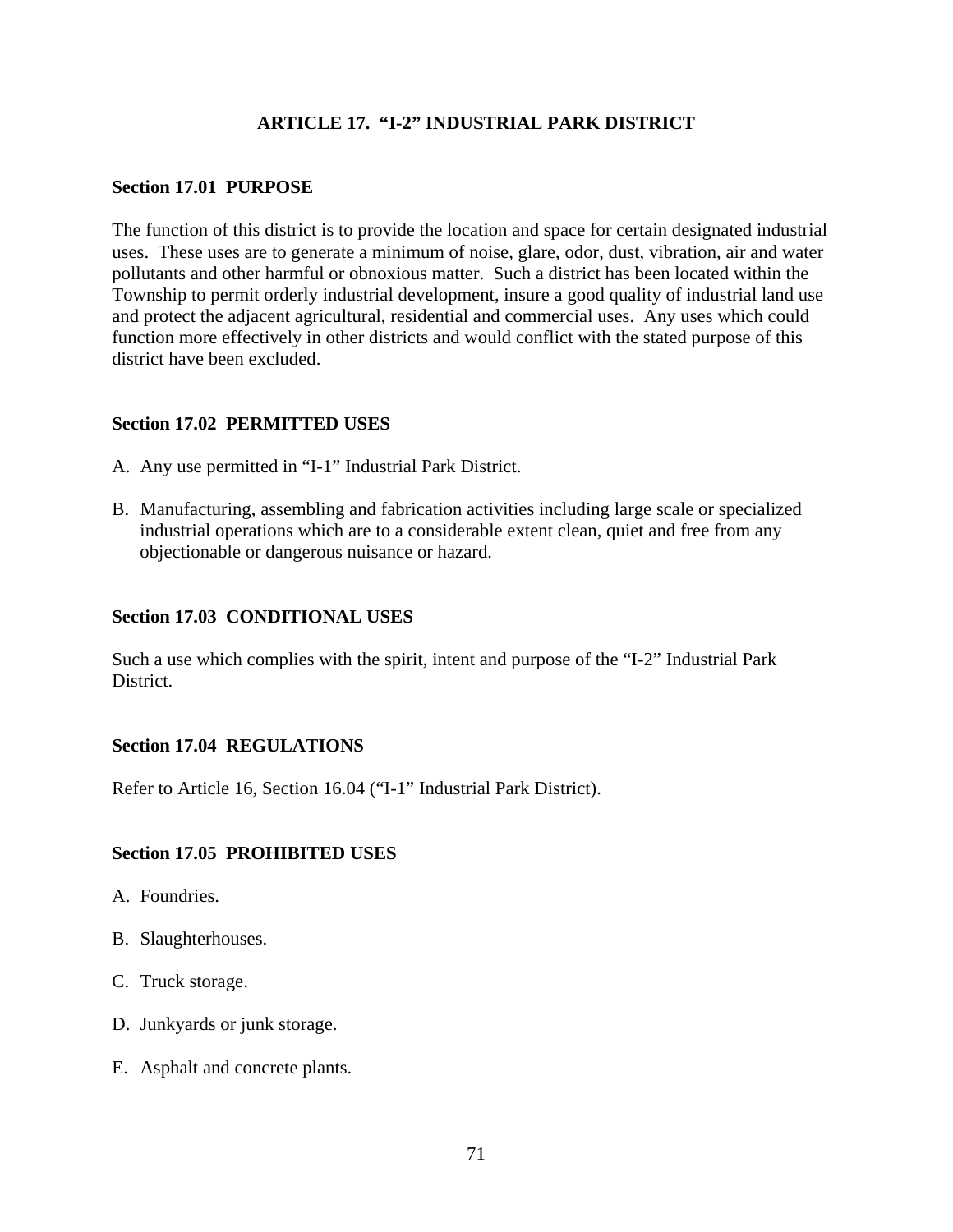- F. Sand and gravel pits.
- G. Any other uses not compatible with the purposes of the "I-2" Industrial Park District.

# **Section 17.06 REVIEW PROCEDURES**

Refer to Article 16, Section 16.06 ("I-1" Industrial Park District).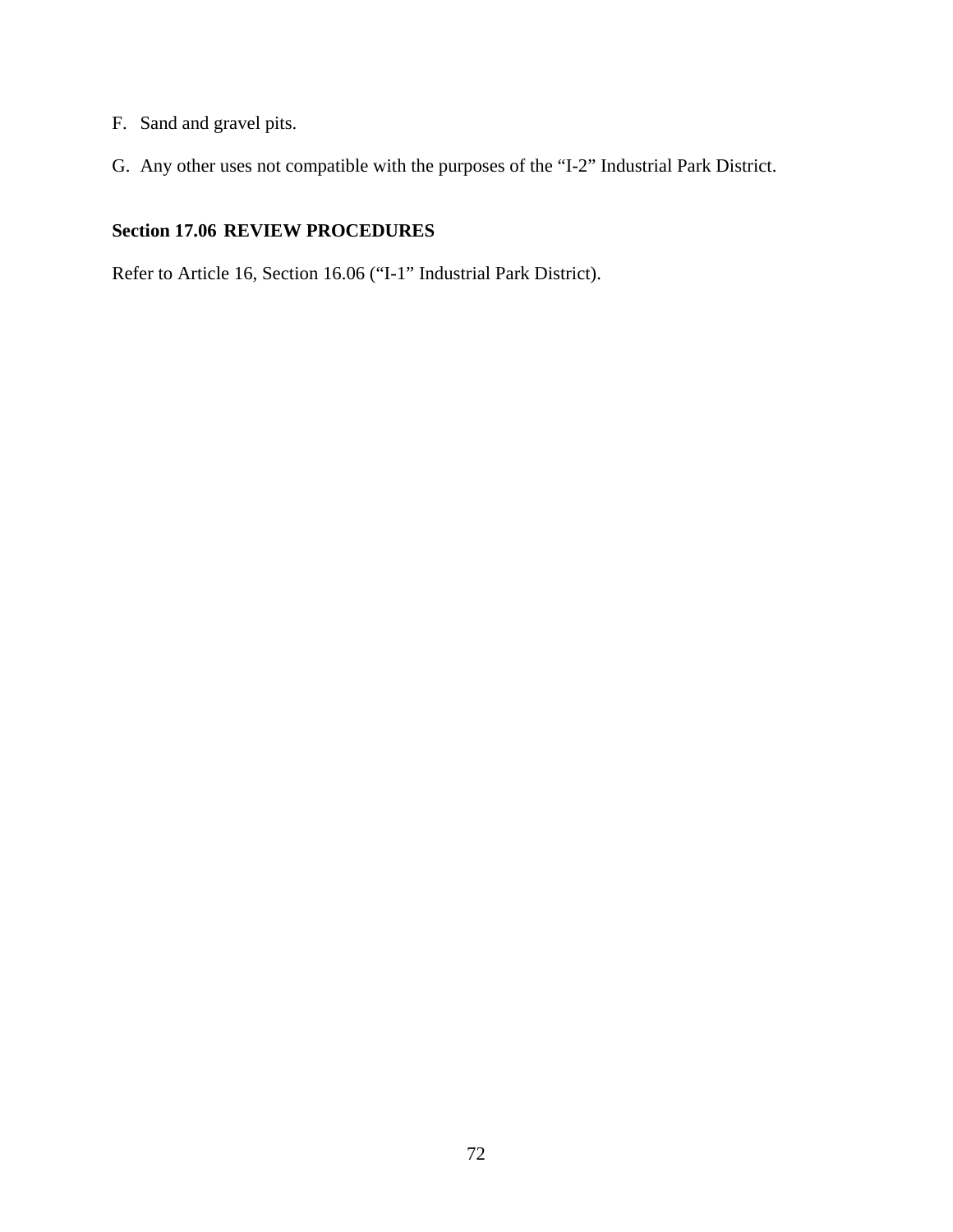# **ARTICLE 18. CONSTRUCTION OF LANGUAGE AND DEFINITIONS**

## **Section 18.01 RULES APPLYING TO TEXT**

The following rules of construction apply to the text of this Ordinance.

- 1. The word "shall" is always mandatory and not discretionary. The word "may" is permissive.
- 2. Words used in the present tense shall include the future, and words used in the singular number shall include the plural, and the plural the singular, unless the context clearly indicates the contrary.
- 3. The word "building" includes the word "structure".
- 4. A building or structure includes and part thereof.
- 5. The word "person" includes a corporation as well as an individual.
- 6. The words "used" or "occupied" as applied to any land or building shall be construed to include the words "intended, arranged, or designed to be used or occupied".
- 7. Any word or term not defined herein shall be used with a meaning of common or standard utilization.

### **Section 18.02 DEFINITIONS**

For the purposes of this Ordinance, the following terms and words are defined as follows:

- 1. ACCESSORY BUILDING: A subordinate building, the use of which is clearly incidental to that of the principle building or to the use of the land and which is attached securely to a permanent masonry foundation or similar permanent footings.
- 2. ACCESSORY USE: A use subordinate to the principle use on a lot and used for purposes clearly incidental to those of the main use.
- 3. AGRICULTURAL: Includes purposes related to agriculture, farming, dairying, pasturage, horticulture, floriculture, viticulture and animal and poultry husbandry.
- 4. ALLEY: A public or legally established private thoroughfare, other than a street, which affords a secondary means of access to abutting property and not more than twenty (20) feet wide.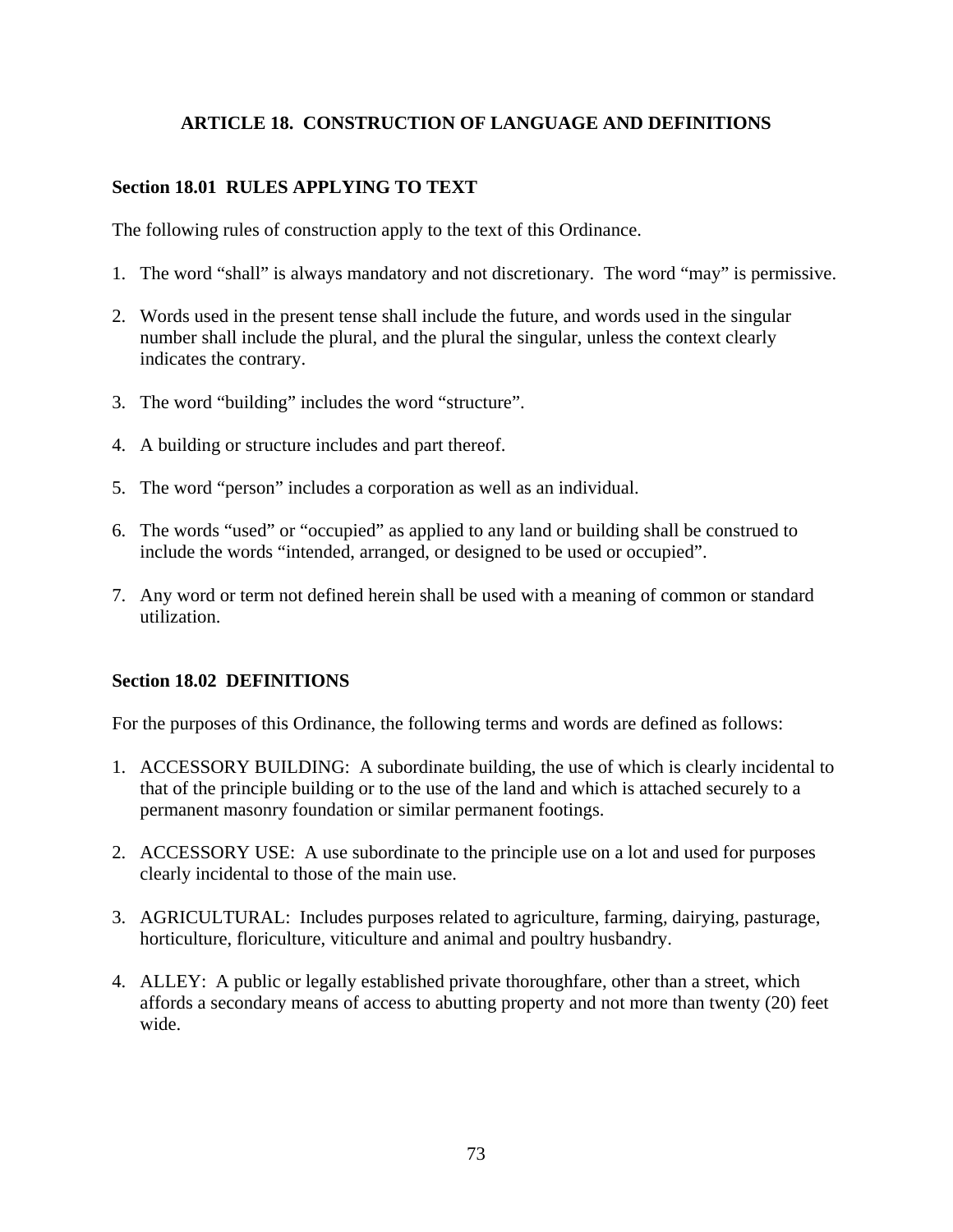- 5. ALTERATIONS: Any change, addition, or modification in construction, any change in the structural members of a building, such as walls, or partitions, columns, beams, or girders, the consummated act of which may be referred to herein as "altered" or "reconstructed".
- 6. AREA, NET SITE: The total area without the property lines of a project excluding external streets.
- 7. AUTOMOBILE OR TRAILER SALES AREA: Any space used for display, sale, or rental of motor vehicles or trailers, in new or used and operable condition.
- 8. AUTOMOBILE REPAIR: General repair, engine rebuilding, rebuilding or reconditioning of motor vehicles, collision service, such as body, frame, or fender straightening and repair, overall painting and undercoating of automobiles when carried on in a completely enclosed room or building.
- 9. BASEMENT: That portion of a building which is below the first story, the ceiling of which is less than five (5) feet above the surrounding ground elevation at all points.
- 10. BUILDING: Any structure either temporary or permanent having a roof, and used or built for the shelter or enclosure of persons, animals, chattels, or property of any kind. This shall include attached tents and awnings.
- 11. BUILDING COVERAGE: That percentage of the plot or lot area covered by the building area.
- 12. BUILDING HEIGHT: The vertical distance measured from the established sidewalk grade to the highest point of the roof surface for flat roofs, to the deck line of mansard roofs, and to the average height between eaves and ridge for gable, hip and gambrel roofs. Where a building is set back from the street line, the height of the building may be measured from the average elevation of the finished grade along the front of the building by more than one (1) inch for each front foot that the building sets back from the front lines.
- 13. BUILDING PERMIT: A permit for commencing construction issued in accordance with a plan for construction that complies with all the provisions of this Zoning Ordinance.
- 14. CHURCH: A building wherein people regularly assemble for religious worship and which is maintained and controlled by a religious body organized to sustain public worship, together with all accessory buildings and uses customarily associated with such principal purpose.
- 15. CLUB OR LODGE, PRIVATE: A nonprofit association of persons who are bona fide members paying annual dues, which owns, hires, or leases a building or portion thereof, the use of such premises being restricted to members and their guests. The affairs and management of such "private club or lodge" are conducted by a board of directors, executive committee, or similar body chosen by the members at a meeting. It shall be permissible to serve food and meals on such premises, providing adequate dining room space and kitchen facilities are available. The sale of alcoholic beverages to members and their guests shall be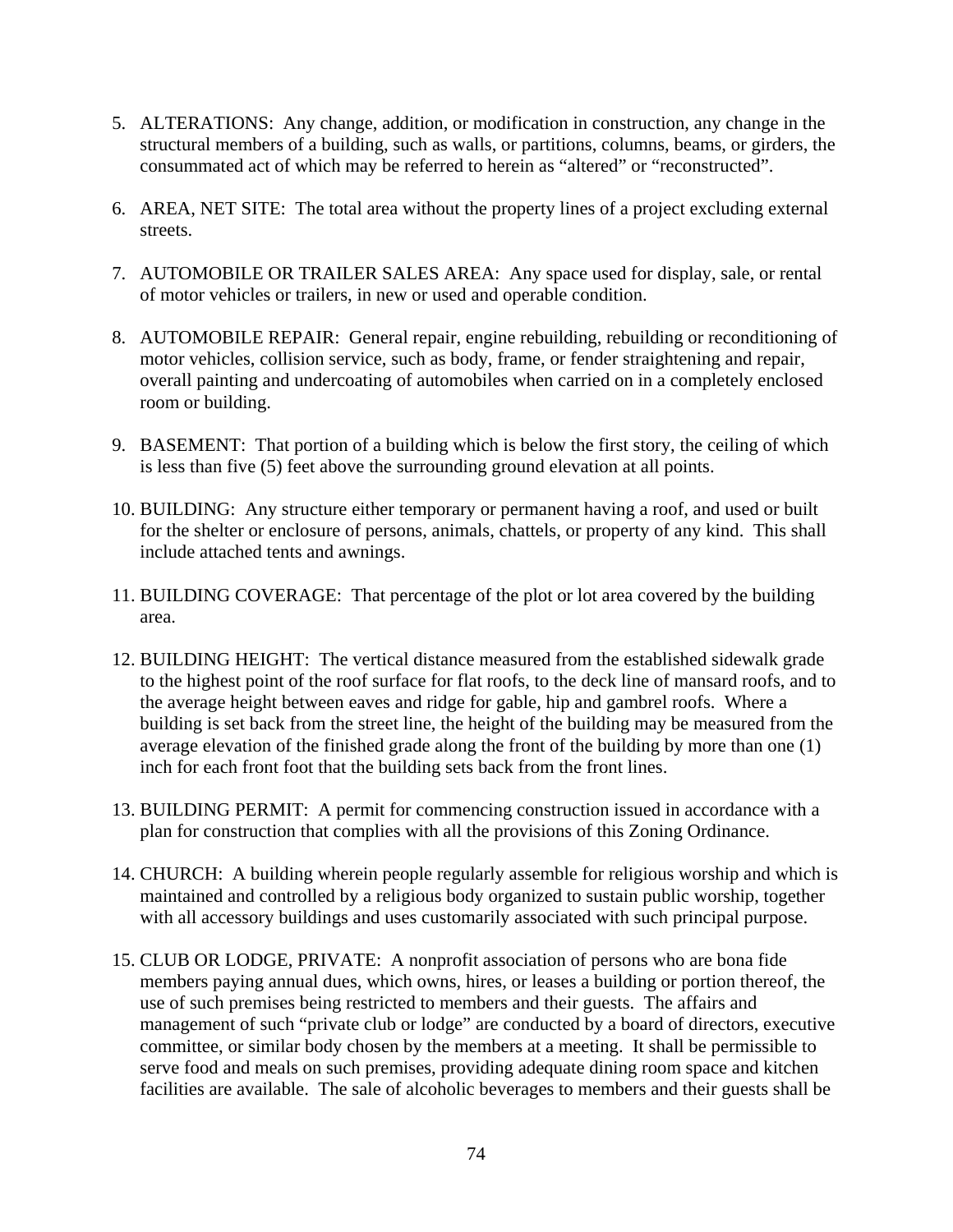allowed, provided it is secondary and incidental to the promotion of some other common objective by the organizations, and further provided that such sale of the alcoholic beverages is in compliance with the applicable Federal, State and Municipal laws.

- 16. CONDITIONAL USE: A use which is subject to conditional approval by the Township Board. A conditional use may be granted when specified by this Ordinance and for those uses not specifically mentioned. A permitted conditional use is not considered to be a nonconforming use.
- 17. DISTRICT: A portion of the incorporated part of the Township within which certain regulations and requirements or various combinations thereof apply under the provision of this Ordinance.
- 18. DRIVE-IN: An establishment of the drive-in type is one which accommodates the patrons' automobiles in the off-street parking area accessory to the business from which the occupants may receive a service or obtain a product which may be used or consumed in the vehicle on the same premises.
- 19. DWELLING, ONE-FAMILY: A building designed exclusively for one (1) dwelling unit.
- 20. DWELLING, TWO-FAMILY: A building designed exclusively for two (2) dwelling units.
- 21. DWELLING, MULTIPLE-FAMILY: A building designed for three (3) or more dwelling units.
- 22. DWELLING UNIT: A building or portion thereof, designed for occupancy by one (1) family for residential purposes and having cooking facilities.
- 23. ESSENTIAL SERVICES: The phrase "essential services" means the erection, construction, alteration, or maintenance of public utilities or municipal department or commissions of underground or overhead gas, electrical, steam, or water transmission or distribution systems, collection, communication, supply or disposal systems, including towers, poles, wires, mains, drains, sewers, pipes, conduits, cables, fire alarm boxes, police call boxes, traffic signals, hydrants, and other similar equipment, and accessories in connection therewith, but not including buildings, reasonable necessary for the furnishing of adequate service by such public utilities or municipal departments or commissions or for the public health or safety or general welfare.
- 24. FAMILY: One person, or group of two (2) or more persons, living together who may or may not be interrelated by bonds of consanguinity, marriage, or legal adoption, occupying the whole or part of a dwelling as a separate housekeeping unit with a common and single set of culinary facilities. The persons thus constituting a family may also include foster children, gratuitor guests and domestic servants. This definition does not include the occupants of a rooming or boarding house as a family unit.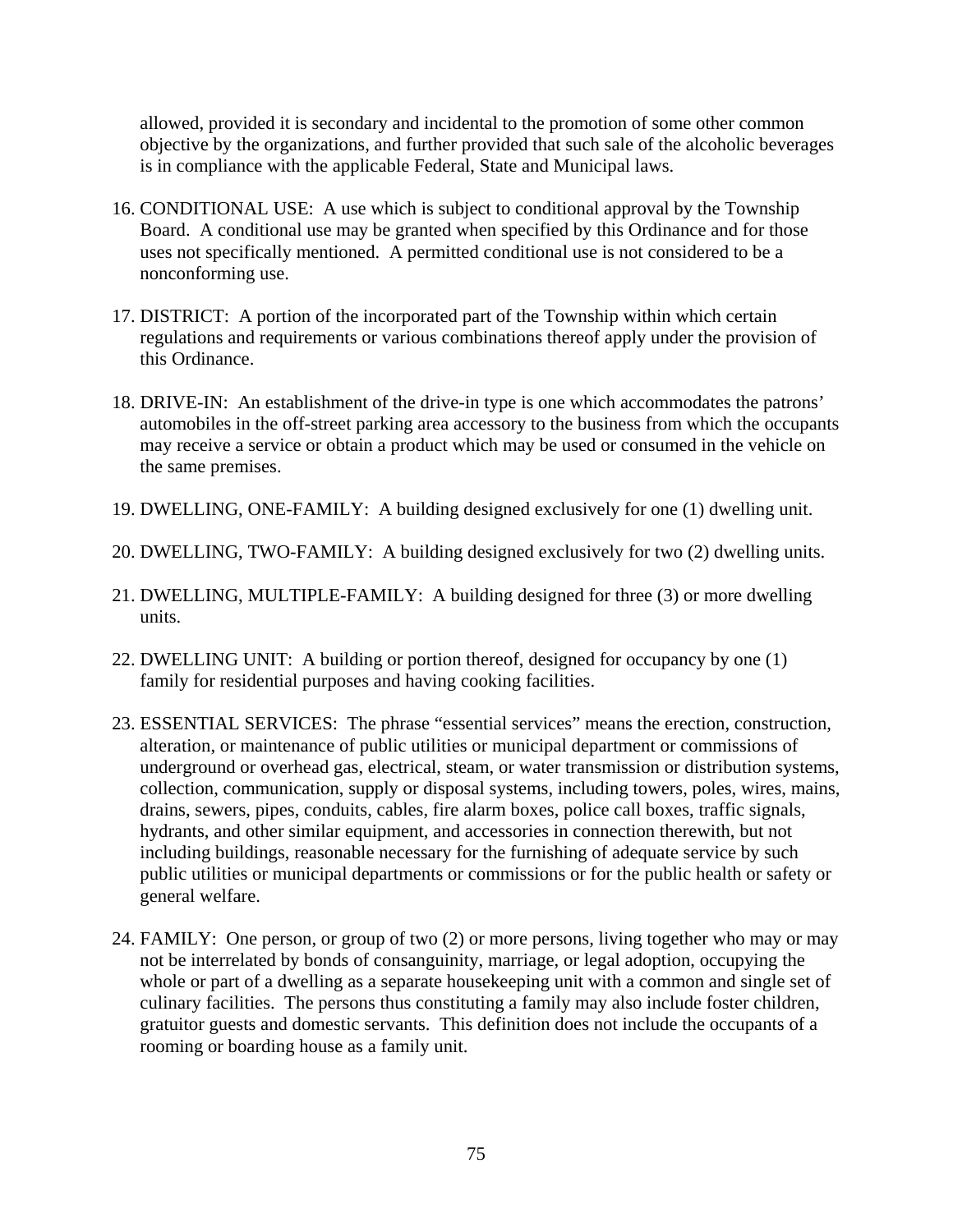- 25. FARM: All of the contiguous neighboring or associated land operated as a single unit on which bona fide agriculture is carried on directly by the owner-operator, manager or tenant farmer, by his own labor or with the assistance of members of his household or hired employees, provided, however, that land be considered a farm hereunder shall include a continuous parcel of five (5) acres or more in area.
- 26. FLOOD PLAIN: That portion of land adjacent to a water body or watercourse which is subject to periodic inundation.
- 27. FRONTAGE: All the property fronting one (1) side of the street between intersection or intercepting streets, or between a street intersecting or intercepting streets, or between a street and a right-of-way, waterway, end of dead-end street, or political subdivision boundary, measured along the street line. An intercepting street shall determine only the boundary of the frontage of the side of the street which it intercepts.
- 28. GARAGE, COMMERCIAL: Any garage other than a private garage available to the public, operated for gain, and used for storage, repair, rental, greasing, washing, sales, servicing, adjusting, or equipping of automobiles or other motor vehicles.
- 29. GARAGE, PRIVATE: An accessory building not over one (1) story or fifteen (15) feet in height used for parking or storage of vehicles as may be required in connection with the permitted use of the principal building.
- 30. GASOLINE SERVICE STATION: Any building or premises used for the dispensing, sale or offering for sale at retail, of any motor fuels, oils or lubricants. When the dispensing, sale or offering for sale is incidental to the conduct of public garage, the premises are classified as a public garage.
- 31. GRADE: The ground elevation established for the purpose of regulating the number of stories and the height of buildings. The building grade shall be the level of the ground adjacent to the walls of the building if the finished grade is level. If the ground is not level, the grade shall be determined by averaging the elevation of the ground for each face of the building.
- 32. HIGHWAY: See "STREET, MAJOR".
- 33. HOME OCCUPATION: An occupation that is traditionally or customarily carried on in the home, provided:
	- a) That such occupation is incidental to the residential use in the extent that not more than thirty (30) percent of usable floor area of the principal building, of fifty (50) percent of an accessory building, shall be occupied by such occupation.
	- b) That no article or service be sold or offered for sale on the premises except as is produced by such occupations.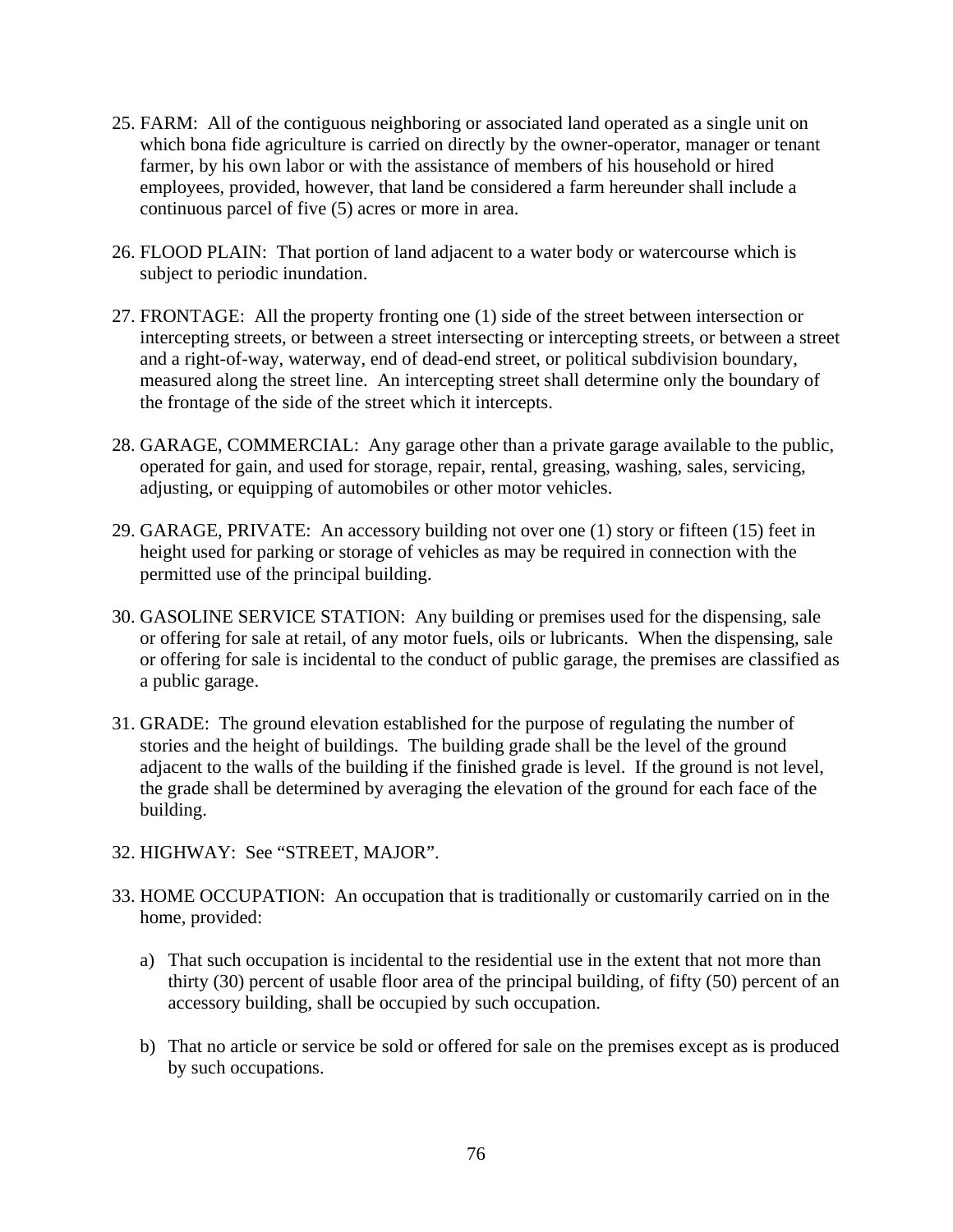- c) That such occupation shall not require internal or external alterations or construction features or equipment or machinery not customarily located in residential areas.
- d) That there be no more than one (1) employee other than members of the resident family.
- 34. HOSPITAL: An institution providing health services, primarily for inpatients and medical or surgical care of the sick or injured, including as an integral part of the institution, such related facilities, central service facilities and staff offices.
- 35. HOTEL, MOTEL: A building containing primarily rooming units with the number of dwelling units being not greater than ten (10) percent of the total number of rooming units, and with the exception of the unit occupied by the management staff, used only for the accommodation of transients.
- 36. JUNKYARD: Any land or buildings where waste, used or second hand materials are bought and sold, exchanged, stored, baled, parked, disassembled, or handled including, but not limited to, scrap iron and other metals, paper, rags, rubber tires and bottles. A junkyard includes automobile wrecking yards.

This does not include uses established entirely within enclosed buildings.

- 37. LIVING SPACE: That area within a structure intended, designed, erected or used for human occupancy; that is the sum of the gross horizontal area of the floor in question of the building used for such occupancy, measured from the exterior walls, from the center line of walls separating two (2) buildings, from the center lines of interior walls, and excluding porches, garages and breezeways not usable the year around.
- 38. LOADING SPACE: An off-street space on the same lot with a building, or group of buildings, for the temporary parking of a commercial vehicle while loading and unloading merchandise or materials.
- 39. LOT: A parcel of land occupied or intended for occupancy by a use permitted in this Ordinance including one (1) principal building together with its accessory buildings, and providing the open spaces, parking spaces and loading spaces required by this Ordinance. Said parcel of land may consist of one (1) or more lots of record according to any recorded plat, but for the purpose of this Ordinance shall be deemed one (1) parcel.
- 40. LOT, CORNER: A lot where the interior angle of two (2) adjacent sides at the intersection of the two (2) streets is less than one hundred thirty-five degrees (135º). A lot abutting upon a curved street, or streets, shall be considered a corner lot for the purposes of this Ordinance if the arc is of less radius than one hundred fifty (150) feet and the tangents to the curve at the two (2) points where the lot lines meet the curve or the straight street line extended from an interior angle of less than one hundred thirty-five degrees (135º).
- 41. LOT, INTERIOR: Any lot other than a corner lot.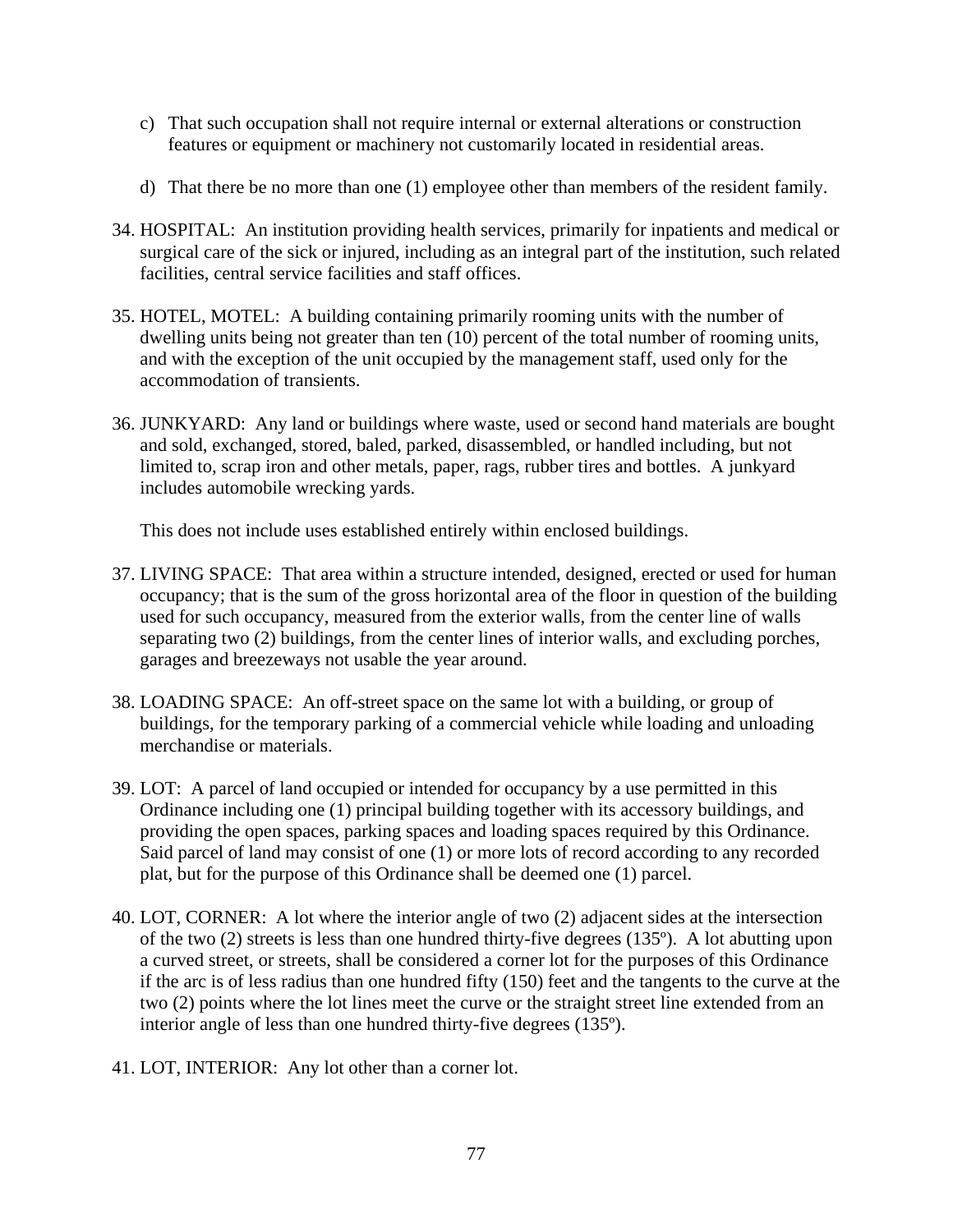- 42. LOT AREA: The total horizontal area within the lot lines of a lot.
- 43. LOT COVERAGE: That part or percent of the lot occupied by buildings or structures including accessory buildings or structures.
- 44. LOT DEPTH: The horizontal distance between the front and rear lot lines, measured along the median between side lot lines.
- 45. LOT LINES: The lines bounding lots as defined herein:

Front Lot Line: In the case of an interior lot, the line separating said lots from the street; in the case of a corner lot or double frontage lot, the line separating said lot from that street which is designated as the front street in the plat and the request for zoning compliance permit. In the case of lots bordering on a lake, river, or canal, the established water or shoreline may be designated as the front of such lots.

Rear Lot Line: The lot line opposite the front lot line. In the case of a lot irregularly shaped at the rear, the rear lot line shall be an imaginary line parallel to the front lot line, not less than ten (10) feet long lying farthest from the front lot line and wholly within the lot.

Side Lot Line: Any lot lines other than the front lot lines or rear lot lines.

- 46. LOT WIDTH: The horizontal distance between the side lot lines, measured at the two (2) points where the building line or setback intersects the side lot lines,
- 47. MANUFACTURED HOME: A dwelling unit fabricated in an off-site manufacturing facility for installation or assembly at the building site, bearing a seal certifying that it is built in compliance with the Federal Manufactured Housing Construction and Safety Standards Code. For the purposes of this Ordinance, manufactured homes shall be further described as follows:
	- a) Type I Manufactured Home: A type I manufactured home shall contain not less than nine hundred fifty (950) square feet of occupied space in a double section or larger multisection unit; be placed onto a permanent under-floor foundation constructed in accordance with local building codes; contain a permanent perimeter retaining wall of solid masonry, concrete, all weather wood, or other approved materials extending from the floor joists of the home to the excavated under-floor grade and below the frost line; be anchored to the ground; have wheels, axles and hitch mechanisms removed; meet appropriate utility connecting standards, and have siding and roofing materials, (including a 12" overhang) of a type customarily used on site-constructed residences, as approved by the Building Inspector.
	- b) Type II Mobile or Manufactured Home: A type II mobile or manufactured home shall be placed onto an under-floor foundation; be enclosed with foundation siding which is weather resistant, noncombustible, or self-extinguishing materials that blend with the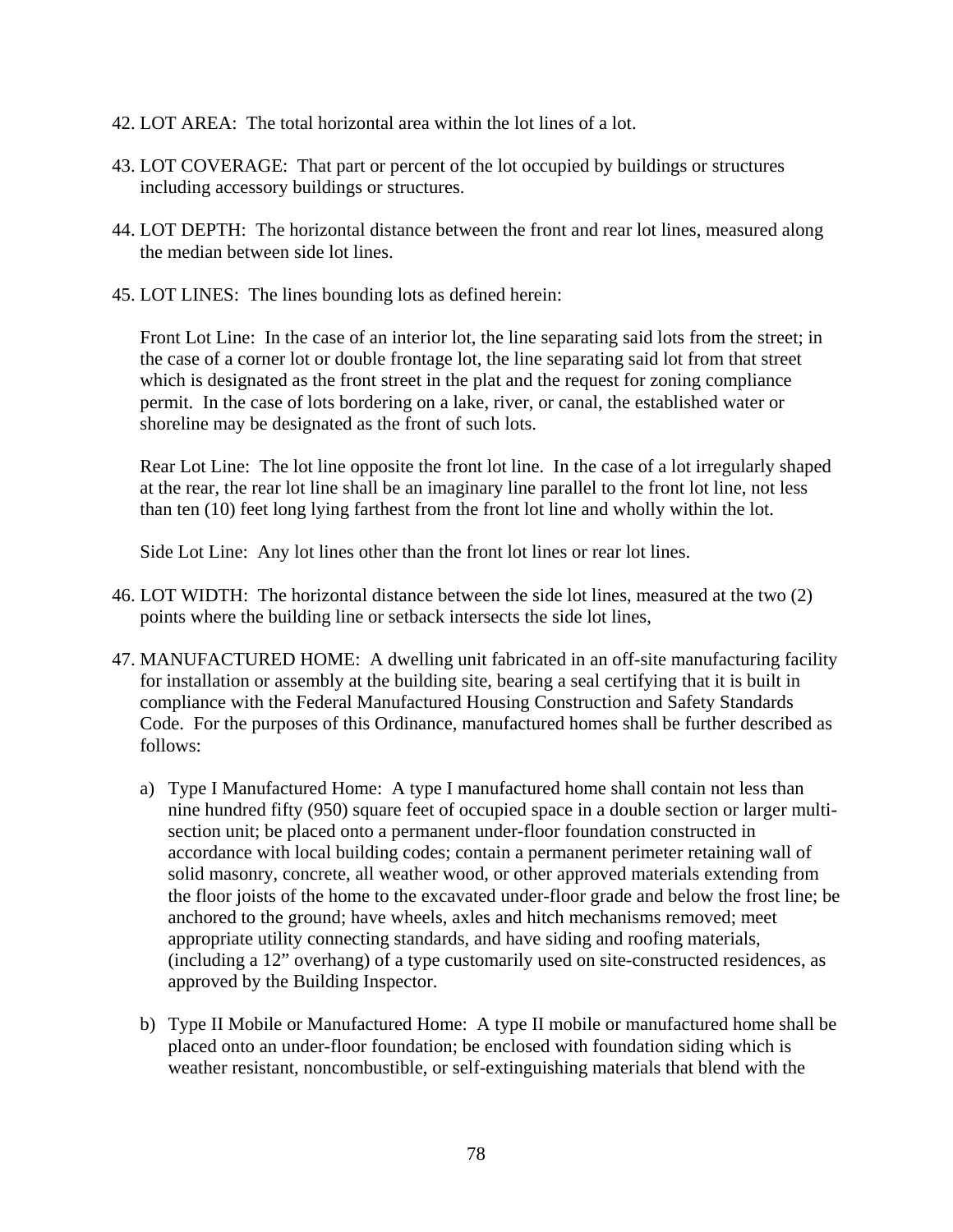exterior siding of the home; be anchored to the ground; and meet appropriate utility connection standards.

- 48. MASTER PLAN: The statement of policy by the Township Planning Commission relative to the agreed upon desirable physical pattern of future community development. Consists of a series of maps, charts and written material representing in summary form the soundest conception to the community as to how it should grow in order to bring about the very best community living conditions.
- 49. MOBILE OR MANUFACTURED HOME PARK: A mobile or manufactured home development designed with facilities for common use and in which home spaces are rented.
- 50. MOBILE OR MANUFACTURED HOME SUBDIVISION: A subdivision providing lots for sale for the placement of mobile or manufactured homes for residential purposes.
- 51. NONCONFORMING BUILDING: A building or portion thereof, existing at the effective date of this Ordinance, or amendments thereto, and which does not conform to the provisions of the Ordinance nor to the use regulations of the district in which it is located.
- 52. NONCONFORMING USE: A use which lawfully occupied a building or land at the time this Ordinance or amendments thereto became effective, and which does not conform to the use regulations of the district in which it is located.
- 53. NURSING OR CONVALESCENT HOME: A structure with sleeping rooms where persons are housed or lodged and furnished meals and nursing care for hire.
- 54. OFF-STREET PARKING LOT: A facility providing vehicular parking spaces along with adequate drives and aisles for maneuvering so as to provide access for entrance and exit for the parking of more than two (2) automobiles.
- 55. OPEN SPACE: Any space suitable for recreation, gardens, or household service activities such as clothes drying. Such space must be at least seventy-five (75) percent open to the sky, free of automotive traffic, parking, and undue hazard, and readily accessible by all those for whom it is required.
- 56. PARKING SPACE: A land area of not less than ten (10) by twenty (20) feet, exclusive of driveways and aisles, and so prepared as to be usable for the parking of a motor vehicle, and so located as to be readily accessible to a public street or alley.
- 57. PLANNED UNIT DEVELOPMENT: This is a tract of land which includes two (2) or more principal buildings, developed under single ownership or control; the development of which is unique and of a substantially different character than that of surrounding area, and where the specific requirements of a given district may be modified, and where the minimum area is fixed. Such development shall be based on a plan which allows for flexibility of design not available under normal zoning district requirements.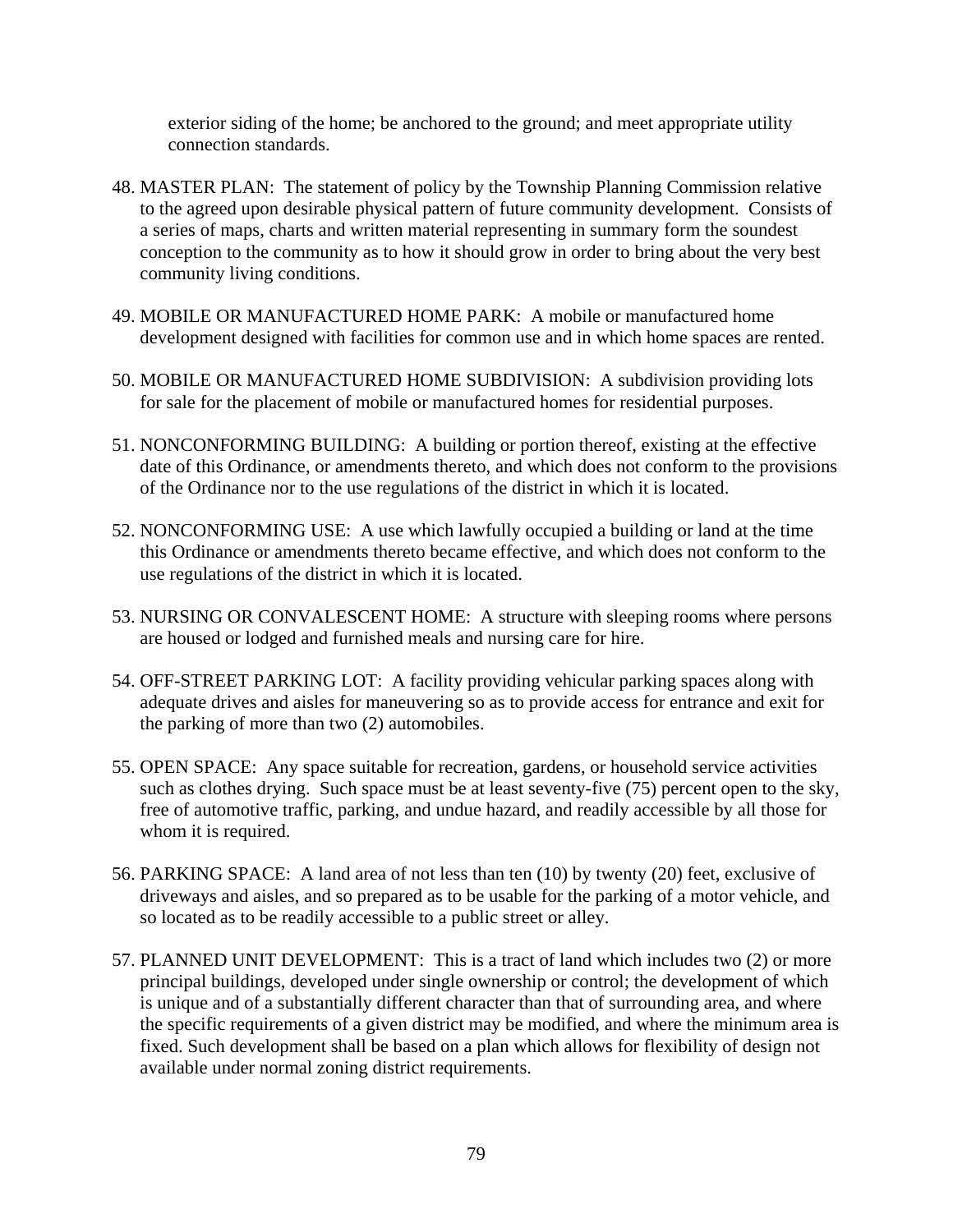- 58. PRINCIPAL USE: The main use to which the premises are devoted and the main purpose for which the premises exist.
- 59. PUBLIC PARK: Any park, playground, beach, outdoor swimming pool, or parkway within the jurisdiction and control of a governmental agency authorized by state statutes to own and maintain parks.
- 60. PUBLIC SEWER SYSTEM: A public sewer system shall be defined as a central or community sanitary sewage and collection system of pipes and structures including pipes, conduits, manholes, pumping stations, sewage and waste water treatment works, diversion and regulatory devices, and out-fall structures, collectively or singularly, actually used or intended for use by the general public or a segment thereof, for the purpose of collecting, conveying, transporting, treating or otherwise handling sanitary sewage or industrial liquid wastes of such a nature as to be capable of adversely affecting the public health, operated and maintained by the general public.
- 61. PUBLIC UTILITY: Any person, firm, corporation, municipal department, board, or commission duly authorized to furnish and furnishing under state or municipal regulations to the public, gas, steam, electricity, sewage disposal, communication, telegraph, transportation or water.
- 62. RECREATION AREA, PRIVATE: All lands and structures which are owned and operated by private individuals, a business, or corporation which are predominately intended to accommodate recreational vehicles and provide for outdoor recreational activities.
- 63. RECREATIONAL VEHICLES: All those small mobile units principally designed for recreation pastime such as motor homes, camper trailers, pick-up campers, pop-up campers, pop-up tent trailers, and similar camping-type vehicles or trailers.
- 64. RETAIL AND RETAIL STORE: Any building or structure in which goods, wares, or merchandise are sold to the ultimate consumer for direct consumption and not for resale.
- 65. RIGHT-OF-WAY: A street, alley, or other thoroughfare or easement permanently established for passage of persons or vehicles.
- 66. ROADSIDE STAND: A permanent structure which is used seasonally for the sale of produce. The use of a roadside stand shall not constitute a commercial district.
- 67. SANITARY LANDFILL: A method of disposing of refuse on land without creating nuisances or hazards to public health or safety, by utilizing principles of engineering to confine the refuse to the smallest practical area and to cover it with a layer of suitable cover at the conclusion of each day's operation or at more frequent intervals as necessary; and maintained in accordance with applicable State laws regulating the management of solid waste.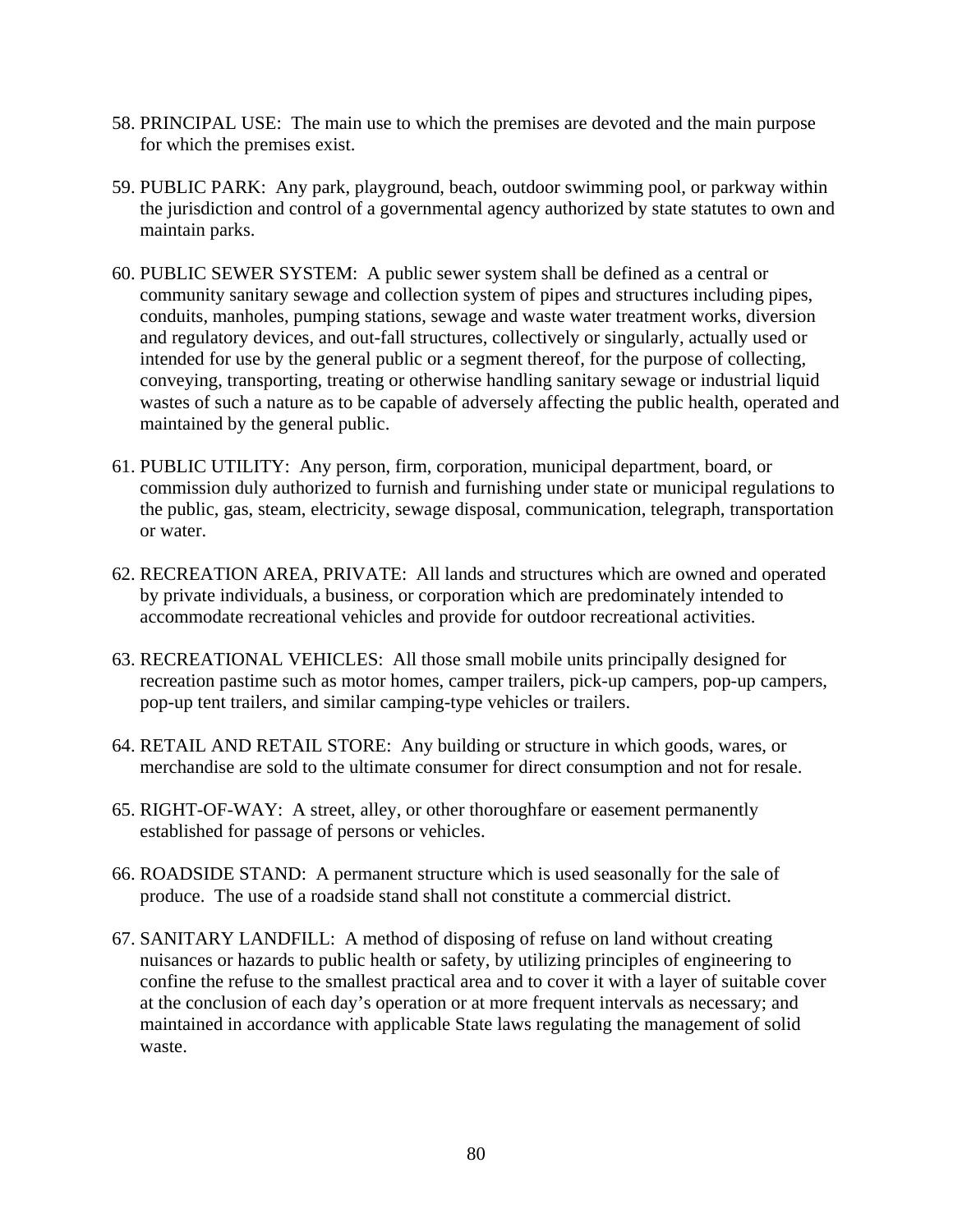- 68. SETBACK: The minimum horizontal distance between the street, rear, or side lines of the lot and the front, rear, or side lines of the building. When two (2) or more lots under one (1) ownership are used, the exterior property lines so grouped shall be used in determining offsets.
- 69. SCHOOL: A building used for the purpose of elementary or secondary education which meets all requirements of compulsory education laws of the State of Michigan, and not providing residential accommodations.
- 70. SHOPPING CENTER: A group of commercial establishments planned, developed, owned, and managed as a unit, with off-street parking provided on the property, and related in its location, size and type of shops to the trade area which the unit serves.
- 71. SIGNS: Any words, numbers, figures, devices, designs, or trademarks by which anything is made known, other than billboards, such as are used to show an individual, firm, or professional business, and are visible from the exterior of the structure.
- 72. STORY: That part of a building included between the surface of one (1) floor and the surface of the next floor, or if there is no floor above, then the ceiling next above.
- 73. STREET: A thoroughfare which affords the principal means of access to abutting property.
- 74. STREET, MAJOR: A public way, the principal use of which is to provide an arterial route for through traffic and has as its secondary use the provision of access to abutting properties.
- 75. STREET, MINOR: A public way, the principal use of which is to give access to abutting properties.
- 76. STRUCTURE: Anything constructed or erected, the use of which requires location on the ground or attachment to something having location on the ground.
- 77. STRUCTURAL ALTERATION: The erection, strengthening, removal, or other change of the supporting elements of a building, such as footings, bearing walls, beams, columns, and the like.
- 78. TRAILER COACH: Same as "MANUFACTURED HOME".
- 79. TRAILER COACH PARK: Same as 'MOBILE OR MANUFACTURED HOME PARK".
- 80. UNDERDEVELOPABLE LAND: Land which has soil types or a high water table condition which present severe limitations on septic tank and tile fields.
- 81. USE: The purpose of which land or premises of a building thereon is designed, arranged, or intended, or for which it is occupied or maintained, let or leased.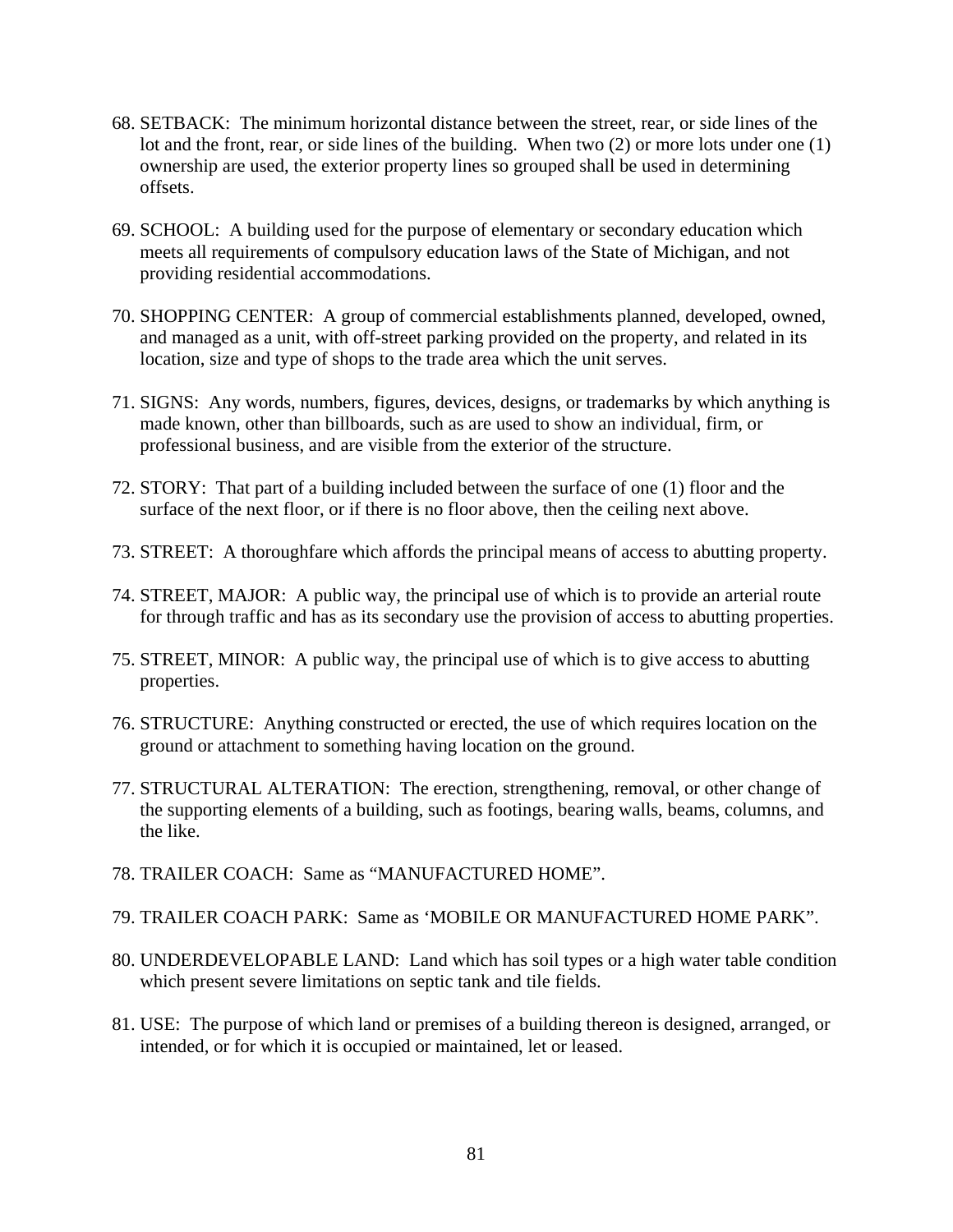- 82. VARIANCE: A modification of the literal provisions of this Ordinance which the Zoning Board of Appeals is permitted to grant when strict enforcement of said provisions would cause undue hardship owing to circumstances unique to the individual property on which the variance is sought.
- 83. YARD: An open space on the same lot with the main building, unoccupied and unobstructed from the ground upward except as otherwise provided in this Ordinance.

Front Yard: A yard extending the full width of the lot, the depth of which is the minimum horizontal distance between the front lot line and the nearest line of the main building.

Rear Yard: A yard extending across the full width of the lot, the depth of which is the minimum horizontal distance between the rear lot line and the nearest line of the main building.

Side Yard: A yard between the main building and the side lot line, extending from the front yard to the rear yard. The width of the required side yard shall be measured horizontally from the nearest point of the side lot line to the nearest point of the main building.

84. ZONING DISTRICT: See "DISTRICT".

# **11Section 18.03 OPEN SPACE DEFINITIONS**

- 1. Conservation Easement: That term as defined in Section 2140 of the Natural Resources and Environmental Protection Act. 1994 PA 451, MCL 324.2140.
- 2. Cluster Zoning Development: A residential development in which the developer, at their choice, clusters homes and provides a perpetual open space within the development.
- 3. Greenway: A contiguous or linear open space, including habitats, wildlife corridors, and trails that link parks, nature reserves, cultural features or historic sites with each other, for recreation and conservation purposes.
- 4. Undeveloped State: A natural state preserving natural resources, natural features, or scenic or wooded conditions; agricultural use; open space; or a similar use or condition. Land in an undeveloped state does not include a golf course or other exclusionary commercial recreational uses, but may include a recreational trail, picnic area, children's play area, greenway, or linear park. Land in an undeveloped state may be, but is not required, to be dedicated to the use of the public.
- 5. Open Space Preservation: A provision for "permanently preserved open space" in developments as defined by PA 177, 2001, Section 125.286H of the Township Zoning Act.

 $\overline{a}$  $11$  Amendment 4 – See Appendix A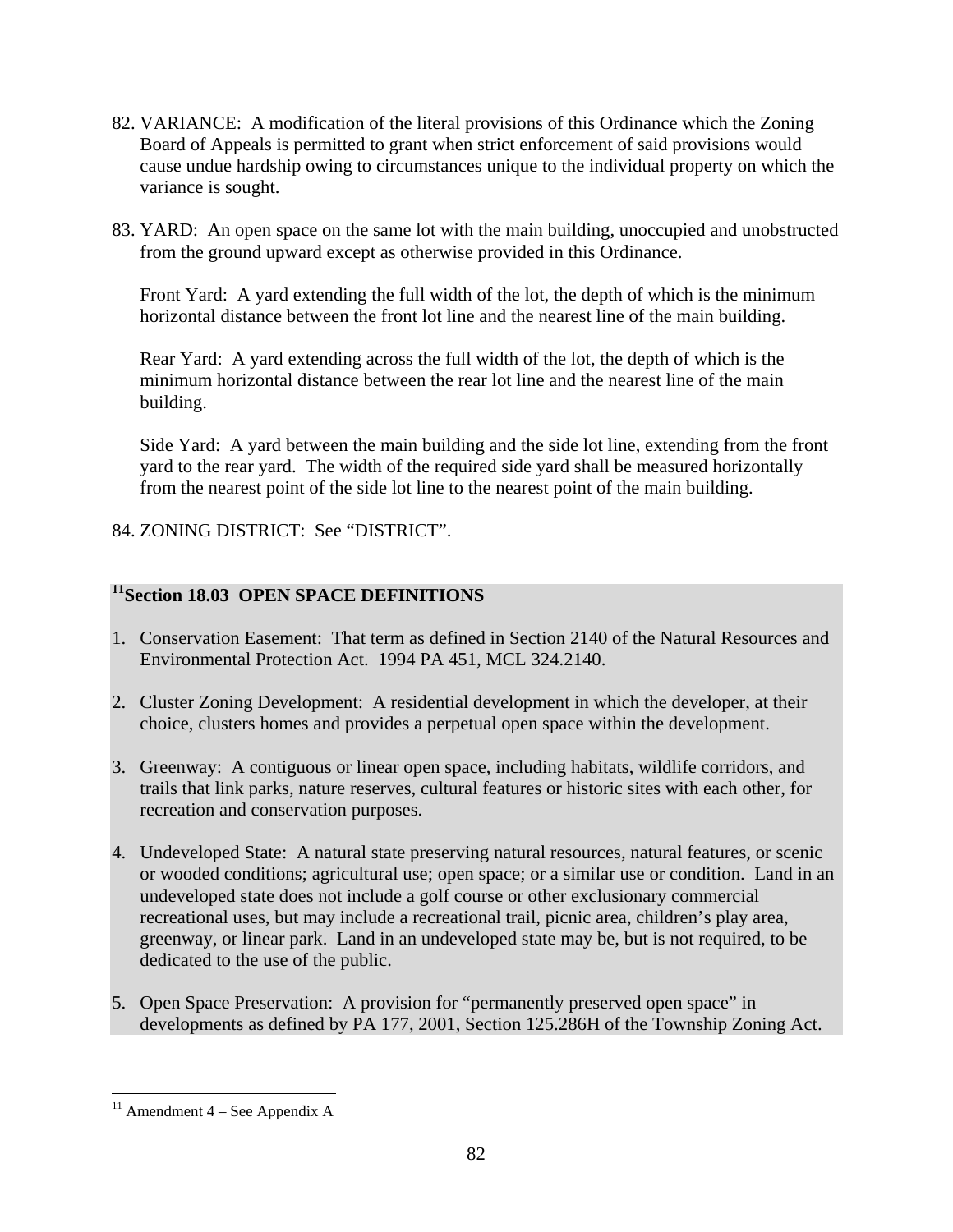# **12ARTICLE 19. LAKE COMMERCIAL/RESIDENTIAL DISTRICT**

# **Section 19.01 PURPOSES**

The purpose of this district is to provide for those commercial uses which are compatible with and enhance the residential uses and character of the area in proximity to Diamond and Donnell Lakes. Commercial uses will be allowed only following the issuance of a conditional use permit which may require mitigating actions to avoid any negative impact on the adjacent residential areas.

# **Section 19.02 PERMITTED USES**

Uses permitted in the "R-1" "Low Density Residential District".

# **Section 19.03 CONDITIONAL USES**

The following uses of land, buildings and structures are permitted subject to obtaining a conditional use permit as provided in Article 8.

- 1. Marinas, including boat sales, rental, repair and storage provided that all repair be conducted entirely within enclosed buildings and that all outdoor storage be screened with natural materials from adjacent residential uses. Outdoor storage and screening shall be located so as not to obstruct views as determined by the Planning Commission.
- 2. Restaurants, not including fast food and those providing dining within automobiles.
- 3. Yacht Clubs and other private clubs.
- 4. Gift shops, only in connection with an above use.

# **19.04 REGULATIONS**

The following regulations shall apply in all Lake Commercial Districts:

A. Lot Area: No building or structure shall be established on any lot less than one-half (1/2) acre in area, except where a lot is served with a public water supply system and a public sanitary sewerage system, in which case there shall be provided a minimum lot area of ten thousand (10,000) square feet.

 $\overline{a}$  $12$  Amendment 1 – See Appendix A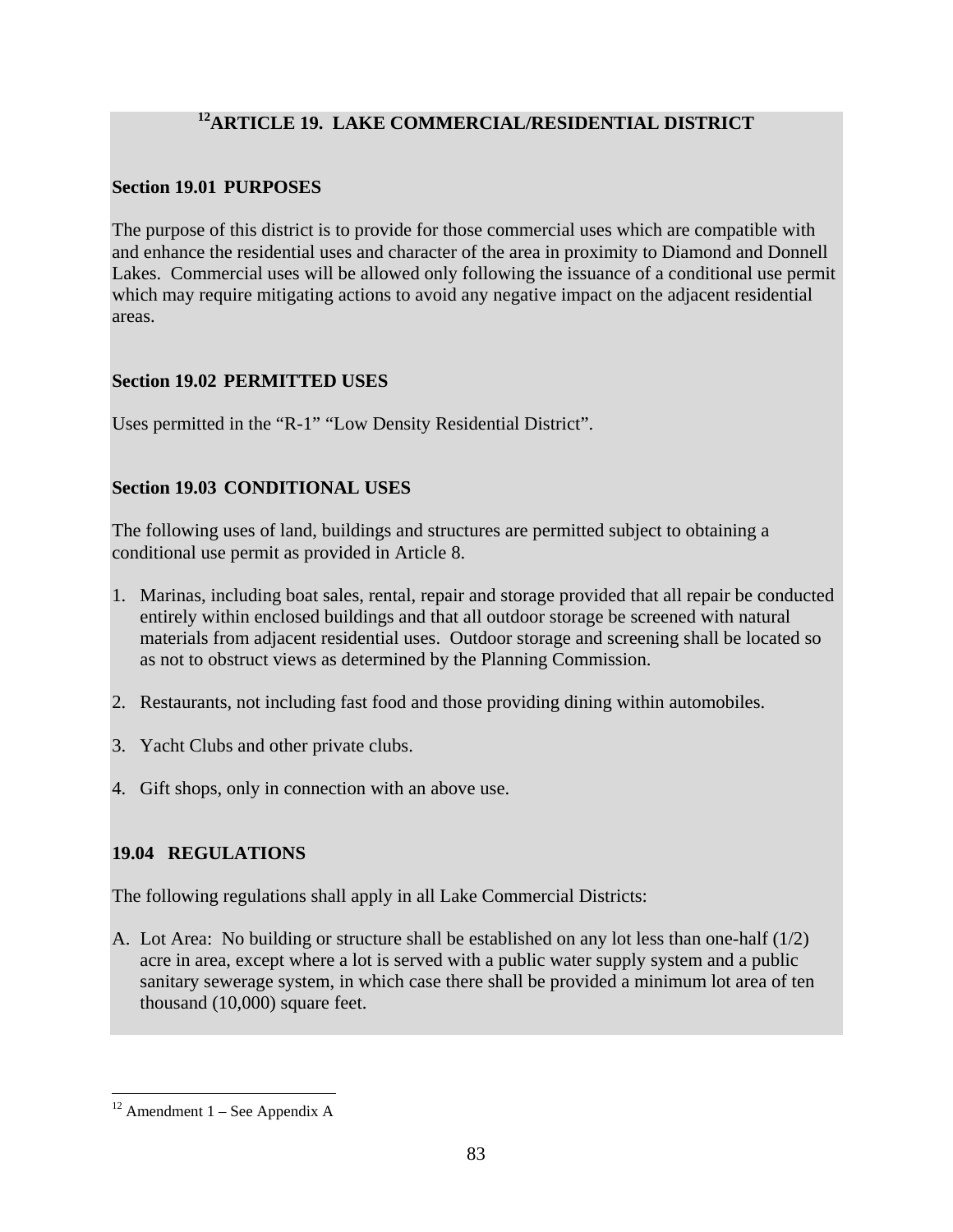- B. Lot Width: The minimum lot width for lots served with a central water supply system and a central sanitary sewerage system shall be eighty (80) feet. Where a lot is not so served, the minimum lot width shall be one hundred twenty (120) feet.
- C. Lot Coverage: The maximum lot coverage shall not exceed twenty-five (25) percent.
- D. Yard and Setback Requirements:
	- 1. Front Yard: Not less than thirty-five (35) feet.
	- 2. Side Yards: Least width of either yards shall not be less than twenty (20) feet, except in the case of a corner lot or parcel where the side yard on the road or street side shall not be less than thirty-five (35) feet.
	- 3. Rear Yard: Not less than thirty-five (35) feet.
	- 4. The above yard requirements shall apply to every lot, building, or structure.
- E. Height: No building or structure shall exceed a height of thirty-five (35) feet.
- F. Transition Strips:
	- 1. On every lot in this district which abuts a lot in a residential district there shall be provided a transition strip. Such transition strip shall be not less than fifteen (15) feet in width, shall be provided along every lot line, except at front lot lines, which abuts a lot in a residential district, shall not be included as part of the yard required around a building or structure, and shall be improved, when said lot in this district is improved, with an opaque fence, wall or hedge of a material and height as required by the Planning Commission.
	- 2. A use or structure on any lot in this district fronting a public road, street, or way shall provide in addition to and as an integral part of any site development, on the front yard, a landscaped strip of land twenty (20) feet or more in depth; such landscaped strip to be defined and designed to provide access to the lot and separate off-street parking areas from the public right-of-way.
- G. Off-Street Parking: As required in Article 9.
- H. Signs: A sign in any Lake Commercial District is permitted only where it advertises a business occupying the same lot upon which the sign is erected. The sign or signs may be affixed flat against the wall of the building or may be freestanding not more than 48 inches above the finished grade and located not less than one-third the minimum front yard depth from the street right-of-way. The total area of all signs on any lot may not be more than one square foot for each foot of building length of the principal building.